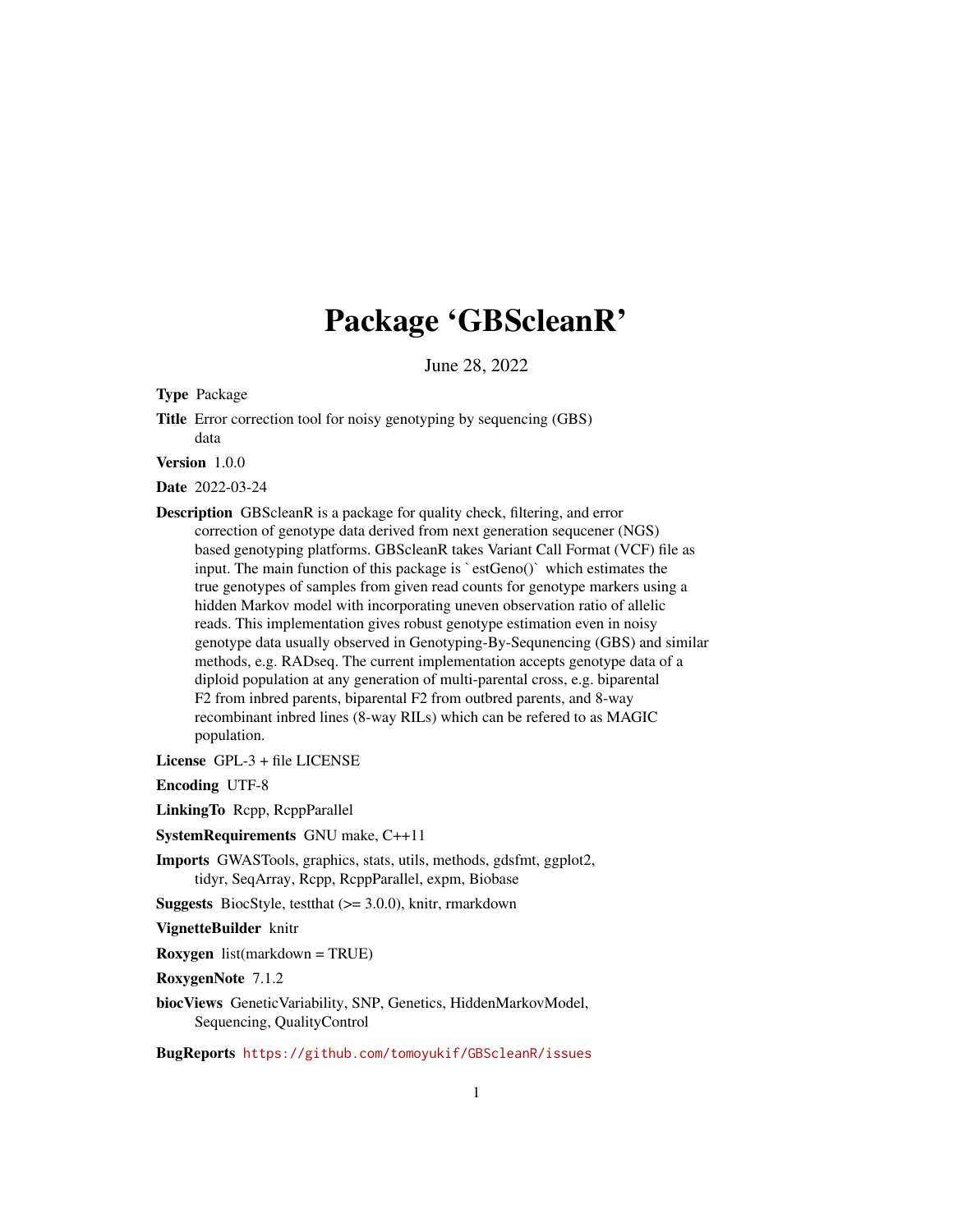URL <https://github.com/tomoyukif/GBScleanR>

Config/testthat/edition 3 git\_url https://git.bioconductor.org/packages/GBScleanR git\_branch RELEASE\_3\_15 git\_last\_commit 9415bee git\_last\_commit\_date 2022-04-26 Date/Publication 2022-06-28 Author Tomoyuki Furuta [aut, cre] (<<https://orcid.org/0000-0002-0869-6626>>) Maintainer Tomoyuki Furuta <f.tomoyuki@okayama-u.ac.jp>

# R topics documented:

| 4                                                                                                                             |
|-------------------------------------------------------------------------------------------------------------------------------|
| 5                                                                                                                             |
| 6                                                                                                                             |
| 8                                                                                                                             |
| 9                                                                                                                             |
| 10                                                                                                                            |
| 12                                                                                                                            |
| 13                                                                                                                            |
| 15                                                                                                                            |
| 16                                                                                                                            |
| 17                                                                                                                            |
| -18                                                                                                                           |
| 19                                                                                                                            |
| 20                                                                                                                            |
| 21                                                                                                                            |
| 22                                                                                                                            |
| 23                                                                                                                            |
| $getCountAlleleMissing \dots \dots \dots \dots \dots \dots \dots \dots \dots \dots \dots \dots \dots \dots \dots \dots \dots$ |
|                                                                                                                               |
| 26                                                                                                                            |
| 27                                                                                                                            |
| 28                                                                                                                            |
|                                                                                                                               |
| 30                                                                                                                            |
|                                                                                                                               |
|                                                                                                                               |
| -33                                                                                                                           |
| 34                                                                                                                            |
| 36                                                                                                                            |
| 37                                                                                                                            |
| 38                                                                                                                            |
|                                                                                                                               |
| 40                                                                                                                            |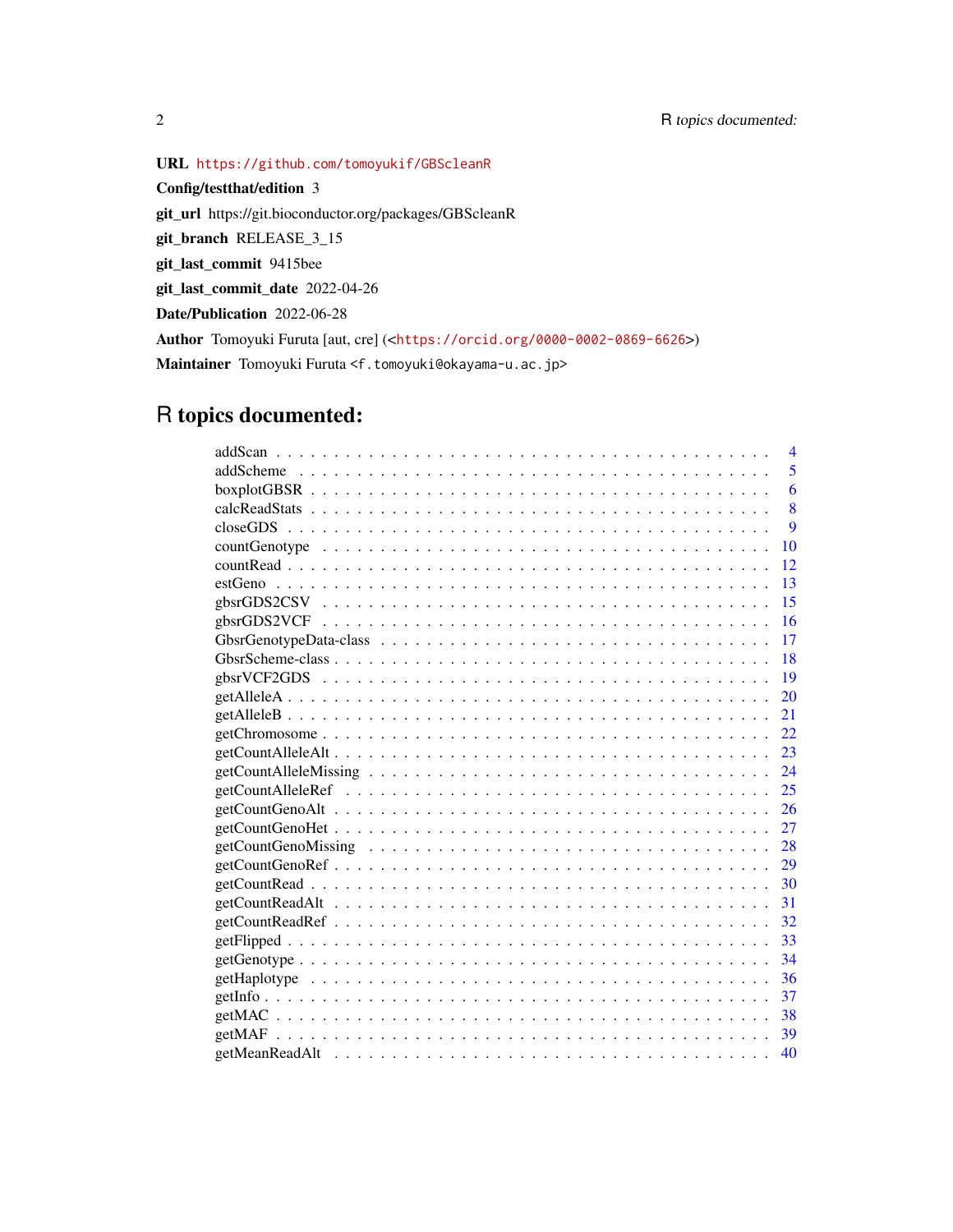| 41                                                                                                                        |
|---------------------------------------------------------------------------------------------------------------------------|
| 42                                                                                                                        |
| 43                                                                                                                        |
| 44                                                                                                                        |
| 45                                                                                                                        |
| 46                                                                                                                        |
| 47                                                                                                                        |
| 48                                                                                                                        |
| 49                                                                                                                        |
| 50                                                                                                                        |
| 51                                                                                                                        |
| 52                                                                                                                        |
| 53                                                                                                                        |
| 54                                                                                                                        |
| 55                                                                                                                        |
| 57                                                                                                                        |
| 59                                                                                                                        |
| 60                                                                                                                        |
| 61                                                                                                                        |
| 62                                                                                                                        |
| 63                                                                                                                        |
| 64                                                                                                                        |
| 65                                                                                                                        |
| 66                                                                                                                        |
| 68                                                                                                                        |
| 69                                                                                                                        |
| 71                                                                                                                        |
| 72                                                                                                                        |
| 73                                                                                                                        |
| 74                                                                                                                        |
| 76                                                                                                                        |
| 77                                                                                                                        |
| 78                                                                                                                        |
| 80                                                                                                                        |
|                                                                                                                           |
| 81                                                                                                                        |
| 83<br>setParents                                                                                                          |
| 85                                                                                                                        |
| setScanFilter<br>86                                                                                                       |
| 88                                                                                                                        |
| 90                                                                                                                        |
| $setValidSup \dots \dots \dots \dots \dots \dots \dots \dots \dots \dots \dots \dots \dots \dots \dots \dots \dots$<br>91 |
| 93                                                                                                                        |
| subsetGDS<br>94                                                                                                           |
| thinMarker<br>95                                                                                                          |
|                                                                                                                           |

**Index**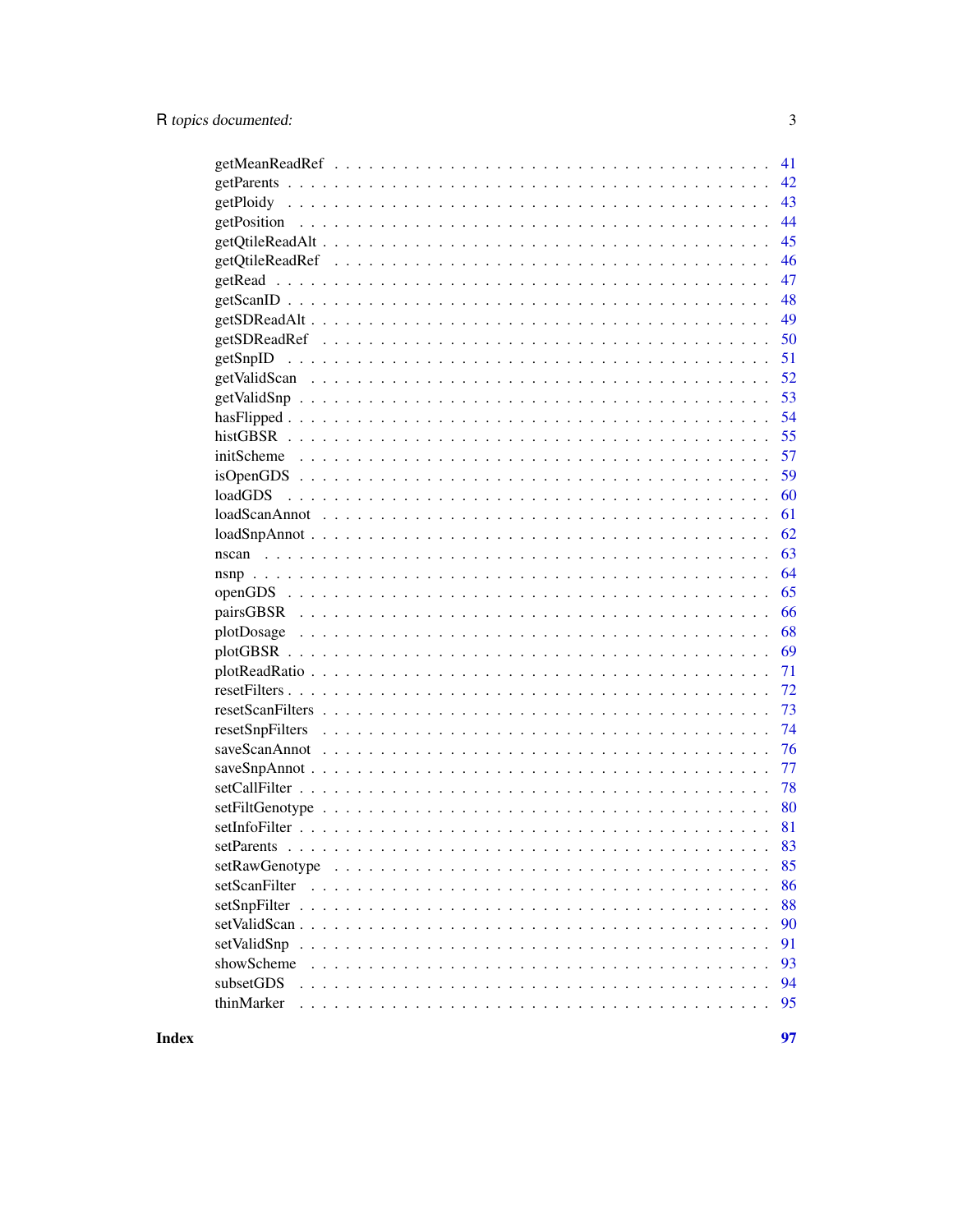<span id="page-3-0"></span>

#### Description

Add genotype data into the GDS file

#### Usage

addScan(object, id, genotype, reads, ...)

```
## S4 method for signature 'GbsrGenotypeData'
addScan(object, id, genotype, reads)
```
# Arguments

| object   | A GbsrGenotypeData object.                                                                                                                                                                                                                                 |
|----------|------------------------------------------------------------------------------------------------------------------------------------------------------------------------------------------------------------------------------------------------------------|
| id       | A character vector.                                                                                                                                                                                                                                        |
| genotype | A numeric vector or matrix indicating genotypes at markers of given samples.<br>The length or the number of columns should match with the number of markers<br>recorded in the GDS file, which can be obtained via $n s p()$ with valid = FALSE.           |
| reads    | A numeric vector of matrix indicating read counts at markers of given samples.<br>The length or the number of columns should match with twice the number of<br>markers recorded in the GDS file, which can be obtained via nsnp() with valid<br>$=$ FALSE. |
|          | Unused.                                                                                                                                                                                                                                                    |

#### Examples

```
# Load data in the GDS file and instantiate a [GbsrGenotypeData] object.
gds_fn <- system.file("extdata", "sample.gds", package = "GBScleanR")
gds <- loadGDS(gds_fn)
id < - "Dummy1"
```

```
genotype <- sample(c(0:3), nsnp(gds), replace = TRUE)
reads \le round(rexp(nsnp(gds) \neq 2, 1/5))
missing_pos <- which(genotype == 3)
reads[c(missing_pos, missing_pos + 1)] <- 0
ref_pos <- which(genotype == 2)
reads[ref_pos + 1] <- 0
alt_pos <- which(genotype == 0)
reads[alt_pos] <- 0
```
addScan(gds, id, genotype, reads)

```
# Close the connection to the GDS file
closeGDS(gds)
```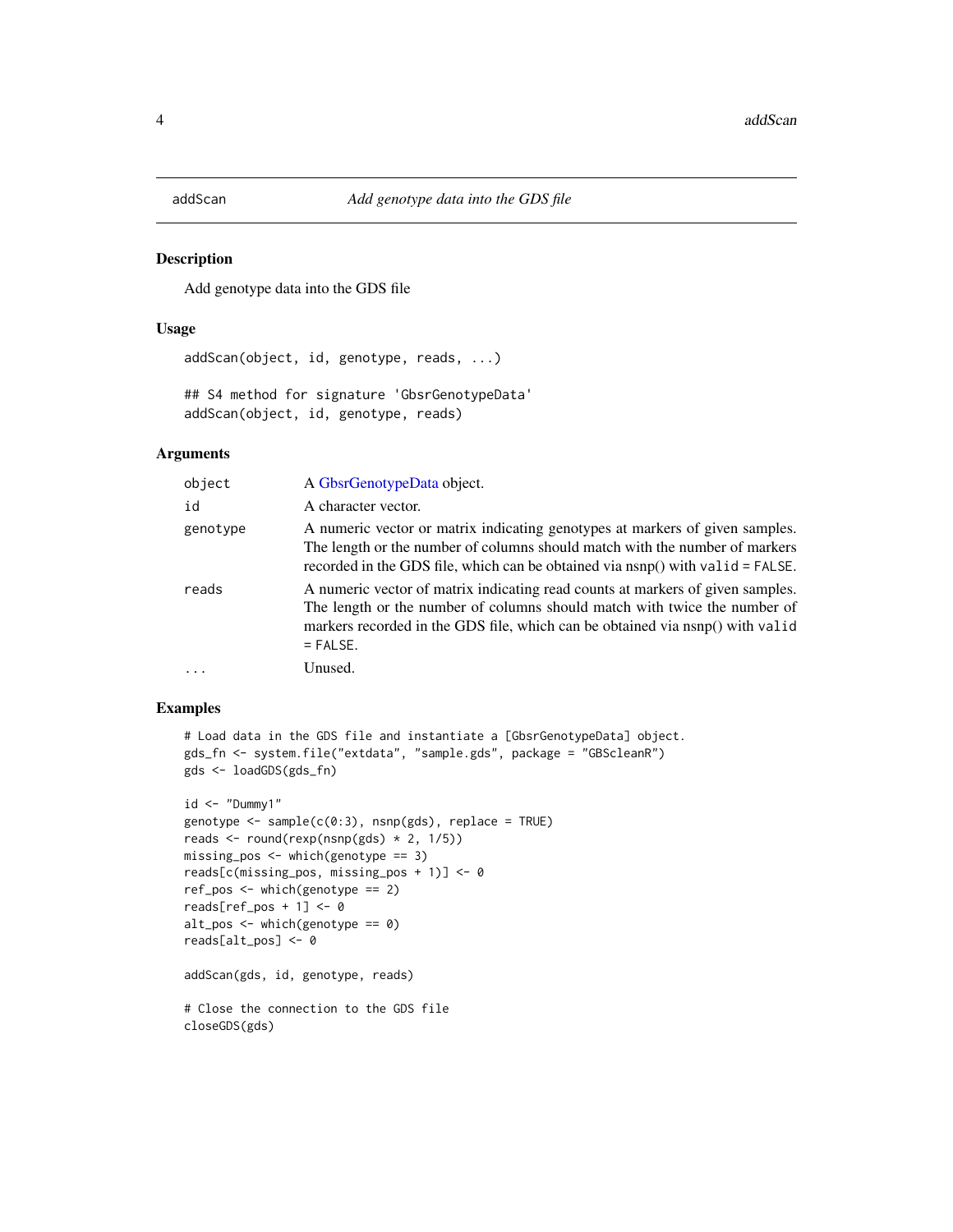<span id="page-4-1"></span><span id="page-4-0"></span>

# Description

[GBScleanR](#page-0-0) uses breeding scheme information to set the expected number of cross overs in a chromosome which is a required parameter for the genotype error correction with the Hidden Markov model implemented in the estGeno() function. This function build the object storing type crosses performed at each generation of breeding and population sizes.

#### Usage

```
addScheme(object, crosstype, mating, pop_size, ...)
## S4 method for signature 'GbsrGenotypeData'
addScheme(object, crosstype, mating, pop_size)
## S4 method for signature 'GbsrScheme'
```
addScheme(object, crosstype, mating, pop\_size)

# Arguments

| object    | A GbsrGenotypeData object.                                                                                                  |
|-----------|-----------------------------------------------------------------------------------------------------------------------------|
| crosstype | A string to indicate the type of cross conducted with a given generation.                                                   |
| mating    | An integer matrix to indicate mating combinations. The each element should<br>match with member IDs of the last generation. |
| pop_size  | An integer of the number of individuals in a given generation.                                                              |
| $\ddots$  | Unused.                                                                                                                     |

#### Details

A scheme object is just a data.frame indicating a population size and a type of cross applied to each generation of the breeding process to generate the population which you are going to subject to the [estGeno\(\)](#page-12-1) function. The crosstype can take either of "selfing", "sibling", "pairing", and "random". When you set crosstype = "random", you need to specify pop\_size to indicate how many individuals were crossed in the random mating. You also need to specify a matrix indicating combinations of mating, in which each column shows a pair of member IDs indicating parental samples of the cross. Member IDs are serial numbers starts from 1 and automatically assigned by [initScheme\(\)](#page-56-1) and [addScheme\(\)](#page-4-1). To check the member IDs, run [showScheme\(\)](#page-92-1). Please see the examples section for more details of specifying a mating matrix. The created [GbsrScheme](#page-17-1) object is set in the scheme slot of the [GbsrGenotypeData](#page-16-1) object.

#### Value

A [GbsrGenotypeData](#page-16-1) object storing a [GbsrScheme](#page-17-1) object in the "scheme" slot.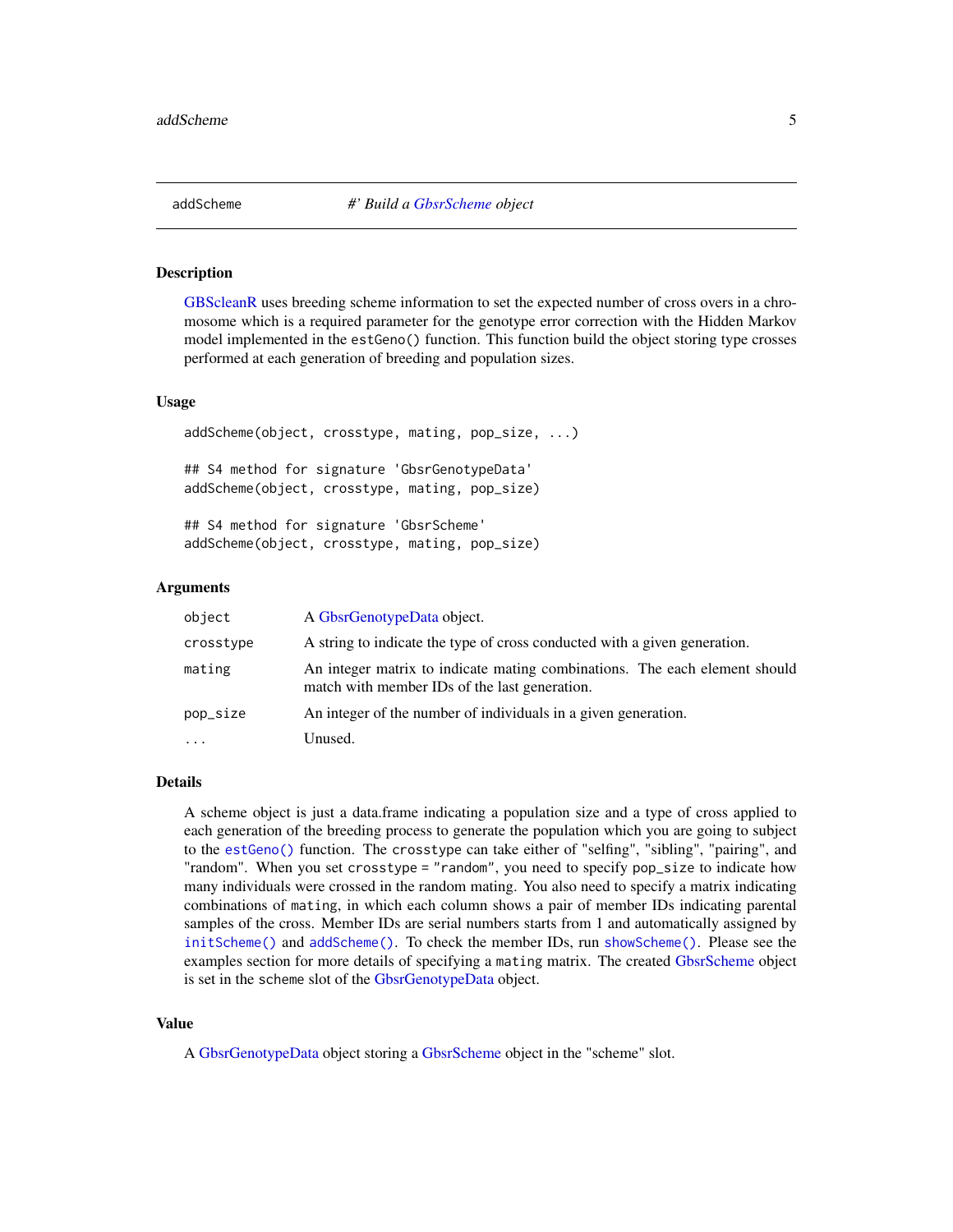#### See Also

[addScheme\(\)](#page-4-1) and [showScheme\(\)](#page-92-1)

# Examples

```
# Load data in the GDS file and instantiate a [GbsrGenotypeData] object.
gds_fn <- system.file("extdata", "sample.gds", package = "GBScleanR")
gds <- loadGDS(gds_fn)
# Biparental F2 population.
```

```
gds <- setParents(gds, parents = c("Founder1", "Founder2"))
```
# setParents gave member ID 1 and 2 to Founder1 and Founder2, respectively. gds  $\le$  initScheme(gds, crosstype = "pair", mating = cbind(c(1:2)))

```
# Now the progenies of the cross above have member ID 3.
# If `crosstype = "selfing"` or `"sibling"`, you can omit a `mating` matrix.
gds <- addScheme(gds, crosstype = "self")
```

```
############################################################################
# Now you can execute `estGeno()` which requires a [GbsrScheme] object.
```

```
# Close the connection to the GDS file
closeGDS(gds)
```
boxplotGBSR *Draw boxplots of specified statistics*

# Description

Draw boxplots of specified statistics

# Usage

```
boxplotGBSR(
 x,
 stats = "missing",
 target = c("snp", "scan"),q = 0.5,
 color = c(Marker = "darkblue", Sample = "darkblue"),
  fill = c(Marker = "skyblue", Sample = "skyblue")
)
```
#### Arguments

|       | A GbsrGenotypeData object.                  |
|-------|---------------------------------------------|
| stats | A string to specify statistics to be drawn. |

<span id="page-5-0"></span>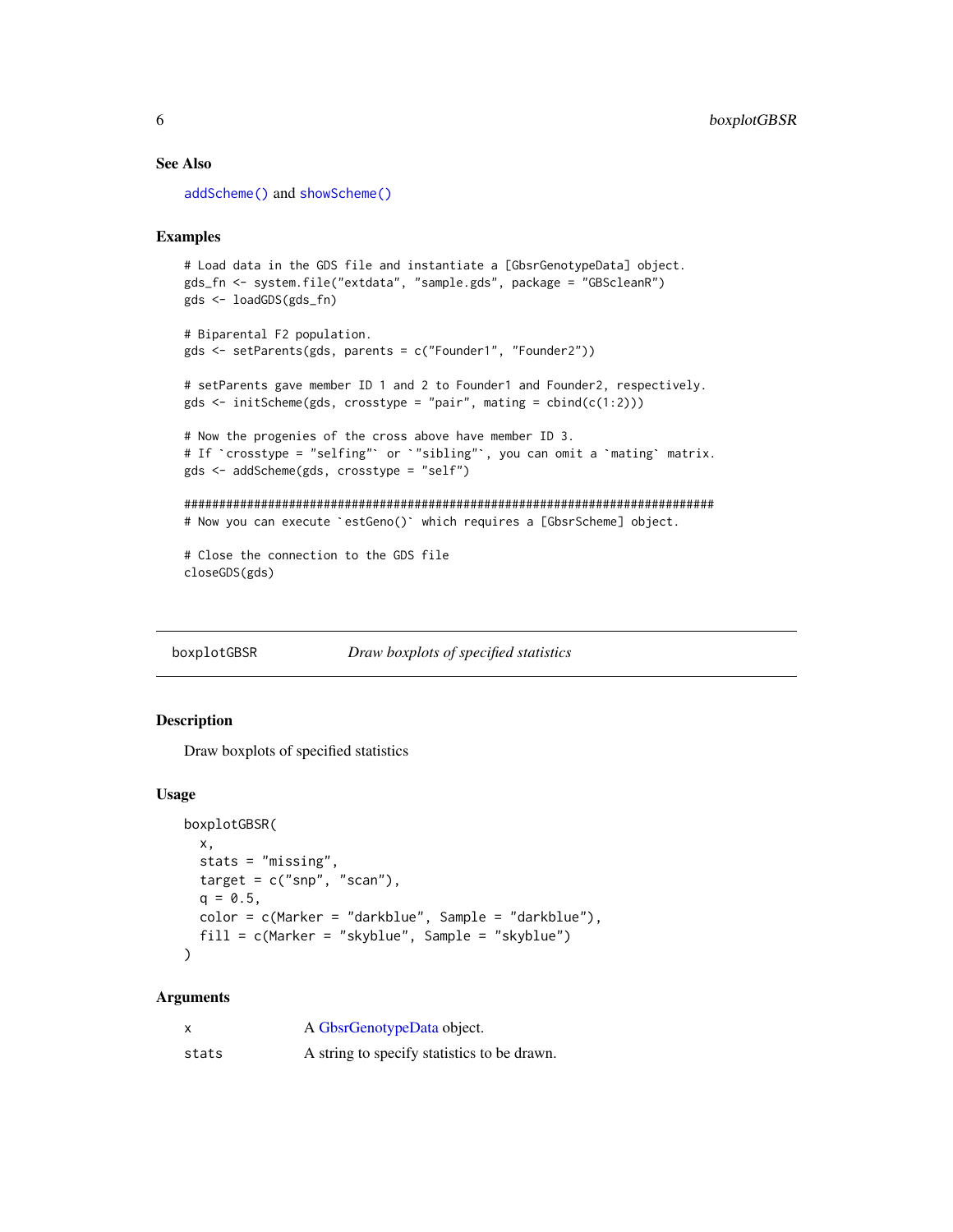| target | Either or both of "snp" and "scan", e.g. $\text{target} = \text{"snp"}$ to draw a histogram<br>only for SNPs. |
|--------|---------------------------------------------------------------------------------------------------------------|
| a      | An integer to specify a quantile calculated via calcReadStats().                                              |
| color  | A named vector "Marker" and "Sample" to specify border color of bins in the<br>histograms.                    |
| fill   | A named vector "Marker" and "Sample" to specify fill color of bins in the his-<br>tograms.                    |

#### Details

You can draw boxplots of several summary statistics of genotype counts and read counts per sample and per marker. The "stats" argument can take the following values:

- "missing""Proportion of missing genotype calls.",
- "het""Proportion of heterozygote calls.",
- "raf""Reference allele frequency.",
- "dp""Total read counts.",
- "ad\_ref""Reference allele read counts.",
- "ad\_alt""Alternative allele read counts.",
- "rrf""Reference allele read frequency.",
- "mean\_ref""Mean of reference allele read counts.",
- "sd\_ref""Standard deviation of reference allele read counts.",
- "qtile\_ref""Quantile of reference allele read counts.",
- "mean\_alt""Mean of alternative allele read counts.",
- "sd\_alt""Standard deviation of alternative allele read counts.",
- "qtile\_alt""Quantile of alternative allele read counts.",
- "mq""Mapping quality.",
- "fs""Phred-scaled p-value (strand bias)",
- "qd""Variant Quality by Depth",
- "sor""Symmetric Odds Ratio (strand bias)",
- "mqranksum""Alt vs. Ref read mapping qualities",
- "readposranksum""Alt vs. Ref read position bias",
- "baseqranksum""Alt Vs. Ref base qualities",

To draw boxplots for "missing", "het", "raf", you need to run [countGenotype\(\)](#page-9-1) first to obtain statistics. Similary, "dp", "ad\_ref", "ad\_alt", "rrf" requires values obtained via [countRead\(\)](#page-11-1). [calcReadStats\(\)](#page-7-1) should be executed before drawing boxplots of "mean\_ref", "sd\_ref", "qtile\_ref", "mean\_alt", "sd\_alt", and "qtile\_alt". "mq", "fs", "qd", "sor", "mqranksum", "readposranksum", and "baseqranksum" only work with target = "snp", if your data contains those values supplied via SNP calling tools like [GATK.](https://gatk.broadinstitute.org/hc/en-us)

#### Value

A ggplot object.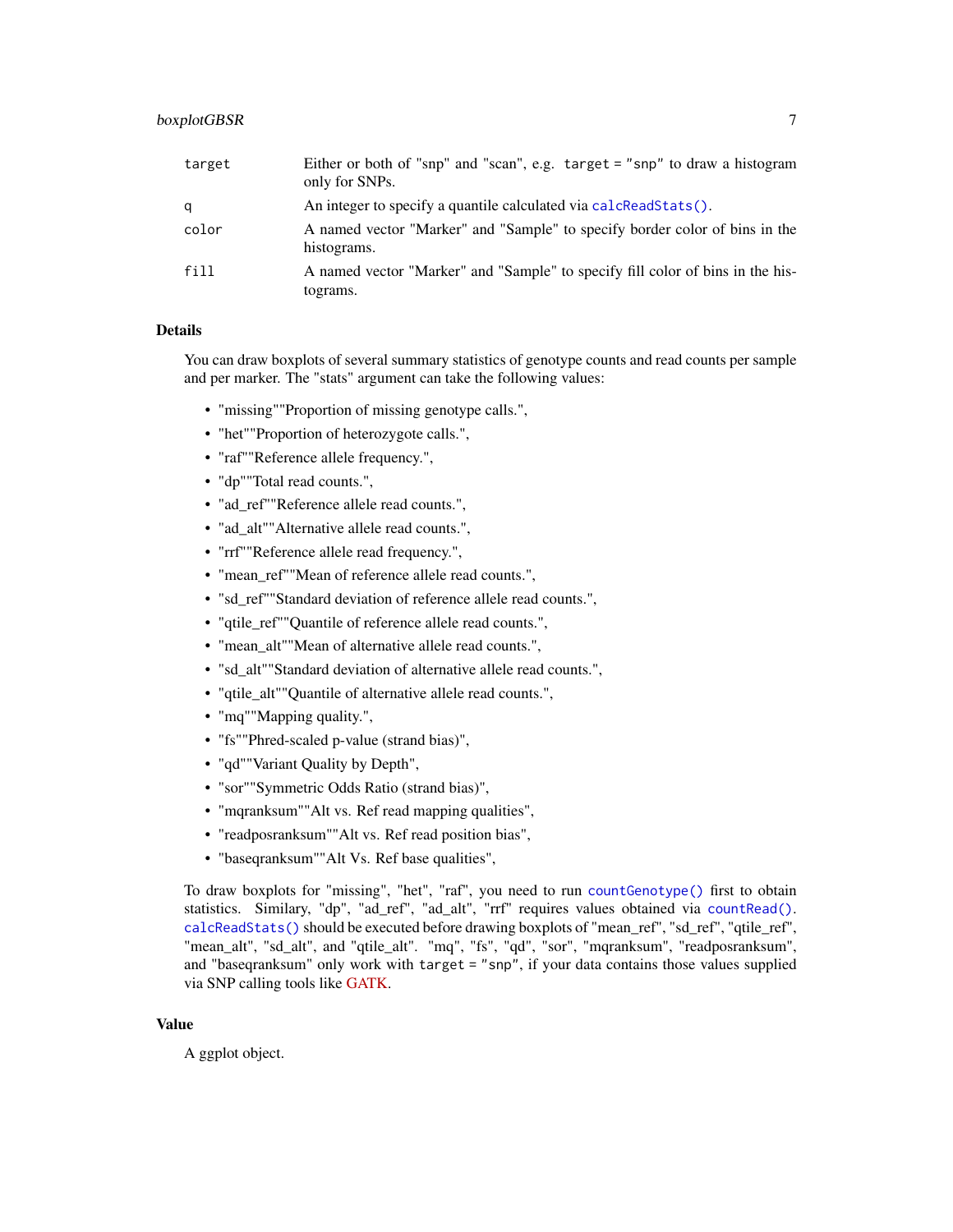#### Examples

```
# Load data in the GDS file and instantiate a [GbsrGenotypeData] object.
gds_fn <- system.file("extdata", "sample.gds", package = "GBScleanR")
gdata <- loadGDS(gds_fn)
# Summarize genotype count information to be used in `boxplotGBSR()`
gdata <- countGenotype(gdata)
boxplotGBSR(gdata, stats = "missing")
# to be used in `boxplotGBSR()`
# Calculate means, standard deviations, quantile values of read counts
gdata <- calcReadStats(gdata, q = 0.9)
# Draw boxplots of 90 percentile values of reference read counts and
# alternative read counts per SNP and per sample.
boxplotGBSR(gdata, stats = "qtile_ref", q = 0.9)
# Close the connection to the GDS file
closeGDS(gdata)
```
<span id="page-7-1"></span>calcReadStats *Calculate mean, standard deviation, and quantile values of normalized read counts per sample and per marker.*

#### **Description**

This function first calculates normalized allele read counts by dividing allele read counts at each marker in each sample by the total allele read of the sample followed by multiplication by 10^6. In other words, it calculates reads per million (rpm). Then, the function calculates mean, standard deviation, quantile values of rpm per marker and per sample. The results will be stored in the SnpAnnotaionDataFrame slot and the [ScanAnnotationDataFrame](#page-0-0) slot and obtained via getter functions, e.g. [getMeanReadRef\(\)](#page-40-1) and [getQtileReadAlt\(\)](#page-44-1).

# Usage

```
calcReadStats(object, target = "both", q = NULL, ...)
## S4 method for signature 'GbsrGenotypeData'
```

```
calcReadStats(object, target, q)
```
# Arguments

| object   | A GbsrGenotypeData object.                              |
|----------|---------------------------------------------------------|
| target   | Either of "snp" and "scan".                             |
| α        | A numeric value $[0-1]$ to indicate quantile to obtain. |
| $\cdots$ | Unused.                                                 |

<span id="page-7-0"></span>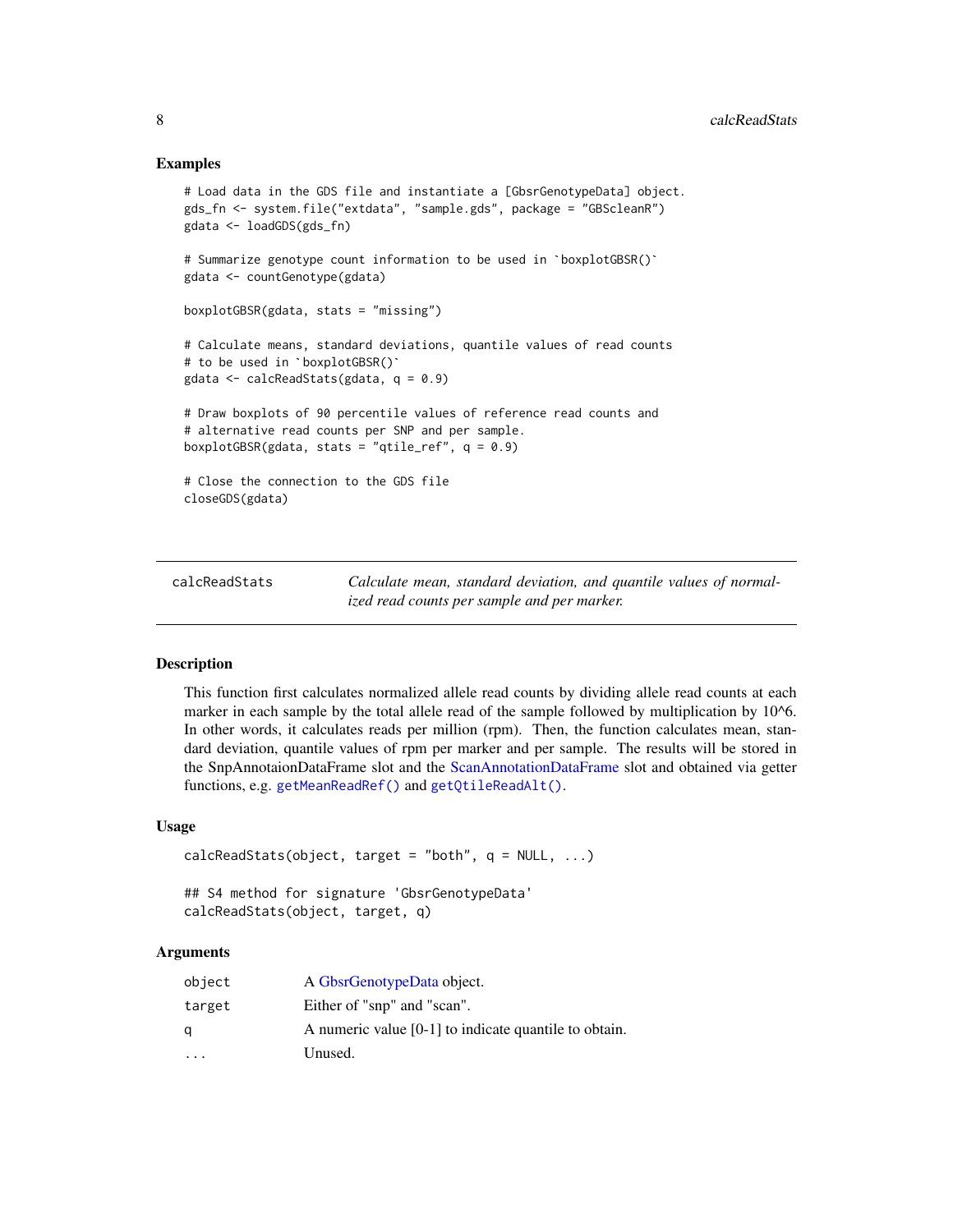#### <span id="page-8-0"></span>closeGDS 9

# Details

Read count data can be obtained from the "annotation/format/AD/data" node or the "annotation/format/AD/filt.data" node of the GDS file with node = "raw" or node = "filt", respectively. The [setCallFilter\(\)](#page-77-1) function generate filtered read count data in the "annotation/format/AD/filt.data" node which can be accessed as mentioned above. The calculation of mean, standard deviation, and quantile values omits 0 in the read count data.

# Value

A [GbsrGenotypeData](#page-16-1) object with read statistics information.

#### Examples

```
# Load data in the GDS file and instantiate a [GbsrGenotypeData] object.
gds_fn <- system.file("extdata", "sample.gds", package = "GBScleanR")
gds <- loadGDS(gds_fn)
# Calculate means, standard deviations, quantiles of read counts
# per marker and per sample with or without standardization of
# the counts and store them in the
# [SnpAnnotationDataFrame] and [ScanAnnotationDataFrame] objects
# linked at the slots of the [GbsrGenotypeData] object.
gds \leq calcReadStats(gds, q = 0.5)
# Get the means of reference allele read counts (rpm) per marker.
mean_reference_read_depth <- getMeanReadRef(gds, target = "snp")
# Get the 0.5 percentiles (medians) of the alternative allele
# read counts (rpm) per marker.
median_reference_read_depth <- getQtileReadAlt(gds,
                                               target = "snp",q = 0.5# Draw histograms of the means of reference allele read counts (rpm)
# per sample and marker.
histGBSR(gds, stats = "mean_ref")
# Draw histograms of the 0.5 percentiles (medians) of
# alternative allele read counts (rpm) per sample and marker.
histGBSR(gds, stats = "qtile_alt", q = 0.5)
# Close the connection to the GDS file.
closeGDS(gds)
```
closeGDS *Close the connection to the GDS file*

#### **Description**

Close the connection to the GDS file linked to the given [GbsrGenotypeData](#page-16-1) object.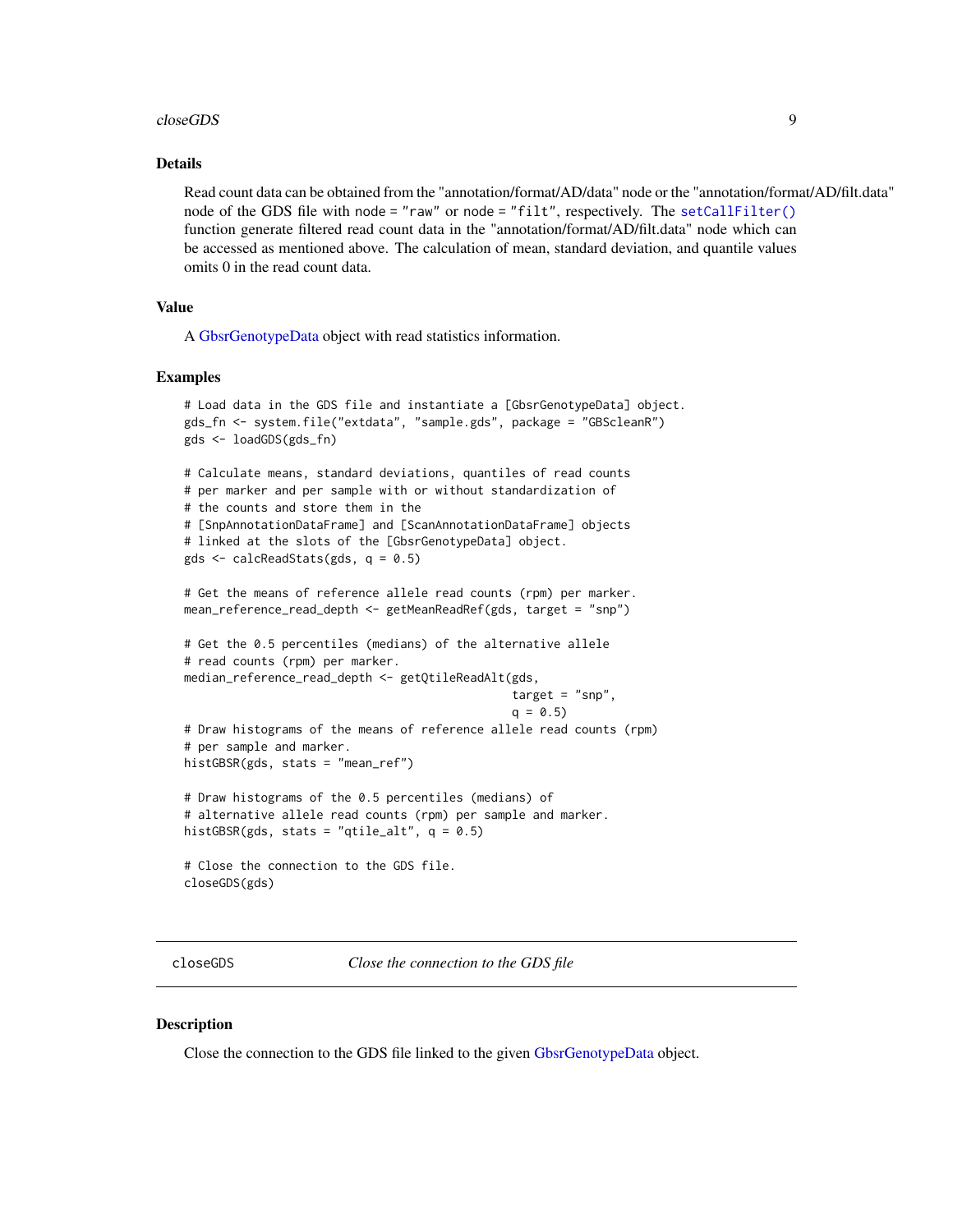#### Usage

```
closeGDS(object, verbose = TRUE, ...)
```
## S4 method for signature 'GbsrGenotypeData' closeGDS(object, verbose)

# Arguments

| object  | A GbsrGenotypeData object. |
|---------|----------------------------|
| verbose | if TRUE, show information. |
| .       | Unused.                    |

# Value

NULL.

# Examples

```
# Load data in the GDS file and instantiate a [GbsrGenotypeData] object.
gds_fn <- system.file("extdata", "sample.gds", package = "GBScleanR")
gds <- loadGDS(gds_fn)
```

```
# Close the connection to the GDS file
closeGDS(gds)
```
<span id="page-9-1"></span>countGenotype *Count genotype calls and alleles per sample and per marker.*

#### Description

This function calculates several summary statistics of genotype calls and alleles per marker and per sample. Those values will be stored in the SnpAnnotaionDataFrame slot and the [ScanAnnotation-](#page-0-0)[DataFrame](#page-0-0) slot and obtained via getter functions, e.g.s [getCountGenoRef\(\)](#page-28-1), [getCountAlleleRef\(\)](#page-24-1), and [getMAF\(\)](#page-38-1).

# Usage

```
countGenotype(object, target = "both", node = "raw", \ldots)
## S4 method for signature 'GbsrGenotypeData'
countGenotype(object, target, node)
```
<span id="page-9-0"></span>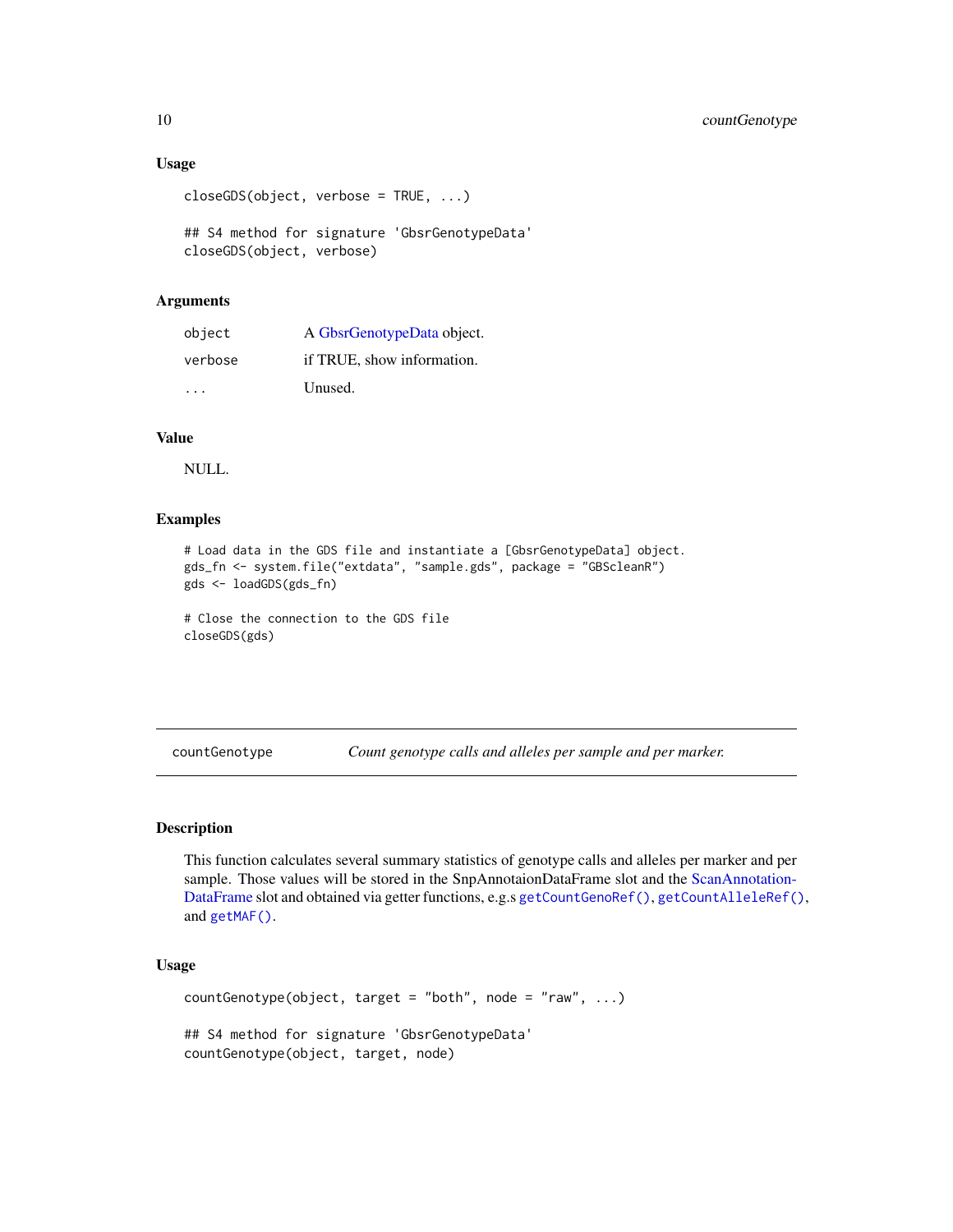# countGenotype 11

#### **Arguments**

| object | A GbsrGenotypeData object.                       |
|--------|--------------------------------------------------|
| target | Either of "snp" and "scan".                      |
| node   | Either of "raw", "filt", and "cor". See details. |
|        | Unused.                                          |

#### Details

#' Genotype call data can be obtained from the "genotype" node, the "filt.genotype" node, or the "corrected.genotype" node of the GDS file with node = "raw", node = "filt", or node = "raw", respectively. The [setCallFilter\(\)](#page-77-1) function generate filtered genotype call data in the "filt.genotype" node which can be accessed as mentioned above. On the other hand, the "corrected.genotype" node can be generated via the [estGeno\(\)](#page-12-1) function.

# Value

A [GbsrGenotypeData](#page-16-1) object with genotype count information.

# Examples

```
# Load data in the GDS file and instantiate a [GbsrGenotypeData] object.
gds_fn <- system.file("extdata", "sample.gds", package = "GBScleanR")
gds <- loadGDS(gds_fn)
```

```
# Summarize the genotype count information and store them in the
# [SnpAnnotationDataFrame] and [ScanAnnotationDataFrame] objects
# linked at the slots of the [GbsrGenotypeData] object.
gds <- countGenotype(gds)
```

```
# Get the proportion of missing genotype per sample.
sample_missing_rate <- getCountGenoMissing(gds,
                                           target = "scan",prop = TRUE)
```

```
# Get the minor allele frequency per marker.
marker_minor_allele_freq <- getMAF(gds, target = "snp")
```

```
# Draw histograms of the missing rate per sample and marker.
histGBSR(gds, stats = "missing")
```

```
# Close the connection to the GDS file.
closeGDS(gds)
```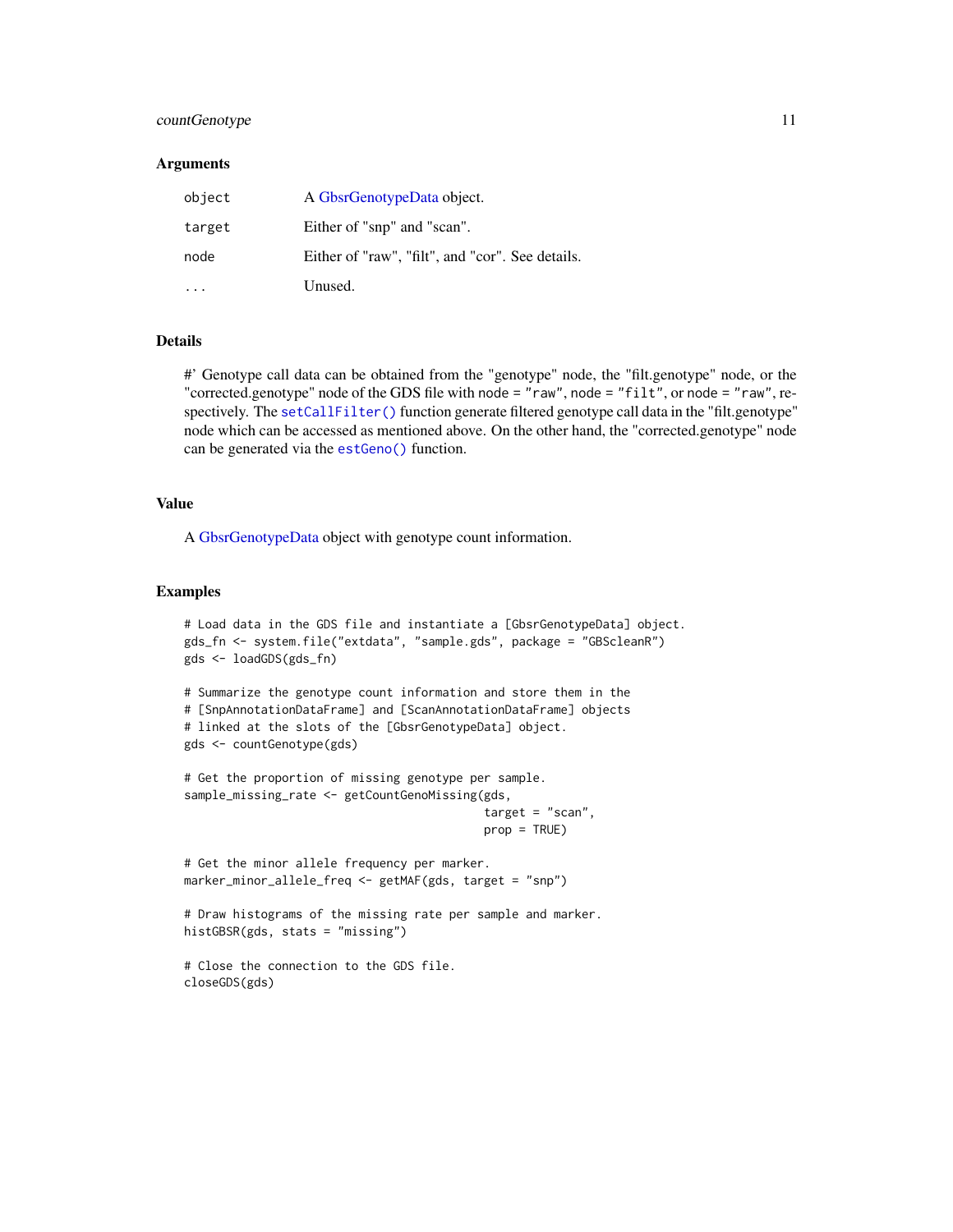#### Description

This function calculates several summary statistics of read counts per marker and per sample. Those values will be stored in the SnpAnnotaionDataFrame slot and the [ScanAnnotationDataFrame](#page-0-0) slot and obtained via getter functions, e.g. [getCountReadRef\(\)](#page-31-1) and [getCountReadAlt\(\)](#page-30-1).

#### Usage

```
countRead(object, target = "both", node = "raw", \ldots)
```

```
## S4 method for signature 'GbsrGenotypeData'
countRead(object, target, node)
```
#### Arguments

| object | A GbsrGenotypeData object.               |
|--------|------------------------------------------|
| target | Either of "snp" and "scan".              |
| node   | Either of "raw" and "filt". See details. |
|        | Unused.                                  |

#### Details

Read count data can be obtained from the "annotation/format/AD/data" node or the "annotation/format/AD/filt.data" node of the GDS file with node = "raw" or node = "filt", respectively. The [setCallFilter\(\)](#page-77-1) function generate filtered read count data in the "annotation/format/AD/filt.data" node which can be accessed as mentioned above.

### Value

A [GbsrGenotypeData](#page-16-1) object with read count information.

#### Examples

```
# Load data in the GDS file and instantiate a [GbsrGenotypeData] object.
gds_fn <- system.file("extdata", "sample.gds", package = "GBScleanR")
gds <- loadGDS(gds_fn)
```

```
# Summarize the read count information and store them in the
# [SnpAnnotationDataFrame] and [ScanAnnotationDataFrame] objects
# linked at the slots of the [GbsrGenotypeData] object.
gds <- countRead(gds)
```

```
# Get the total read counts per marker
read_depth_per_marker <- getCountRead(gds, target = "snp")
```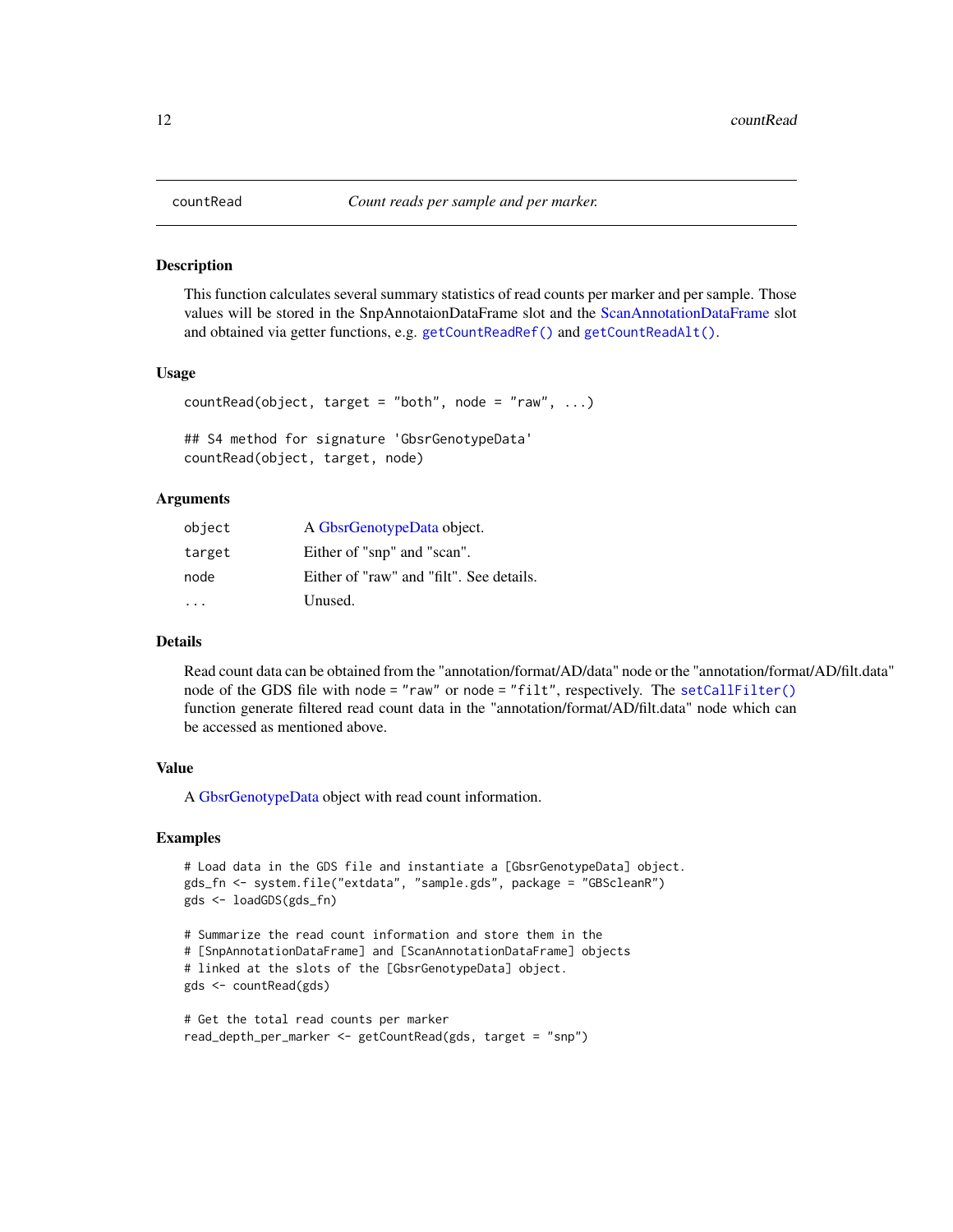#### <span id="page-12-0"></span>estGeno and 13

```
# Get the proportion of reference allele rads per marker.
reference_read_freq <- getCountReadRef(gds, target = "snp", prop = TRUE)
# Draw histgrams of reference allele read counts per sample and marker.
histGBSR(gds, stats = "ad_ref")
# Close the connection to the GDS file.
closeGDS(gds)
```
<span id="page-12-1"></span>

#### estGeno *Genotype estimation using a hiden Morkov model*

# Description

Clean up genotype data by error correction based on genotype estimation using a hidden Markov model.

### Usage

```
estGeno(
  object,
  chr,
  recomb_rate = 0.04,
  error_rate = 0.0025,
  call_threshold = 0.9,het_parent = FALSE,
  optim = TRUE,
  iter = 2,n_threads = NULL,
  ...
\mathcal{L}## S4 method for signature 'GbsrGenotypeData'
estGeno(
  object,
  chr,
  recomb_rate,
  error_rate,
  call_threshold,
  het_parent,
  optim,
  iter,
  n_threads
)
```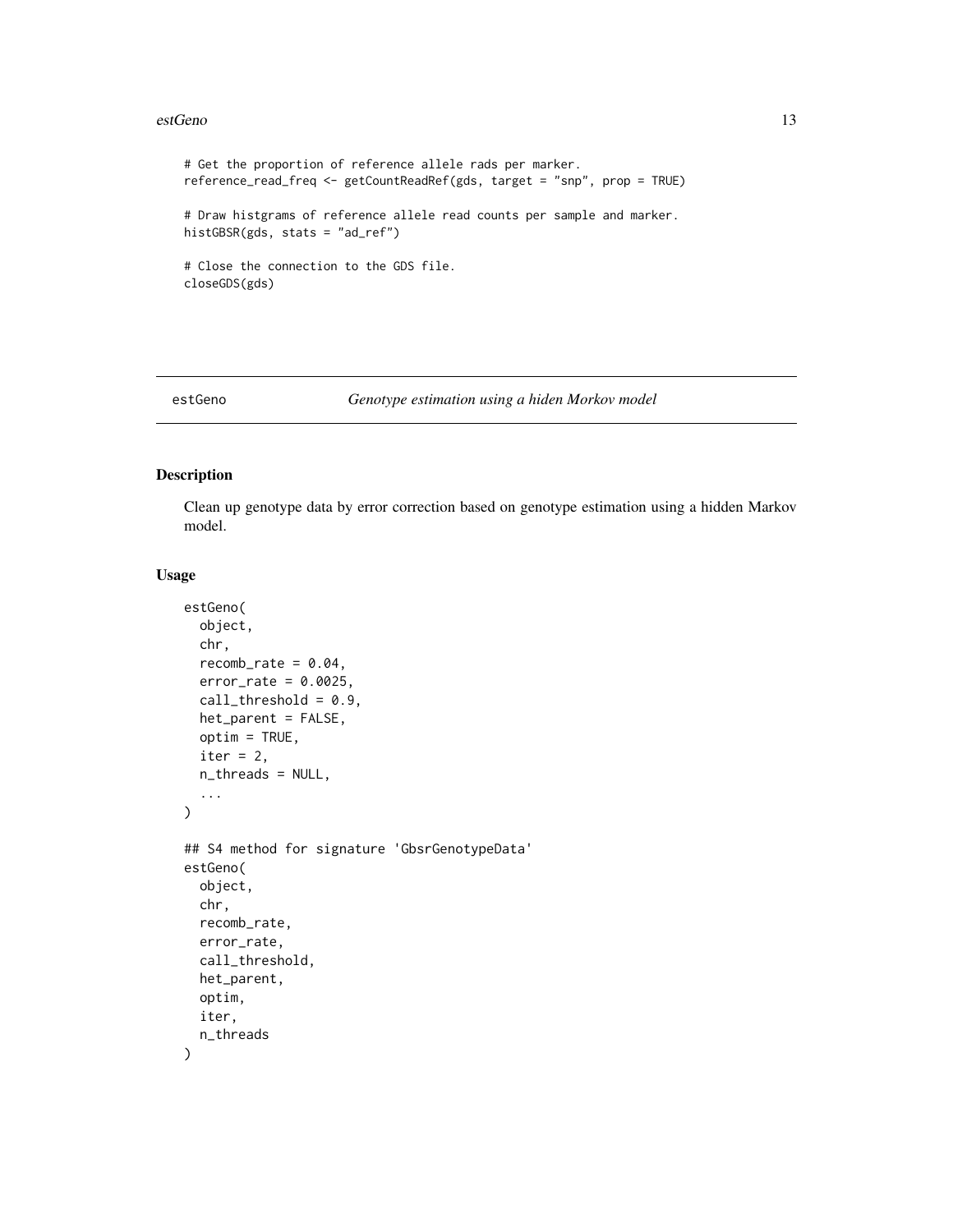#### Arguments

| object         | A GbsrGenotypeData object.                                                                                                                                                                    |
|----------------|-----------------------------------------------------------------------------------------------------------------------------------------------------------------------------------------------|
| chr            | An integer vector of chromosome indices to be analyzed. All chromosomes will<br>be analyzed if you left it default.                                                                           |
| recomb_rate    | A numeric value to indicate the expected recombination frequency per chromo-<br>some per megabase pairs.                                                                                      |
| error_rate     | A numeric value of the expected sequence error rate.                                                                                                                                          |
| call_threshold | A numeric value of the probability threshold to accept estimated genotype calls.                                                                                                              |
| het_parent     | A logical value to indicate whether parental samples are outbred or inbred. If<br>FALSE, this function assume all true genotype of markers in parents are ho-<br>mozygotes.                   |
| optim          | A logical value to specify whether to conduct parameter optimization for error<br>correction.                                                                                                 |
| iter           | An integer value to specify the number of iterative parameter updates.                                                                                                                        |
| n_threads      | An integer value to specify the number of threads used for the calculation. The<br>default is n_threads = NULL and automatically set half the number of available<br>threads on the computer. |
| $\cdots$       | Unused.                                                                                                                                                                                       |

# Value

A [GbsrGenotypeData](#page-16-1) object in which the "estimated.haplotype", "corrected.genotype" and "parents.genotype" nodes were added.

# Examples

```
# Load data in the GDS file and instantiate a [GbsrGenotypeData] object.
gds_fn <- system.file("extdata", "sample.gds", package = "GBScleanR")
gds <- loadGDS(gds_fn)
# Find the IDs of parental samples.
parents <- grep("Founder", getScanID(gds), value = TRUE)
# Set the parents and flip allele information
# if the reference sample (Founder1 in our case) has homozygous
# alternative genotype at some markers of which alleles will
# be swapped to make the reference sample have homozygous
# reference genotype.
gds <- setParents(gds, parents = parents, flip = TRUE)
# Initialize a scheme object stored in the slot of the GbsrGenotypeData.
# We chose `crosstype = "pair"` because two inbred founders were mated
# in our breeding scheme.
# We also need to specify the mating matrix which has two rows and
# one column with integers 1 and 2 indicating a sample (founder)
# with the memberID 1 and a sample (founder) with the memberID 2
# were mated.
```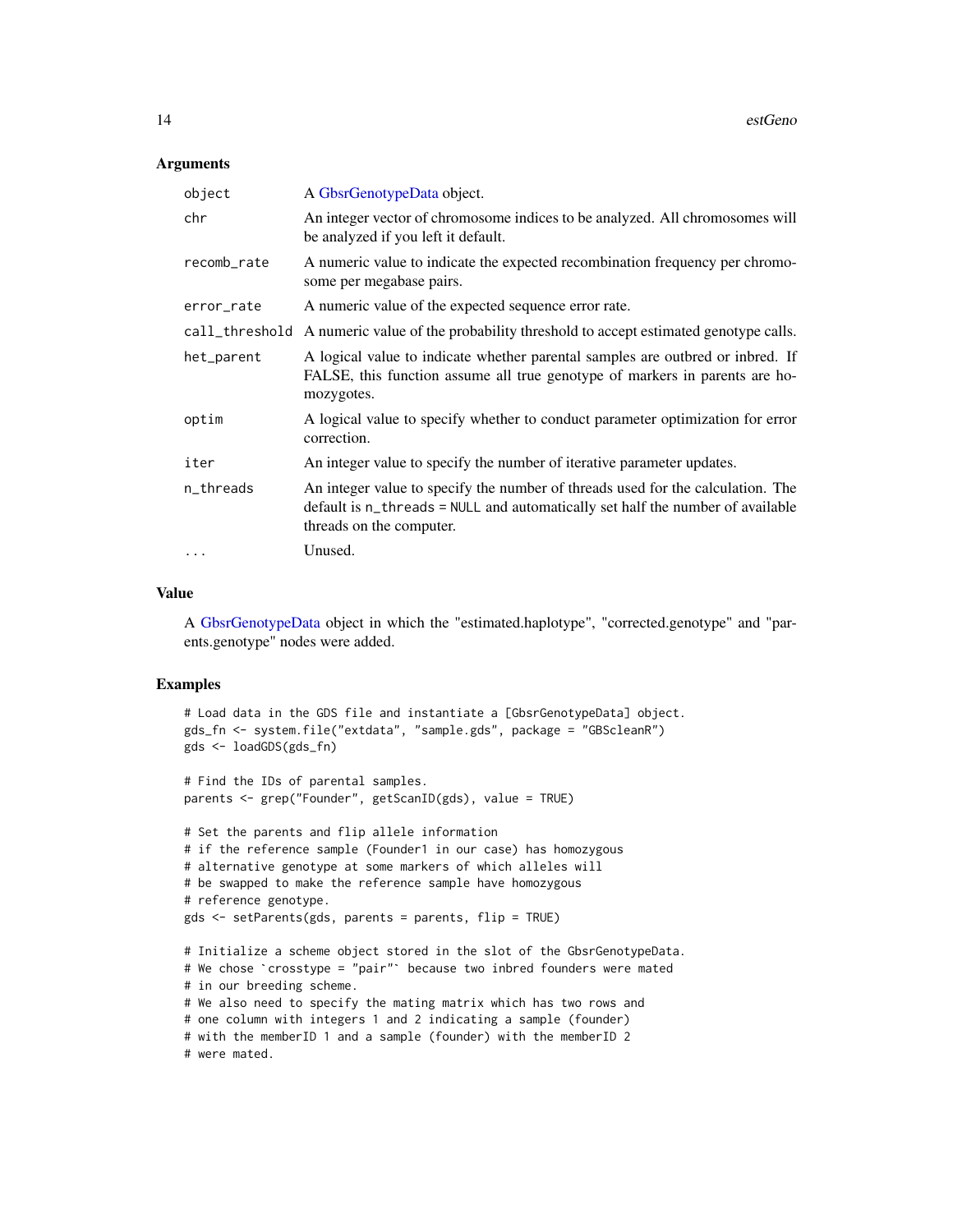# <span id="page-14-0"></span>gbsrGDS2CSV 15

```
gds \le initScheme(gds, crosstype = "pair", mating = cbind(c(1:2)))
# Add information of the next cross conducted in our scheme.
# We chose 'crosstype = "selfing"', which do not require a
# mating matrix.
gds <- addScheme(gds, crosstype = "selfing")
# Execute error correction by estimating genotype and haplotype of
# founders and offspring.
gds <- estGeno(gds)
# Close the connection to the GDS file.
closeGDS(gds)
```
gbsrGDS2CSV *Write a CSV file based on data in a GDS file*

#### Description

Write out a CSV file with raw, filtered, corrected genotype data or estimated haplotype data stored in a GDS file.

# Usage

```
gbsrGDS2CSV(
 object,
 out_fn,
 node = "raw",incl_parents = TRUE,
 bp2cm = NULL,format = ",
  read = FALSE,...
)
```
## S4 method for signature 'GbsrGenotypeData' gbsrGDS2CSV(object, out\_fn, node, incl\_parents, bp2cm, format, read)

# Arguments

| object       | A GbsrGenotypeData object.                                                                                                                                             |
|--------------|------------------------------------------------------------------------------------------------------------------------------------------------------------------------|
| out_fn       | A string to specify the path to an output VCF file.                                                                                                                    |
| node         | Either one of "raw", "filt", "cor", and "hap" to output raw genotype data, filtered<br>genotype data, corrected genotype data, estimated haplotype data, respectively. |
| incl_parents | A logical value to specify whether parental samples should be included in an<br>output VCF file or not.                                                                |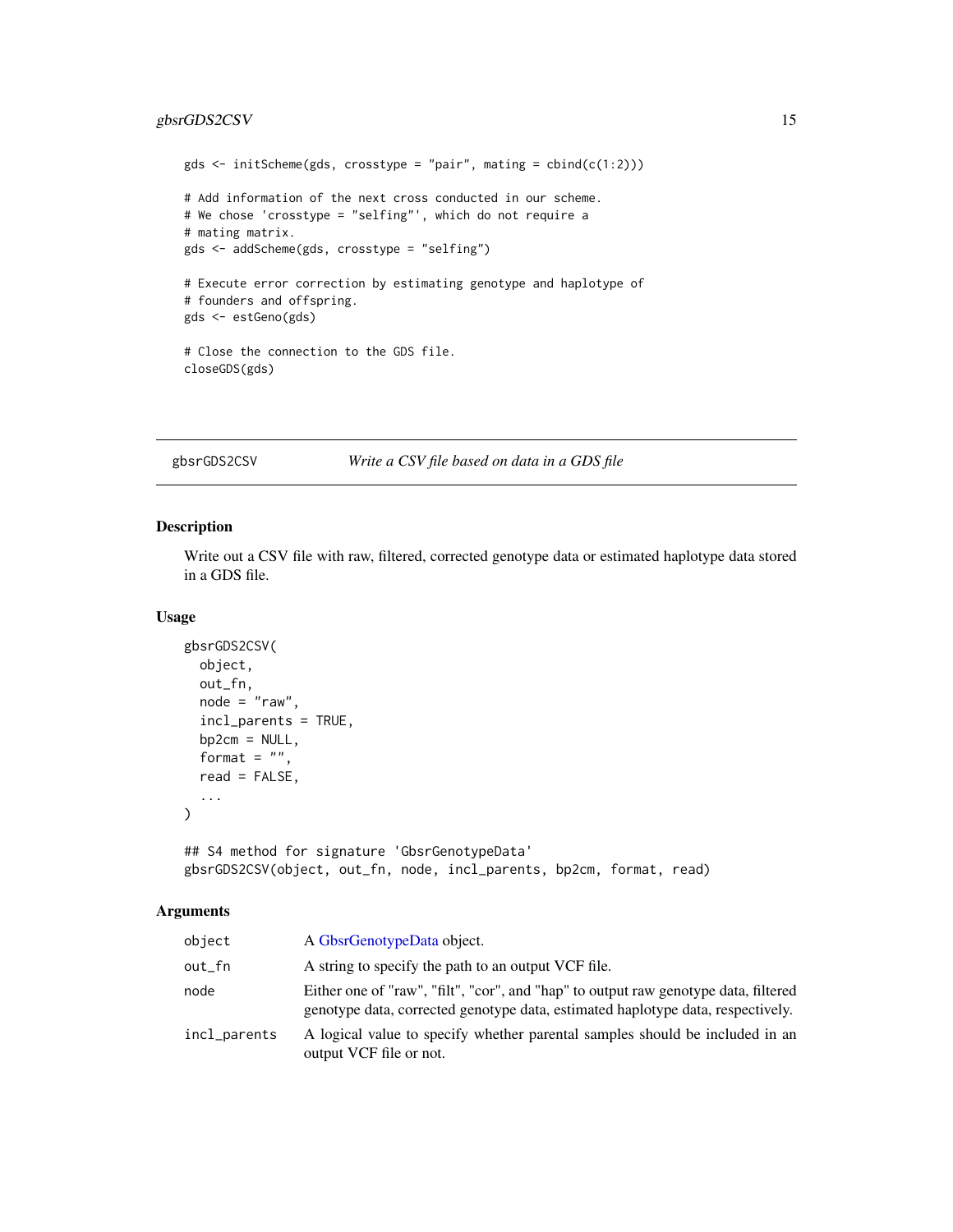<span id="page-15-0"></span>

| bp2cm    | A numeric value to convert positions in basepairs (bp) to centiMorgan (cm). The<br>specified here is used to multiply position values. The default is NULL and then<br>internally sets bp2cm = $4e-06$ when format = "qt1. If not format = "qt1, 1<br>is set to bp2cm as default. |
|----------|-----------------------------------------------------------------------------------------------------------------------------------------------------------------------------------------------------------------------------------------------------------------------------------|
| format   | A string to indicate the output format. See details.                                                                                                                                                                                                                              |
| read     | A logical value to indicate whether read counts should be output with genotype<br>data or not. See details.                                                                                                                                                                       |
| $\ddots$ | Unused.                                                                                                                                                                                                                                                                           |

#### Details

Create a CSV file at location specified by out\_fn. The current implementation only changes the behavior when format = "qt1" to export the data in the r/qtl format that can be loaded using read.cross as format  $=$  "csvs with a phenotype data. Any other values are ignored and output a CSV file with the rows indicating chromosome ID and positions of markers followed by the rows indicating genotype or haplotype data of samples. If read = TRUE, the output of each genotype call would be in the form of GT:ADR,ADA where GT, ADR, and ADA represent genotype, referenece read count, and alternative read count, respectively. If format = "qtl", read = TRUE will be ignored.

#### Value

The path to the CSV file.

#### Examples

```
# Load data in the GDS file and instantiate a [GbsrGenotypeData] object.
gds_fn <- system.file("extdata", "sample.gds", package = "GBScleanR")
gds <- loadGDS(gds_fn)
# Create a CSV file with data from the GDS file
# connected to the [GbsrGenotypeData] oobject.
```

```
out_fn <- tempfile("sample_out", fileext = ".csv")
gbsrGDS2CSV(gds, out_fn)
```

```
# Close the connection to the GDS file.
closeGDS(gds)
```
gbsrGDS2VCF *Write a VCF file based on data in a GDS file*

#### Description

Write out a VCF file with raw, filtered, or corrected genotype data stored in a GDS file. The output VCF file contains the GT, AD, and DP fields.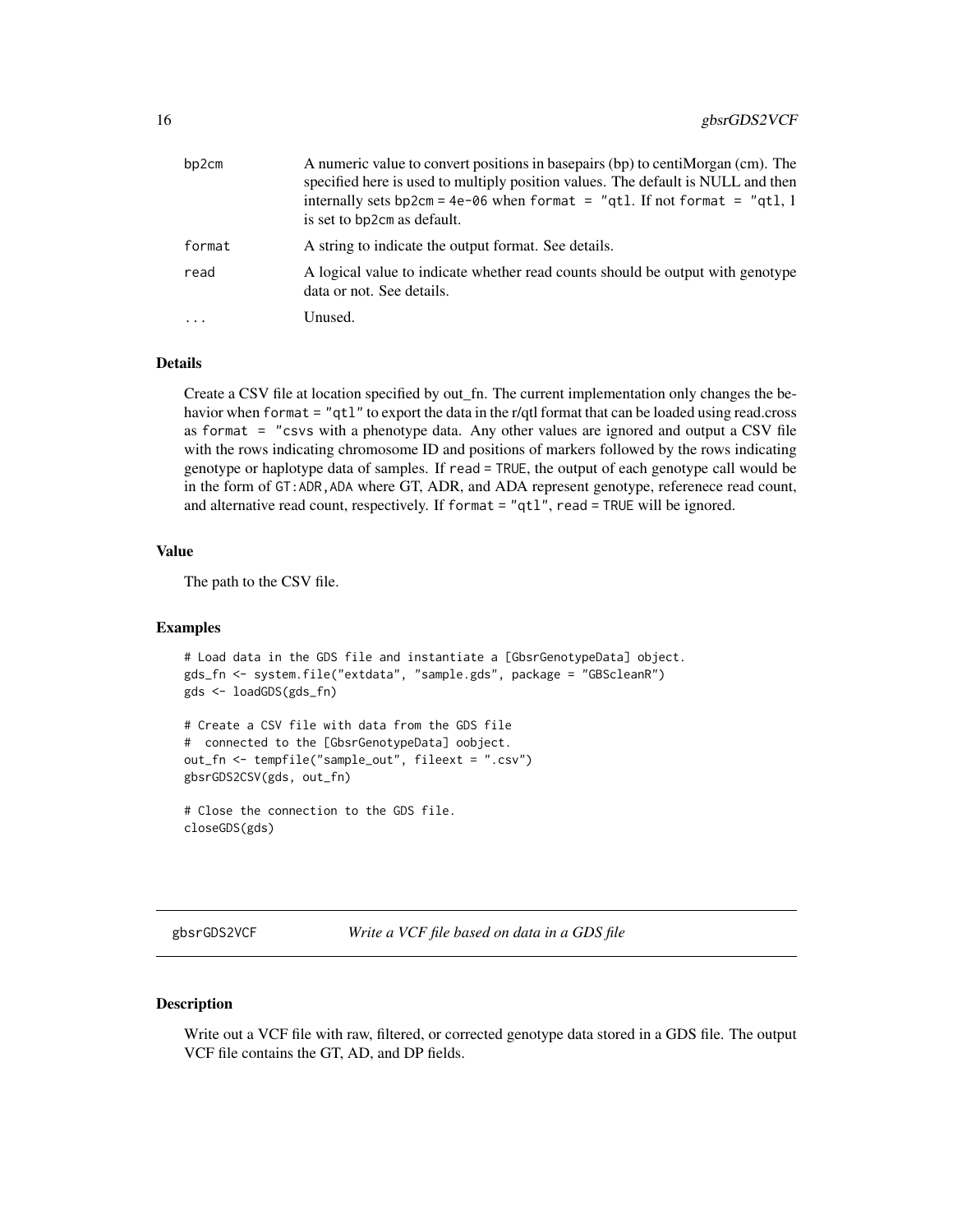#### <span id="page-16-0"></span>Usage

```
gbsrGDS2VCF(object, out_fn, node = "raw", incl_parents = TRUE, ...)
```

```
## S4 method for signature 'GbsrGenotypeData'
gbsrGDS2VCF(object, out_fn, node, incl_parents)
```
#### Arguments

| object       | A GbsrGenotypeData object.                                                                                                                 |
|--------------|--------------------------------------------------------------------------------------------------------------------------------------------|
| out_fn       | A string to specify the path to an output VCF file.                                                                                        |
| node         | Either one of "raw", "filt", and "cor" to output raw genotype data, filtered geno-<br>type data, or corrected genotype data, respectively. |
| incl_parents | A logical value to specify whether parental samples should be included in an<br>output VCF file or not.                                    |
| .            | Unused.                                                                                                                                    |

# Details

Create a VCF file at location specified by out\_fn. The connection to the GDS file of the input [GbsrGenotypeData](#page-16-1) object will be automatically closed for internal file handling in this function. Please use [openGDS\(\)](#page-64-1) to open the connection again. If you use [loadGDS\(\)](#page-59-1), summary statistics and filtering information will be discarded.

#### Value

The path to the VCF file.

#### Examples

```
# Load data in the GDS file and instantiate a [GbsrGenotypeData] object.
gds_fn <- system.file("extdata", "sample.gds", package = "GBScleanR")
gds <- loadGDS(gds_fn)
```

```
# Create a VCF file with data from the GDS file
# connected to the [GbsrGenotypeData] oobject.
out_fn <- tempfile("sample_out", fileext = ".vcf.gz")
gbsrGDS2VCF(gds, out_fn)
```
GbsrGenotypeData-class

*Class* GbsrGenotypeData

# <span id="page-16-1"></span>Description

The GbsrGenotypeData class is the main class of [GBScleanR](#page-0-0) and user work with this class object.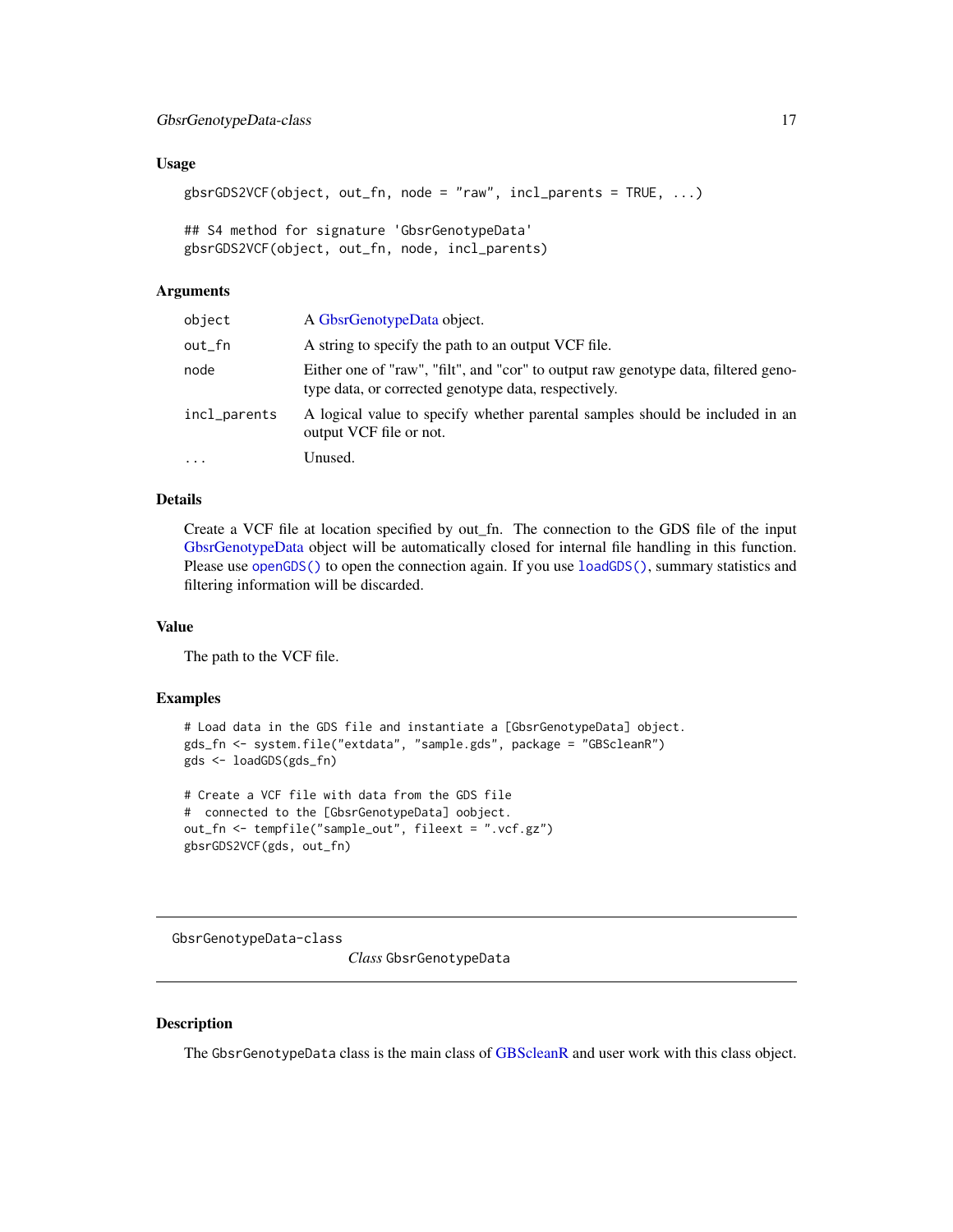#### Details

The GbsrGenotypeData class has slots to store summarized genotype data, a [GbsrScheme](#page-17-1) object, and the connection information to a GDS file which can be generated from a VCF file of your genotype data via [gbsrVCF2GDS\(\)](#page-18-1). The [GbsrGenotypeData](#page-16-1) class has four slots: data, snpAnnot, and scanAnnot and scheme. "Samples" or "individuals" subjected to genotyping are called "scan" here with following the way used in [GWASTools.](#page-0-0) The slots snpAnnot and scanAnnot store a [SnpAnnotationDataFrame](#page-0-0) object and a [ScanAnnotationDataFrame](#page-0-0) object, respectively. The slot data stores a [GdsGenotypeReader](#page-0-0) object. Those three classes are included from [GWASTools.](#page-0-0) The slot scheme holds a [GbsrScheme](#page-17-1) object. The function [loadGDS\(\)](#page-59-1) initialize those class objects internally.

#### Slots

data A [GdsGenotypeReader](#page-0-0) object. snpAnnot A [SnpAnnotationDataFrame](#page-0-0) object. scanAnnot A [ScanAnnotationDataFrame](#page-0-0) object. scheme A [GbsrScheme](#page-17-1) object.

### Examples

```
# `loadGDS()` initialize objects in the slots of a `GbsrGenotypeData`
# object internally.
# Load data in the GDS file and instantiate
# object internally.<br># Load data in the GDS file an<br># a `GbsrGenotypeData` object.
gds_fn <- system.file("extdata", "sample.gds", package = "GBScleanR")
gdata <- loadGDS(gds_fn)
# Close connection to the GDS file.
closeGDS(gdata)
```
GbsrScheme-class *Class* GbsrScheme

#### <span id="page-17-1"></span>Description

[GBScleanR](#page-0-0) uses breeding scheme information to set the expected number of cross overs in a chromosome which is a required parameter for the genotype error correction with the hidden Markov model implemented in the [estGeno\(\)](#page-12-1) function. This class stores those information including ID of parental samples, type crosses performed at each generation of breeding and population sizes of each generation. This class is not exported.

<span id="page-17-0"></span>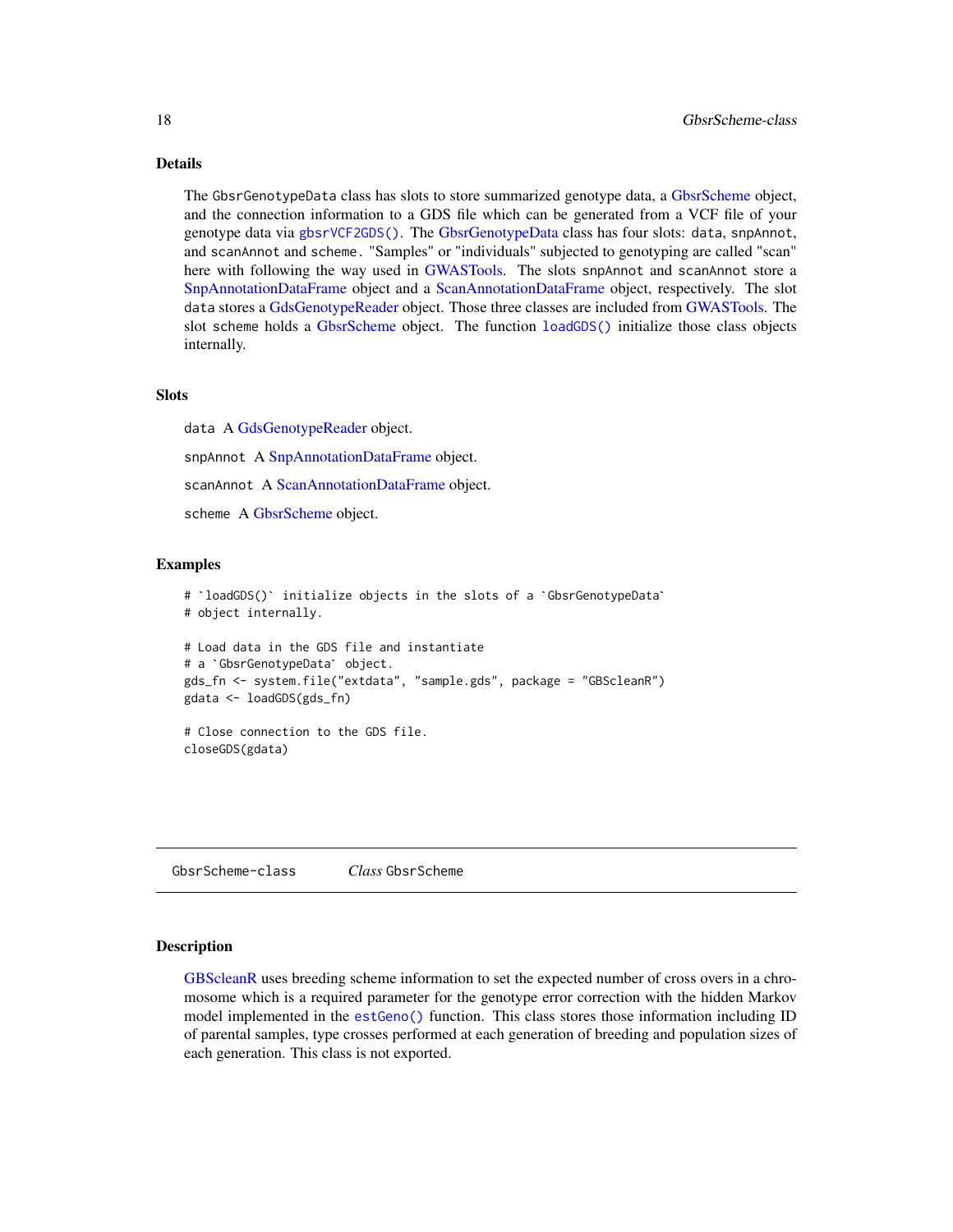# <span id="page-18-0"></span>**Slots**

crosstype A vector of strings indicating the type of crossing done at each generation.

pop\_size A vector of integers of the population size of each generation.

mating A list of matrices showing combinations member IDs of samples mated.

parents A vector of member IDs of parents.

progenies A vector of memeber IDs of progenies produced at each generation.

# See Also

[GbsrGenotypeData](#page-16-1) dnd [loadGDS\(\)](#page-59-1).

## Examples

```
# `loadGDS()` initialize a `GbsrScheme` object internally and
# attache it to the shceme slot of a [GbsrGenotypeData] object.
# Load data in the GDS file and instantiate
# a [GbsrGenotypeData] object.
gds_fn <- system.file("extdata", "sample.gds", package = "GBScleanR")
# Print the information stored in the `GbsrScheme` object.
gdata <- loadGDS(gds_fn)
showScheme(gdata)
# Close the connection to the GDS file.
closeGDS(gdata)
```
<span id="page-18-1"></span>gbsrVCF2GDS *Convert a VCF file to a GDS file*

# **Description**

This function converts a variant call data in the VCF format. The current implementation only accepts biallelic single nucleotide polymorphisms. Please filter out variants which are insertions and deletions or multiallelic. You may use "bcftools" or "vcftools" for filtering.

#### Usage

```
gbsrVCF2GDS(vcf_fn, out_fn, force = FALSE, verbose = TRUE)
```
#### Arguments

| vcf_fn  | A string to indicate path to an input VCF file.                                           |
|---------|-------------------------------------------------------------------------------------------|
| out_fn  | A string to indicate path to an output GDS file.                                          |
| force   | A logical value to overwrite a GDS file even if the file specified in "out fn"<br>exists. |
| verbose | if TRUE, show information.                                                                |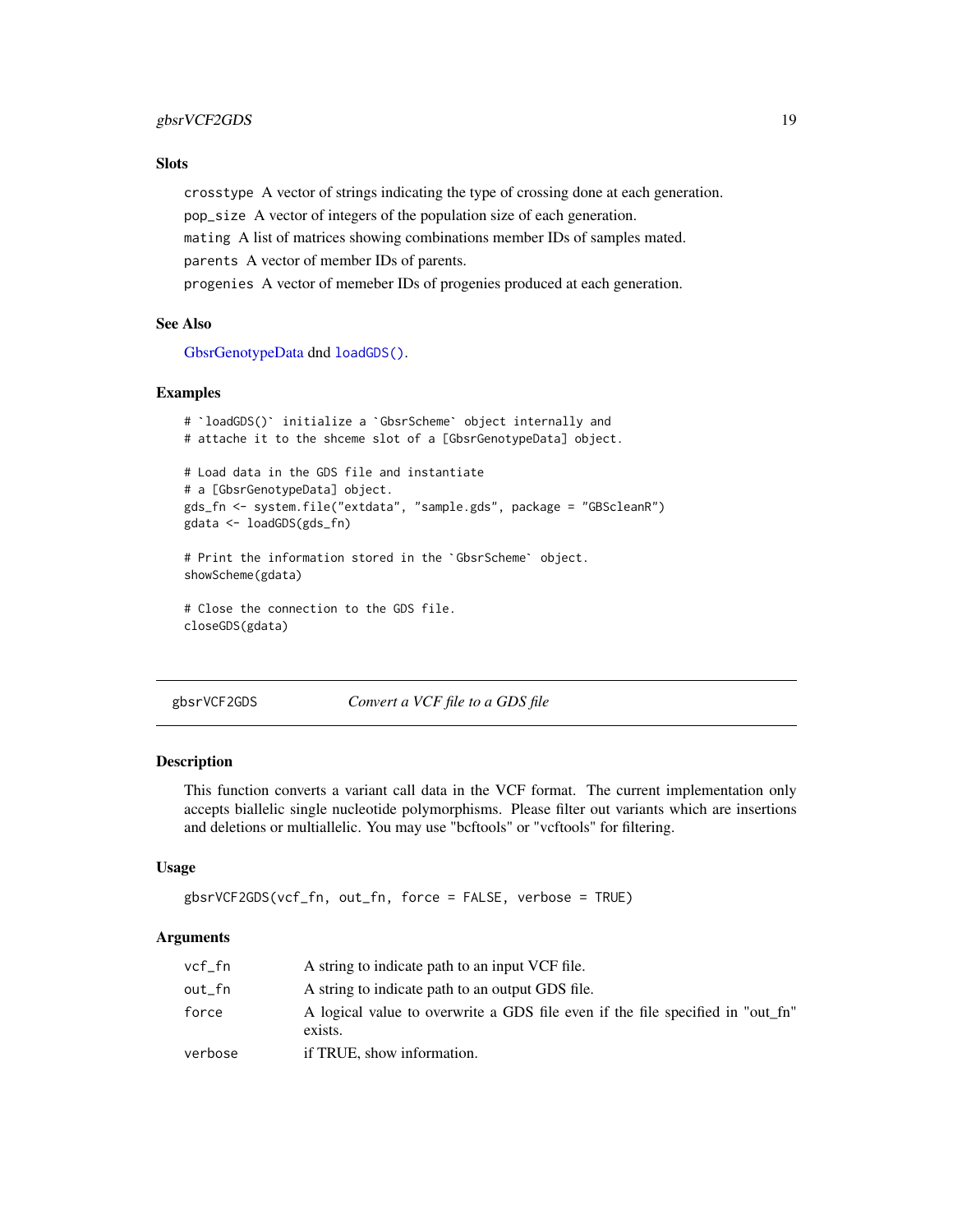# <span id="page-19-0"></span>Details

gbsrVCF2GDS converts a VCF file to a GDS file. The data structure of the GDS file created via this functions is same with those created by snpgdsVCF2GDS of SNPRelate. Unlike the GDS files created by SNPRelate GBScleanR's GDS files:

- "Include annotation information of variants recorded in the INFO filed of the input VCF."
- "Include allelic read count data (indicated as AD) recoreded in the FORMAT filed of the input VCF."

### Value

The output GDS file path.

#### Examples

```
# Create a GDS file from a sample VCF file.
vcf_fn <- system.file("extdata", "sample.vcf", package = "GBScleanR")
gds_fn <- tempfile("sample", fileext = ".gds")
gbsrVCF2GDS(vcf_fn = vcf_fn, out_fn = gds_fn, force = TRUE)
gds_fn <- tempfile("sample", fileext = ".gds")<br>gbsrVCF2GDS(vcf_fn = vcf_fn, out_fn = gds_fn, force = TRUE)<br># Load data in the GDS file and instantiate a `GbsrGenotypeData` object.
gdata <- loadGDS(gds_fn)
# Close the connection to the GDS file.
closeGDS(gdata)
```
getAlleleA *Obtain reference allele information of each SNP marker*

# Description

This function returns reference alleles, either of A, T, G, and C, of SNP markers.

#### Usage

```
getAlleleA(object, valid = TRUE, chr = NULL, ...)## S4 method for signature 'GbsrGenotypeData'
```

```
getAlleleA(object, valid, chr)
```
# Arguments

| object                  | A GbsrGenotypeData object.                          |
|-------------------------|-----------------------------------------------------|
| valid                   | A logical value. See details.                       |
| chr                     | A index to speficify chromosome to get information. |
| $\cdot$ $\cdot$ $\cdot$ | Unused.                                             |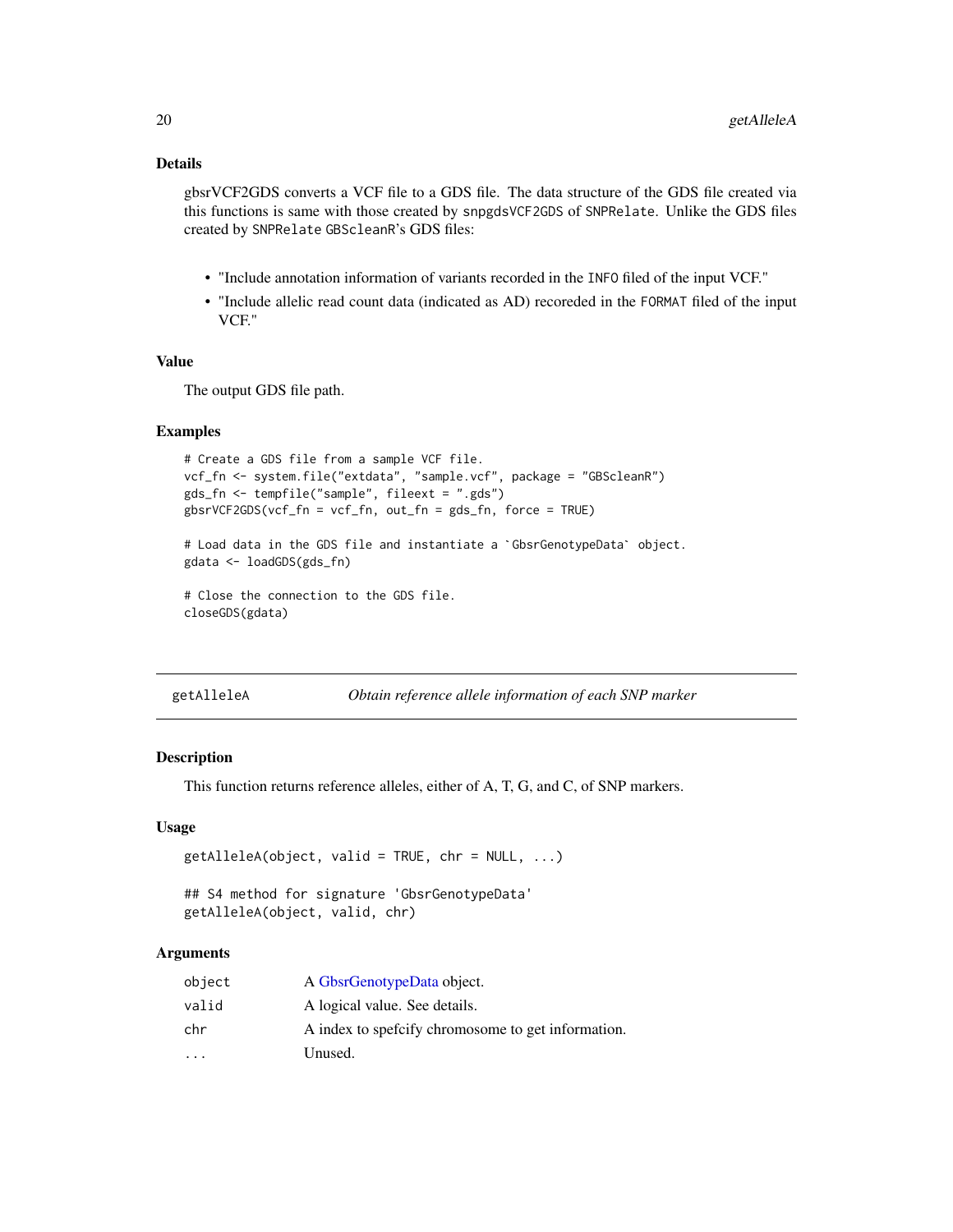# <span id="page-20-0"></span>getAlleleB 21

# Details

If valid = TRUE, the chromosome information of markers which are labeled TRUE in the [ScanAn](#page-0-0)[notationDataFrame](#page-0-0) slot will be returned. [getValidSnp\(\)](#page-52-1) tells you which samples are valid.

### Value

A character vector indicating the reference alleles.

#### Examples

```
# Load data in the GDS file and instantiate a [GbsrGenotypeData] object.
gds_fn <- system.file("extdata", "sample.gds", package = "GBScleanR")
gds <- loadGDS(gds_fn)
```
getAlleleA(gds)

# Close the connection to the GDS file. closeGDS(gds)

getAlleleB *Obtain alternative allele information of each SNP marker*

#### Description

This function returns alternative alleles, either of A, T, G, and C, of SNP markers.

#### Usage

 $getAlleleB(object, valid = TRUE, chr = NULL, ...)$ 

## S4 method for signature 'GbsrGenotypeData' getAlleleB(object, valid, chr)

#### Arguments

| object | A GbsrGenotypeData object.                          |
|--------|-----------------------------------------------------|
| valid  | A logical value. See details.                       |
| chr    | A index to spefictly chromosome to get information. |
|        | Unused.                                             |

# Details

If valid = TRUE, the chromosome information of markers which are labeled TRUE in the [ScanAn](#page-0-0)[notationDataFrame](#page-0-0) slot will be returned. [getValidSnp\(\)](#page-52-1) tells you which samples are valid.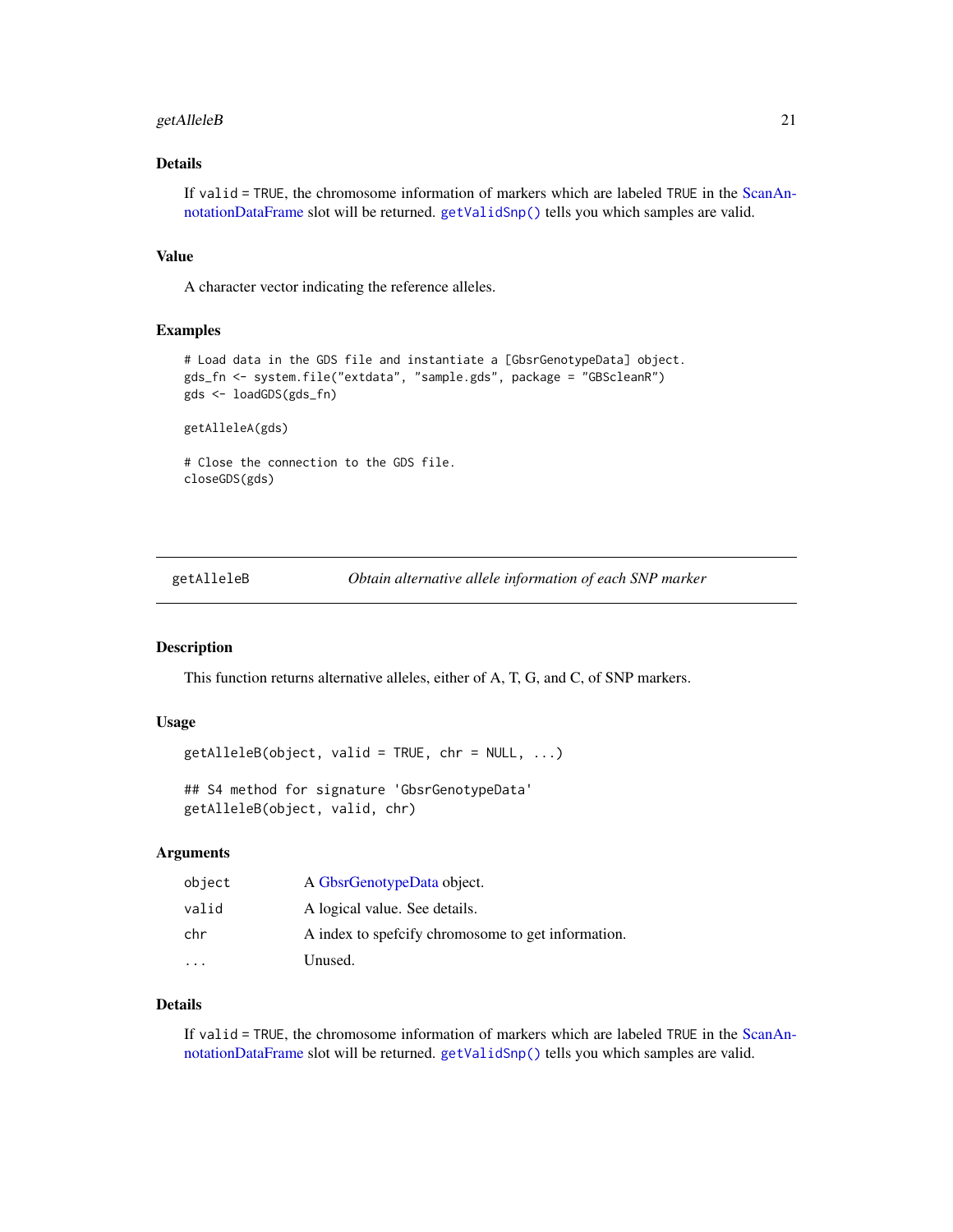A character vector indicating the alternative alleles.

#### Examples

```
# Load data in the GDS file and instantiate a [GbsrGenotypeData] object.
gds_fn <- system.file("extdata", "sample.gds", package = "GBScleanR")
gds <- loadGDS(gds_fn)
```
getAlleleB(gds)

# Close the connection to the GDS file. closeGDS(gds)

getChromosome *Obtain chromosome information of each SNP marker*

#### **Description**

This function returns indexes or names of chromsomes of each SNP or just a set of unique chromosome names.

#### Usage

```
getChromosome(object, valid = TRUE, levels = FALSE, name = FALSE, ...)
```
## S4 method for signature 'GbsrGenotypeData' getChromosome(object, valid, levels, name)

#### Arguments

| object | A GbsrGenotypeData object.    |
|--------|-------------------------------|
| valid  | A logical value. See details. |
| levels | A logical value. See details. |
| name   | A logical value. See details. |
|        | Unused.                       |

#### Details

A GDS file created via [GBScleanR](#page-0-0) stores chromosome names as sequential integers from 1 to N, where N is the number of chromosomes. This function returns those indexes as default. If you need actual names of the chromosomes, set name = TRUE. levels = TRUE gives you only unique chromosome names with length N. If valid = TRUE, the chromosome information of markers which are labeled TRUE in the [ScanAnnotationDataFrame](#page-0-0) slot will be returned. [getValidSnp\(\)](#page-52-1) tells you which samples are valid.

<span id="page-21-0"></span>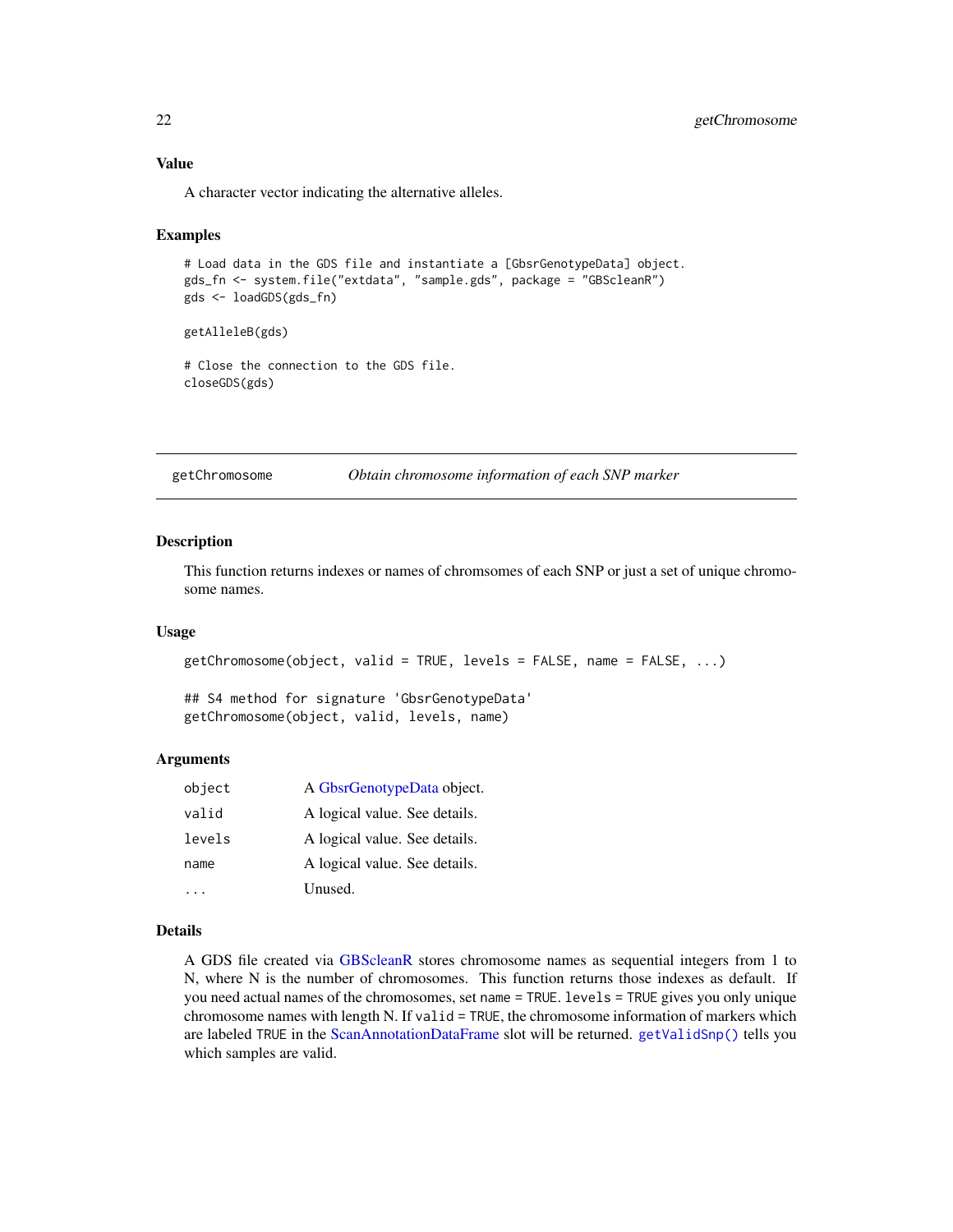# <span id="page-22-0"></span>getCountAlleleAlt 23

# Value

A vector of integers or strings indicating chromosome IDs.

#### Examples

```
# Load data in the GDS file and instantiate a [GbsrGenotypeData] object.
gds_fn <- system.file("extdata", "sample.gds", package = "GBScleanR")
gds <- loadGDS(gds_fn)
```
getChromosome(gds)

# Close the connection to the GDS file. closeGDS(gds)

getCountAlleleAlt *Obtain total alternative allele counts per SNP or per scan (sample)*

#### Description

Obtain total alternative allele counts per SNP or per scan (sample)

#### Usage

```
getCountAlleleAlt(object, target = "snp", valid = TRUE, prop = FALSE, ...)
```
## S4 method for signature 'GbsrGenotypeData' getCountAlleleAlt(object, target, valid, prop)

#### Arguments

| object  | A GbsrGenotypeData object.                                                                                                               |
|---------|------------------------------------------------------------------------------------------------------------------------------------------|
| target  | Either of "snp" and "scan".                                                                                                              |
| valid   | A logical value. See details.                                                                                                            |
| prop    | A logical value whether to return values as proportions of total alternative allele<br>counts to total non missing allele counts or not. |
| $\cdot$ | Unused.                                                                                                                                  |

#### Details

You need to execute [countGenotype\(\)](#page-9-1) to calculate sumaary statisticsto be obtained via this function. If valid = TRUE, the chromosome information of markers which are labeled TRUE in the [ScanAnnotationDataFrame](#page-0-0) slot will be returned. [getValidSnp\(\)](#page-52-1) tells you which samples are valid.

#### Value

A numeric vector of (proportion of) alternative alleles per marker.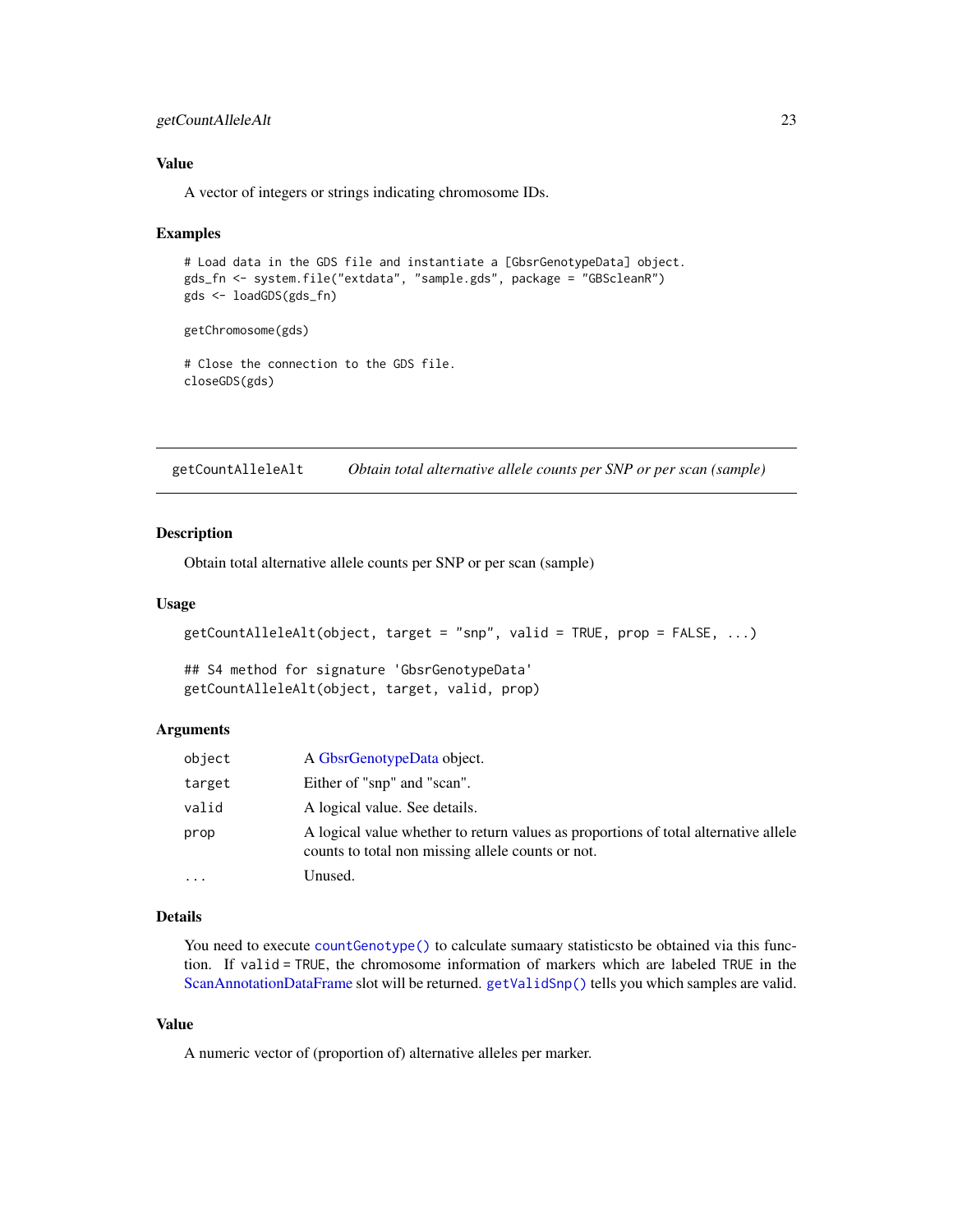# Examples

```
gds_fn <- system.file("extdata", "sample.gds", package = "GBScleanR")
gds <- loadGDS(gds_fn)
gds <- countGenotype(gds)
getCountAlleleAlt(gds)
closeGDS(gds) # Close the connection to the GDS file
```
getCountAlleleMissing *Obtain total missing allele counts per SNP or per scan (sample)*

#### Description

Obtain total missing allele counts per SNP or per scan (sample)

### Usage

```
getCountAlleleMissing(object, target = "snp", valid = TRUE, prop = FALSE, ...)
```

```
## S4 method for signature 'GbsrGenotypeData'
getCountAlleleMissing(object, target, valid, prop)
```
#### Arguments

| object | A GbsrGenotypeData object.                                                                                                   |
|--------|------------------------------------------------------------------------------------------------------------------------------|
| target | Either of "snp" and "scan".                                                                                                  |
| valid  | A logical value. See details.                                                                                                |
| prop   | A logical value whether to return values as proportions of total missing allele<br>counts to the total allele number or not. |
| .      | Unused.                                                                                                                      |

# Details

You need to execute [countGenotype\(\)](#page-9-1) to calculate sumaary statistics to be obtained via this function. If valid = TRUE, the chromosome information of markers which are labeled TRUE in the [ScanAnnotationDataFrame](#page-0-0) slot will be returned. [getValidSnp\(\)](#page-52-1) tells you which samples are valid.

# Value

A numeric vector of (proportion of) missing alleles per marker.

<span id="page-23-0"></span>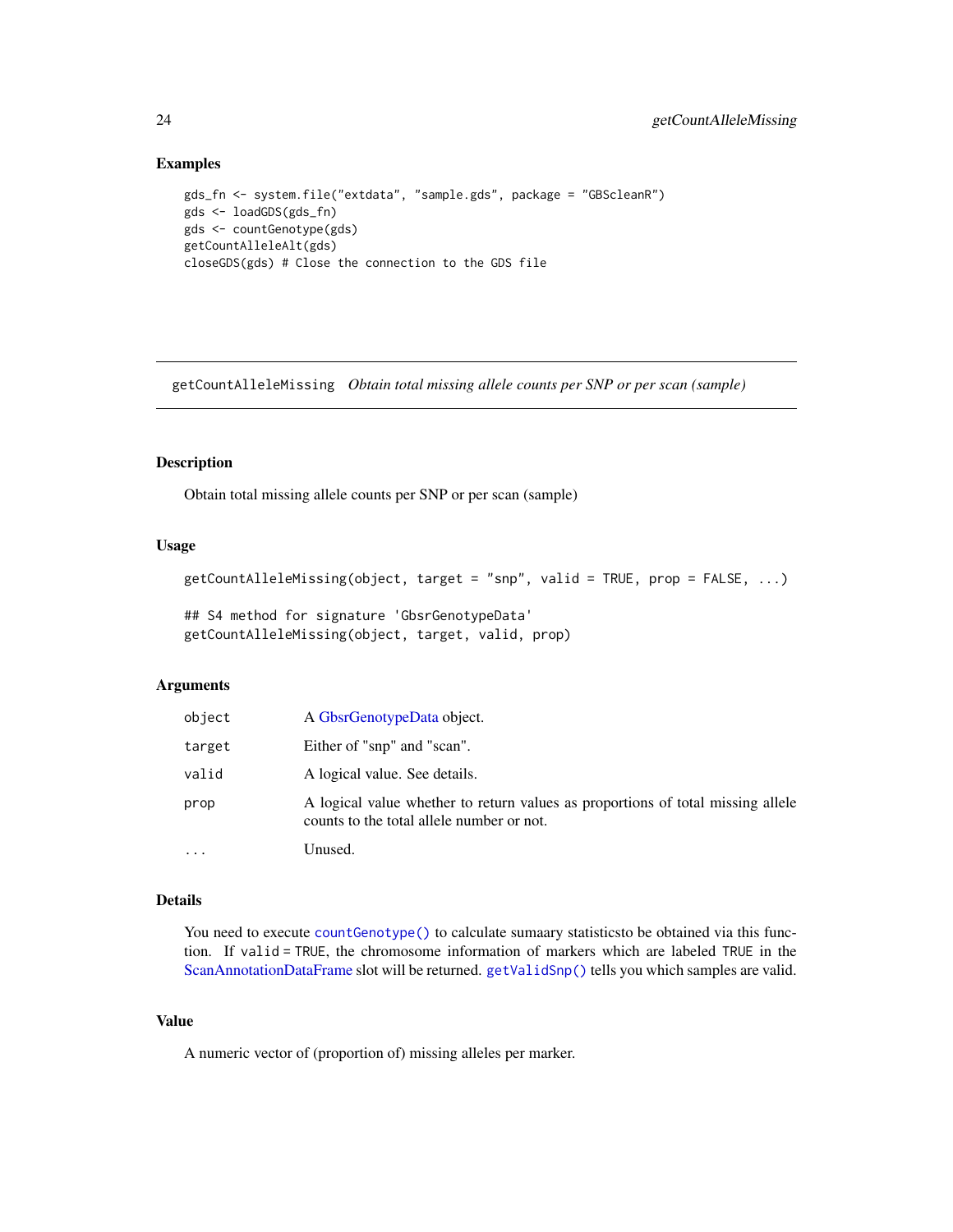# <span id="page-24-0"></span>getCountAlleleRef 25

#### Examples

```
# Load data in the GDS file and instantiate a [GbsrGenotypeData] object.
gds_fn <- system.file("extdata", "sample.gds", package = "GBScleanR")
gds <- loadGDS(gds_fn)
# Summarize the genotype count information and store them in the
# [SnpAnnotationDataFrame] and [ScanAnnotationDataFrame] objects
# linked at the slots of the [GbsrGenotypeData] object.
gds <- countGenotype(gds)
getCountAlleleMissing(gds)
# Close the connection to the GDS file.
closeGDS(gds)
```
<span id="page-24-1"></span>getCountAlleleRef *Obtain total reference allele counts per SNP or per scan (sample)*

# **Description**

Obtain total reference allele counts per SNP or per scan (sample)

#### Usage

```
getCountAlleleRef(object, target = "snp", valid = TRUE, prop = FALSE, ...)
```
## S4 method for signature 'GbsrGenotypeData' getCountAlleleRef(object, target, valid, prop)

#### Arguments

| object   | A GbsrGenotypeData object.                                                                                                             |
|----------|----------------------------------------------------------------------------------------------------------------------------------------|
| target   | Either of "snp" and "scan".                                                                                                            |
| valid    | A logical value. See details.                                                                                                          |
| prop     | A logical value whether to return values as proportions of total reference allele<br>counts to total non missing allele counts or not. |
| $\cdots$ | Unused.                                                                                                                                |

#### Details

You need to execute [countGenotype\(\)](#page-9-1) to calculate sumaary statistics to be obtained via this function. If valid = TRUE, the chromosome information of markers which are labeled TRUE in the [ScanAnnotationDataFrame](#page-0-0) slot will be returned. [getValidSnp\(\)](#page-52-1) tells you which samples are valid.

#### Value

A numeric vector of (proportion of) reference alleles per marker.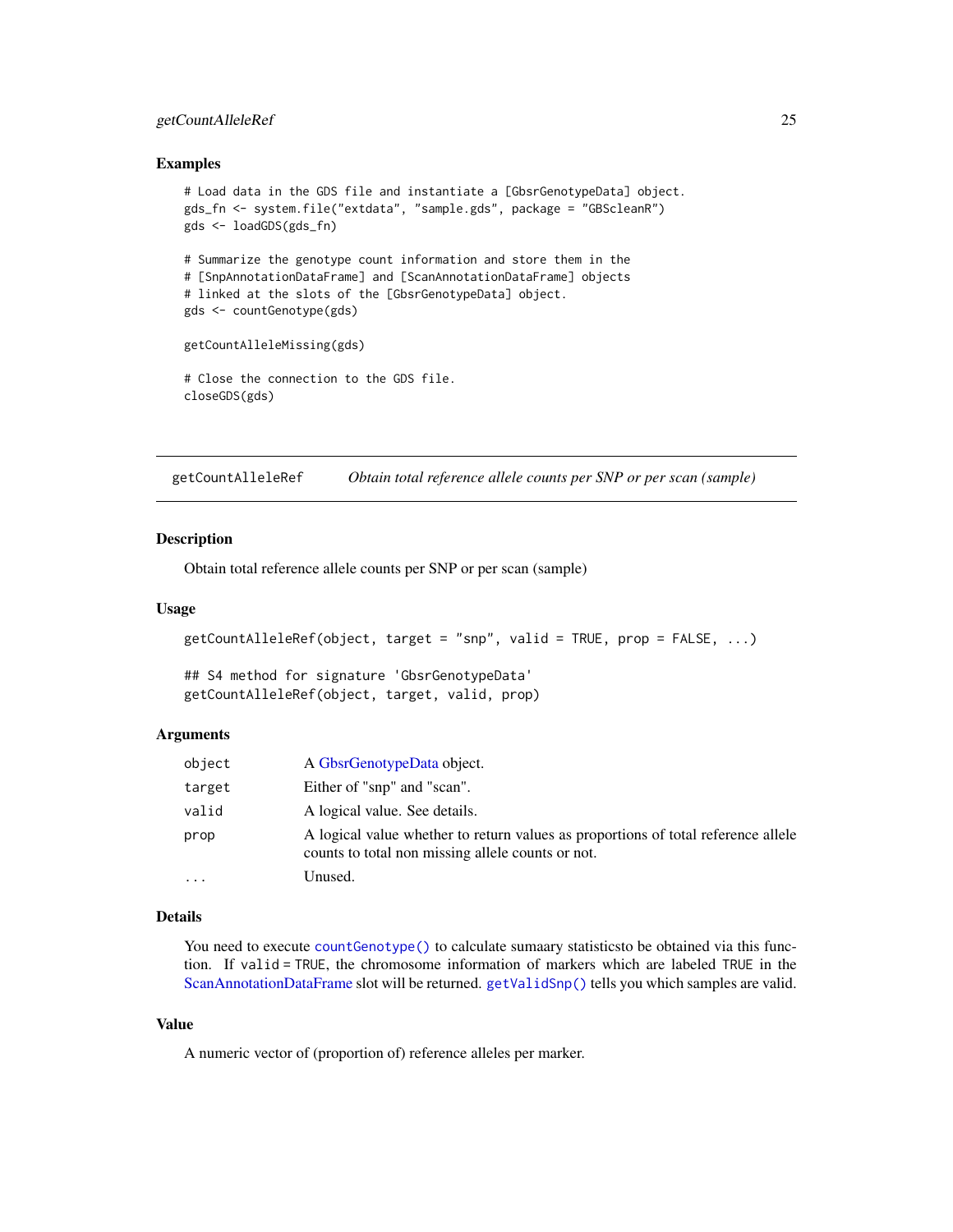#### Examples

```
# Load data in the GDS file and instantiate a [GbsrGenotypeData] object.
gds_fn <- system.file("extdata", "sample.gds", package = "GBScleanR")
gds <- loadGDS(gds_fn)
# Summarize the genotype count information and store them in the
# [SnpAnnotationDataFrame] and [ScanAnnotationDataFrame] objects
# linked at the slots of the [GbsrGenotypeData] object.
gds <- countGenotype(gds)
getCountAlleleRef(gds)
# Close the connection to the GDS file.
closeGDS(gds)
```
getCountGenoAlt *Obtain total alternative genotype counts per SNP or per scan (sample)*

# **Description**

Obtain total alternative genotype counts per SNP or per scan (sample)

#### Usage

```
getCountGenoAlt(object, target = "snp", valid = TRUE, prop = FALSE, ...)
```
## S4 method for signature 'GbsrGenotypeData' getCountGenoAlt(object, target, valid, prop)

#### Arguments

| object   | A GbsrGenotypeData object.                                                                                                                     |
|----------|------------------------------------------------------------------------------------------------------------------------------------------------|
| target   | Either of "snp" and "scan".                                                                                                                    |
| valid    | A logical value. See details.                                                                                                                  |
| prop     | A logical value whether to return values as proportions of total alternative geno-<br>type counts to total non missing genotype counts or not. |
| $\cdots$ | Unused.                                                                                                                                        |

#### Details

You need to execute [countGenotype\(\)](#page-9-1) to calculate sumaary statistics to be obtained via this function. If valid = TRUE, the chromosome information of markers which are labeled TRUE in the [ScanAnnotationDataFrame](#page-0-0) slot will be returned. [getValidSnp\(\)](#page-52-1) tells you which samples are valid.

#### Value

A numeric vector of (proportion of) homozygous alternative genotype calls per marker.

<span id="page-25-0"></span>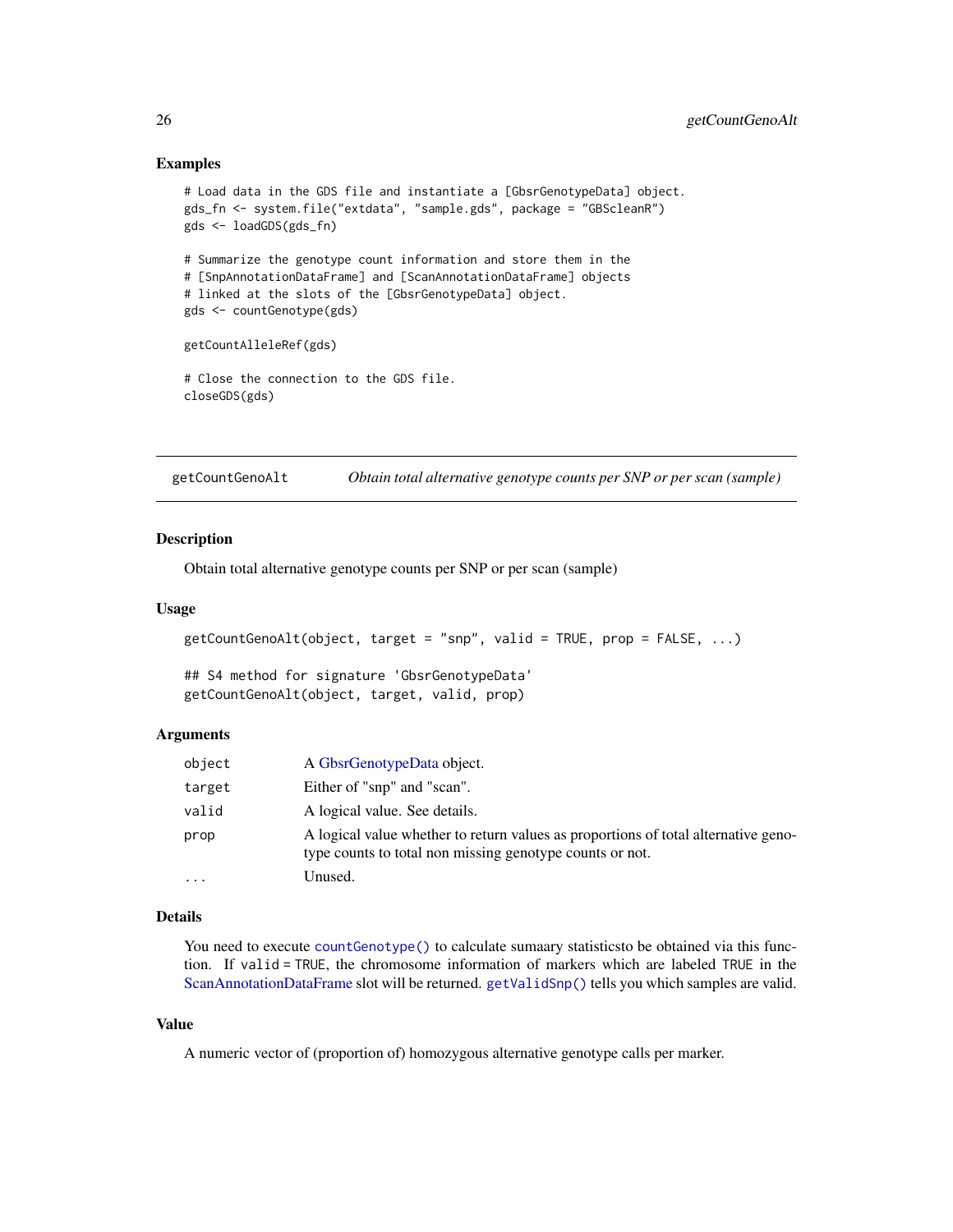# <span id="page-26-0"></span>getCountGenoHet 27

#### Examples

```
# Load data in the GDS file and instantiate a [GbsrGenotypeData] object.
gds_fn <- system.file("extdata", "sample.gds", package = "GBScleanR")
gds <- loadGDS(gds_fn)
# Summarize the genotype count information and store them in the
# [SnpAnnotationDataFrame] and [ScanAnnotationDataFrame] objects
# linked at the slots of the [GbsrGenotypeData] object.
gds <- countGenotype(gds)
getCountGenoAlt(gds)
# Close the connection to the GDS file
closeGDS(gds)
```
getCountGenoHet *Obtain total heterozygote counts per SNP or per scan (sample)*

# Description

Obtain total heterozygote counts per SNP or per scan (sample)

#### Usage

```
getCountGenoHet(object, target = "snp", valid = TRUE, prop = FALSE, ...)
```
## S4 method for signature 'GbsrGenotypeData' getCountGenoHet(object, target, valid, prop)

#### Arguments

| object   | A GbsrGenotypeData object.                                                                                                           |
|----------|--------------------------------------------------------------------------------------------------------------------------------------|
| target   | Either of "snp" and "scan".                                                                                                          |
| valid    | A logical value. See details.                                                                                                        |
| prop     | A logical value whether to return values as proportions of total heterozygote<br>counts to total non missing genotype counts or not. |
| $\cdots$ | Unused.                                                                                                                              |

#### Details

You need to execute [countGenotype\(\)](#page-9-1) to calculate sumaary statistics to be obtained via this function. If valid = TRUE, the chromosome information of markers which are labeled TRUE in the [ScanAnnotationDataFrame](#page-0-0) slot will be returned. [getValidSnp\(\)](#page-52-1) tells you which samples are valid.

# Value

A numeric vector of (proportion of) heterozugous genotype calls per marker.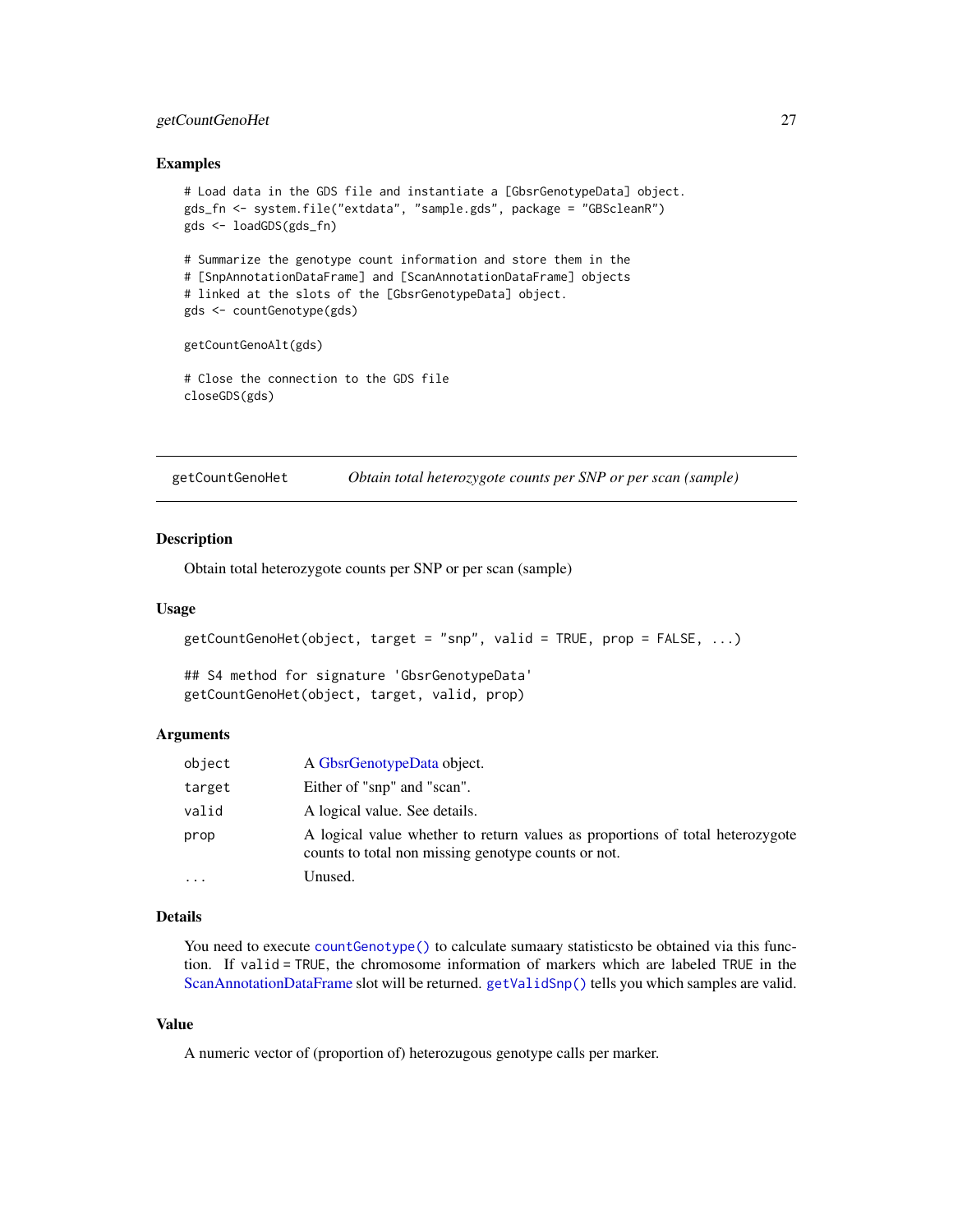## Examples

```
# Load data in the GDS file and instantiate a [GbsrGenotypeData] object.
gds_fn <- system.file("extdata", "sample.gds", package = "GBScleanR")
gds <- loadGDS(gds_fn)
# Summarize the genotype count information and store them in the
# [SnpAnnotationDataFrame] and [ScanAnnotationDataFrame] objects
# linked at the slots of the [GbsrGenotypeData] object.
gds <- countGenotype(gds)
getCountGenoHet(gds)
# Close the connection to the GDS file.
closeGDS(gds)
```
getCountGenoMissing *Obtain total missing genotype counts per SNP or per scan (sample)*

# **Description**

Obtain total missing genotype counts per SNP or per scan (sample)

#### Usage

```
getCountGenoMissing(object, target = "snp", valid = TRUE, prop = FALSE, ...)
```
## S4 method for signature 'GbsrGenotypeData' getCountGenoMissing(object, target, valid, prop)

#### Arguments

| object    | A GbsrGenotypeData object.                                                                                                      |
|-----------|---------------------------------------------------------------------------------------------------------------------------------|
| target    | Either of "snp" and "scan".                                                                                                     |
| valid     | A logical value. See details.                                                                                                   |
| prop      | A logical value whether to return values as proportions of total missing genotype<br>counts to the total genotype calls or not. |
| $\ddotsc$ | Unused.                                                                                                                         |

# Details

You need to execute [countGenotype\(\)](#page-9-1) to calculate sumaary statistics to be obtained via this function. If valid = TRUE, the chromosome information of markers which are labeled TRUE in the [ScanAnnotationDataFrame](#page-0-0) slot will be returned. [getValidSnp\(\)](#page-52-1) tells you which samples are valid.

#### Value

A numeric vector of (proportion of) missing genotype calls per marker.

<span id="page-27-0"></span>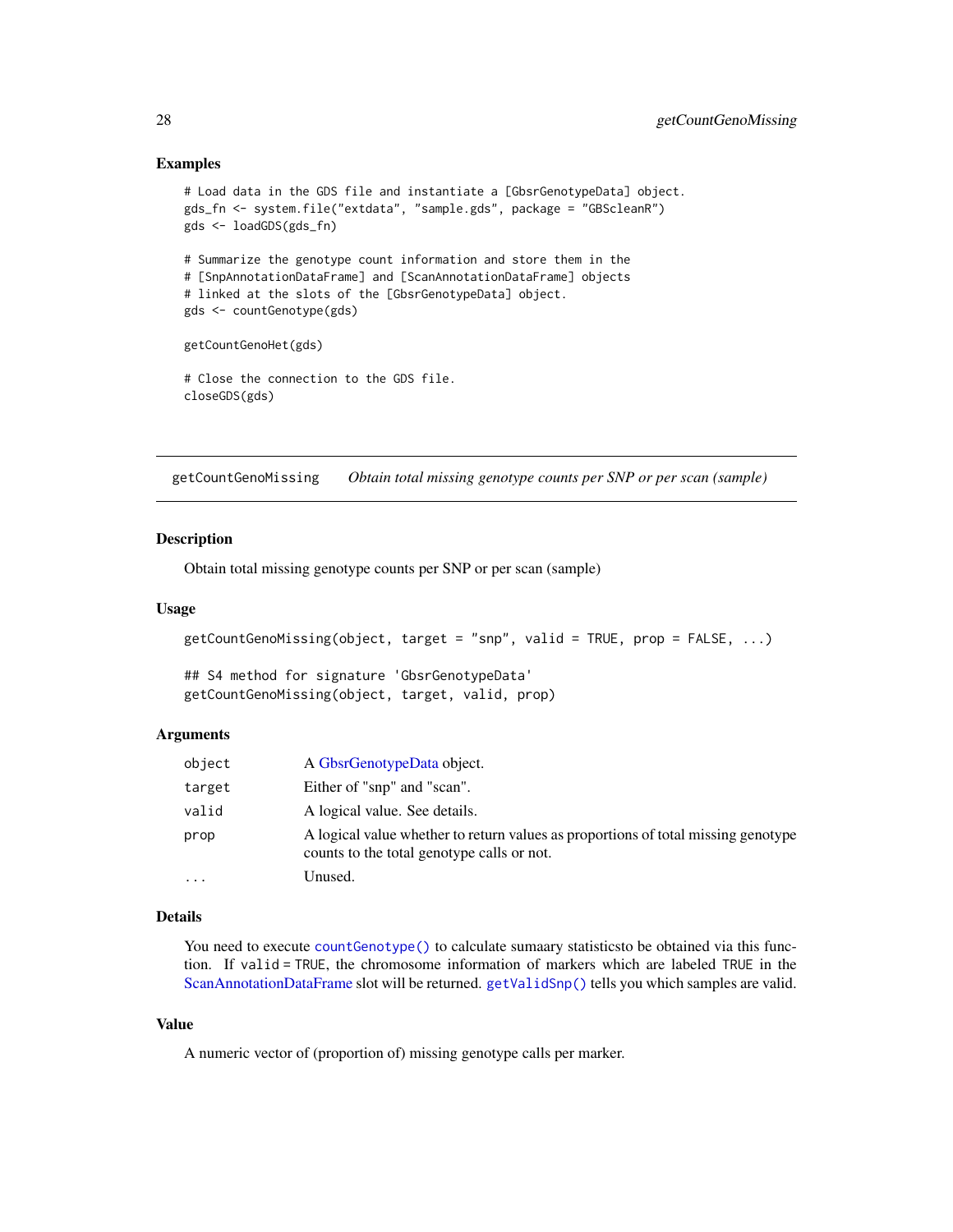# <span id="page-28-0"></span>getCountGenoRef 29

#### Examples

```
gds_fn <- system.file("extdata", "sample.gds", package = "GBScleanR")
gds <- loadGDS(gds_fn)
gds <- countGenotype(gds)
getCountGenoMissing(gds)
closeGDS(gds) # Close the connection to the GDS file
```
<span id="page-28-1"></span>getCountGenoRef *Obtain total reference genotype counts per SNP or per scan (sample)*

#### Description

Obtain total reference genotype counts per SNP or per scan (sample)

# Usage

```
getCountGenoRef(object, target = "snp", valid = TRUE, prop = FALSE, ...)
```
## S4 method for signature 'GbsrGenotypeData' getCountGenoRef(object, target, valid, prop)

#### Arguments

| object | A GbsrGenotypeData object.                                                                                                                   |
|--------|----------------------------------------------------------------------------------------------------------------------------------------------|
| target | Either of "snp" and "scan".                                                                                                                  |
| valid  | A logical value. See details.                                                                                                                |
| prop   | A logical value whether to return values as proportions of total reference geno-<br>type counts to total non missing genotype counts or not. |
| .      | Unused.                                                                                                                                      |

# Details

You need to execute [countGenotype\(\)](#page-9-1) to calculate sumaary statisticsto be obtained via this function. If valid = TRUE, the chromosome information of markers which are labeled TRUE in the [ScanAnnotationDataFrame](#page-0-0) slot will be returned. [getValidSnp\(\)](#page-52-1) tells you which samples are valid.

# Value

A numeric vector of (proportion of) homozygous reference genotype calls per marker.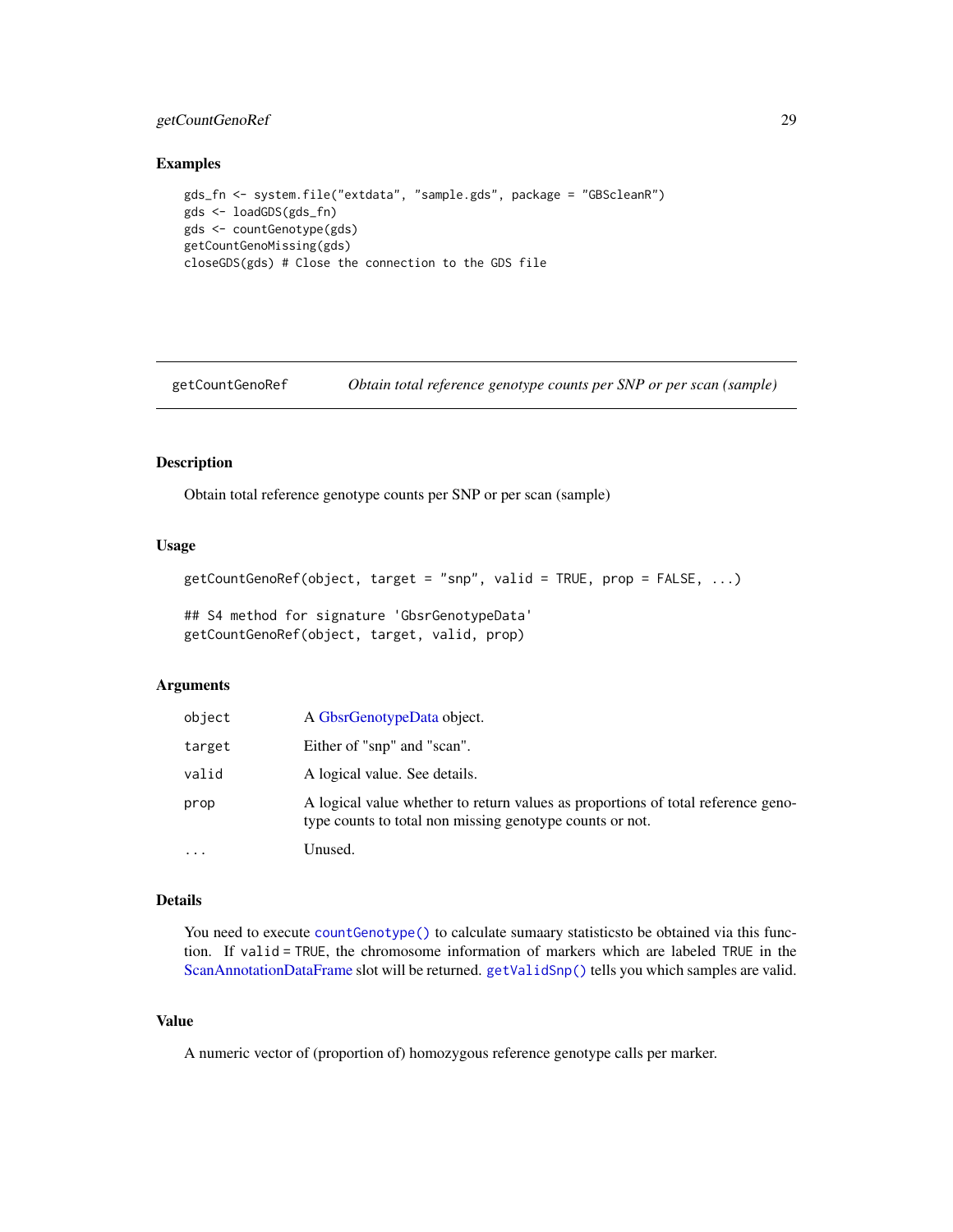#### Examples

```
# Load data in the GDS file and instantiate a [GbsrGenotypeData] object.
gds_fn <- system.file("extdata", "sample.gds", package = "GBScleanR")
gds <- loadGDS(gds_fn)
# Summarize the genotype count information and store them in the
# [SnpAnnotationDataFrame] and [ScanAnnotationDataFrame] objects
# linked at the slots of the [GbsrGenotypeData] object.
gds <- countGenotype(gds)
getCountGenoRef(gds)
# Close the connection to the GDS file.
closeGDS(gds)
```
getCountRead *Obtain total read counts per SNP or per scan (sample)*

#### Description

Obtain total read counts per SNP or per scan (sample)

# Usage

```
getCountRead(object, target = "snp", valid = TRUE, ...)
```
## S4 method for signature 'GbsrGenotypeData' getCountRead(object, target, valid)

#### Arguments

| object | A GbsrGenotypeData object.    |
|--------|-------------------------------|
| target | Either of "snp" and "scan".   |
| valid  | A logical value. See details. |
|        | Unused.                       |

#### Details

You need to execute [countRead\(\)](#page-11-1) to calculate sumaary statistics to be obtained via this function. If valid = TRUE, the chromosome information of markers which are labeled TRUE in the [ScanAnnota](#page-0-0)[tionDataFrame](#page-0-0) slot will be returned. [getValidSnp\(\)](#page-52-1) tells you which samples are valid.

# Value

A integer vector of total read counts (reference allele reads + alternative allele reads) per marker.

<span id="page-29-0"></span>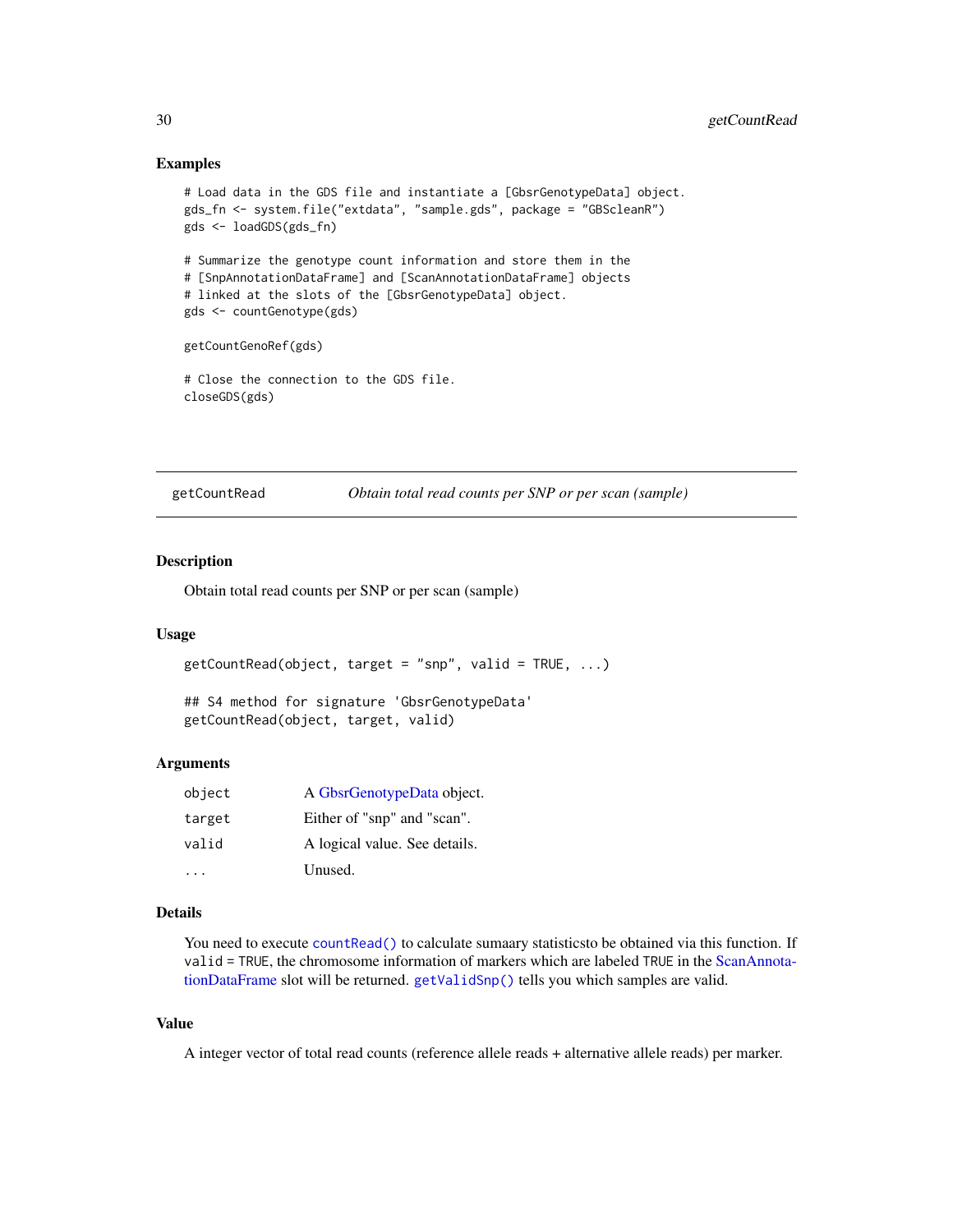# <span id="page-30-0"></span>getCountReadAlt 31

#### Examples

```
# Load data in the GDS file and instantiate a [GbsrGenotypeData] object.
gds_fn <- system.file("extdata", "sample.gds", package = "GBScleanR")
gds <- loadGDS(gds_fn)
```
getCountRead(gds)

```
# Close the connection to the GDS file.
closeGDS(gds)
```
<span id="page-30-1"></span>getCountReadAlt *Obtain total alternative read counts per SNP or per scan (sample)*

#### Description

Obtain total alternative read counts per SNP or per scan (sample)

#### Usage

```
getCountReadAlt(object, target = "snp", valid = TRUE, prop = FALSE, ...)
```
## S4 method for signature 'GbsrGenotypeData' getCountReadAlt(object, target, valid, prop)

#### Arguments

| object | A GbsrGenotypeData object.                                                                                                       |
|--------|----------------------------------------------------------------------------------------------------------------------------------|
| target | Either of "snp" and "scan".                                                                                                      |
| valid  | A logical value. See details.                                                                                                    |
| prop   | A logical value whether to return values as proportions of total alternative read<br>counts in total read counts per SNP or not. |
| .      | Unused.                                                                                                                          |

#### Details

You need to execute [countRead\(\)](#page-11-1) to calculate sumaary statisticsto be obtained via this function. If valid = TRUE, the chromosome information of markers which are labeled TRUE in the [ScanAnnota](#page-0-0)[tionDataFrame](#page-0-0) slot will be returned. [getValidSnp\(\)](#page-52-1) tells you which samples are valid.

#### Value

A numeric vector of (proportion of) alternative allele read counts per marker.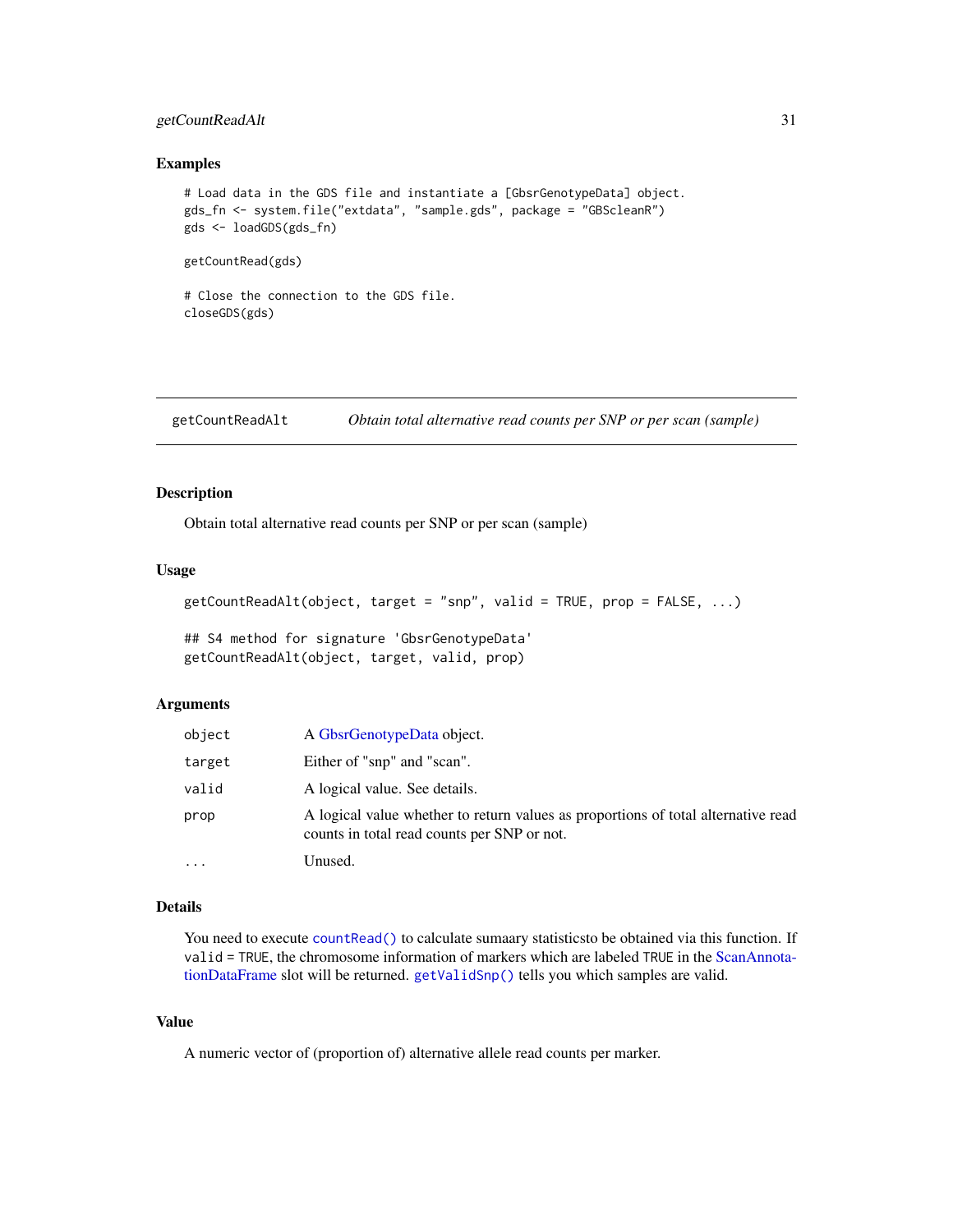#### <span id="page-31-0"></span>Examples

```
# Load data in the GDS file and instantiate a [GbsrGenotypeData] object.
gds_fn <- system.file("extdata", "sample.gds", package = "GBScleanR")
gds <- loadGDS(gds_fn)
```
getCountReadAlt(gds)

# Close the connection to the GDS file. closeGDS(gds)

<span id="page-31-1"></span>getCountReadRef *Obtain total reference read counts per SNP or per scan (sample)*

#### Description

Obtain total reference read counts per SNP or per scan (sample)

#### Usage

```
getCountReadRef(object, target = "snp", valid = TRUE, prop = FALSE, ...)
```
## S4 method for signature 'GbsrGenotypeData' getCountReadRef(object, target, valid, prop)

# **Arguments**

| object | A GbsrGenotypeData object.                                                                                                     |
|--------|--------------------------------------------------------------------------------------------------------------------------------|
| target | Either of "snp" and "scan".                                                                                                    |
| valid  | A logical value. See details.                                                                                                  |
| prop   | A logical value whether to return values as proportions of total reference read<br>counts in total read counts per SNP or not. |
| .      | Unused.                                                                                                                        |

#### Details

You need to execute [countRead\(\)](#page-11-1) to calculate sumaary statisticsto be obtained via this function. If valid = TRUE, the chromosome information of markers which are labeled TRUE in the [ScanAnnota](#page-0-0)[tionDataFrame](#page-0-0) slot will be returned. [getValidSnp\(\)](#page-52-1) tells you which samples are valid.

#### Value

A numeric vector of (proportion of) reference read counts per marker.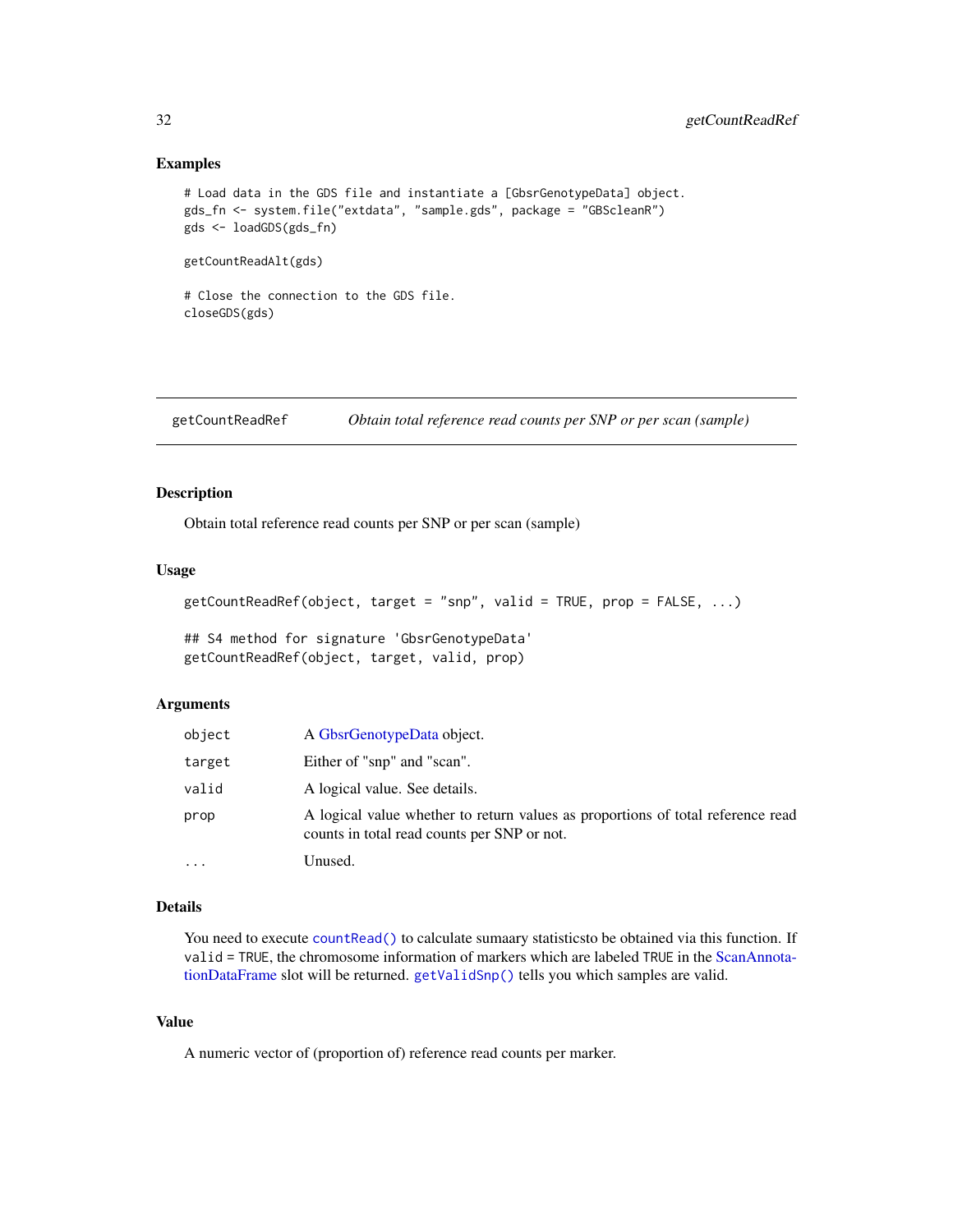# <span id="page-32-0"></span>getFlipped 33

#### Examples

```
# Load data in the GDS file and instantiate a [GbsrGenotypeData] object.
gds_fn <- system.file("extdata", "sample.gds", package = "GBScleanR")
gds <- loadGDS(gds_fn)
```
getCountReadRef(gds)

# Close the connection to the GDS file. closeGDS(gds)

<span id="page-32-1"></span>

getFlipped *Get a logical vector indicating flipped SNP markers.*

#### Description

Get a logical vector indicating flipped SNP markers.

### Usage

 $getFlipped(object, valid = TRUE, chr = NULL, ...)$ ## S4 method for signature 'GbsrGenotypeData' getFlipped(object, valid, chr)

#### Arguments

| object    | A GbsrGenotypeData object.                                                               |
|-----------|------------------------------------------------------------------------------------------|
| valid     | A logical value to specify flip alleles only of valid markers, see also set SnpFilter(). |
| chr       | A index to spefictly chromosome to get information.                                      |
| $\ddotsc$ | Unused.                                                                                  |

### Details

Flipped markers are markers where the alleles expected as reference allele are called as alternative allele. If you specify two parents in the parents argument of [setParents\(\)](#page-82-1) with flip = TRUE, bi = TRUE, and homo = TRUE, the alleles found in the parent specified as the first element to the parents argument are supposed as reference alleles of the markers. If the "expected" reference alleles are not actually called as reference alleles but alternative alleles in the given data. [setParents\(\)](#page-82-1) will automatically labels those markers "flipped". The SnpAnnotatoinDataFrame slot sores this information and accessible via [getFlipped\(\)](#page-32-1) which gives you a logical vector indicating which markers are labeled as flipped TRUE or not flipped FALSE. [hasFlipped\(\)](#page-53-1) just tells you whether the SnpAnnotatoinDataFrame slot has the information of flipped markers or not.

#### Value

A logical vector indicating which markers of alleles were flipped.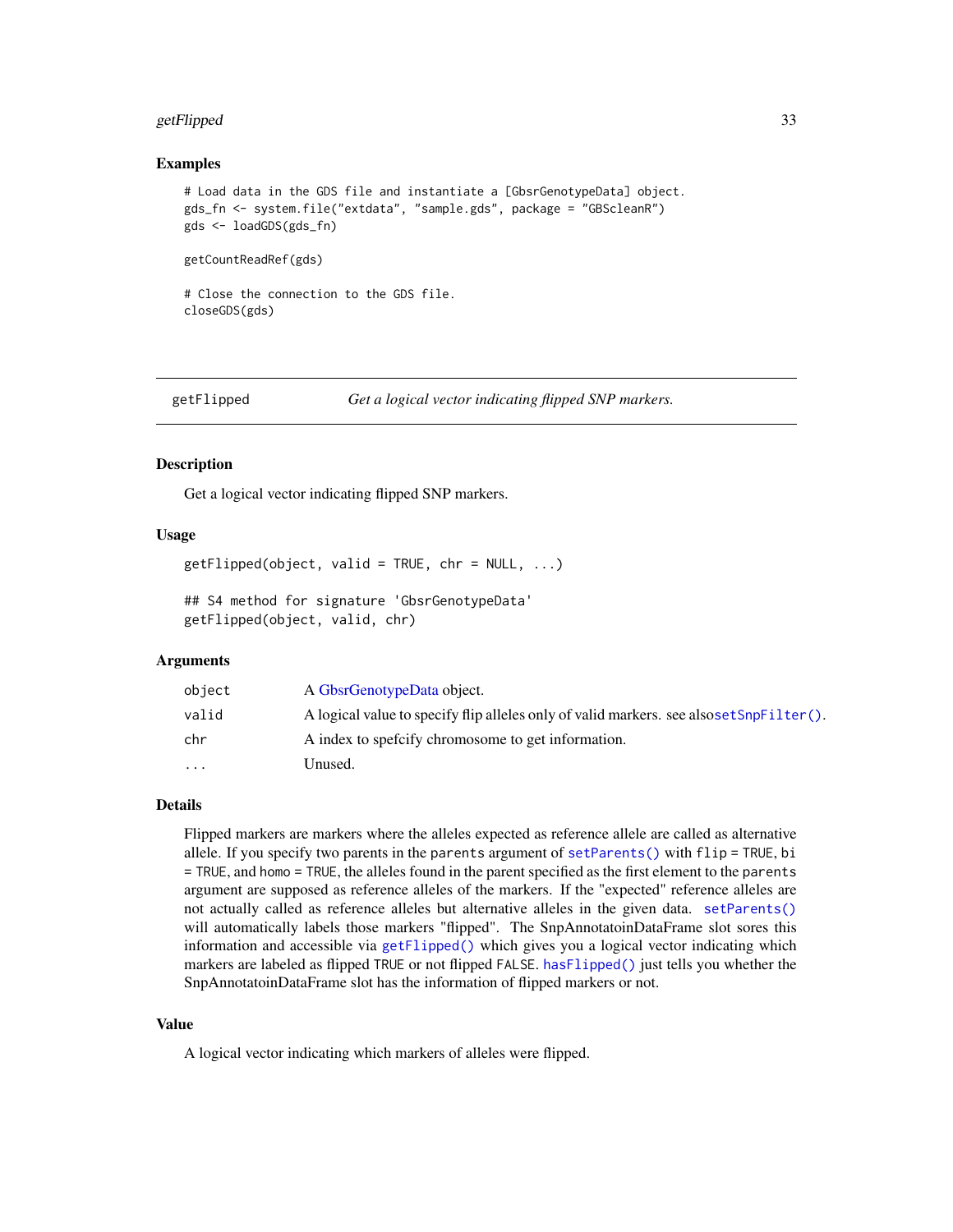#### See Also

```
setParents()hasFlipped().
```
#### Examples

```
# Load data in the GDS file and instantiate a [GbsrGenotypeData] object.
gds_fn <- system.file("extdata", "sample.gds", package = "GBScleanR")
gds <- loadGDS(gds_fn)
```

```
# Find the IDs of parental samples.
parents <- grep("Founder", getScanID(gds), value = TRUE)
```

```
# Set the parents and flip allele information
# if the reference sample (Founder1 in our case) has homozygous
# alternative genotype at some markers of which alleles will
# be swapped to make the reference sample have homozygous
# reference genotype.
gds <- setParents(gds, parents = parents, flip = TRUE)
```

```
getFlipped(gds)
```

```
# Close the connection to the GDS file.
closeGDS(gds)
```

| getGenotype | Get genotype call data. |
|-------------|-------------------------|
|             |                         |

#### Description

Genotype calls are retrieved from the GDS file linked to the given [GbsrGenotypeData](#page-16-1) object.

#### Usage

```
getGenotype(
  object,
 valid = TRUE,chr = NULL,node = "raw",parents = FALSE,
  ...
\lambda## S4 method for signature 'GbsrGenotypeData'
getGenotype(object, valid, chr, node, parents)
```
<span id="page-33-0"></span>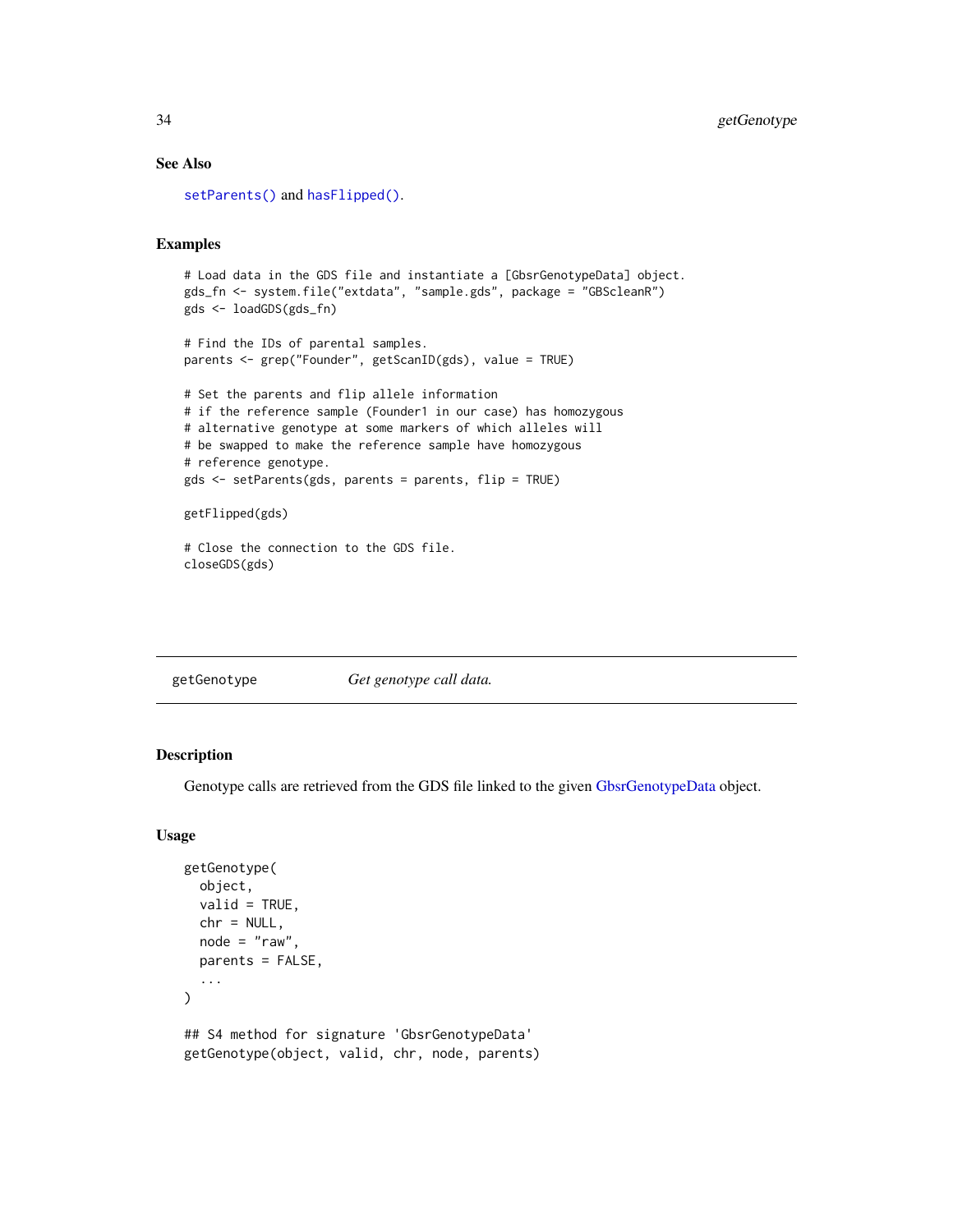# getGenotype 35

#### **Arguments**

| object   | A GbsrGenotypeData object.                                                                |
|----------|-------------------------------------------------------------------------------------------|
| valid    | A logical value. See details.                                                             |
| chr      | A integer vector of indexes indicating chromosomes to get read count data.                |
| node     | Either of "raw", "filt", and "cor. See details.                                           |
| parents  | A logical value or "only" to include data for parents or to get data only for<br>parents. |
| $\cdots$ | Unused.                                                                                   |

# Details

Genotype call data can be obtained from the "genotype" node, the "filt.genotype" node, or the "corrected.genotype" node of the GDS file with node = "raw", node = "filt", or node = "raw", respectively. If node = "parents, the data in the "parents.genotype" node will be returned. The "parents.genotype" node stores phased parental genotypes estimated by the [estGeno\(\)](#page-12-1) function. The [setCallFilter\(\)](#page-77-1) function generate filtered genotype call data in the "filt.genotype" node which can be accessed as mentioned above. On the other hand, the "corrected.genotype" node can be generated via the [estGeno\(\)](#page-12-1) function. If valid = TRUE, read counts for only valid marker and valid samples will be obtained.

#### Value

An integer matirix of genotype data which is represented by the number of reference alleles at each marker of each sample.

# See Also

```
setCallFilter() and estGeno()
```
#### Examples

```
# Load data in the GDS file and instantiate a [GbsrGenotypeData] object.
gds_fn <- system.file("extdata", "sample.gds", package = "GBScleanR")
gds <- loadGDS(gds_fn)
```

```
geno <- getGenotype(gds)
```

```
# Close the connection to the GDS file.
closeGDS(gds)
```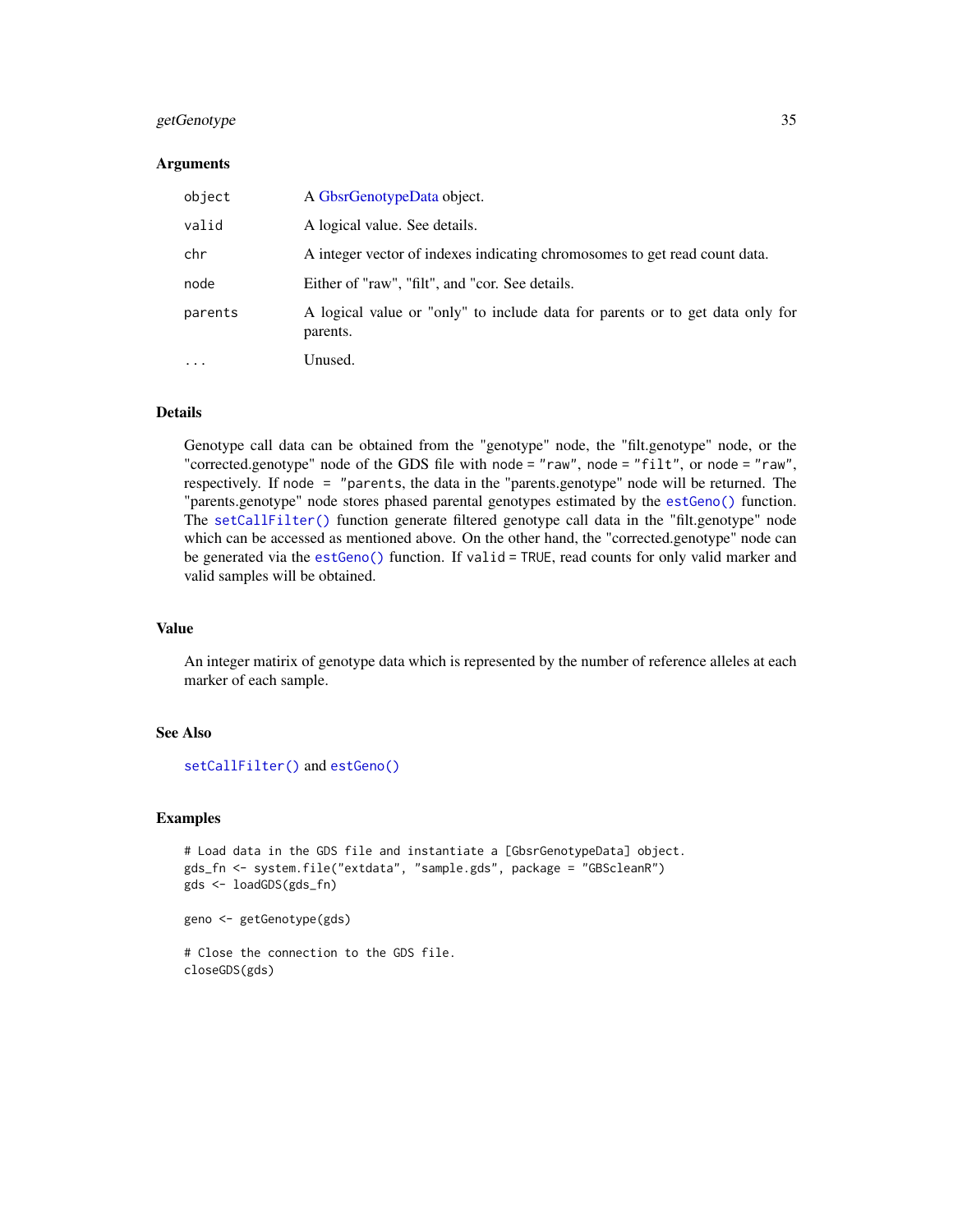<span id="page-35-0"></span>

#### Description

Haplotype calls are retrieved from the GDS file linked to the given [GbsrGenotypeData](#page-16-1) object.

# Usage

```
getHaplotype(object, valid = TRUE, chr = NULL, parents = FALSE, ...)
```
## S4 method for signature 'GbsrGenotypeData' getHaplotype(object, chr, parents)

## Arguments

| object    | A GbsrGenotypeData object.                                                                |
|-----------|-------------------------------------------------------------------------------------------|
| valid     | A logical value. See details.                                                             |
| chr       | A integer vector of indexes indicating chromosomes to get read count data.                |
| parents   | A logical value or "only" to include data for parents or to get data only for<br>parents. |
| $\ddotsc$ | Unused.                                                                                   |

# Details

Haplotype call data can be obtained from the "estimated.haplotype" node of the GDS file which can be generated via the [estGeno\(\)](#page-12-1) function. Thus, this function is valid only after having executed [estGeno\(\)](#page-12-1). If valid = TRUE, read counts for only valid marker and valid samples will be obtained.

# Value

An integer array of haplotype data. The array have  $2 \times M \times N$  dimensions, where M is the number of markers and N is the number of samples. Each integer values represent the origin of the haplotype. For example, in the population with two inbred founders, values take either 1 or 2 indicating the hapotype descent from founder 1 and 2. If two outbred founders, values take 1, 2, 3, or 4 indicating the first and second haplotype in founder 1 and the first and second haplotype in founder 2.

# See Also

[estGeno\(\)](#page-12-1)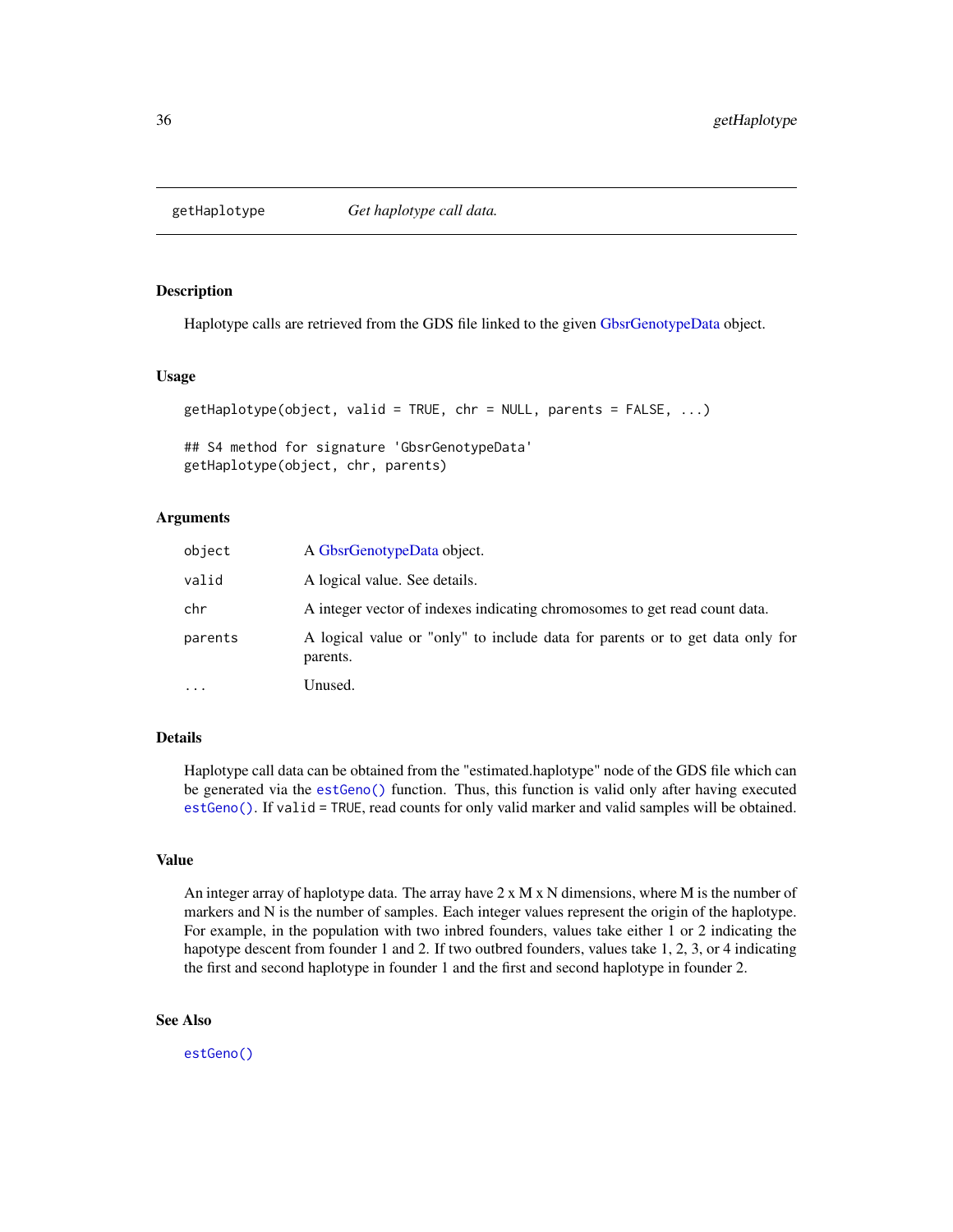#### getInfo 37

### Examples

```
# Load data in the GDS file and instantiate a [GbsrGenotypeData] object.
gds_fn <- system.file("extdata", "sample.gds", package = "GBScleanR")
gds <- loadGDS(gds_fn)
# Find the IDs of parental samples.
parents <- grep("Founder", getScanID(gds), value = TRUE)
# Set the parents and flip allele information
# if the reference sample (Founder1 in our case) has homozygous
# alternative genotype at some markers of which alleles will
# be swapped to make the reference sample have homozygous
# reference genotype.
gds <- setParents(gds, parents = parents, flip = TRUE)
# Initialize a scheme object stored in the slot of the GbsrGenotypeData.
gds <- setParents(gds, parents = parents, flip = TRUE)<br># Initialize a scheme object stored in the slot of the GbsrGenotypeDat<br># We chose `crosstype = "pair"` because two inbred founders were mated
# in our breeding scheme.
# We also need to specify the mating matrix which has two rows and
# one column with integers 1 and 2 indicating a sample (founder)
# with the memberID 1 and a sample (founder) with the memberID 2
# were mated.
gds \le initScheme(gds, crosstype = "pair", mating = cbind(c(1:2)))
# Add information of the next cross conducted in our scheme.
# We chose 'crosstype = "selfing"', which do not require a
# mating matrix.
gds <- addScheme(gds, crosstype = "selfing")
# Execute error correction by estimating genotype and haplotype of
# founders and offspring.
gds <- estGeno(gds)
hap <- getHaplotype(gds)
# Close the connection to the GDS file.
closeGDS(gds)
```
getInfo *Obtain information stored in the "annotation/info" node*

### Description

The "annotation/info" node stores annotation infromation of markers obtained via SNP calling tools like bcftools and GATK.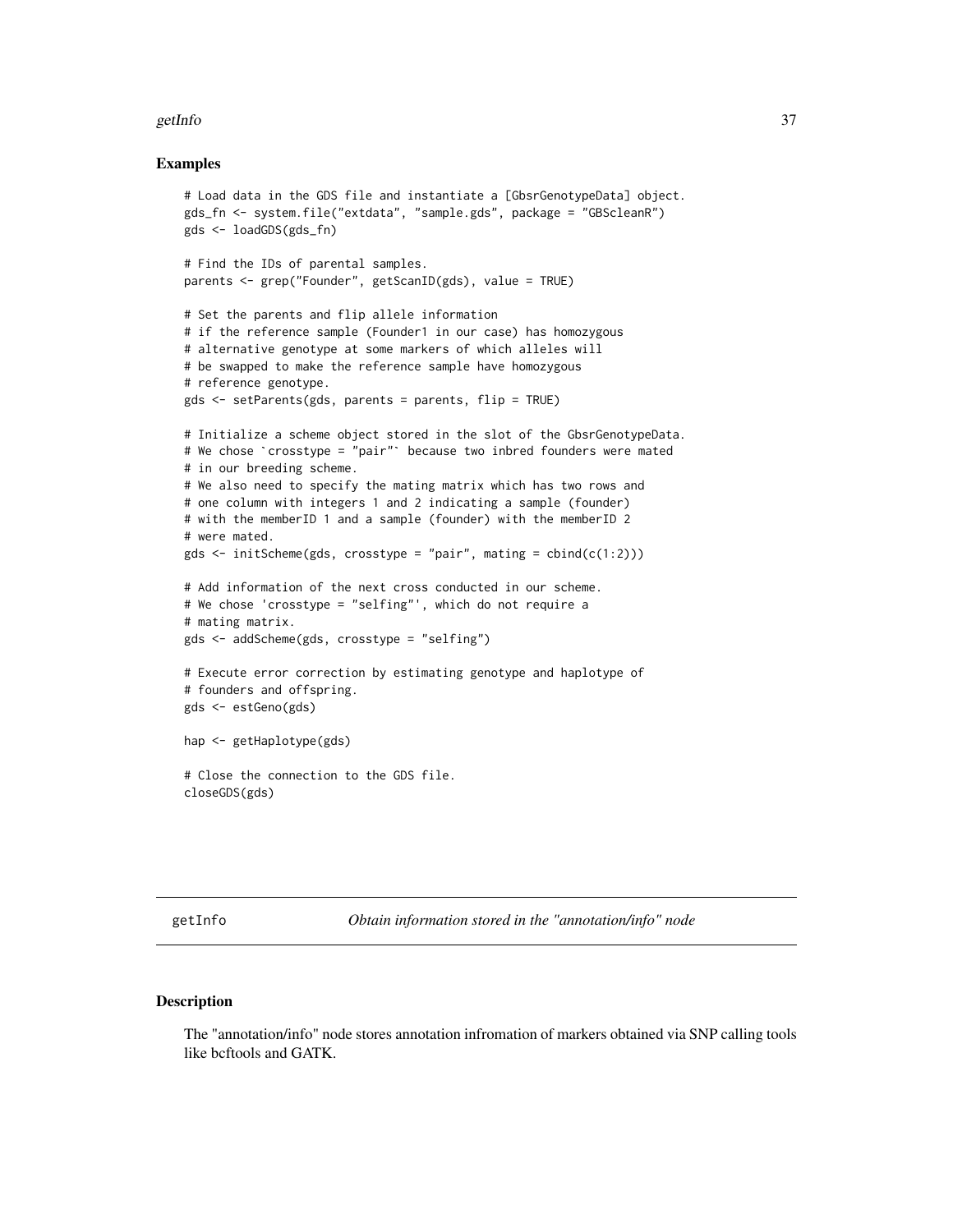### Usage

```
getInfo(object, var, valid = TRUE, chr = NULL, ...)## S4 method for signature 'GbsrGenotypeData'
getInfo(object, var, valid, chr)
```
### Arguments

| object | A GbsrGenotypeData object.                                      |
|--------|-----------------------------------------------------------------|
| var    | A string to indicate which annotation info should be retrieved. |
| valid  | A logical value. See details.                                   |
| chr    | A index to specify chromosome to get information.               |
| .      | Unused.                                                         |

# Details

If valid = TRUE, the chromosome information of markers which are labeled TRUE in the [ScanAn](#page-0-0)[notationDataFrame](#page-0-0) slot will be returned. [getValidSnp\(\)](#page-52-0) tells you which samples are valid.

# Value

A numeric vector of data stored in INFO node of the GDS file.

#### Examples

```
# Load data in the GDS file and instantiate a [GbsrGenotypeData] object.
gds_fn <- system.file("extdata", "sample.gds", package = "GBScleanR")
gds <- loadGDS(gds_fn)
# Get mapping qualities (MQ) of markers.
mq <- getInfo(gds, "MQ")
# Close the connection to the GDS file.
closeGDS(gds)
```
getMAC *Obtain minor allele counts per SNP or per scan (sample)*

#### Description

Obtain minor allele counts per SNP or per scan (sample)

```
getMAC(object, target = "snp", valid = TRUE, ...)## S4 method for signature 'GbsrGenotypeData'
getMAC(object, target, valid)
```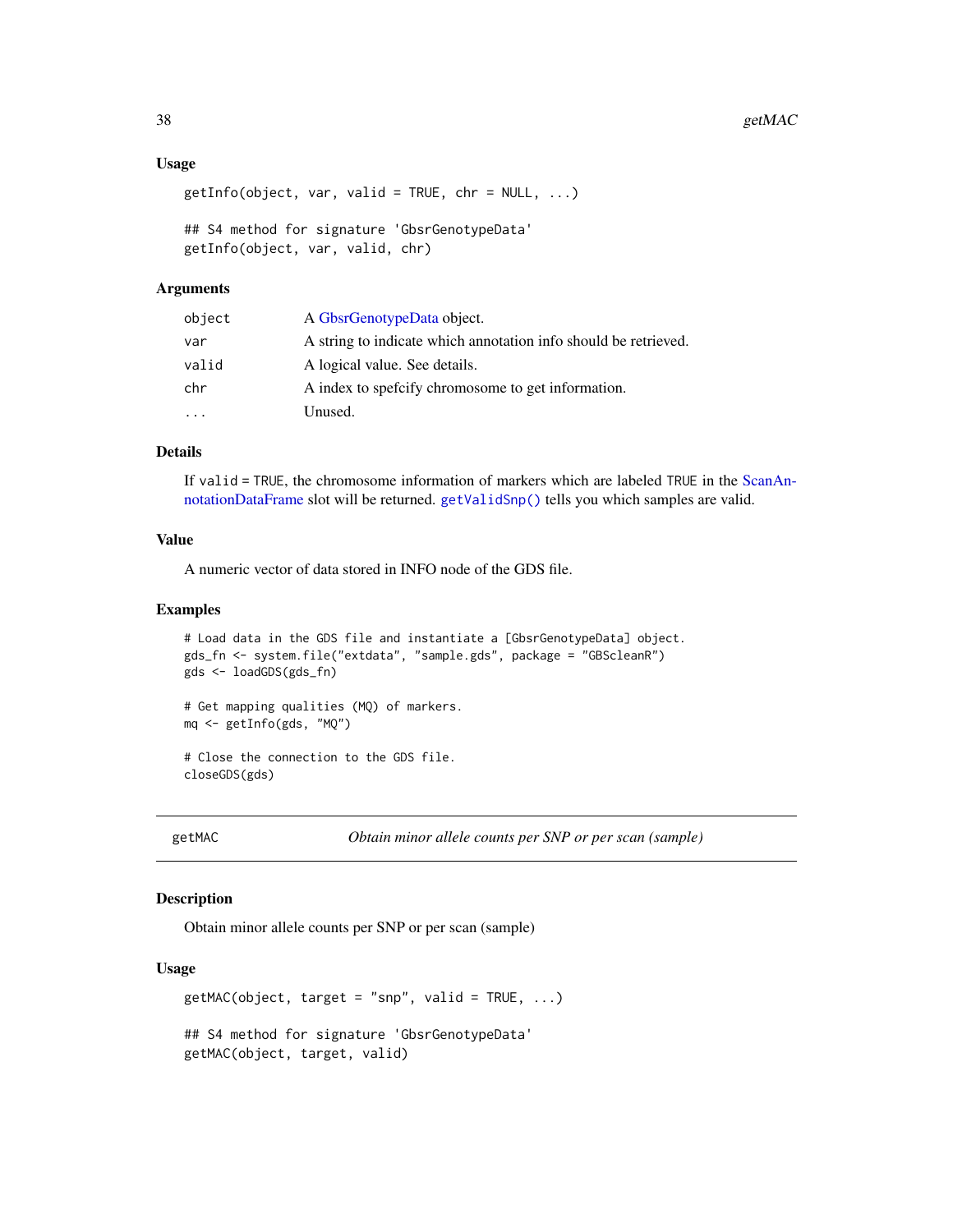#### getMAF  $\qquad \qquad$  39

### Arguments

| object | A GbsrGenotypeData object.    |
|--------|-------------------------------|
| target | Either of "snp" and "scan".   |
| valid  | A logical value. See details. |
|        | Unused.                       |

# Details

You need to execute [countGenotype\(\)](#page-9-0) to calculate sumaary statistics to be obtained via this function. If valid = TRUE, the chromosome information of markers which are labeled TRUE in the [ScanAnnotationDataFrame](#page-0-0) slot will be returned. [getValidSnp\(\)](#page-52-0) tells you which samples are valid.

#### Value

A numeric vector of the minor allele counts per marker.

### Examples

```
# Load data in the GDS file and instantiate a [GbsrGenotypeData] object.
gds_fn <- system.file("extdata", "sample.gds", package = "GBScleanR")
gds <- loadGDS(gds_fn)
# Summarize the genotype count information and store them in the
# [SnpAnnotationDataFrame] and [ScanAnnotationDataFrame] objects
# linked at the slots of the [GbsrGenotypeData] object.
gds <- countGenotype(gds)
getMAC(gds)
```
# Close the connection to the GDS file. closeGDS(gds)

getMAF *Obtain minor allele frequencies per SNP or per scan (sample)*

### Description

Obtain minor allele frequencies per SNP or per scan (sample)

```
getMAF(object, target = "snp", valid = TRUE, ...)## S4 method for signature 'GbsrGenotypeData'
getMAF(object, target, valid)
```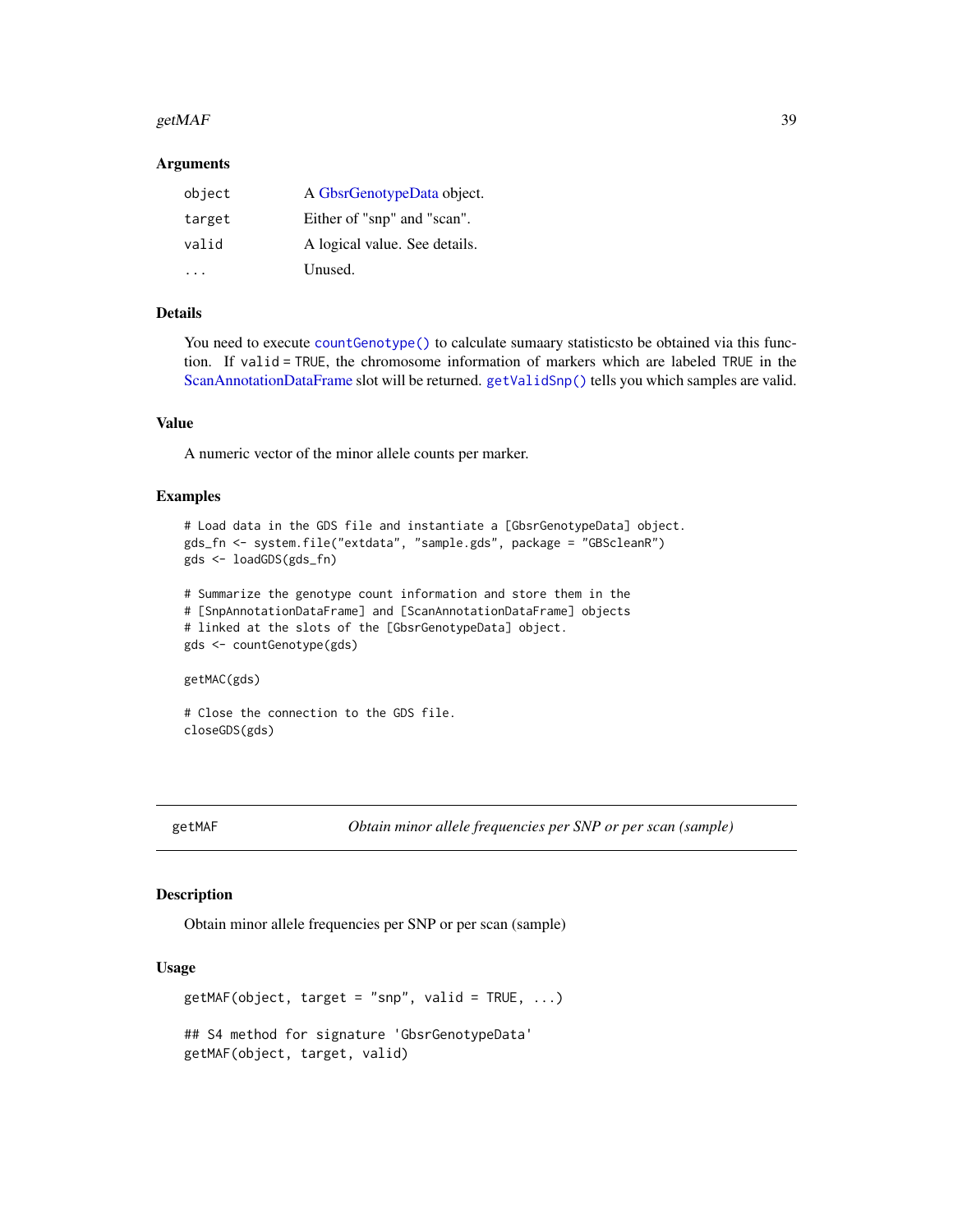#### Arguments

| object | A GbsrGenotypeData object.    |
|--------|-------------------------------|
| target | Either of "snp" and "scan".   |
| valid  | A logical value. See details. |
|        | Unused.                       |

# Details

You need to execute [countGenotype\(\)](#page-9-0) to calculate sumaary statisticsto be obtained via this function. If valid = TRUE, the chromosome information of markers which are labeled TRUE in the [ScanAnnotationDataFrame](#page-0-0) slot will be returned. [getValidSnp\(\)](#page-52-0) tells you which samples are valid.

### Value

A numeric vector of the minor allele frequencies per marker.

### Examples

```
# Load data in the GDS file and instantiate a [GbsrGenotypeData] object.
gds_fn <- system.file("extdata", "sample.gds", package = "GBScleanR")
gds <- loadGDS(gds_fn)
# Summarize the genotype count information and store them in the
# [SnpAnnotationDataFrame] and [ScanAnnotationDataFrame] objects
# linked at the slots of the [GbsrGenotypeData] object.
gds <- countGenotype(gds)
getMAF(gds)
```

```
# Close the connection to the GDS file
closeGDS(gds)
```

| getMeanReadAlt | Obtain mean values of total alternative read counts per SNP or per |
|----------------|--------------------------------------------------------------------|
|                | scan (sample)                                                      |

## Description

Obtain mean values of total alternative read counts per SNP or per scan (sample)

```
getMeanReadAlt(object, target = "snp", valid = TRUE, ...)## S4 method for signature 'GbsrGenotypeData'
getMeanReadAlt(object, target, valid)
```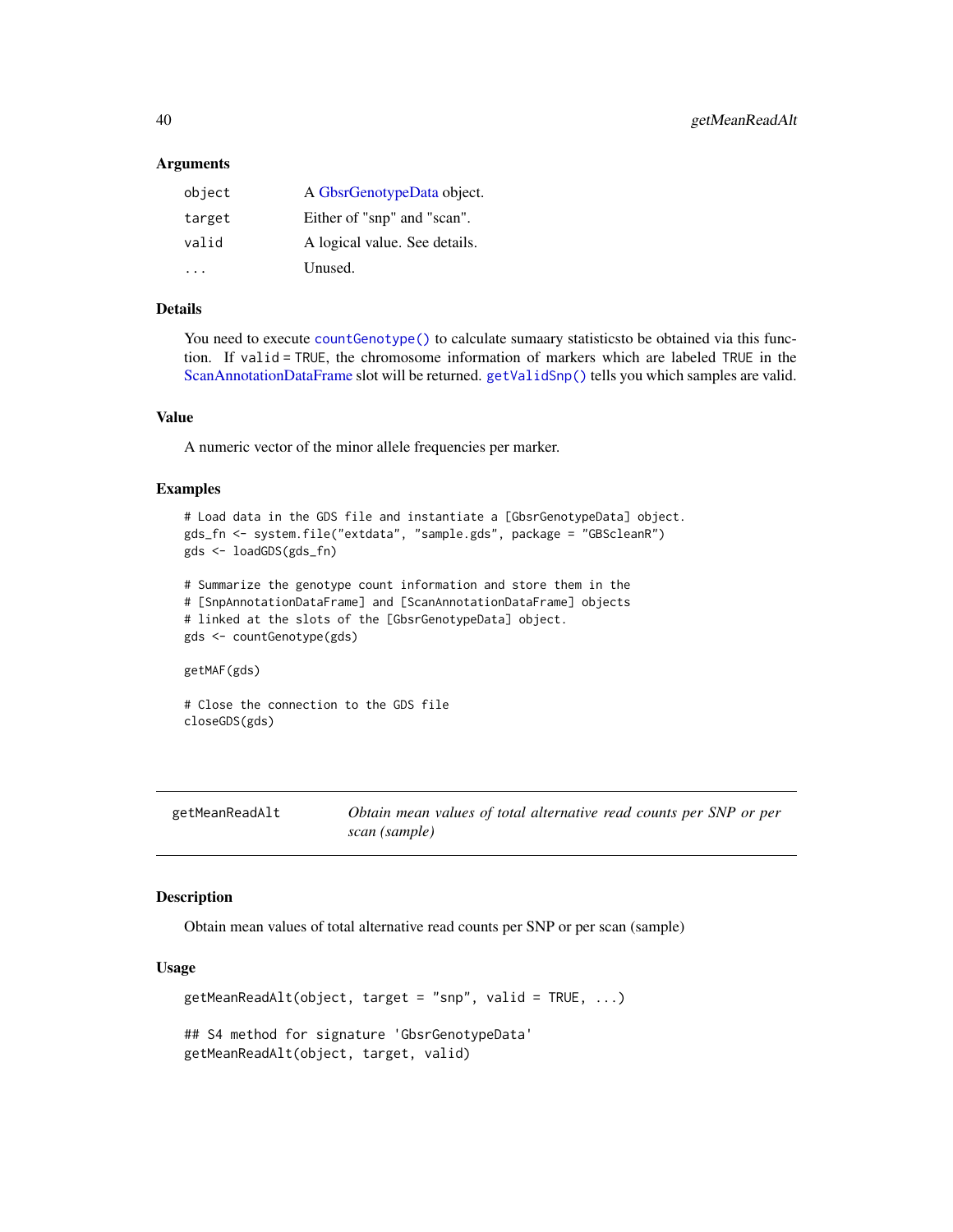# getMeanReadRef 41

#### **Arguments**

| object               | A GbsrGenotypeData object.    |
|----------------------|-------------------------------|
| target               | Either of "snp" and "scan".   |
| valid                | A logical value. See details. |
| $\ddot{\phantom{0}}$ | Unused.                       |

# Details

You need to execute [calcReadStats\(\)](#page-7-0) to calculate sumaary statistics to be obtained via this function. If valid = TRUE, the chromosome information of markers which are labeled TRUE in the [ScanAnnotationDataFrame](#page-0-0) slot will be returned. [getValidSnp\(\)](#page-52-0) tells you which samples are valid.

# Value

A numeric vector of the mean values of alternative allele reads per marker.

#### Examples

```
# Load data in the GDS file and instantiate a [GbsrGenotypeData] object.
gds_fn <- system.file("extdata", "sample.gds", package = "GBScleanR")
gds <- loadGDS(gds_fn)
# Calculate means, standard deviations, quantiles of read counts
# per marker and per sample with or without standardization of
# the counts and store them in the
# [SnpAnnotationDataFrame] and [ScanAnnotationDataFrame] objects
# linked at the slots of the [GbsrGenotypeData] object.
gds <- calcReadStats(gds)
getMeanReadAlt(gds)
# Close the connection to the GDS file.
closeGDS(gds)
```
getMeanReadRef *Obtain mean values of total reference read counts per SNP or per scan (sample)*

### Description

Obtain mean values of total reference read counts per SNP or per scan (sample)

```
getMeanReadRef(object, target = "snp", valid = TRUE, \ldots)
## S4 method for signature 'GbsrGenotypeData'
getMeanReadRef(object, target, valid)
```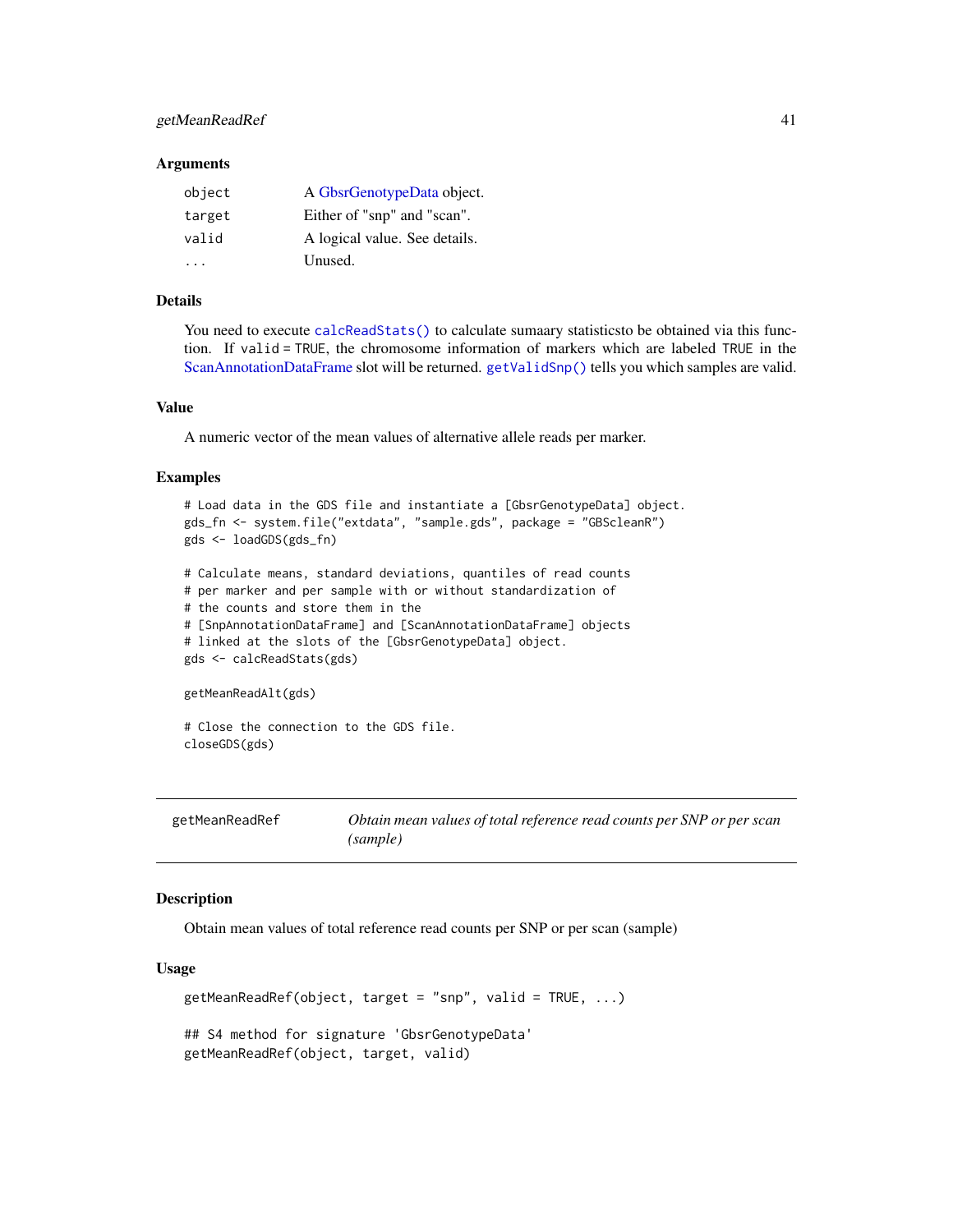42 getParents and the contract of the contract of the contract of the contract of the contract of the contract of the contract of the contract of the contract of the contract of the contract of the contract of the contract

#### **Arguments**

| object | A GbsrGenotypeData object.    |
|--------|-------------------------------|
| target | Either of "snp" and "scan".   |
| valid  | A logical value. See details. |
|        | Unused.                       |

# Details

You need to execute [calcReadStats\(\)](#page-7-0) to calculate sumaary statistics to be obtained via this function. If valid = TRUE, the chromosome information of markers which are labeled TRUE in the [ScanAnnotationDataFrame](#page-0-0) slot will be returned. [getValidSnp\(\)](#page-52-0) tells you which samples are valid.

### Value

A numeric vector of the mean values of reference allele reads per marker.

#### Examples

```
gds_fn <- system.file("extdata", "sample.gds", package = "GBScleanR")
gds <- loadGDS(gds_fn)
gds <- calcReadStats(gds)
getMeanReadRef(gds)
closeGDS(gds) # Close the connection to the GDS file
```

| getParents |  |
|------------|--|
|------------|--|

Get parental sample information

### Description

This function returns scan IDs, member IDs and indexes of parental samples set via [setParents\(\)](#page-82-0). Scan IDs are IDs given by user or obtained from the original VCF file. Member IDs are serial numbers assigned by [setParents\(\)](#page-82-0).

#### Usage

```
getParents(object, bool = FALSE, ...)
```
## S4 method for signature 'GbsrGenotypeData' getParents(object, bool)

| object               | A GbsrGenotypeData object.                                                                                   |
|----------------------|--------------------------------------------------------------------------------------------------------------|
| bool                 | If TRUE, the function returns a logical vector indicating which scans (samples)<br>have been set as parents. |
| $\ddot{\phantom{0}}$ | Unused.                                                                                                      |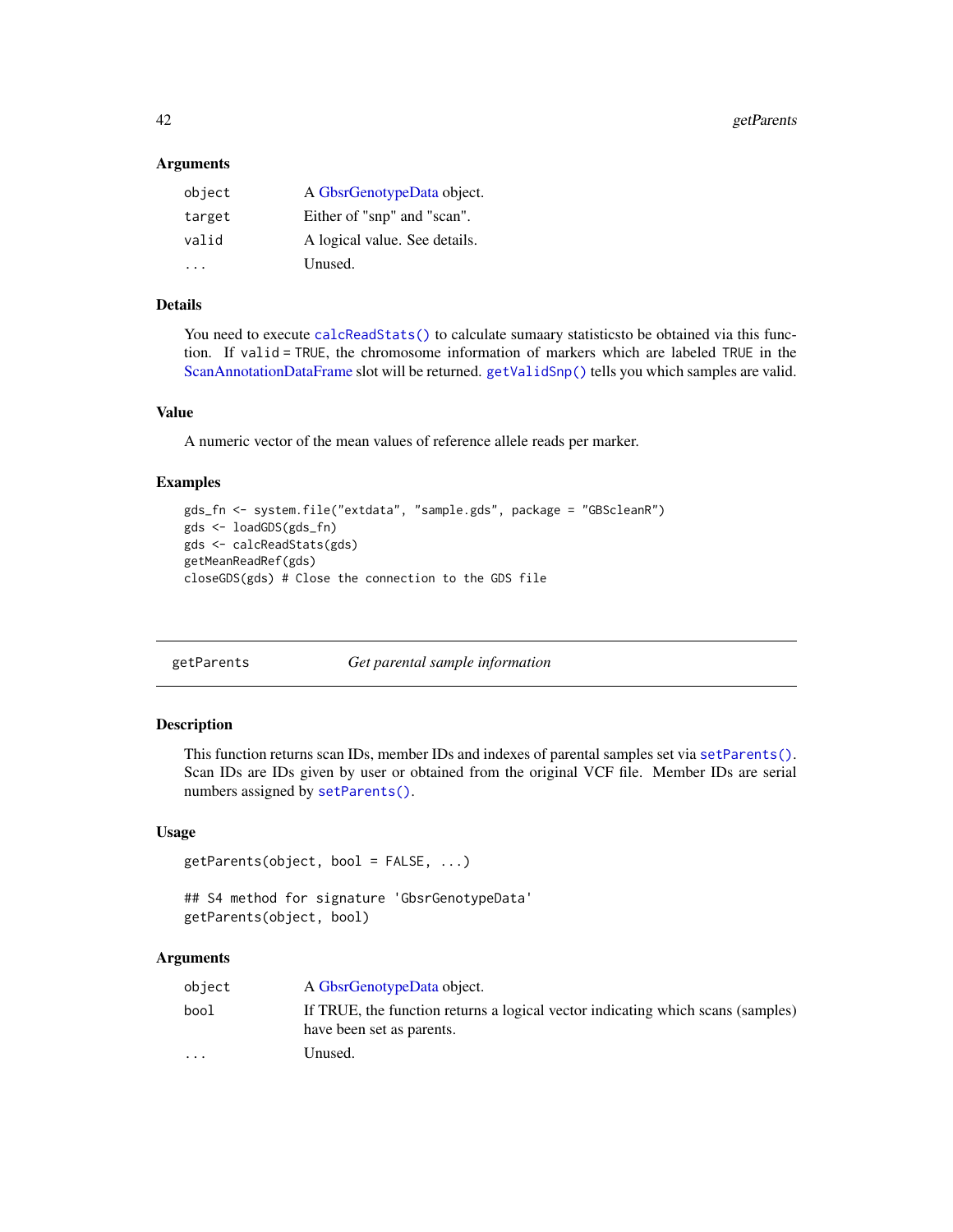#### getPloidy and the setPloidy of the setPloidy of the setPloidy of the setPloidy of the setPloidy of the setPloid

### Value

A data frame of parents information indicating scanIDs, memberIDs and indexes of parental lines assigned via [setParents\(\)](#page-82-0).

# Examples

```
# Load data in the GDS file and instantiate a [GbsrGenotypeData] object.
gds_fn <- system.file("extdata", "sample.gds", package = "GBScleanR")
gds <- loadGDS(gds_fn)
# Find the IDs of parental samples.
parents <- grep("Founder", getScanID(gds), value = TRUE)
# Set the parents.
gds <- setParents(gds, parents = parents, flip = TRUE)
# Get the information of parents.
getParents(gds)
# Close the connection to the GDS file.
closeGDS(gds)
```
### getPloidy *Obtain ploidy information of each SNP marker*

#### Description

This function returns ploidy of each SNP marker. The ploidy of all the markers in a dataset is a same value and the current implementation of [GBScleanR](#page-0-0) only works with data having ploidy  $= 2$ for all markers.

### Usage

```
getPlotidy(object, valid = TRUE, chr = NULL, ...)## S4 method for signature 'GbsrGenotypeData'
getPloidy(object, valid, chr)
```

| object                  | A GbsrGenotypeData object.                          |
|-------------------------|-----------------------------------------------------|
| valid                   | A logical value. See details.                       |
| chr                     | A index to speficify chromosome to get information. |
| $\cdot$ $\cdot$ $\cdot$ | Unused.                                             |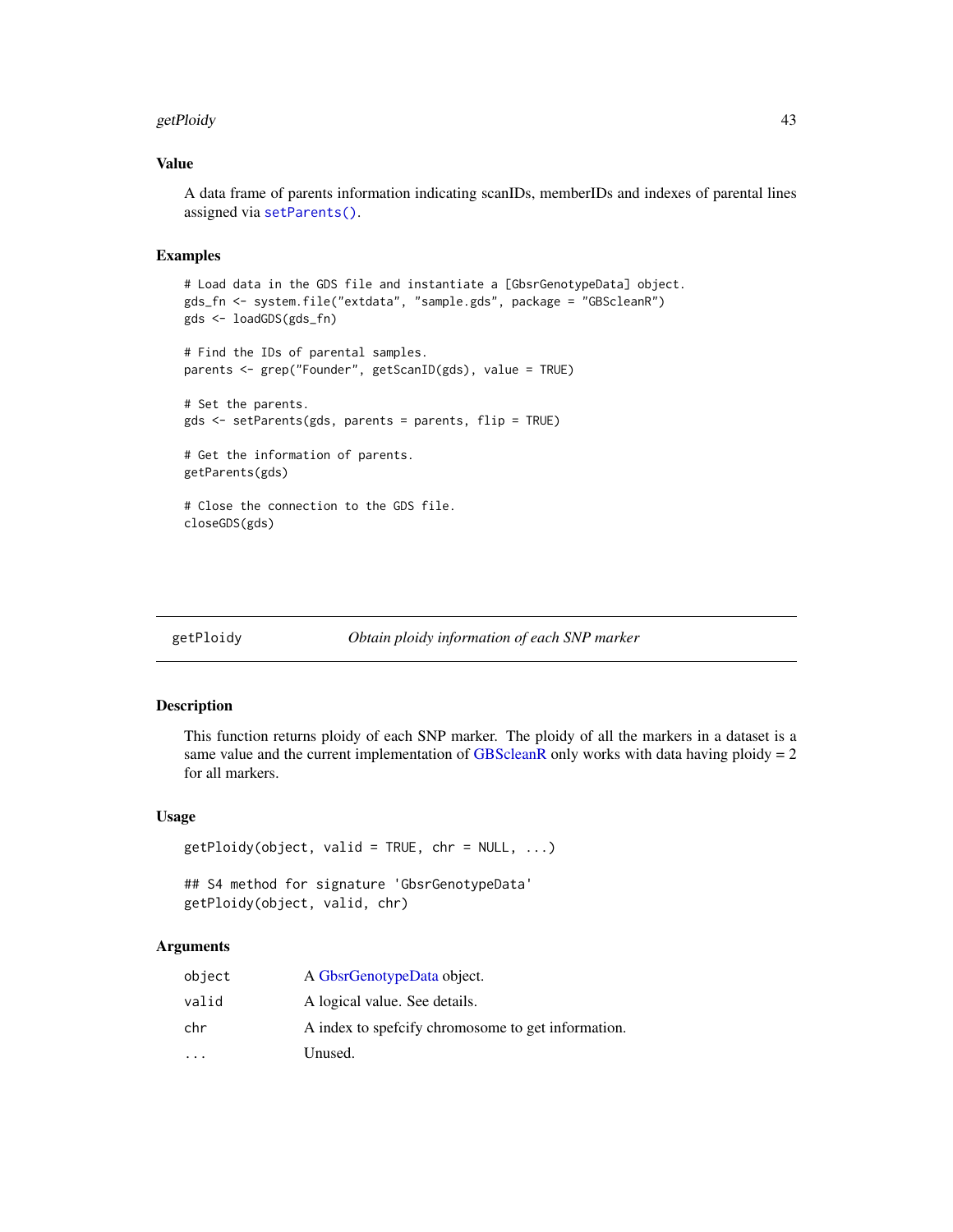# Details

If valid = TRUE, the chromosome information of markers which are labeled TRUE in the [ScanAn](#page-0-0)[notationDataFrame](#page-0-0) slot will be returned. [getValidSnp\(\)](#page-52-0) tells you which samples are valid.

### Value

A integer vector indicating the ploidy of each marker.

#### Examples

```
# Load data in the GDS file and instantiate a [GbsrGenotypeData] object.
gds_fn <- system.file("extdata", "sample.gds", package = "GBScleanR")
gds <- loadGDS(gds_fn)
```
getPloidy(gds)

# Close the connection to the GDS file. closeGDS(gds)

getPosition *Obtain physical position information of each SNP marker*

#### Description

This function returns physical positions of SNP markers.

#### Usage

```
getPosition(object, valid = TRUE, chr = NULL, ...)
```
## S4 method for signature 'GbsrGenotypeData' getPosition(object, valid, chr)

### Arguments

| object | A GbsrGenotypeData object.                          |
|--------|-----------------------------------------------------|
| valid  | A logical value. See details.                       |
| chr    | A index to spefictly chromosome to get information. |
|        | Unused.                                             |

# Details

If valid = TRUE, the chromosome information of markers which are labeled TRUE in the [ScanAn](#page-0-0)[notationDataFrame](#page-0-0) slot will be returned. [getValidSnp\(\)](#page-52-0) tells you which samples are valid.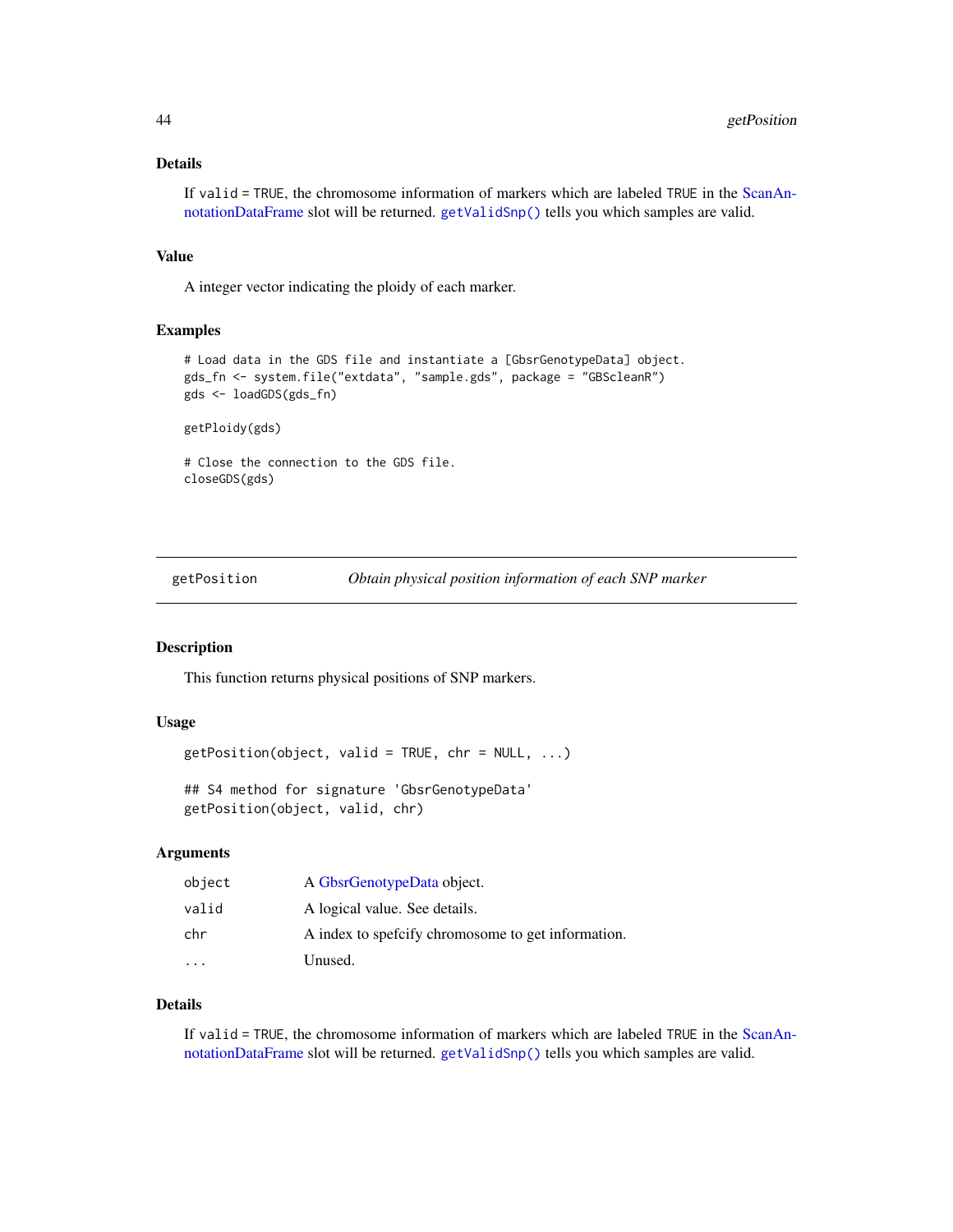# getQtileReadAlt 45

### Value

A integer vetor indicating the physical positions of markers.

#### Examples

```
# Load data in the GDS file and instantiate a [GbsrGenotypeData] object.
gds_fn <- system.file("extdata", "sample.gds", package = "GBScleanR")
gds <- loadGDS(gds_fn)
```
getPosition(gds)

# Close the connection to the GDS file. closeGDS(gds)

| getQtileReadAlt | Obtain quantile values of total alternative read counts per SNP or per |
|-----------------|------------------------------------------------------------------------|
|                 | scan (sample)                                                          |

### Description

Obtain quantile values of total alternative read counts per SNP or per scan (sample)

### Usage

```
getQtileReadAlt(object, target = "snp", q = 0.5, valid = TRUE, ...)
```

```
## S4 method for signature 'GbsrGenotypeData'
getQtileReadAlt(object, target, q, valid)
```
### Arguments

| object | A GbsrGenotypeData object.                              |
|--------|---------------------------------------------------------|
| target | Either of "snp" and "scan".                             |
| q      | A numeric value $[0-1]$ to indicate quantile to obtain. |
| valid  | A logical value. See details.                           |
|        | Unused.                                                 |

# Details

You need to execute [calcReadStats\(\)](#page-7-0) to calculate sumaary statistics to be obtained via this function. If valid = TRUE, the chromosome information of markers which are labeled TRUE in the [ScanAnnotationDataFrame](#page-0-0) slot will be returned. [getValidSnp\(\)](#page-52-0) tells you which samples are valid.

### Value

A numeric vector of the quantile values of alternative allele reads per marker.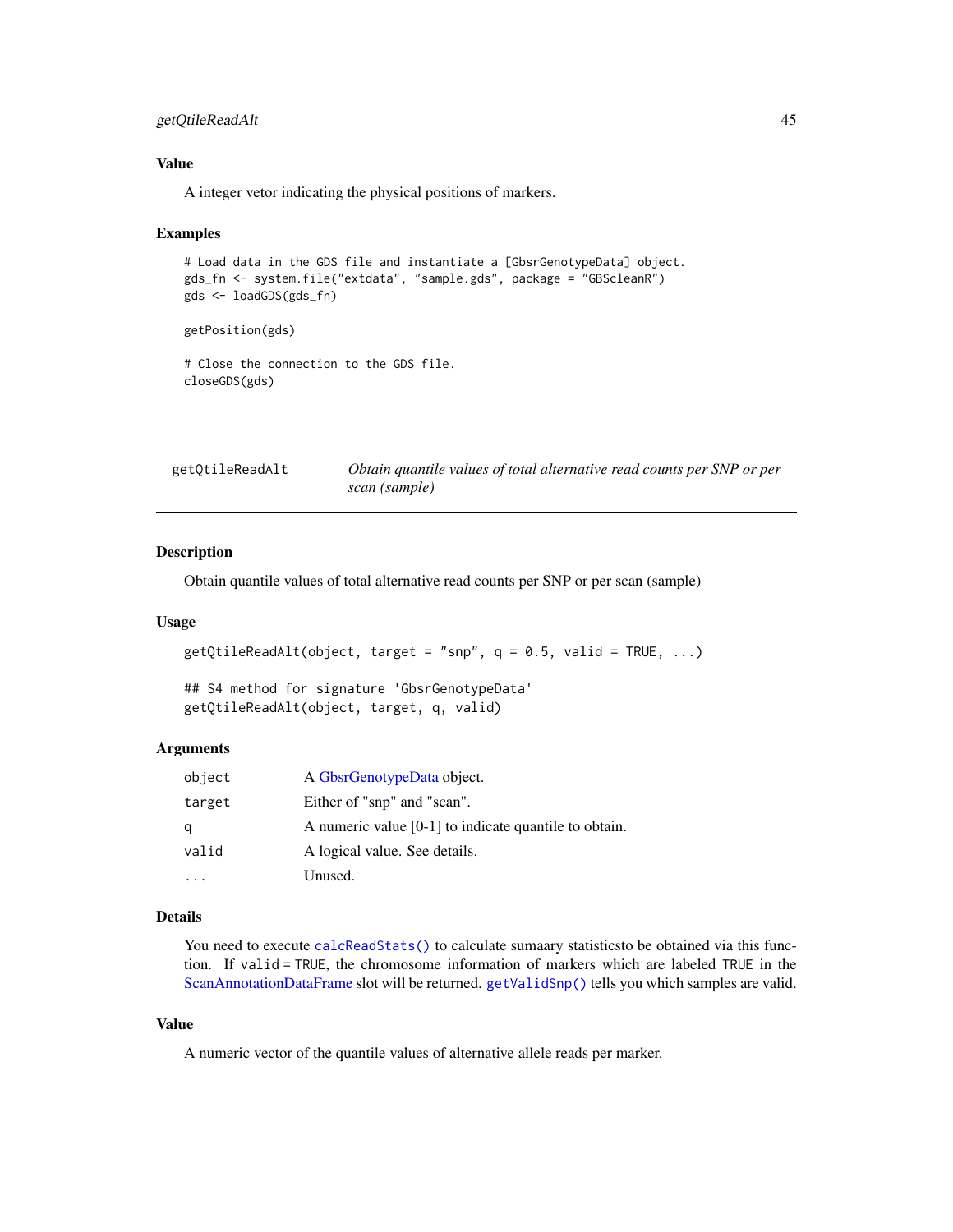### Examples

```
# Load data in the GDS file and instantiate a [GbsrGenotypeData] object.
gds_fn <- system.file("extdata", "sample.gds", package = "GBScleanR")
gds <- loadGDS(gds_fn)
# Calculate means, standard deviations, quantiles of read counts
# per marker and per sample with or without standardization of
# the counts and store them in the
# [SnpAnnotationDataFrame] and [ScanAnnotationDataFrame] objects
# linked at the slots of the [GbsrGenotypeData] object.
gds <- calcReadStats(gds)
getQtileReadAlt(gds)
# Close the connection to the GDS file.
closeGDS(gds)
```

| getQtileReadRef | Obtain quantile values of total reference read counts per SNP or per |
|-----------------|----------------------------------------------------------------------|
|                 | scan (sample)                                                        |

### Description

Obtain quantile values of total reference read counts per SNP or per scan (sample)

#### Usage

```
getQtileReadRef(object, target = "snp", q = 0.5, valid = TRUE, ...)## S4 method for signature 'GbsrGenotypeData'
getQtileReadRef(object, target, q, valid)
```
#### Arguments

| object | A GbsrGenotypeData object.                              |
|--------|---------------------------------------------------------|
| target | Either of "snp" and "scan".                             |
| q      | A numeric value $[0-1]$ to indicate quantile to obtain. |
| valid  | A logical value. See details.                           |
|        | Unused.                                                 |

# Details

You need to execute [calcReadStats\(\)](#page-7-0) to calculate sumaary statistics to be obtained via this function. If valid = TRUE, the chromosome information of markers which are labeled TRUE in the [ScanAnnotationDataFrame](#page-0-0) slot will be returned. [getValidSnp\(\)](#page-52-0) tells you which samples are valid.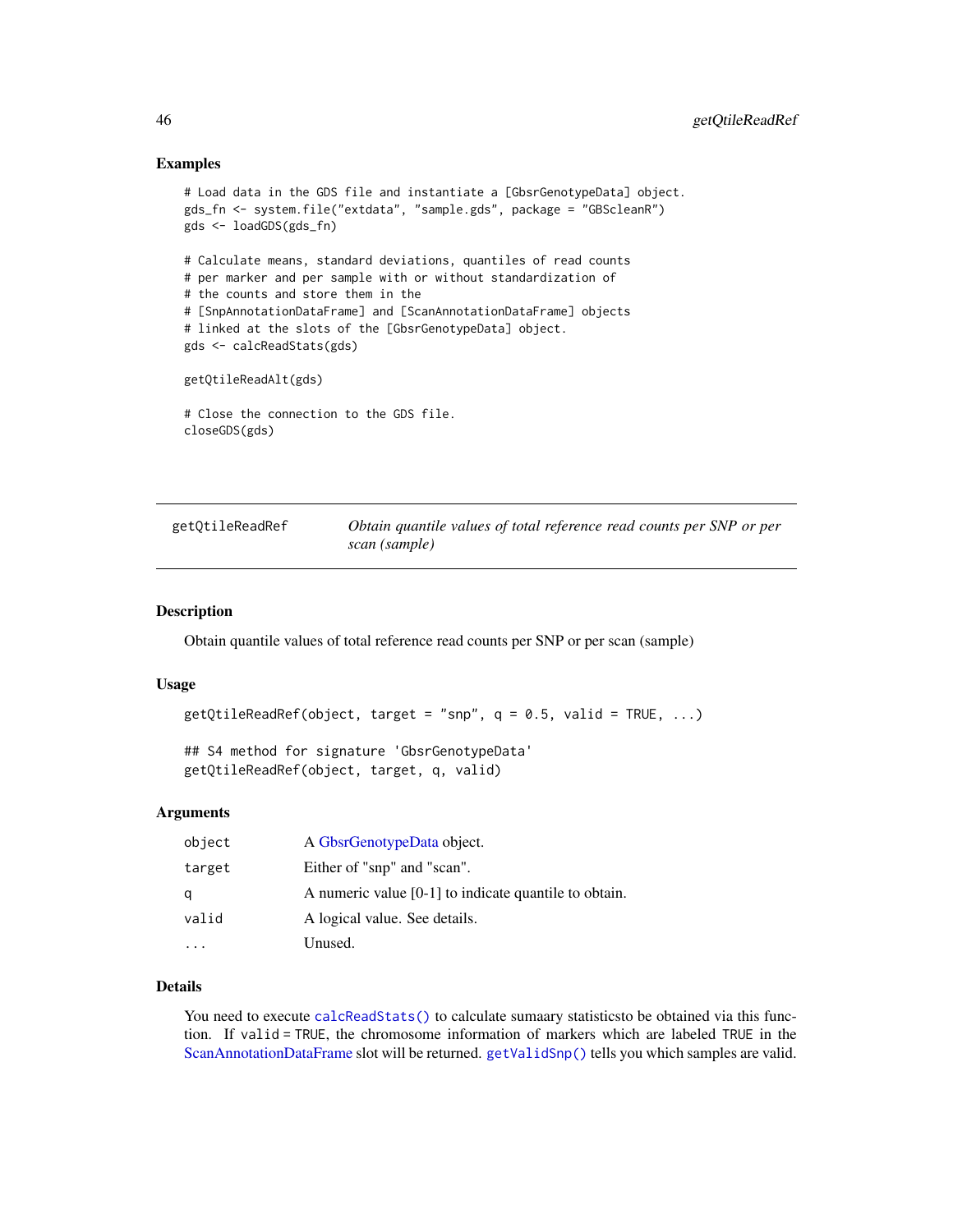#### getRead 47

# Value

A numeric vector of the quantile values of alternative allele reads per marker.

### Examples

```
# Load data in the GDS file and instantiate a [GbsrGenotypeData] object.
gds_fn <- system.file("extdata", "sample.gds", package = "GBScleanR")
gds <- loadGDS(gds_fn)
# Calculate means, standard deviations, quantiles of read counts
# per marker and per sample with or without standardization of
# the counts and store them in the
# [SnpAnnotationDataFrame] and [ScanAnnotationDataFrame] objects
# linked at the slots of the [GbsrGenotypeData] object.
gds <- calcReadStats(gds)
getQtileReadRef(gds)
# Close the connection to the GDS file.
closeGDS(gds)
```
getRead *Get read count data.*

### Description

Read counts for reference allele and alternative allele are retrieved from the GDS file linked to the given [GbsrGenotypeData](#page-16-0) object.

# Usage

```
getRead(object, valid = TRUE, chr = NULL, node = "raw", parents = FALSE, ...)
```
## S4 method for signature 'GbsrGenotypeData' getRead(object, valid, chr, node, parents)

| object  | A GbsrGenotypeData object.                                                                |
|---------|-------------------------------------------------------------------------------------------|
| valid   | A logical value. See details.                                                             |
| chr     | A integer vector of indexes indicating chromosomes to get read count data.                |
| node    | Either of "raw" and "filt". See details.                                                  |
| parents | A logical value or "only" to include data for parents or to get data only for<br>parents. |
| .       | Unused.                                                                                   |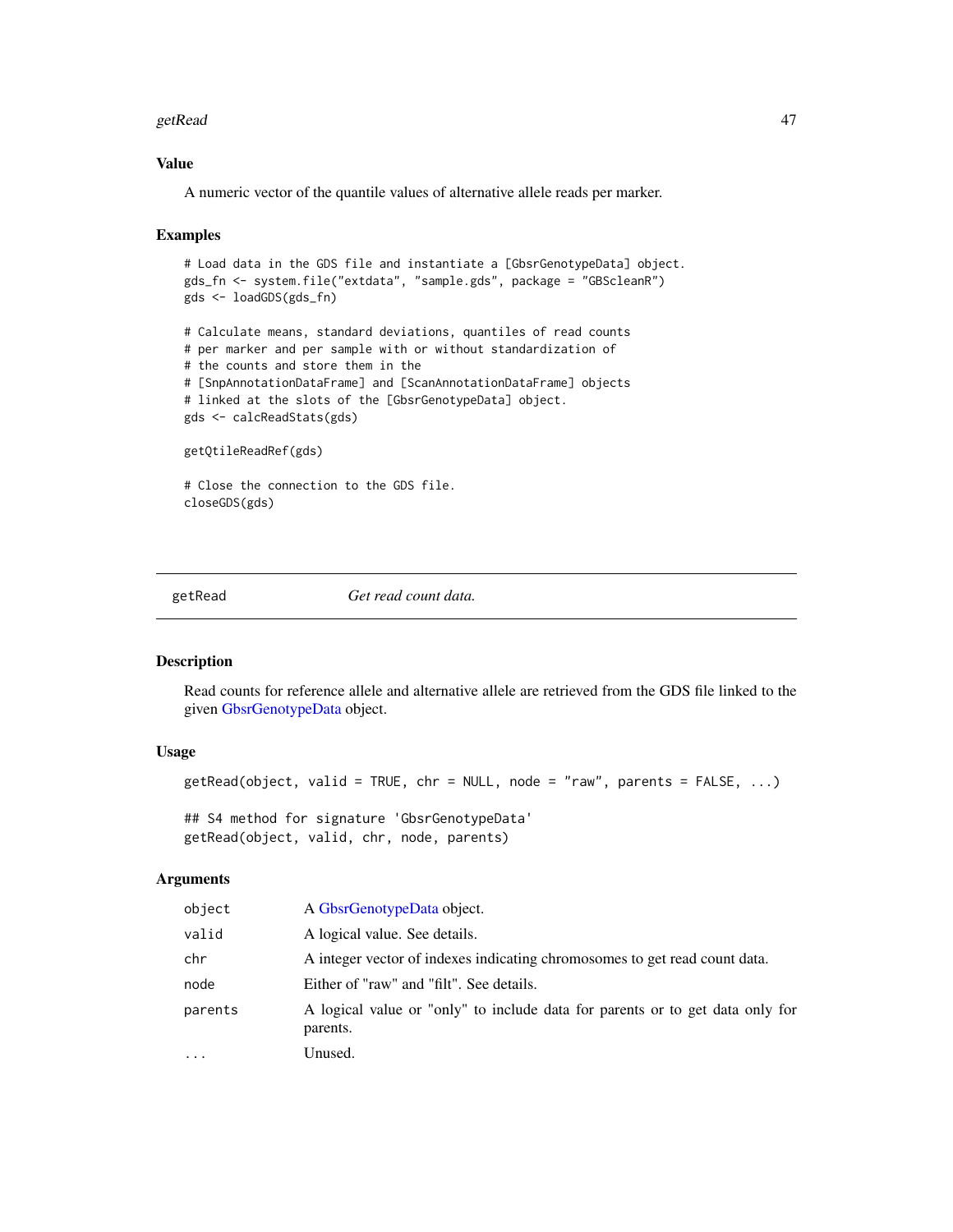# Details

Read count data can be obtained from the "annotation/format/AD/data" node, the "annotation/format/AD/norm" node or the "annotation/format/AD/filt.data" node of the GDS file with node = "raw", node = "norm", or node = "filt", respectively. The [calcReadStats\(\)](#page-7-0) function generate normalized read count data in the "annotation/format/AD/norm" node, while [setCallFilter\(\)](#page-77-0) function generate filtered read count data in the "annotation/format/AD/filt.data" node which can be accessed as mentioned above. If valid = TRUE, read counts for only valid marker and valid samples will be obtained.

# Value

A named list with two elements "ref" and "alt" storing a matrix of reference allele read counts and a matrix of alternative read counts for all markers in all samples.

### See Also

[setCallFilter\(\)](#page-77-0)

### Examples

```
# Load data in the GDS file and instantiate a [GbsrGenotypeData] object.
gds_fn <- system.file("extdata", "sample.gds", package = "GBScleanR")
gds <- loadGDS(gds_fn)
```
read <- getRead(gds)

# Close the connection to the GDS file. closeGDS(gds)

getScanID *Obtain scan (sample) ID*

#### **Description**

This function returns scan (sample) ID.

#### Usage

```
getScanID(object, valid = TRUE, ...)
```

```
## S4 method for signature 'GbsrGenotypeData'
getScanID(object, valid)
```

| object | A GbsrGenotypeData object.    |
|--------|-------------------------------|
| valid  | A logical value. See details. |
| .      | Unused.                       |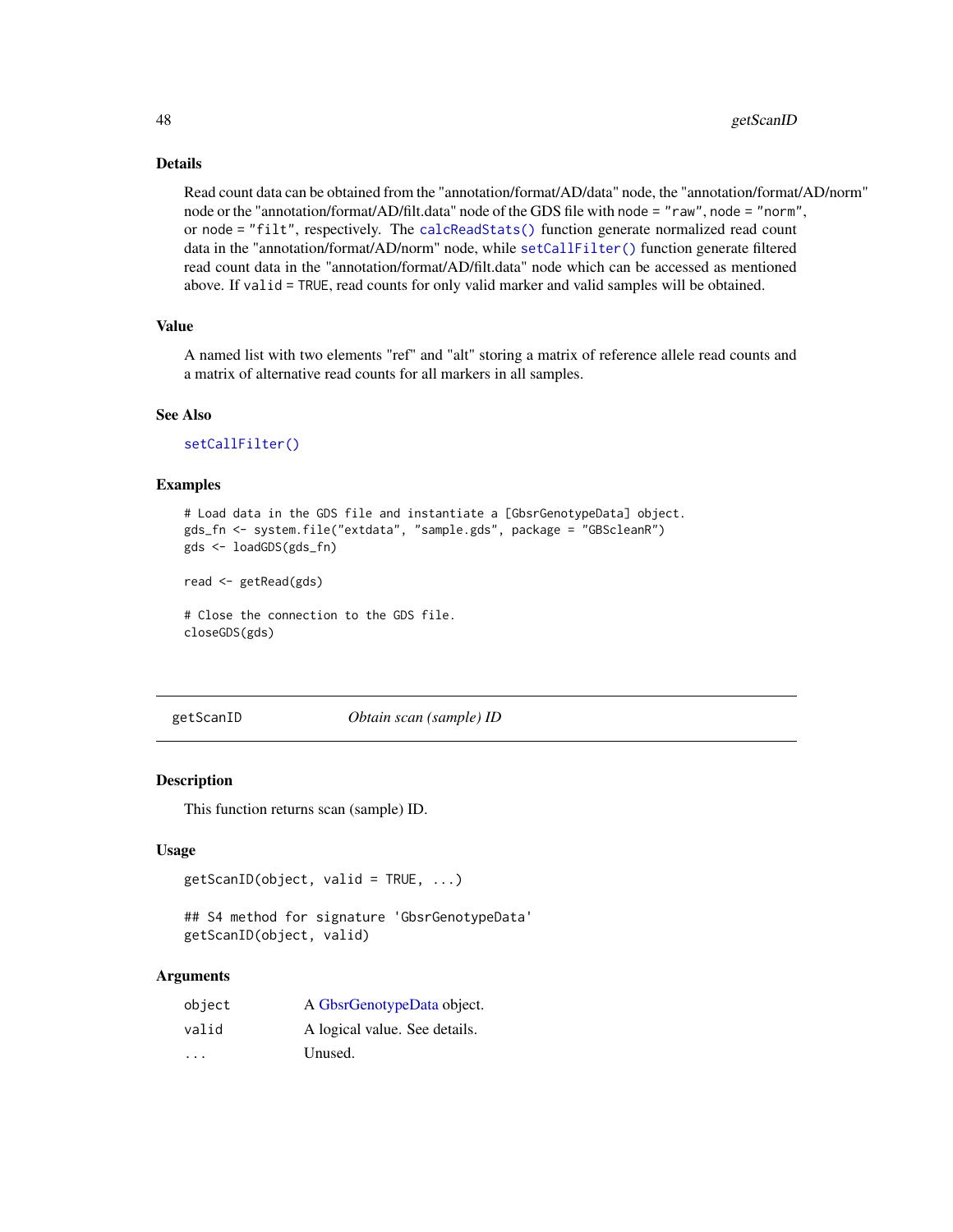# getSDReadAlt 49

# Details

If valid = TRUE, the chromosome information of markers which are labeled TRUE in the [ScanAn](#page-0-0)[notationDataFrame](#page-0-0) slot will be returned. [getValidSnp\(\)](#page-52-0) tells you which samples are valid.

#### Value

A character vector of scan(sample) IDs.

#### Examples

```
# Load data in the GDS file and instantiate a [GbsrGenotypeData] object.
gds_fn <- system.file("extdata", "sample.gds", package = "GBScleanR")
gds <- loadGDS(gds_fn)
```
getScanID(gds)

# Close the connection to the GDS file. closeGDS(gds)

getSDReadAlt *Obtain standard deviations of total alternative read counts per SNP or per scan (sample)*

#### Description

Obtain standard deviations of total alternative read counts per SNP or per scan (sample)

#### Usage

```
getSDReadAlt(object, target = "snp", valid = TRUE, ...)
```
## S4 method for signature 'GbsrGenotypeData' getSDReadAlt(object, target, valid)

#### Arguments

| object | A GbsrGenotypeData object.    |
|--------|-------------------------------|
| target | Either of "snp" and "scan".   |
| valid  | A logical value. See details. |
|        | Unused.                       |

# Details

You need to execute [calcReadStats\(\)](#page-7-0) to calculate sumaary statistics to be obtained via this function. If valid = TRUE, the chromosome information of markers which are labeled TRUE in the [ScanAnnotationDataFrame](#page-0-0) slot will be returned. [getValidSnp\(\)](#page-52-0) tells you which samples are valid.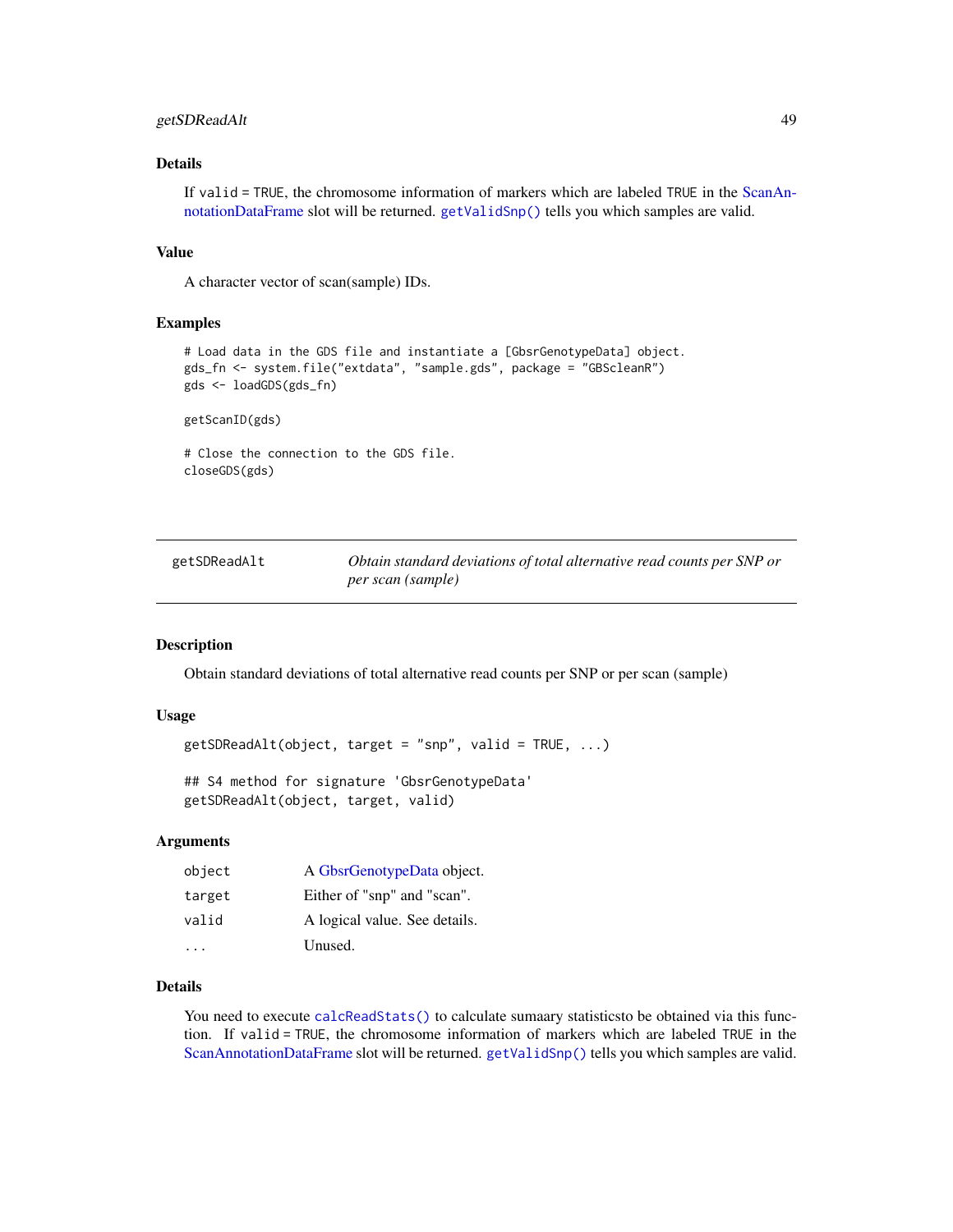### Value

A numeric vector of the standard deviations of alternative allele reads per marker.

# Examples

```
# Load data in the GDS file and instantiate a [GbsrGenotypeData] object.
gds_fn <- system.file("extdata", "sample.gds", package = "GBScleanR")
gds <- loadGDS(gds_fn)
# Calculate means, standard deviations, quantiles of read counts
# per marker and per sample with or without standardization of
# the counts and store them in the
# [SnpAnnotationDataFrame] and [ScanAnnotationDataFrame] objects
# linked at the slots of the [GbsrGenotypeData] object.
gds <- calcReadStats(gds)
getSDReadAlt(gds)
# Close the connection to the GDS file.
```

```
closeGDS(gds)
```

| getSDReadRef | Obtain standard deviations of total reference read counts per SNP or |
|--------------|----------------------------------------------------------------------|
|              | per scan (sample)                                                    |

### Description

Obtain standard deviations of total reference read counts per SNP or per scan (sample)

#### Usage

```
getSDReadRef(object, target = "snp", valid = TRUE, ...)
```
## S4 method for signature 'GbsrGenotypeData' getSDReadRef(object, target, valid)

| object | A GbsrGenotypeData object.    |
|--------|-------------------------------|
| target | Either of "snp" and "scan".   |
| valid  | A logical value. See details. |
|        | Unused.                       |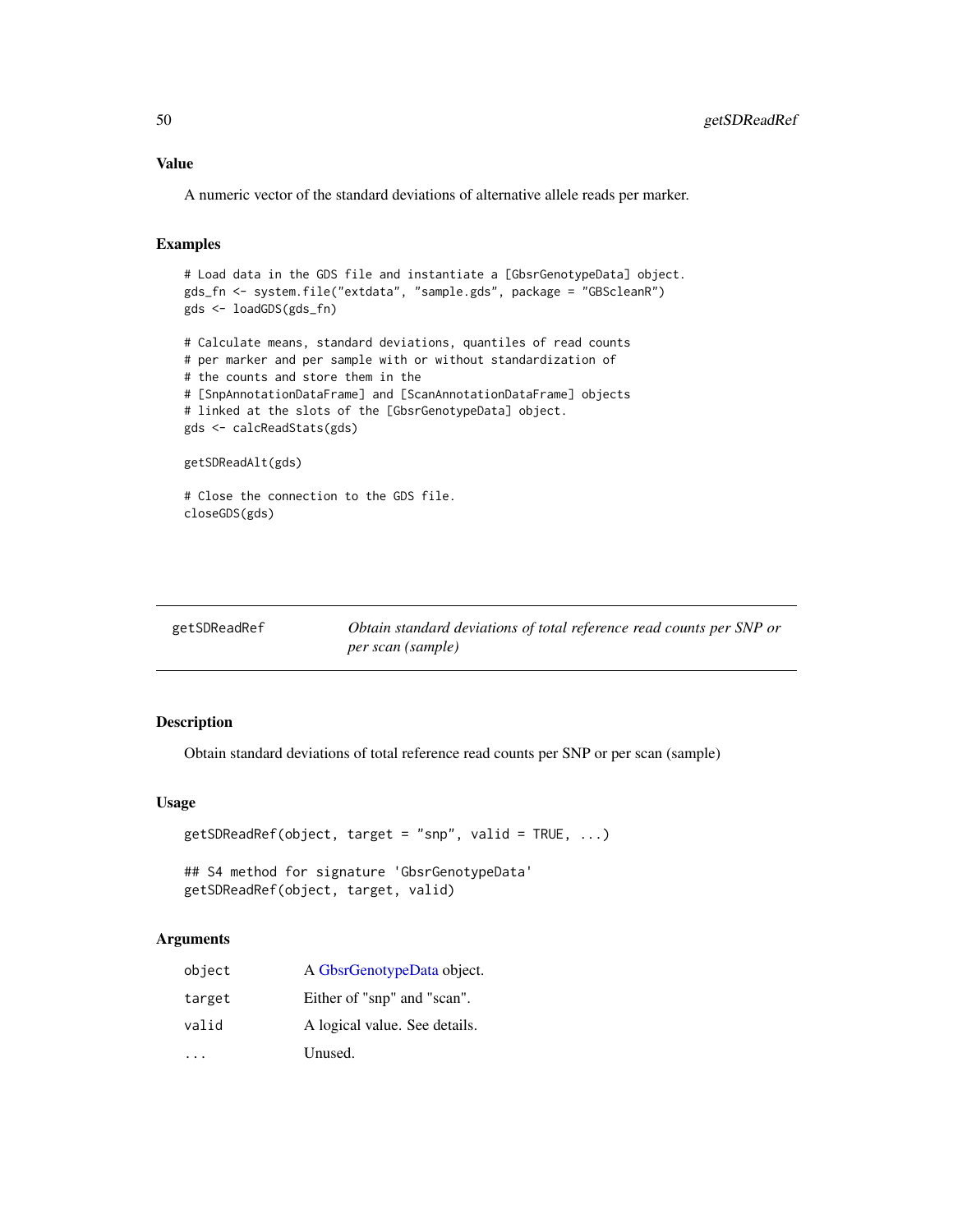#### getSnpID 51

# Details

You need to execute [calcReadStats\(\)](#page-7-0) to calculate summary statistics to be obtained via this function. If valid = TRUE, the chromosome information of markers which are labeled TRUE in the [ScanAnnotationDataFrame](#page-0-0) slot will be returned. [getValidSnp\(\)](#page-52-0) tells you which samples are valid.

### Value

A numeric vector of the standard deviations of reference allele reads per marker.

# Examples

```
# Load data in the GDS file and instantiate a [GbsrGenotypeData] object.
gds_fn <- system.file("extdata", "sample.gds", package = "GBScleanR")
gds <- loadGDS(gds_fn)
# Calculate means, standard deviations, quantiles of read counts
# per marker and per sample with or without standardization of
# the counts and store them in the
# [SnpAnnotationDataFrame] and [ScanAnnotationDataFrame] objects
# linked at the slots of the [GbsrGenotypeData] object.
```

```
gds <- calcReadStats(gds)
```
getSDReadRef(gds)

# Close the connection to the GDS file. closeGDS(gds)

getSnpID *Obtain SNP ID*

### Description

This function returns SNP ID of SNP markers.

### Usage

```
getSnpID(object, valid = TRUE, chr = NULL, ...)
```

```
## S4 method for signature 'GbsrGenotypeData'
getSnpID(object, valid, chr)
```

| object                  | A GbsrGenotypeData object.                          |
|-------------------------|-----------------------------------------------------|
| valid                   | A logical value. See details.                       |
| chr                     | A index to spefictly chromosome to get information. |
| $\cdot$ $\cdot$ $\cdot$ | Unused.                                             |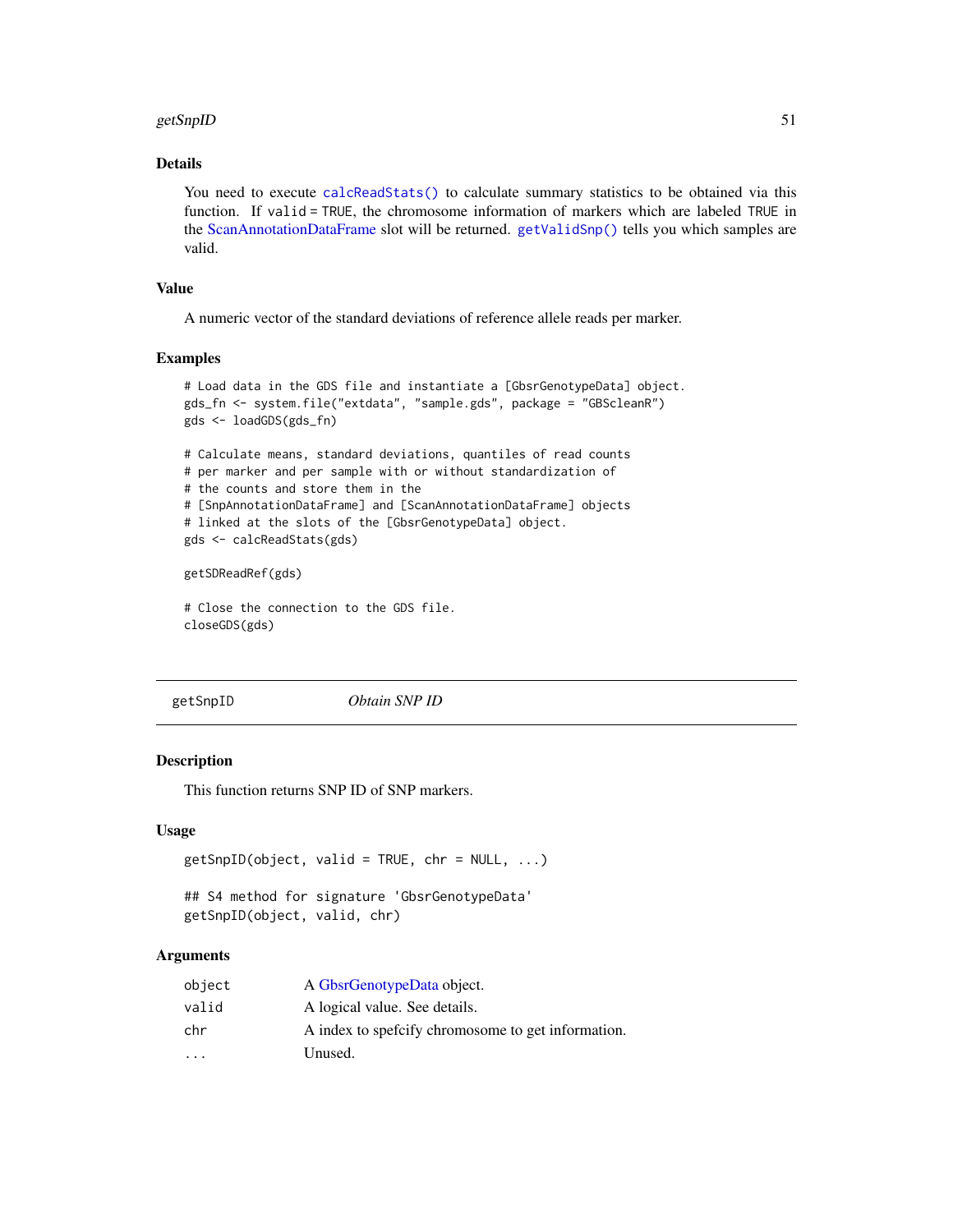# Details

If valid = TRUE, the chromosome information of markers which are labeled TRUE in the [ScanAn](#page-0-0)[notationDataFrame](#page-0-0) slot will be returned. [getValidSnp\(\)](#page-52-0) tells you which samples are valid.

### Value

A character vector of SNP IDs.

# Examples

```
# Load data in the GDS file and instantiate a [GbsrGenotypeData] object.
gds_fn <- system.file("extdata", "sample.gds", package = "GBScleanR")
gds <- loadGDS(gds_fn)
```
getSnpID(gds)

# Close the connection to the GDS file. closeGDS(gds)

<span id="page-51-0"></span>getValidScan *Return a logical vector indicating which are valid scans (samples).*

# Description

Return a logical vector indicating which are valid scans (samples).

# Usage

```
getValidScan(object, parents = FALSE, ...)
```
## S4 method for signature 'GbsrGenotypeData' getValidScan(object, parents)

#### Arguments

| object                  | A GbsrGenotypeData object.                                                                                                                                                                     |
|-------------------------|------------------------------------------------------------------------------------------------------------------------------------------------------------------------------------------------|
| parents                 | A logical value to indicate to set FALSE or TRUE to parental samples. If<br>you specify parents = "only", this function returns a logical vector indicating<br>TRUE for only parental samples. |
| $\cdot$ $\cdot$ $\cdot$ | Unused.                                                                                                                                                                                        |

### Value

A logical vector of the same length with the number of total samples.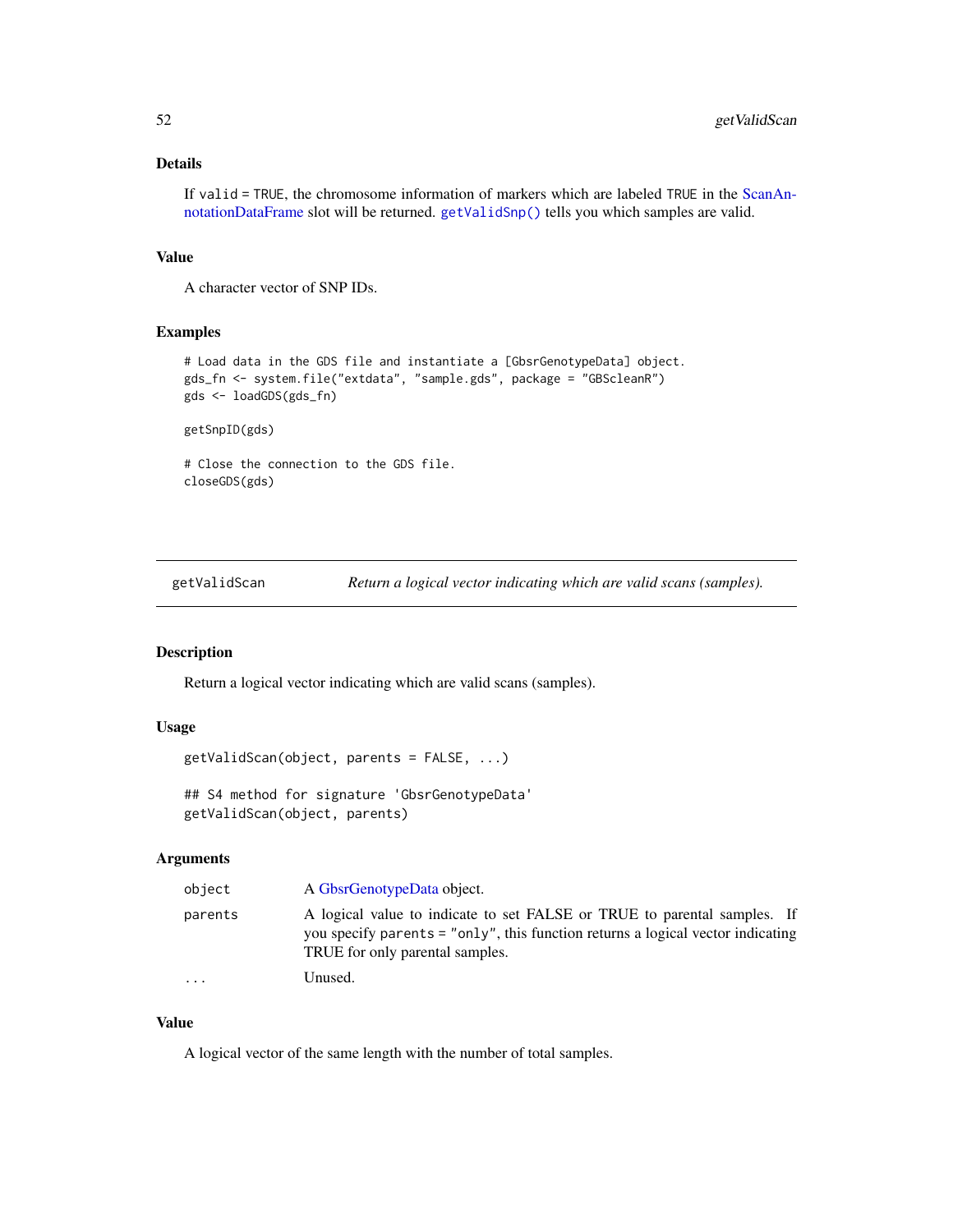# getValidSnp 53

# See Also

[setValidScan\(\)](#page-89-0)

# Examples

```
# Load data in the GDS file and instantiate a [GbsrGenotypeData] object.
gds_fn <- system.file("extdata", "sample.gds", package = "GBScleanR")
gds <- loadGDS(gds_fn)
```
getValidScan(gds)

# Close the connection the GDS file. closeGDS(gds)

<span id="page-52-0"></span>getValidSnp *Return a logical vector indicating which are valid SNP markers.*

# Description

Return a logical vector indicating which are valid SNP markers.

# Usage

```
getValidSnp(object, chr = NULL, ...)
```

```
## S4 method for signature 'GbsrGenotypeData'
getValidSnp(object, chr)
```
### Arguments

| object                  | A GbsrGenotypeData object.                        |
|-------------------------|---------------------------------------------------|
| chr                     | A index to specify chromosome to get information. |
| $\cdot$ $\cdot$ $\cdot$ | Unused.                                           |

### Value

A logical vector of the same length with the number of total SNP markers

### See Also

[setValidSnp\(\)](#page-90-0)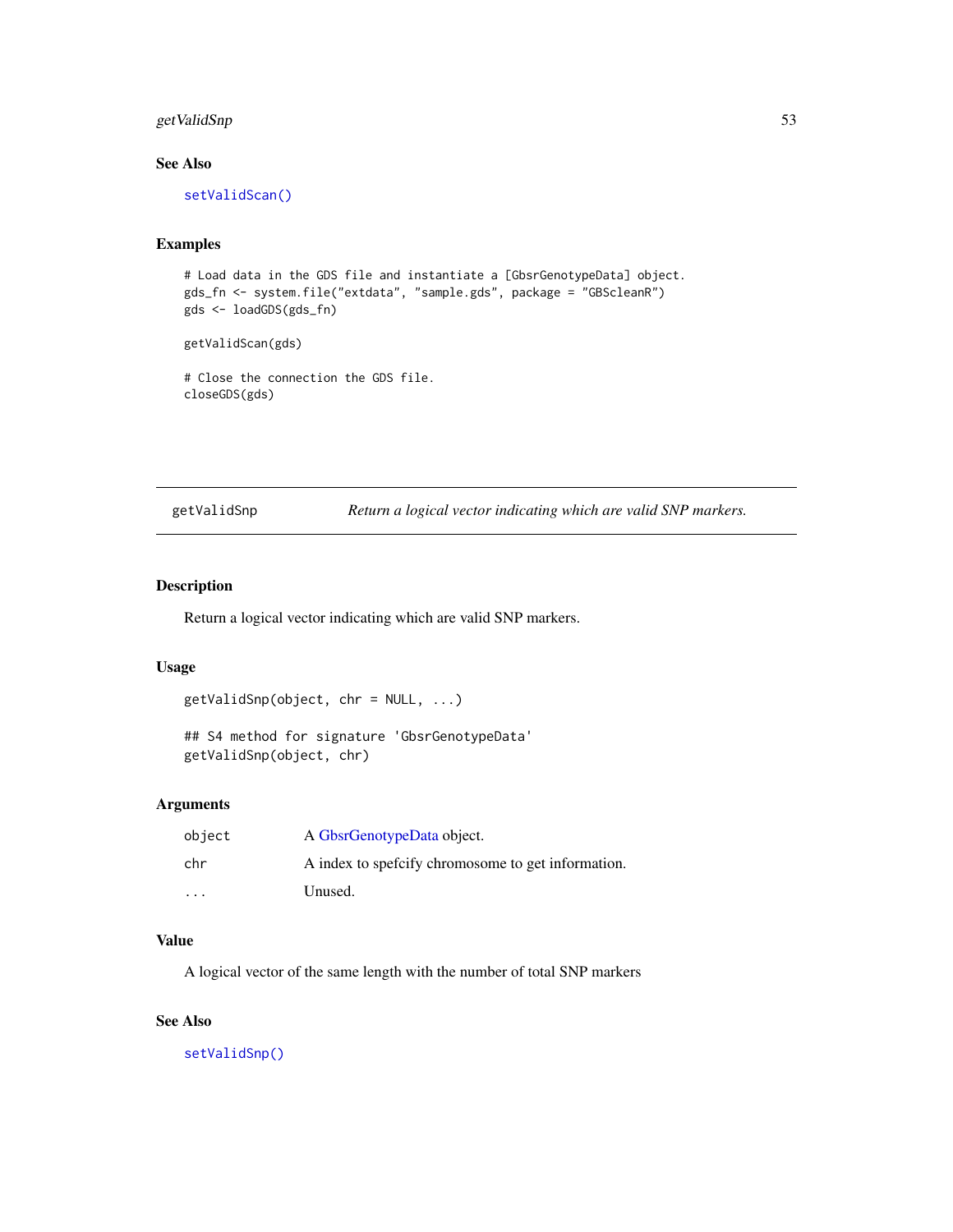### Examples

```
# Load data in the GDS file and instantiate a [GbsrGenotypeData] object.
gds_fn <- system.file("extdata", "sample.gds", package = "GBScleanR")
gds <- loadGDS(gds_fn)
getValidSnp(gds)
```

```
# Close the connection to the GDS file.
closeGDS(gds)
```
<span id="page-53-0"></span>

| hasFlipped | Get a logical value indicating flipped SNP markers whether informa- |
|------------|---------------------------------------------------------------------|
|            | <i>tion exists.</i>                                                 |

### Description

Get a logical value indicating flipped SNP markers whether information exists.

#### Usage

```
hasFlipped(object, ...)
```
## S4 method for signature 'GbsrGenotypeData' hasFlipped(object)

#### Arguments

| object | A GbsrGenotypeData object. |
|--------|----------------------------|
| .      | Unused.                    |

### Details

Flipped markers are markers where the alleles expected as reference allele are called as alternative allele. If you specify two parents in the parents argument of  $setParents()$  with  $flip = TRUE$ , bi = TRUE, and homo = TRUE, the alleles found in the parent specified as the first element to the parents argument are supposed as reference alleles of the markers. If the "expected" reference alleles are not actually called as reference alleles but alternative alleles in the given data. [setParents\(\)](#page-82-0) will automatically labels those markers "flipped". The SnpAnnotatoinDataFrame slot sores this information and accessible via [getFlipped\(\)](#page-32-0) which gives you a logical vector indicating which markers are labeled as flipped TRUE or not flipped FALSE. [hasFlipped\(\)](#page-53-0) just tells you whether the SnpAnnotatoinDataFrame slot has the information of flipped markers or not.

#### Value

A logical value to indicate the GbsrGenotypeData contains markers at which alleles were flipped.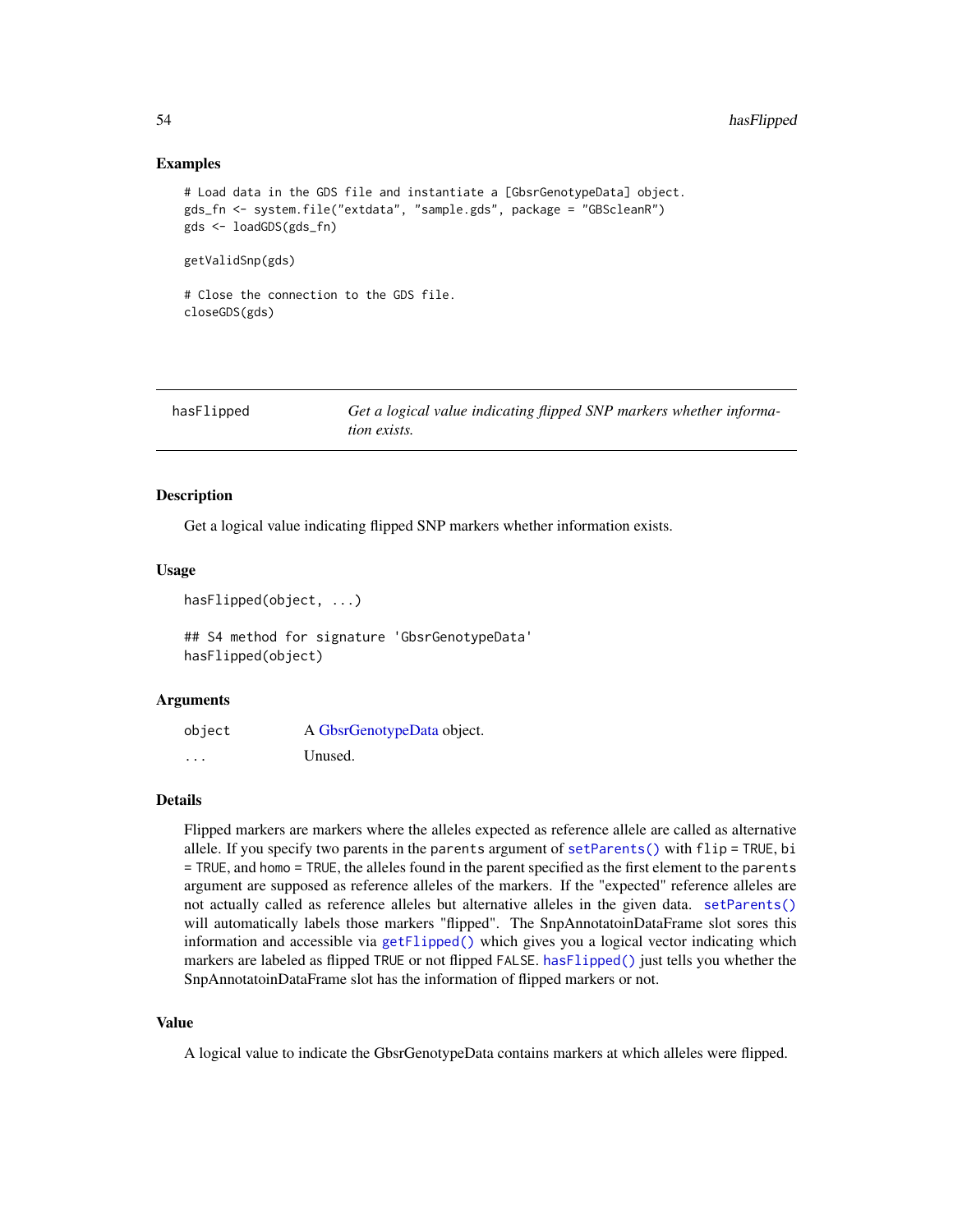#### histGBSR 55

# See Also

[setParents\(\)](#page-82-0) and [getFlipped\(\)](#page-32-0).

# Examples

```
# Load data in the GDS file and instantiate a [GbsrGenotypeData] object.
gds_fn <- system.file("extdata", "sample.gds", package = "GBScleanR")
gds <- loadGDS(gds_fn)
# Find the IDs of parental samples.
parents <- grep("Founder", getScanID(gds), value = TRUE)
# Set the parents and flip allele information
# if the reference sample (Founder1 in our case) has homozygous
# alternative genotype at some markers of which alleles will
# be swapped to make the reference sample have homozygous
# reference genotype.
gds <- setParents(gds, parents = parents, flip = TRUE)
```
hasFlipped(gds)

```
# Close the connection to the GDS file.
closeGDS(gds) # Close the connection to the GDS file
```
#### histGBSR *Draw histograms of specified statistics*

### Description

Draw histograms of specified statistics

```
histGBSR(
  x,
  stats = c("dp", "missing", "het"),
  target = c("snp", "scan"),q = 0.5,
 binwidth = NULL,
 color = c(Marker = "darkblue", Sample = "darkblue"),
  fill = c(Marker = "skyblue", Sample = "skyblue")
)
```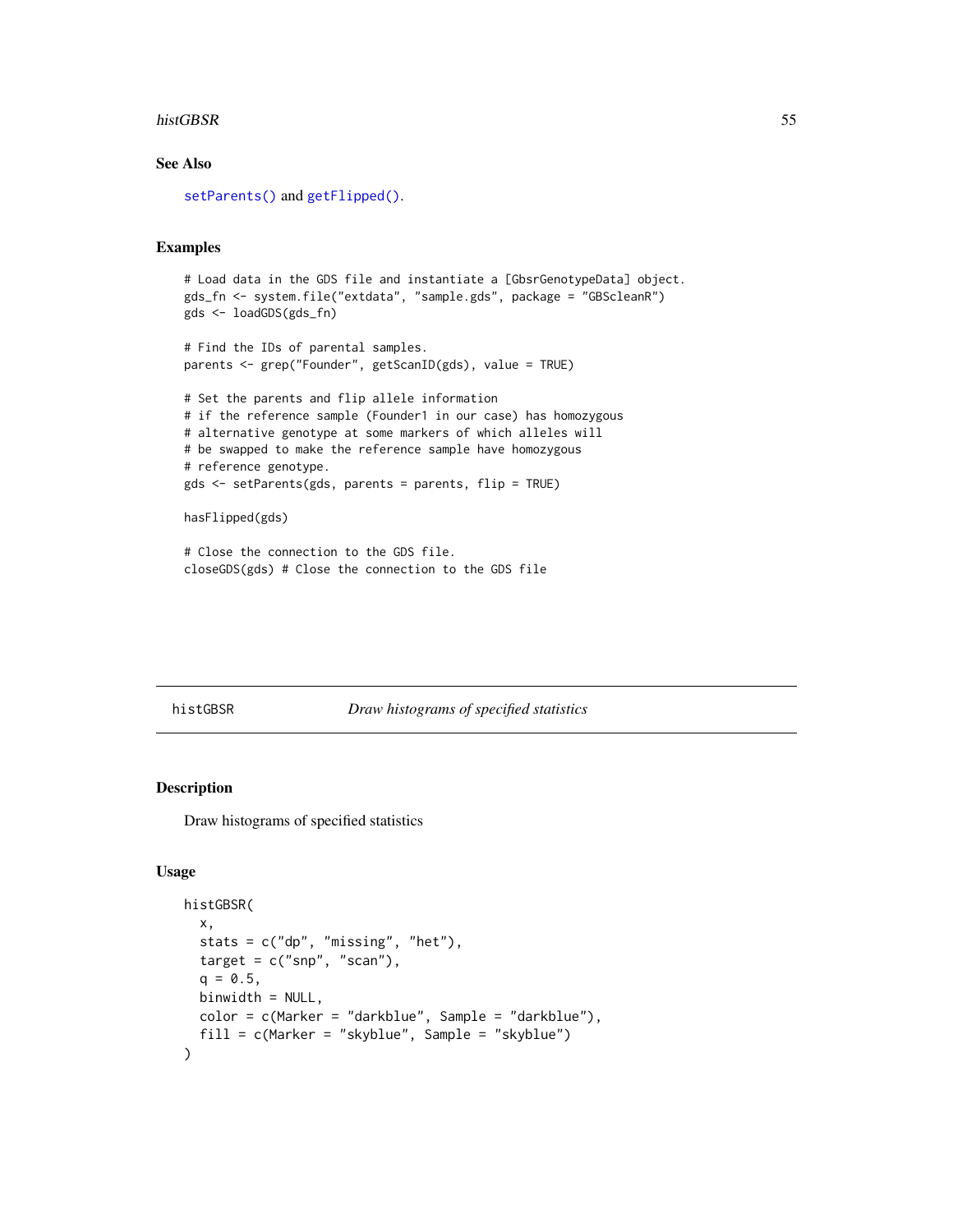### Arguments

| $\mathsf{x}$ | A GbsrGenotypeData object.                                                                        |
|--------------|---------------------------------------------------------------------------------------------------|
| stats        | A string to specify statistics to be drawn.                                                       |
| target       | Either or both of "snp" and "scan", e.g. target = "snp" to draw a histogram<br>only for SNPs.     |
| q            | An integer to specify a quantile calculated via calcReadStats().                                  |
| binwidth     | An integer to specify bin width of the histogram. This value is passed to the<br>ggplot function. |
| color        | A named vector "Marker" and "Sample" to specify border color of bins in the<br>histograms.        |
| fill         | A named vector "Marker" and "Sample" to specify fill color of bins in the his-<br>tograms.        |

# Details

You can draw histograms of several summary statistics of genotype counts and read counts per sample and per marker. The "stats" argument can take the following values:

- "missing""Proportion of missing genotype calls.",
- "het""Proportion of heterozygote calls.",
- "raf""Reference allele frequency.",
- "dp""Total read counts.",
- "ad\_ref""Reference allele read counts.",
- "ad\_alt""Alternative allele read counts.",
- "rrf""Reference allele read frequency.",
- "mean\_ref""Mean of reference allele read counts.",
- "sd\_ref""Standard deviation of reference allele read counts.",
- "qtile\_ref""Quantile of reference allele read counts.",
- "mean\_alt""Mean of alternative allele read counts.",
- "sd\_alt""Standard deviation of alternative allele read counts.",
- "qtile\_alt""Quantile of alternative allele read counts.",
- "mq""Mapping quality.",
- "fs""Phred-scaled p-value (strand bias)",
- "qd""Variant Quality by Depth",
- "sor""Symmetric Odds Ratio (strand bias)",
- "mqranksum""Alt vs. Ref read mapping qualities",
- "readposranksum""Alt vs. Ref read position bias",
- "baseqranksum""Alt Vs. Ref base qualities",

To draw histograms for "missing", "het", "raf", you need to run [countGenotype\(\)](#page-9-0) first to obtain statistics. Similary, "dp", "ad\_ref", "ad\_alt", "rrf" requires values obtained via [countRead\(\)](#page-11-0). [calcReadStats\(\)](#page-7-0) should be executed before drawing histograms of "mean\_ref", "sd\_ref", "qtile\_ref", "mean\_alt", "sd\_alt", and "qtile\_alt". "mq", "fs", "qd", "sor", "mqranksum", "readposranksum", and "baseqranksum" only work with target = "snp", if your data contains those values supplied via SNP calling tools like [GATK.](https://gatk.broadinstitute.org/hc/en-us)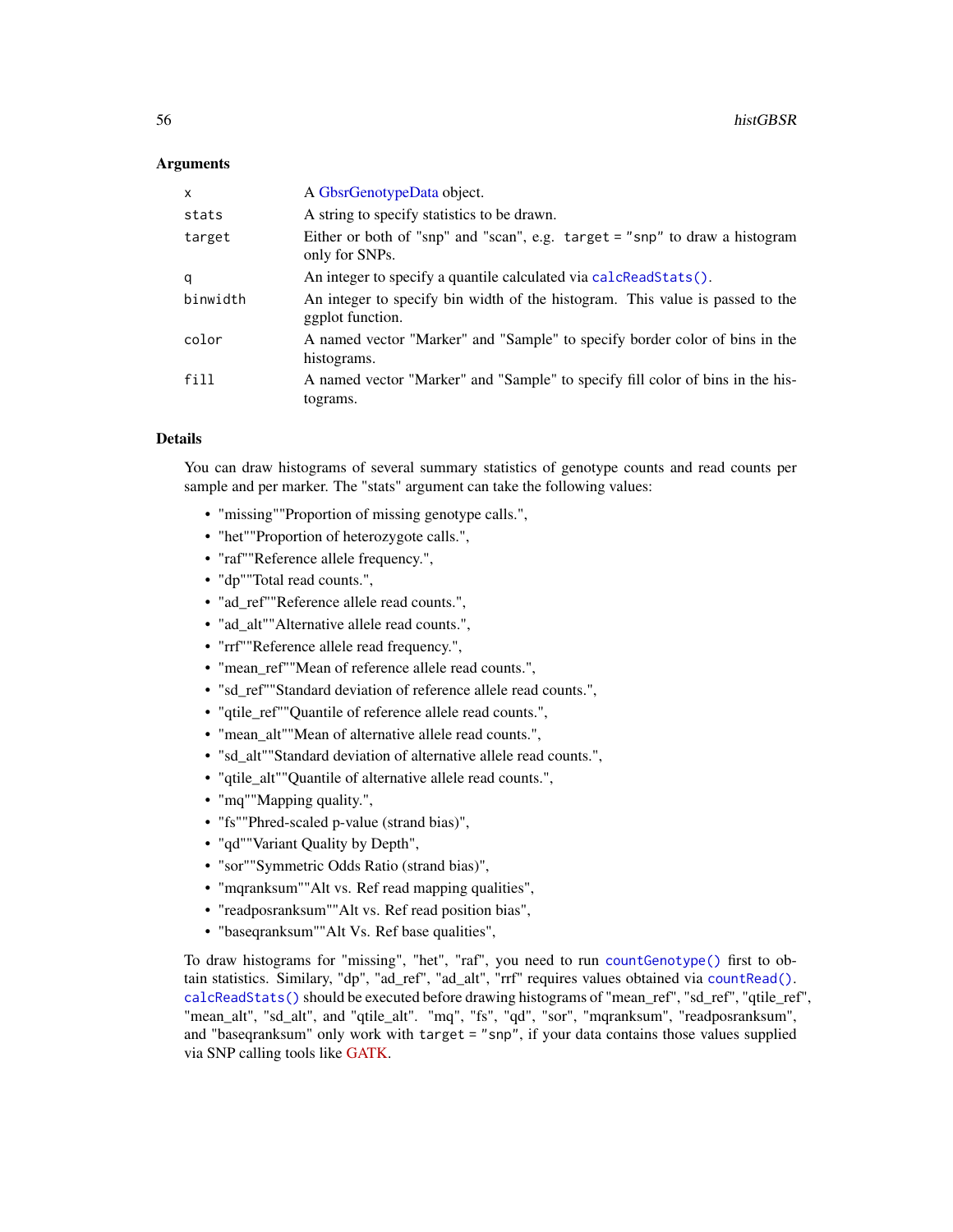#### initScheme 57

### Value

A ggplot object.

# Examples

```
# Load data in the GDS file and instantiate a [GbsrGenotypeData] object.
gds_fn <- system.file("extdata", "sample.gds", package = "GBScleanR")
# Summarize genotype count information to be used in `histGBSR()`
gdata <- loadGDS(gds_fn)
gdata <- countGenotype(gdata)
# Draw histograms of missing rate, heterozygosity, and reference
# allele frequency per SNP and per sample.
histGBSR(gdata, stats = "missing")
# Calculate means, standard deviations, quantile values of read counts
# Calculate means, standard<br># to be used in `histGBSR()`
gdata <- calcReadStats(gdata, q = 0.9)
# Draw histograms of 90 percentile values of reference read counts
# and alternative read counts per SNP and per sample.
histGBSR(gdata, stats = "qtile_ref", q = 0.9)
# Close the connection to the GDS file
closeGDS(gdata)
```
initScheme *Build a [GbsrScheme](#page-17-0) object*

### **Description**

[GBScleanR](#page-0-0) uses breeding scheme information to set the expected number of cross overs in a chromosome which is a required parameter for the genotype error correction with the hidden Markov model implemented in the [estGeno\(\)](#page-12-0) function. This function build the object storing type crosses performed at each generation of breeding and population sizes.

```
initScheme(object, crosstype, mating, ...)
## S4 method for signature 'GbsrGenotypeData'
initScheme(object, crosstype, mating)
## S4 method for signature 'GbsrScheme'
initScheme(object, crosstype, mating, parents)
```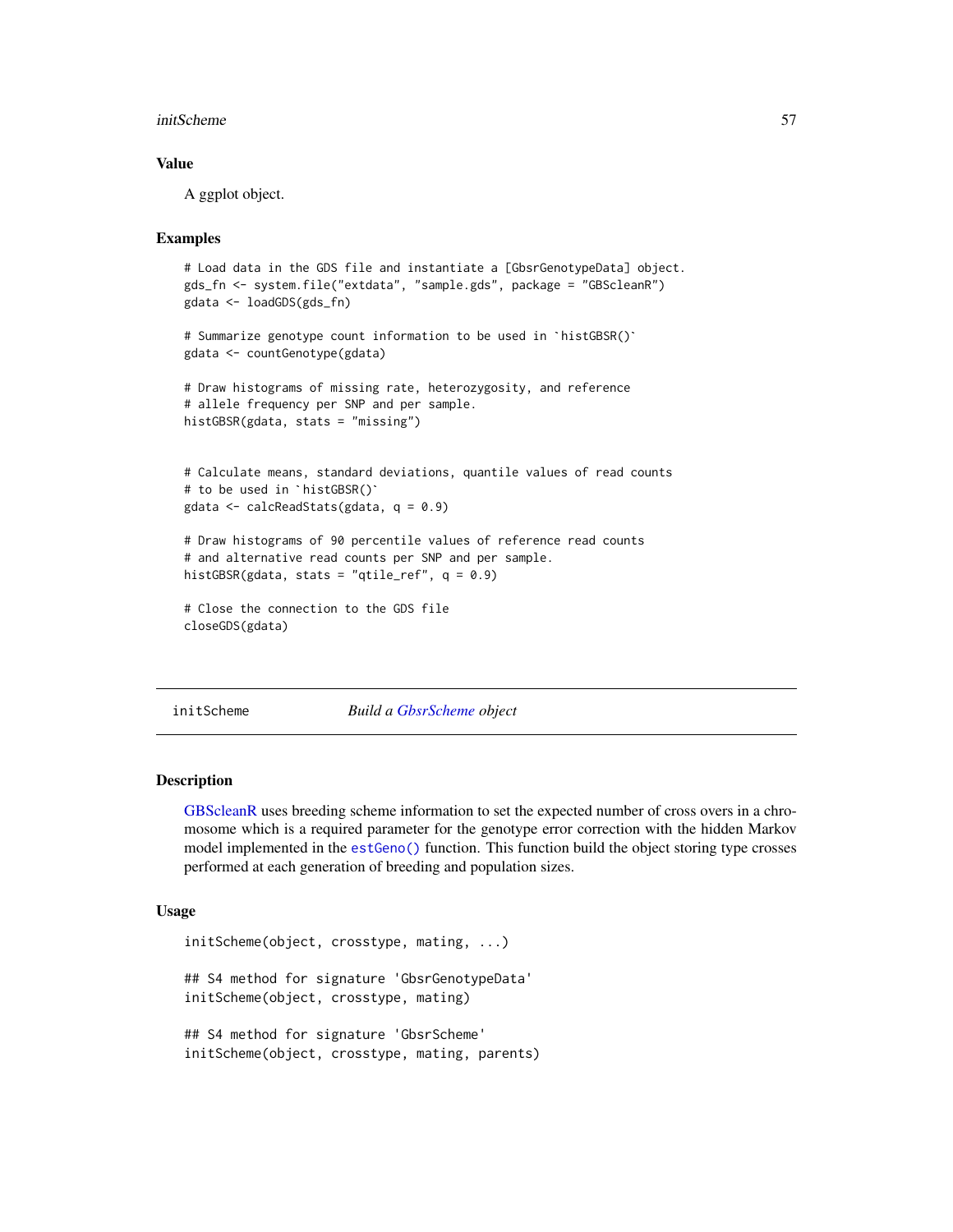#### Arguments

| object     | A GbsrGenotypeData object.                                                                                                                      |
|------------|-------------------------------------------------------------------------------------------------------------------------------------------------|
| crosstype  | A string to indicate the type of cross conducted with a given generation.                                                                       |
| mating     | An integer matrix to indicate mating combinations. The each element should<br>match with IDs of parental samples which are 1 to N, see Details. |
| $\ddots$ . | Unused.                                                                                                                                         |
| parents    | Indices of parental lines.                                                                                                                      |

#### Details

A [GbsrScheme](#page-17-0) object stores information of a population size, mating combinations and a type of cross applied to each generation of the breeding process to generate the population which you are going to subject to the [estGeno\(\)](#page-12-0) function. The first generation should be parents of the population. It is supposed that [setParents\(\)](#page-82-0) has been already executed and parents are labeled in the [GbsrGenotypeData](#page-16-0) object. The number of parents are automatically recognized. The "crosstype" of the first generation can be "pairing" or "random" with  $pop\_size = N$ , where N is the number of parents. You need to specify a matrix indicating combinations of mating, in which each column shows a pair of parental samples. For example, if you have only two parents, the mating matrix is mating =  $cbind(c(1:2))$ . The indices used in the matrix should match with the IDs labeled to parental samples by [setParents\(\)](#page-82-0). The created [GbsrScheme](#page-17-0) object is set in the scheme slot of the [GbsrGenotypeData](#page-16-0) object.

#### Value

A [GbsrGenotypeData](#page-16-0) object storing a [GbsrScheme](#page-17-0) object in the "scheme" slot.

#### See Also

[addScheme\(\)](#page-4-0) and [showScheme\(\)](#page-92-0)

### Examples

```
# Load data in the GDS file and instantiate a [GbsrGenotypeData] object.
gds_fn <- system.file("extdata", "sample.gds", package = "GBScleanR")
gds <- loadGDS(gds_fn)
# Biparental F2 population.
gds <- setParents(gds, parents = c("Founder1", "Founder2"))
# setParents gave member ID 1 and 2 to Founder1 and Founder2, respectively.
gds \le initScheme(gds, crosstype = "pair", mating = cbind(c(1:2)))
# Now the progenies of the cross above have member ID 3.
gds <- initScheme(gds, crosstype = "pair", mating = cbind(c(1:2)))<br># Now the progenies of the cross above have member ID 3.<br># If `crosstype = "selfing"` or `"sibling"`, you can omit a `mating` matrix.
gds <- addScheme(gds, crosstype = "self")
# If `crosstype = "selfing"` or `"sibling"`, you can omit a `mating` ma<br>gds <- addScheme(gds, crosstype = "self")<br># Now you can execute `estGeno()` which requires a [GbsrScheme] object.
# Close the connection to the GDS file
```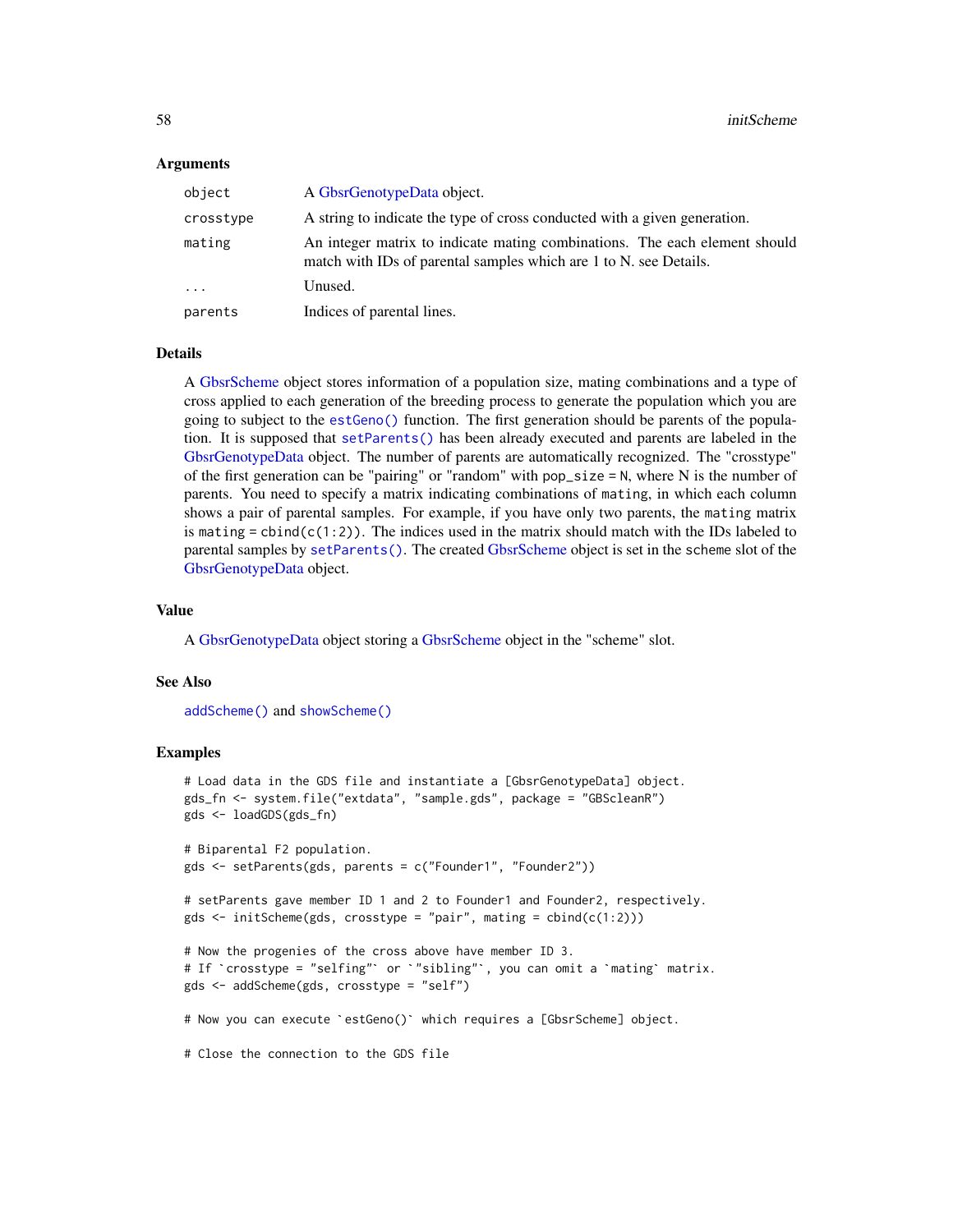# isOpenGDS 59

closeGDS(gds)

isOpenGDS *Check if a GDS file has been opened or not.*

# Description

Check if a GDS file has been opened or not.

# Usage

isOpenGDS(object, ...)

## S4 method for signature 'GbsrGenotypeData' isOpenGDS(object)

# Arguments

| object  | A GbsrGenotypeData object. |
|---------|----------------------------|
| $\cdot$ | Unused.                    |

### Value

TRUE if the GDS file linked to the input [GbsrGenotypeData](#page-16-0) object has been opened, while FALSE if closed.

### Examples

```
# Use a GDS file of example data.
gds_fn <- system.file("extdata", "sample.gds", package = "GBScleanR")
# Instantiation of [GbsrGenotypeData]
gds <- loadGDS(gds_fn)
# Check connection to the GDS file
isOpenGDS(gds)
# Close the connection to the GDS file
closeGDS(gds)
```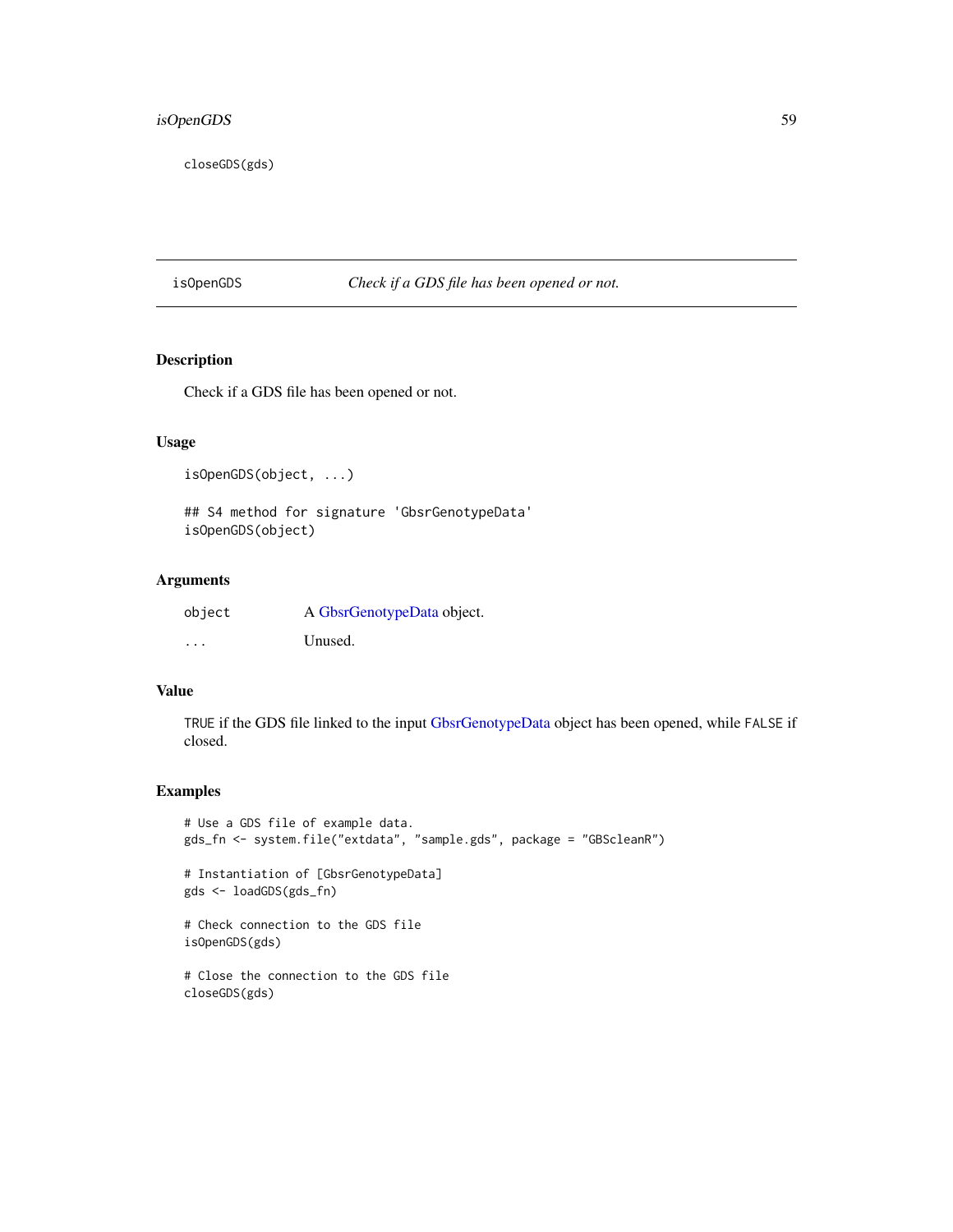### Description

Load data stored in an input GDS file to R environment and create a GbsrGenotypeData instance. GBScleanR handles only one class GbsrGenotypeData and conducts all data manipulation via class methods for it.

### Usage

```
loadGDS(x, verbose = TRUE)
```
# Arguments

|         | A string of the path to an input GDS file or a GbsrGenotypeData object to<br>reload. |
|---------|--------------------------------------------------------------------------------------|
| verbose | if TRUE, show information.                                                           |

# Value

A GbsrGenotypeData object.

## Examples

```
# Create a GDS file from a sample VCF file.
vcf_fn <- system.file("extdata", "sample.vcf", package = "GBScleanR")
gds_fn <- tempfile("sample", fileext = ".gds")
gbsrVCF2GDS(vcf_fn = vcf_fn, out_fn = gds_fn, force = TRUE)
```
# Load data in the GDS file and instantiate a `GbsrGenotypeData` object. gdata <- loadGDS(gds\_fn)

```
# Reload data from the GDS file.
gdata <- loadGDS(gdata)
```

```
# Close the connection to the GDS file.
closeGDS(gdata)
```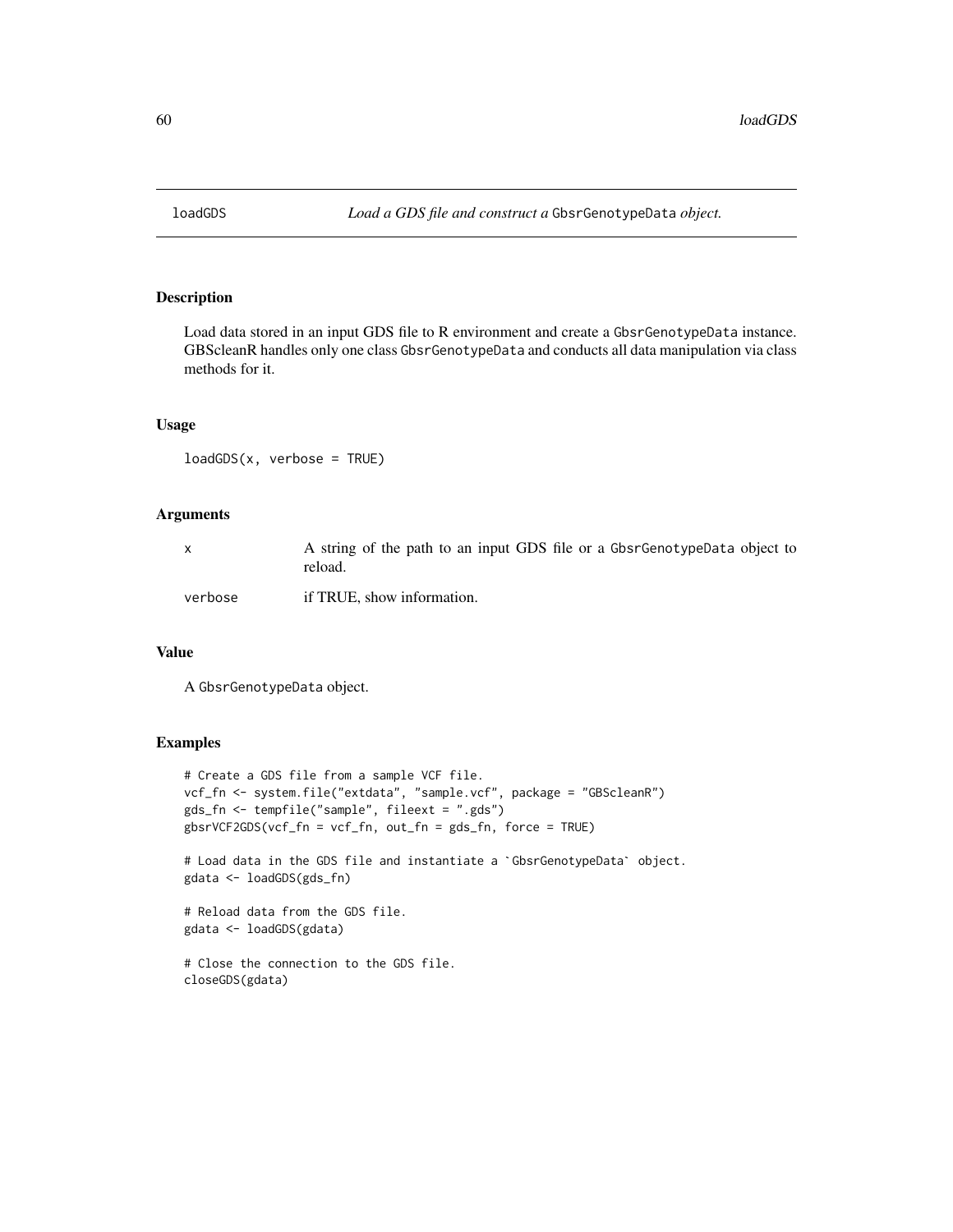#### Description

All the data stored in the [ScanAnnotationDataFrame](#page-0-0) slot of the [GbsrGenotypeData](#page-16-0) object can be saved in the GDS file linked to the given [GbsrGenotypeData](#page-16-0) object via saveScanAnnot (). You can load the saved data using this function.

### Usage

```
loadScanAnnot(object, ...)
```
## S4 method for signature 'GbsrGenotypeData' loadScanAnnot(object)

## Arguments

| object | A GbsrGenotypeData object |
|--------|---------------------------|
| .      | Unused.                   |

### Value

A [GbsrGenotypeData](#page-16-0) object.

### Examples

```
# Create a GDS file from a sample VCF file.
vcf_fn <- system.file("extdata", "sample.vcf", package = "GBScleanR")
gds_fn <- tempfile("sample", fileext = ".gds")
gbsrVCF2GDS(vcf_fn = vcf_fn, out_fn = gds_fn, force = TRUE)
```

```
# Load data in the GDS file and instantiate a [GbsrGenotypeData] object.
gds <- loadGDS(gds_fn)
```

```
# Save data stored in a [ScanAnnotationDataFrame] object
gds <<mark>- loadGDS(gds_fn)</mark><br># Save data stored in a [ScanAnnotationDataFram<br># linked in the slot of the `GbsrGenotypeData.`
gds <- saveScanAnnot(gds)
```

```
# Close the connection to the GDS file
closeGDS(gds)
```
# Open the connection to the GDS file again. gds <- loadGDS(gds)

```
# Load the saved [ScanAnnotationDataFrame] object
gds <- loadScanAnnot(gds)
```
# Close the connection to the GDS file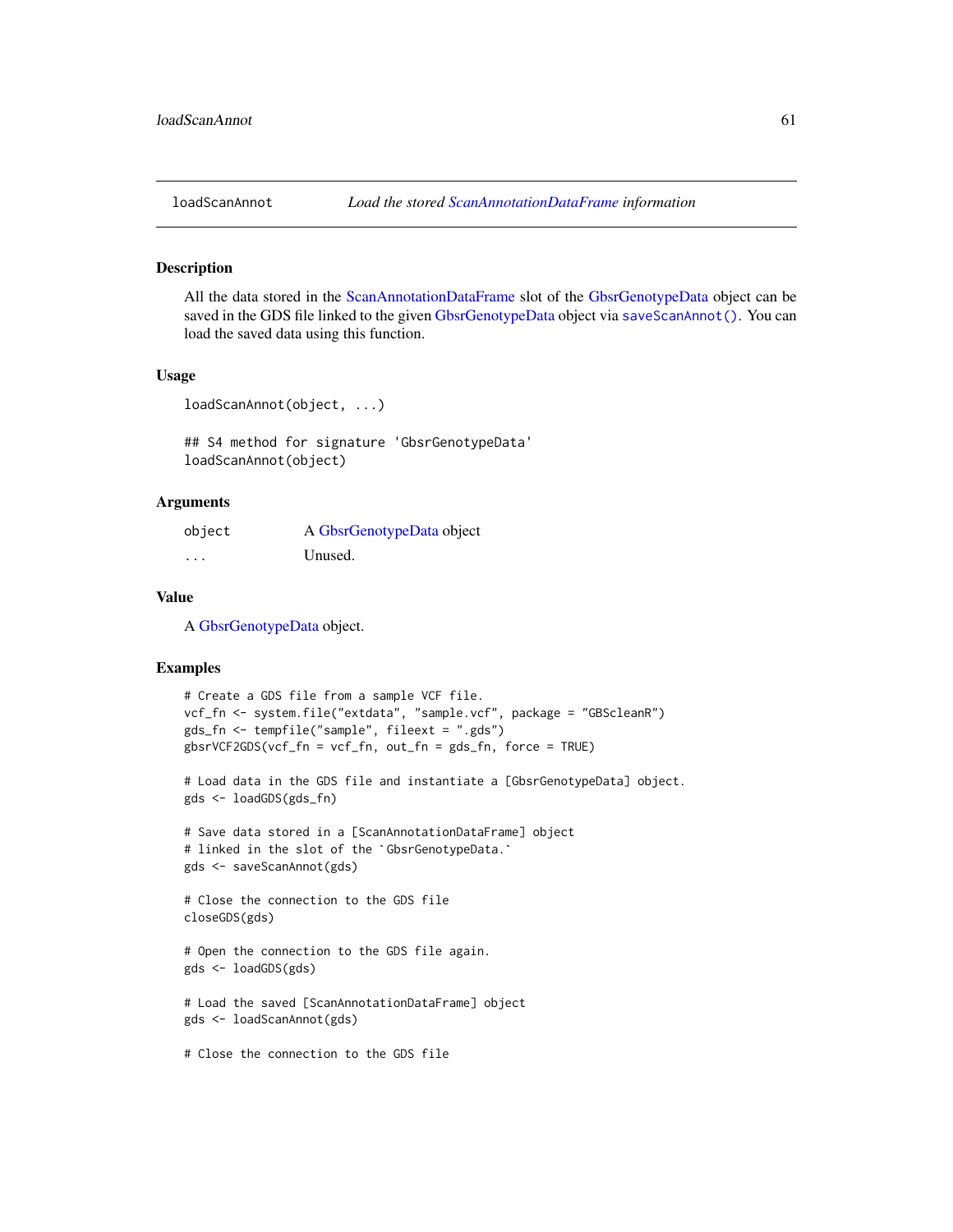closeGDS(gds)

loadSnpAnnot *Load the stored [SnpAnnotationDataFrame](#page-0-0) information*

#### Description

All the data stored in the SnpAnnotationnDataFrame slot of the [GbsrGenotypeData](#page-16-0) object can be saved in the GDS file linked to the given [GbsrGenotypeData](#page-16-0) object via [saveSnpAnnot\(\)](#page-76-0). You can load the saved data using this function.

#### Usage

```
loadSnpAnnot(object, ...)
```
## S4 method for signature 'GbsrGenotypeData' loadSnpAnnot(object)

### **Arguments**

| object | A GbsrGenotypeData object |
|--------|---------------------------|
| .      | Unused.                   |

#### Value

A [GbsrGenotypeData](#page-16-0) object.

### Examples

```
# Create a GDS file from a sample VCF file.
vcf_fn <- system.file("extdata", "sample.vcf", package = "GBScleanR")
gds_fn <- tempfile("sample", fileext = ".gds")
gbsrVCF2GDS(vcf_fn = vcf_fn, out_fn = gds_fn, force = TRUE)
```
# Load data in the GDS file and instantiate a [GbsrGenotypeData] object. gds <- loadGDS(gds\_fn)

```
# Save data stored in a [ScanAnnotationDataFrame] object
gds <<mark>- loadGDS(gds_fn)</mark><br># Save data stored in a [ScanAnnotationDataFram<br># linked in the slot of the `GbsrGenotypeData.`
gds <- saveSnpAnnot(gds)
```
# Close the connection to the GDS file closeGDS(gds)

# Open the connection to the GDS file again. gds <- loadGDS(gds)

# Load the saved [SnpAnnotationDataFrame] object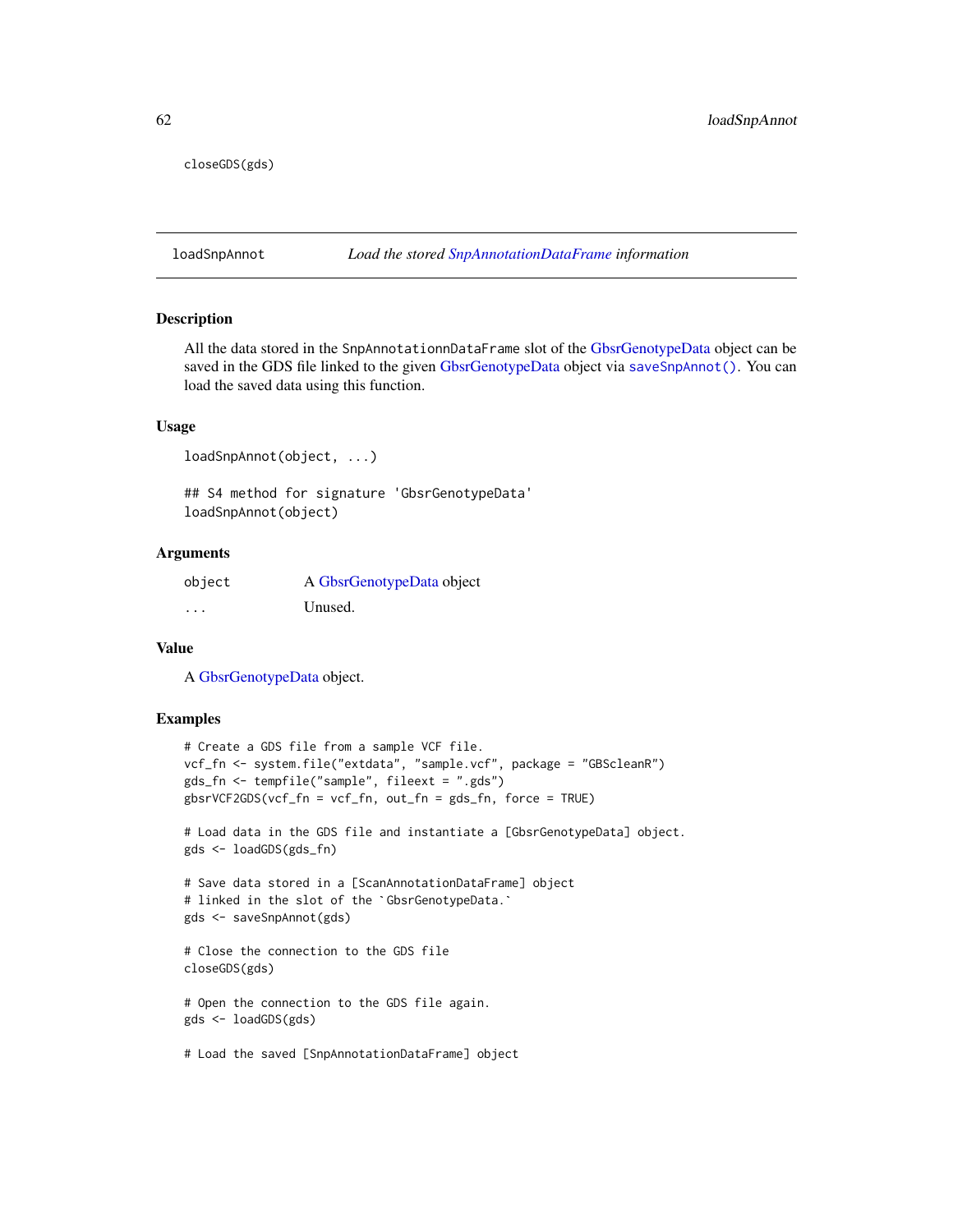#### $\frac{1}{63}$  nscan 63

```
gds <- loadSnpAnnot(gds)
# Close the connection to the GDS file
closeGDS(gds)
```
nscan *Return the number of scans (samples).*

# Description

This function returns the number of samples recorded in the GDS file connected to the given [Gb](#page-16-0)[srGenotypeData](#page-16-0) object.

# Usage

```
nscan(object, valid = TRUE, ...)
```

```
## S4 method for signature 'GbsrGenotypeData'
nscan(object, valid)
```
# Arguments

| object | A GbsrGenotypeData object.    |
|--------|-------------------------------|
| valid  | A logical value. See details. |
| .      | Unused.                       |

# Details

If valid = TRUE, the number of samples which are labeled TRUE in the [ScanAnnotationDataFrame](#page-0-0) slot will be returned. You need the number of over all samples, set valid = FALSE. [getValidSnp\(\)](#page-52-0) tells you which samples are valid.

### Value

An integer value to indicate the number of samples.

# See Also

[getValidScan\(\)](#page-51-0)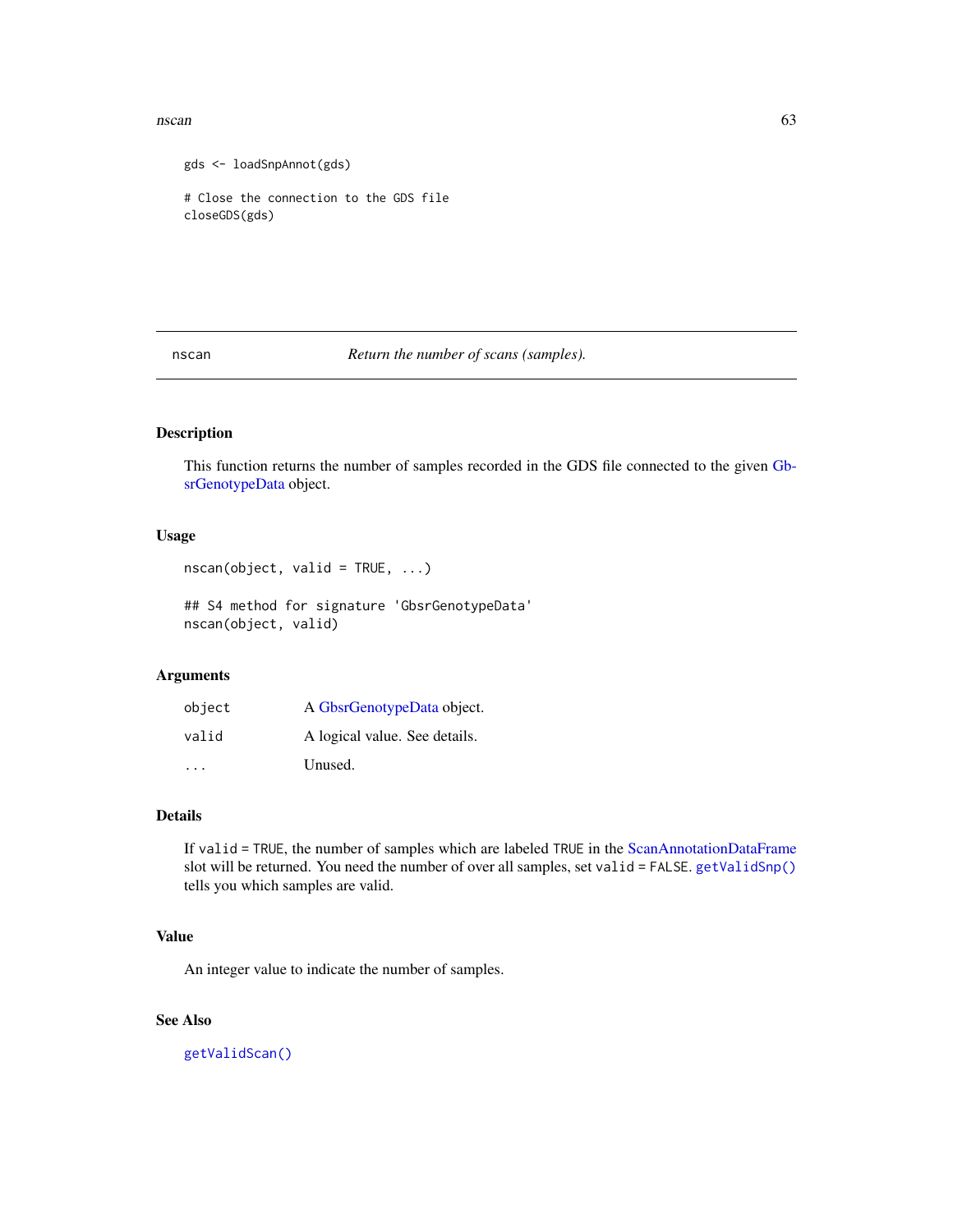#### Examples

```
# Load data in the GDS file and instantiate a [GbsrGenotypeData] object.
gds_fn <- system.file("extdata", "sample.gds", package = "GBScleanR")
gds <- loadGDS(gds_fn)
```
nscan(gds)

# Close the connection to the GDS file. closeGDS(gds)

#### nsnp *Return the number of SNPs.*

### Description

This function returns the number of SNPs recorded in the GDS file connected to the given [Gb](#page-16-0)[srGenotypeData](#page-16-0) object.

# Usage

 $n$ snp(object, valid = TRUE, chr = NULL, ...)

## S4 method for signature 'GbsrGenotypeData' nsnp(object, valid, chr)

### Arguments

| object                  | A GbsrGenotypeData object.                          |
|-------------------------|-----------------------------------------------------|
| valid                   | A logical value. See details.                       |
| chr                     | A index to spefictly chromosome to get information. |
| $\cdot$ $\cdot$ $\cdot$ | Unused.                                             |

#### Details

If valid = TRUE, the number of SNPs which are labeled TRUE in the [SnpAnnotationDataFrame](#page-0-0) slot will be returned. You need the number of over all SNPs, set valid = FALSE. [getValidSnp\(\)](#page-52-0) tells you which markers are valid.

# Value

An integer value to indicate the number of SNP markers.

# See Also

[getValidSnp\(\)](#page-52-0)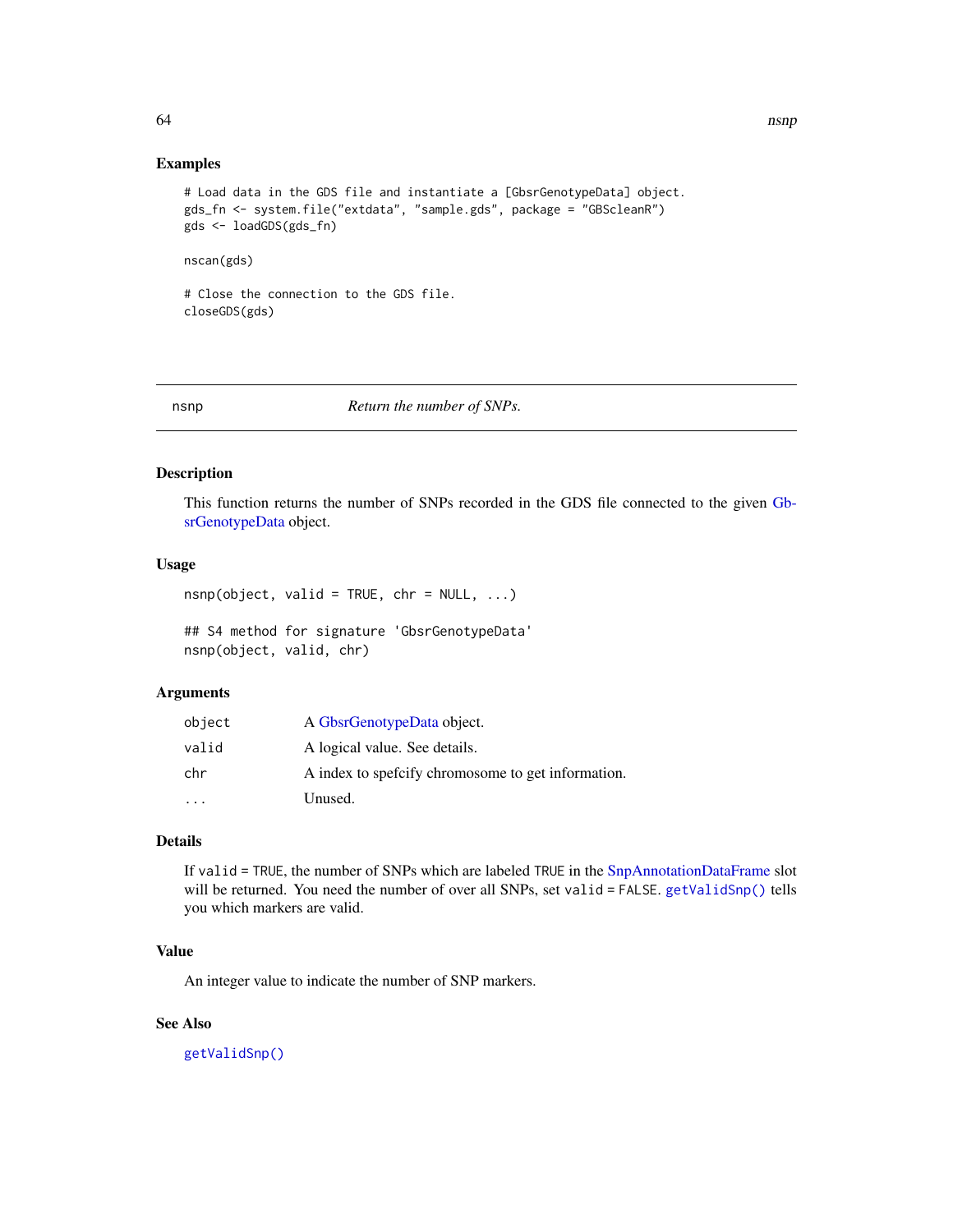#### openGDS 65

#### Examples

```
# Load data in the GDS file and instantiate a [GbsrGenotypeData] object.
gds_fn <- system.file("extdata", "sample.gds", package = "GBScleanR")
gds <- loadGDS(gds_fn)
```
nsnp(gds)

# Close the connection to the GDS file. closeGDS(gds)

openGDS *Open the connection to the GDS file.*

# Description

Open the connection to the GDS file.

### Usage

```
openGDS(object, ...)
```
## S4 method for signature 'GbsrGenotypeData' openGDS(object)

### Arguments

| object               | A GbsrGenotypeData object. |
|----------------------|----------------------------|
| $\ddot{\phantom{0}}$ | Unused.                    |

#### Details

The GbsrGenotypeData object stores the file path of the GDS file even after closing the connection the file. This function open again the connection to the GDS file at the file path stored in the GbsrGenotypeData object. If the GbsrGenotypeData object witch has an open connection to the GDS file, this function will reopen the connection. The data stored in the SnpAnnotationDataFrame and ScanAnnotationDataFrame will not be changed. Thus, you can open a connection with the GDS file with keeping information of filtering and summary statistics.

### Value

A [GbsrGenotypeData](#page-16-0) object.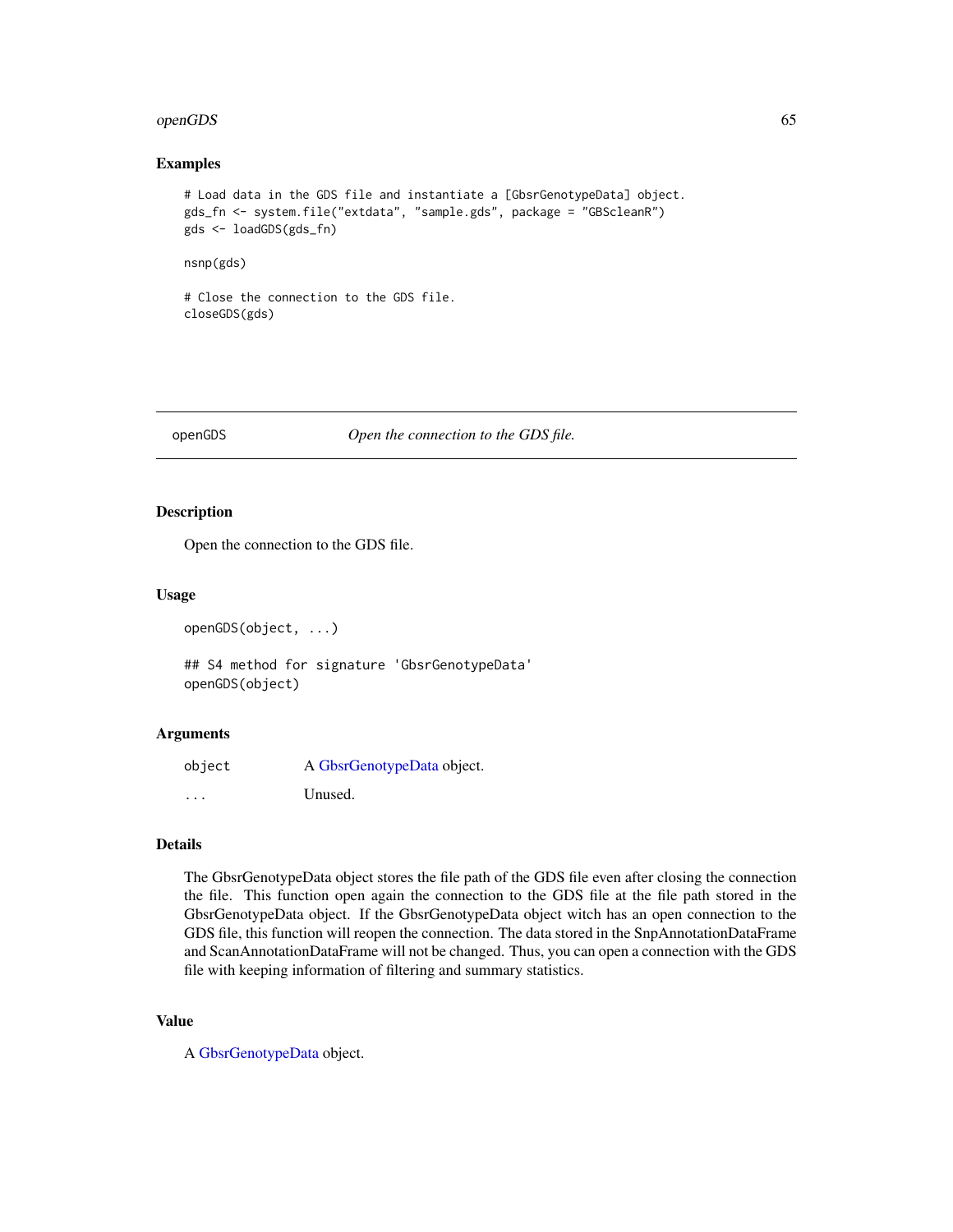# 66 pairsGBSR

# Examples

```
# Use a GDS file of example data.
gds_fn <- system.file("extdata", "sample.gds", package = "GBScleanR")
# Instantiation of [GbsrGenotypeData]
gds <- loadGDS(gds_fn)
# Close the connection to the GDS file
closeGDS(gds)
gds <- openGDS(gds)
# Close the connection to the GDS file
closeGDS(gds)
```
pairsGBSR *Draw a scatter plot of a pair of specified statistics*

# Description

Draw a scatter plot of a pair of specified statistics

### Usage

```
pairsGBSR(
 x,
  stats1 = "dp",stats2 = "missing",
  target = "snp",q = 0.5,
  size = 0.5,
 alpha = 0.8,
  color = c(Marker = "darkblue", Sample = "darkblue"),
 fill = c(Marker = "skyblue", Sample = "skyblue"),
  smooth = FALSE
\mathcal{L}
```

| x      | A GbsrGenotypeData object.                                                                    |
|--------|-----------------------------------------------------------------------------------------------|
| stats1 | A string to specify statistics to be drawn.                                                   |
| stats2 | A string to specify statistics to be drawn.                                                   |
| target | Either or both of "snp" and "scan", e.g. target = "snp" to draw a histogram<br>only for SNPs. |
| q      | An integer to specify a quantile calculated via calcReadStats().                              |
| size   | A numeric value to specify the dot size of a scatter plot.                                    |
|        |                                                                                               |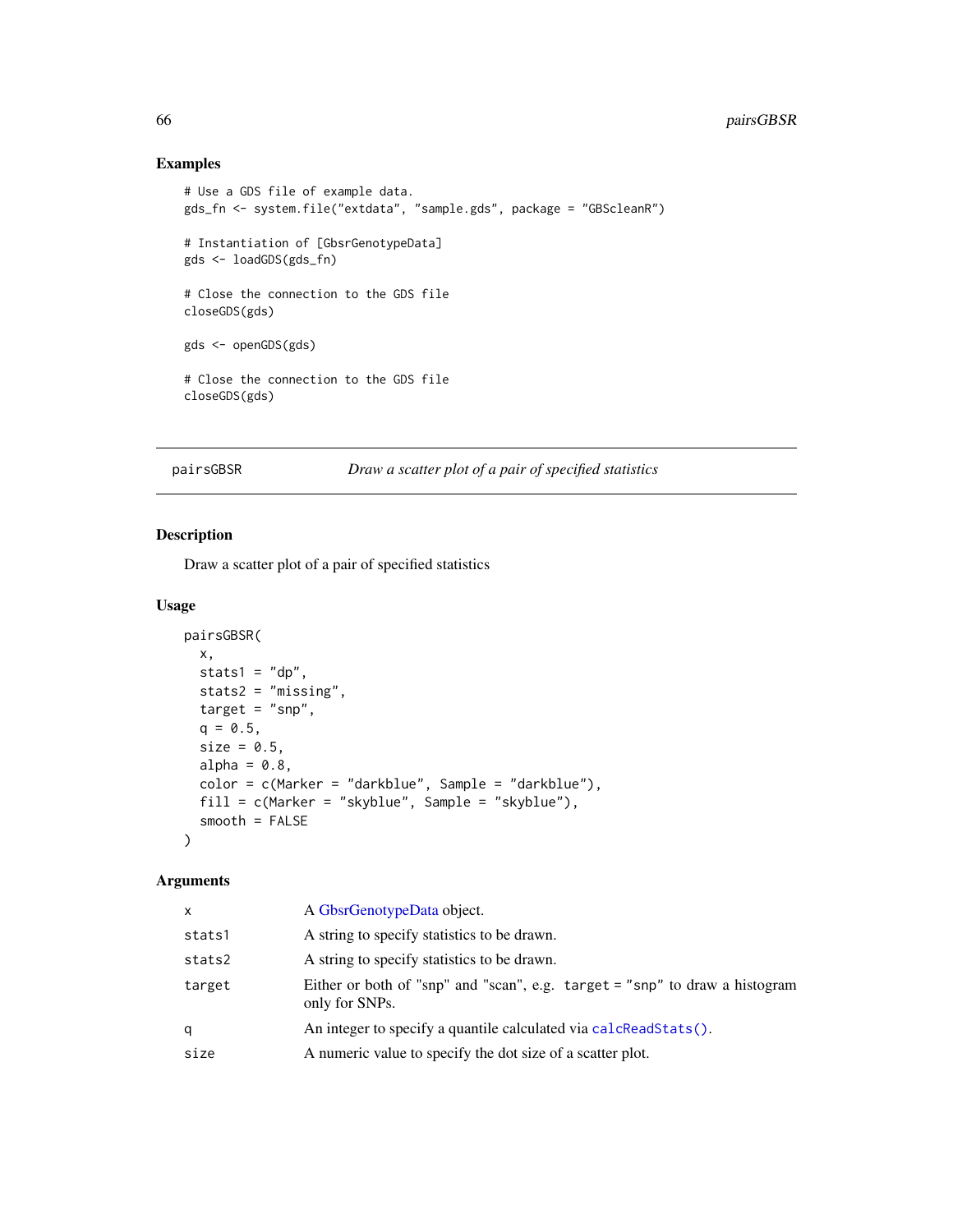#### pairsGBSR 67

| alpha  | A numeric value $[0-1]$ to specify the transparency of dots in a scatter plot.                                                                                                               |
|--------|----------------------------------------------------------------------------------------------------------------------------------------------------------------------------------------------|
| color  | A named vector "Marker" and "Sample" to specify border color of bins in the<br>histograms.                                                                                                   |
| fill   | A named vector "Marker" and "Sample" to specify fill color of bins in the his-<br>tograms.stats = "geno only requires "Ref", "Het" and "Alt", while others uses<br>the value named "Marker". |
| smooth | A logical value to indicate whether draw a smooth line for data points. See also<br>ggplot2::stat_smooth().                                                                                  |

# Details

You can draw a scatter plot of per-marker and/or per-sample summary statistics specified at stats1 and stats2. The "stats1" and "stats2" arguments can take the following values:

- "missing""Proportion of missing genotype calls.",
- "het""Proportion of heterozygote calls.",
- "raf""Reference allele frequency.",
- "dp""Total read counts.",
- "ad\_ref""Reference allele read counts.",
- "ad\_alt""Alternative allele read counts.",
- "rrf""Reference allele read frequency.",
- "mean\_ref""Mean of reference allele read counts.",
- "sd\_ref""Standard deviation of reference allele read counts.",
- "qtile\_ref""Quantile of reference allele read counts.",
- "mean\_alt""Mean of alternative allele read counts.",
- "sd\_alt""Standard deviation of alternative allele read counts.",
- "qtile\_alt""Quantile of alternative allele read counts.",
- "mq""Mapping quality.",
- "fs""Phred-scaled p-value (strand bias)",
- "qd""Variant Quality by Depth",
- "sor""Symmetric Odds Ratio (strand bias)",
- "mqranksum""Alt vs. Ref read mapping qualities",
- "readposranksum""Alt vs. Ref read position bias",
- "baseqranksum""Alt Vs. Ref base qualities",

To draw scatter plots for "missing", "het", "raf", you need to run [countGenotype\(\)](#page-9-0) first to obtain statistics. Similary, "dp", "ad\_ref", "ad\_alt", "rrf" requires values obtained via [countRead\(\)](#page-11-0). [calcReadStats\(\)](#page-7-0) should be executed before drawing line plots of "mean\_ref", "sd\_ref", "qtile\_ref", "mean\_alt", "sd\_alt", and "qtile\_alt". "mq", "fs", "qd", "sor", "mqranksum", "readposranksum", and "baseqranksum" only work with target = "snp", if your data contains those values supplied via SNP calling tools like [GATK.](https://gatk.broadinstitute.org/hc/en-us)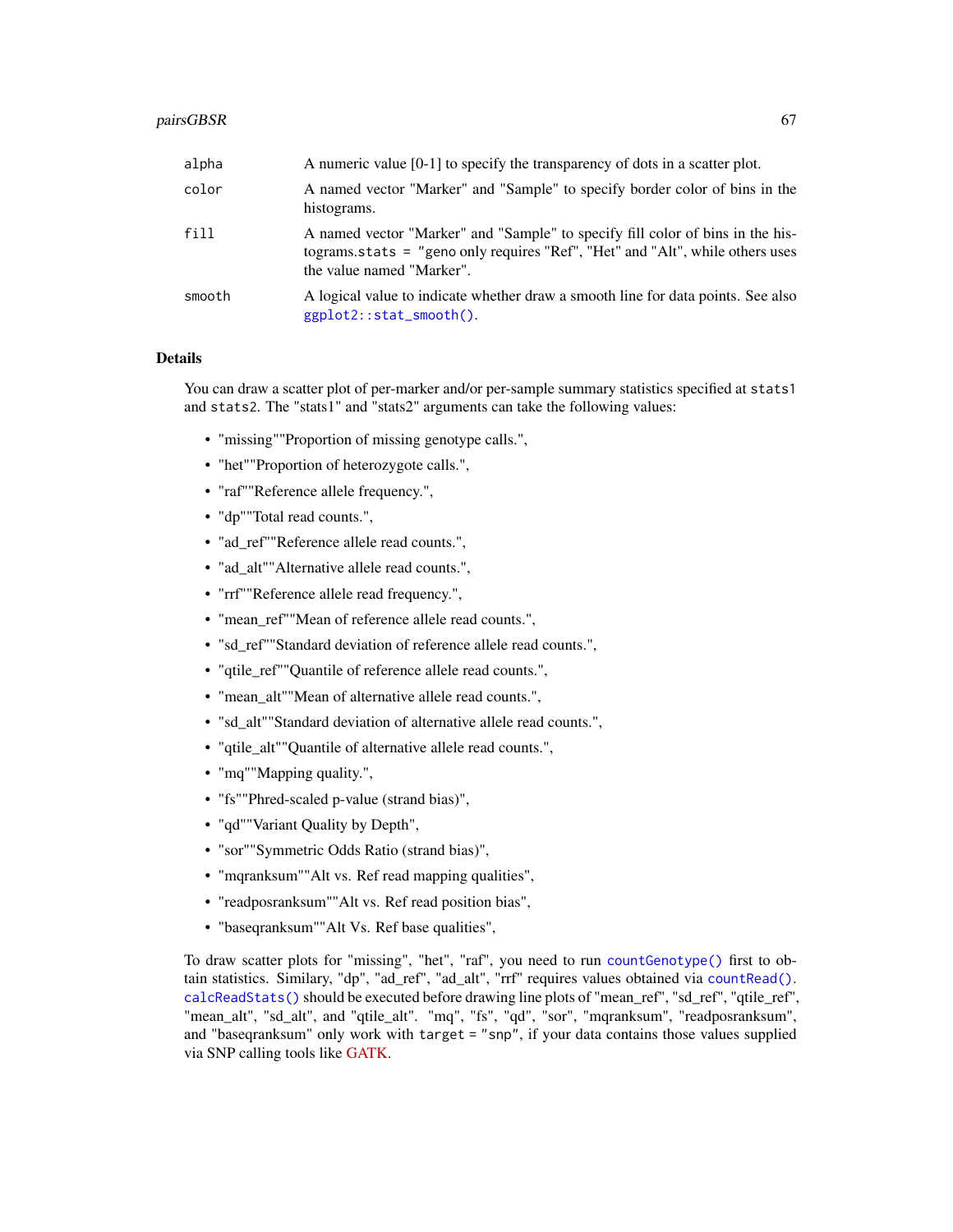### Value

A ggplot object.

#### Examples

```
# Load data in the GDS file and instantiate a [GbsrGenotypeData] object.
gds_fn <- system.file("extdata", "sample.gds", package = "GBScleanR")
# Summarize genotype count information to be used in `pairsGBSR()`
gdata <- loadGDS(gds_fn)
gdata <- countGenotype(gdata)
# Draw scatter plots of missing rate vs heterozygosity.
pairsGBSR(gdata, stats1 = "missing", stats2 = "het")
# Close the connection to the GDS file
closeGDS(gdata)
```
plotDosage *Draw line plots of allele dosage per marker per sample.*

# Description

This function counts a reference allele dosage per marker per sample and draw line plots of them in facets for each chromosome for each sample.

# Usage

```
plotDosage(
  x,
  coord = NULL,
  chr = NULL,
  ind = 1,
  node = "raw",dot_fill = "green",
  line_color = "magenta"
)
```

| x.    | A GbsrGenotypeData object.                                                                                         |
|-------|--------------------------------------------------------------------------------------------------------------------|
| coord | A vector with two integer specifying the number of rows and columns to draw<br>faceted line plots for chromosomes. |
| chr   | A vector of indexes to specify chromosomes to be drawn.                                                            |
| ind   | An index to specify samples to be drawn.                                                                           |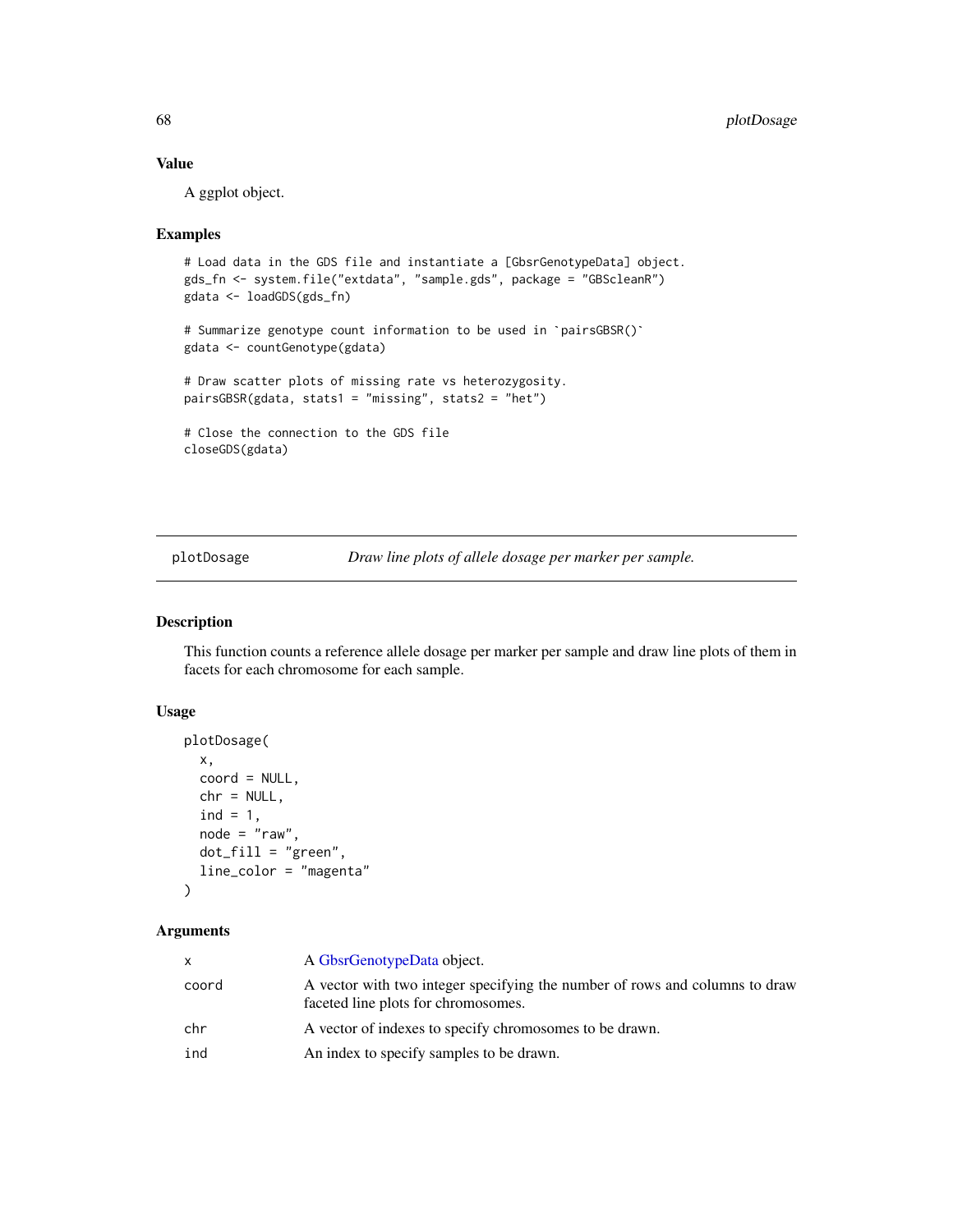# plotGBSR 69

| node       | Either one of "raw", "filt", and "cor" to output raw genotype data, filtered geno-<br>type data, or corrected genotype data, respectively. |
|------------|--------------------------------------------------------------------------------------------------------------------------------------------|
| dot fill   | A string to indicate the dot color in the plot.                                                                                            |
| line_color | A string to indicate the line color in the plot.                                                                                           |

# Value

A ggplot object.

# Examples

```
# Load data in the GDS file and instantiate a [GbsrGenotypeData] object.
gds_fn <- system.file("extdata", "sample.gds", package = "GBScleanR")
gdata <- loadGDS(gds_fn)
plotDosage(gdata, ind = 1)
# Close the connection to the GDS file
closeGDS(gdata)
```
plotGBSR *Draw line plots of specified statistics*

# Description

Draw line plots of specified statistics

# Usage

```
plotGBSR(
  x,
  stats = c("dp", "missing", "het"),
 coord = NULL,
 q = 0.5,
 1wd = 0.5,
 binwidth = NULL,color = c(Marker = "darkblue", Ref = "darkgreen", Het = "magenta", Alt = "blue")
)
```

| x     | A GbsrGenotypeData object.                                                                                         |
|-------|--------------------------------------------------------------------------------------------------------------------|
| stats | A string to specify statistics to be drawn.                                                                        |
| coord | A vector with two integer specifying the number of rows and columns to draw<br>faceted line plots for chromosomes. |
| a     | An integer to specify a quantile calculated via calcReadStats().                                                   |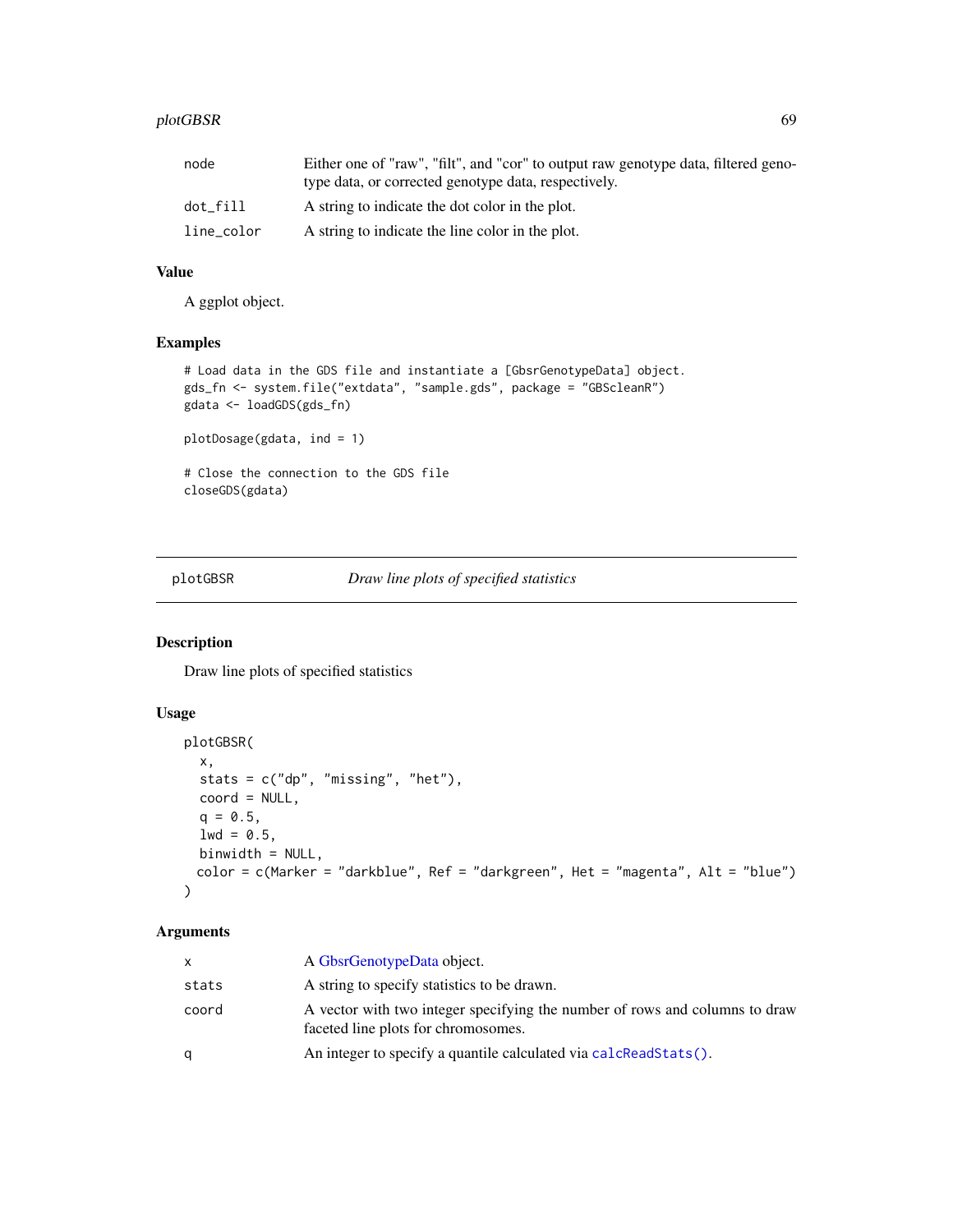| lwd      | A numeric value to specify the line width in plots.                                                                                                                                |
|----------|------------------------------------------------------------------------------------------------------------------------------------------------------------------------------------|
| binwidth | An integer to specify bin width of the histogram. This argument only work with<br>stats = "marker" and is passed to the ggplot function.                                           |
| color    | A strings vector named "Marker", "Ref", "Het", "Alt" to specify line colors.<br>stats = "geno only requires "Ref", "Het" and "Alt", while others uses the<br>value named "Marker". |

### Details

You can draw line plots of several summary statistics of genotype counts and read counts per sample and per marker. The "stats" argument can take the following values:

- "marker""Marker density.",
- "geno""Proportion of missing genotype calls.",
- "missing""Proportion of missing genotype calls.",
- "het""Proportion of heterozygote calls.",
- "raf""Reference allele frequency.",
- "dp""Total read counts.",
- "ad\_ref""Reference allele read counts.",
- "ad\_alt""Alternative allele read counts.",
- "rrf""Reference allele read frequency.",
- "mean\_ref""Mean of reference allele read counts.",
- "sd\_ref""Standard deviation of reference allele read counts.",
- "qtile\_ref""Quantile of reference allele read counts.",
- "mean\_alt""Mean of alternative allele read counts.",
- "sd\_alt""Standard deviation of alternative allele read counts.",
- "qtile\_alt""Quantile of alternative allele read counts.",
- "mq""Mapping quality.",
- "fs""Phred-scaled p-value (strand bias)",
- "qd""Variant Quality by Depth",
- "sor""Symmetric Odds Ratio (strand bias)",
- "mqranksum""Alt vs. Ref read mapping qualities",
- "readposranksum""Alt vs. Ref read position bias",
- "baseqranksum""Alt Vs. Ref base qualities",

To draw line plots for "missing", "het", "raf", you need to run [countGenotype\(\)](#page-9-0) first to obtain statistics. Similary, "dp", "ad\_ref", "ad\_alt", "rrf" requires values obtained via [countRead\(\)](#page-11-0). [calcReadStats\(\)](#page-7-0) should be executed before drawing line plots of "mean\_ref", "sd\_ref", "qtile\_ref", "mean\_alt", "sd\_alt", and "qtile\_alt". "mq", "fs", "qd", "sor", "mqranksum", "readposranksum", #' and "baseqranksum" only work with target = "snp", if your data contains those values supplied via SNP calling tools like [GATK.](https://gatk.broadinstitute.org/hc/en-us)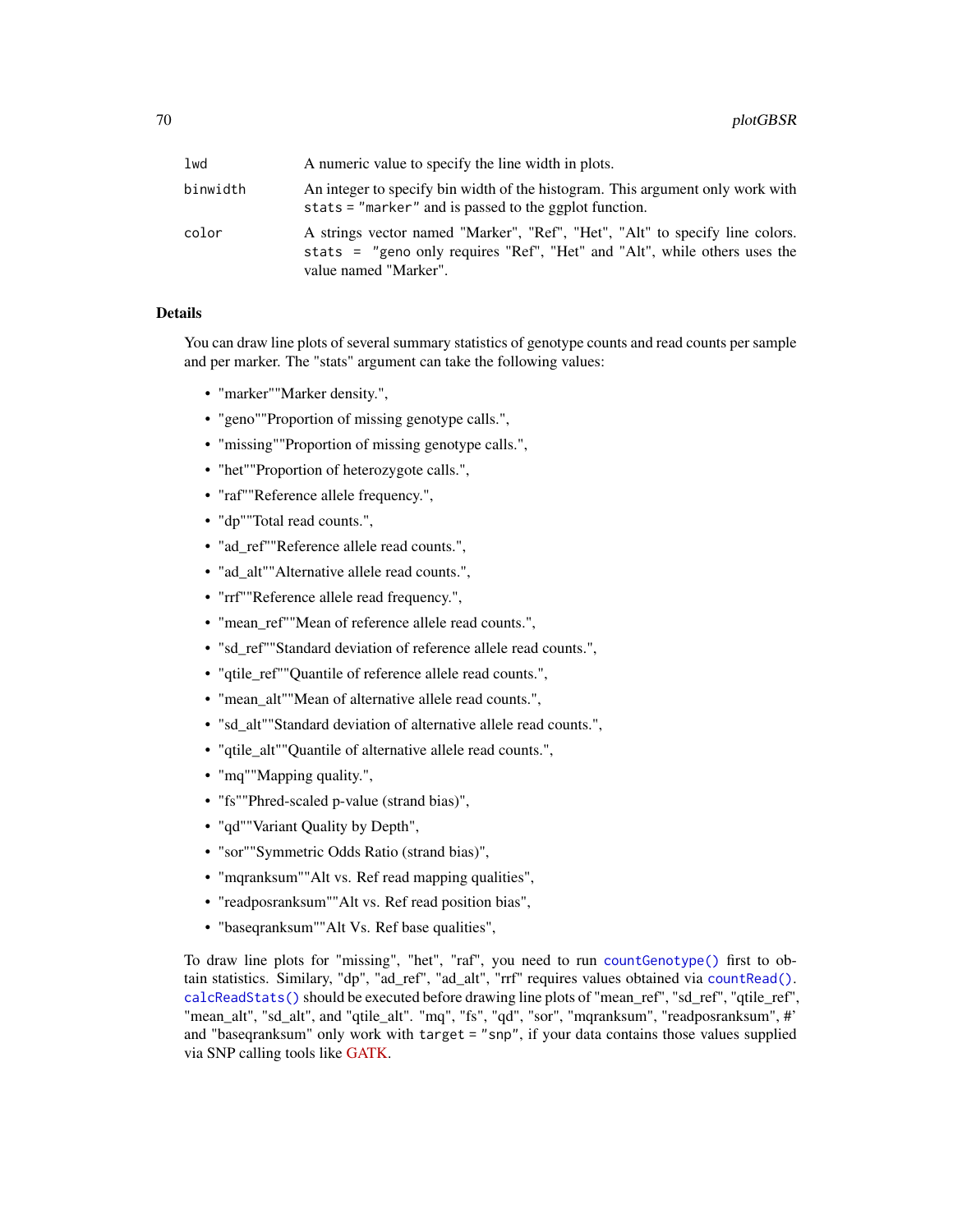# plotReadRatio 71

# Value

A ggplot object.

# Examples

```
# Load data in the GDS file and instantiate a [GbsrGenotypeData] object.
gds_fn <- system.file("extdata", "sample.gds", package = "GBScleanR")
# Summarize genotype count information to be used in `plotGBSR()`
gdata <- loadGDS(gds_fn)
gdata <- countGenotype(gdata)
# Draw line plots of missing rate, heterozygosity, proportion of genotype
# calls per SNP.
plotGBSR(gdata, stats = "missing")
# Calculate means, standard deviations, quantile values of read counts
plotGBSR(gdata, stats = "mis<br># Calculate means, standard<br># to be used in `plotGBSR()`
gdata <- calcReadStats(gdata, q = 0.9)
# Draw line plots of 90 percentile values of reference read counts and
# alternative read counts per SNP and per sample.
plotGBSR(gdata, stats = "qtile_ref", q = 0.9)
# Close the connection to the GDS file
closeGDS(gdata)
```
plotReadRatio *Draw line plots of proportion of reference allele read counts per marker per sample.*

### Description

This function calculate a proportion of reference allele read counts per marker per sample and draw line plots of them in facets for each chromosome for each sample.

```
plotReadRatio(
 x,
 coord = NULL,chr = NULL,
 ind = 1,
 node = "raw",dot_fill = "blue")
```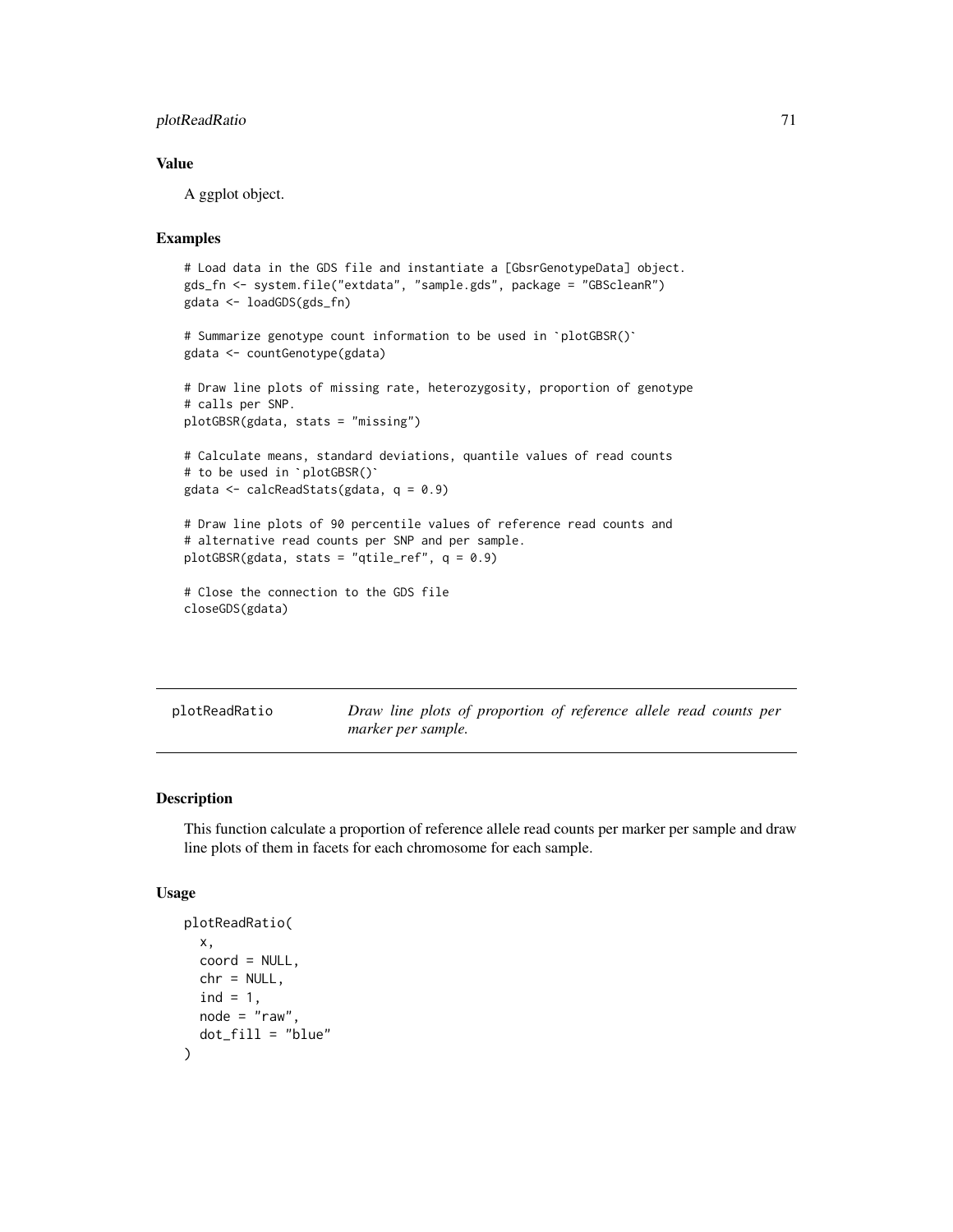# Arguments

| $\mathsf{x}$ | A GbsrGenotypeData object.                                                                                                                 |
|--------------|--------------------------------------------------------------------------------------------------------------------------------------------|
| coord        | A vector with two integer specifying the number of rows and columns to draw<br>faceted line plots for chromosomes.                         |
| chr          | A vector of indexes to specify chromosomes to be drawn.                                                                                    |
| ind          | An index to specify samples to be drawn.                                                                                                   |
| node         | Either one of "raw", "filt", and "cor" to output raw genotype data, filtered geno-<br>type data, or corrected genotype data, respectively. |
| dot fill     | A string to indicate the dot color in a plot.                                                                                              |

### Value

A ggplot object.

# Examples

```
# Load data in the GDS file and instantiate a [GbsrGenotypeData] object.
gds_fn <- system.file("extdata", "sample.gds", package = "GBScleanR")
gdata <- loadGDS(gds_fn)
```

```
plotReadRatio(gdata, ind = 1)
```

```
# Close the connection to the GDS file
closeGDS(gdata)
```

| resetFilters | <i>Reset all filters made by setScanFilter(), setSnpFilter(), and</i> |  |  |
|--------------|-----------------------------------------------------------------------|--|--|
|              | setCallFilter().                                                      |  |  |

# Description

Return all data intact.

### Usage

```
resetFilters(object, ...)
```

```
## S4 method for signature 'GbsrGenotypeData'
resetFilters(object)
```

| object | A GbsrGenotypeData object. |
|--------|----------------------------|
| .      | Unused.                    |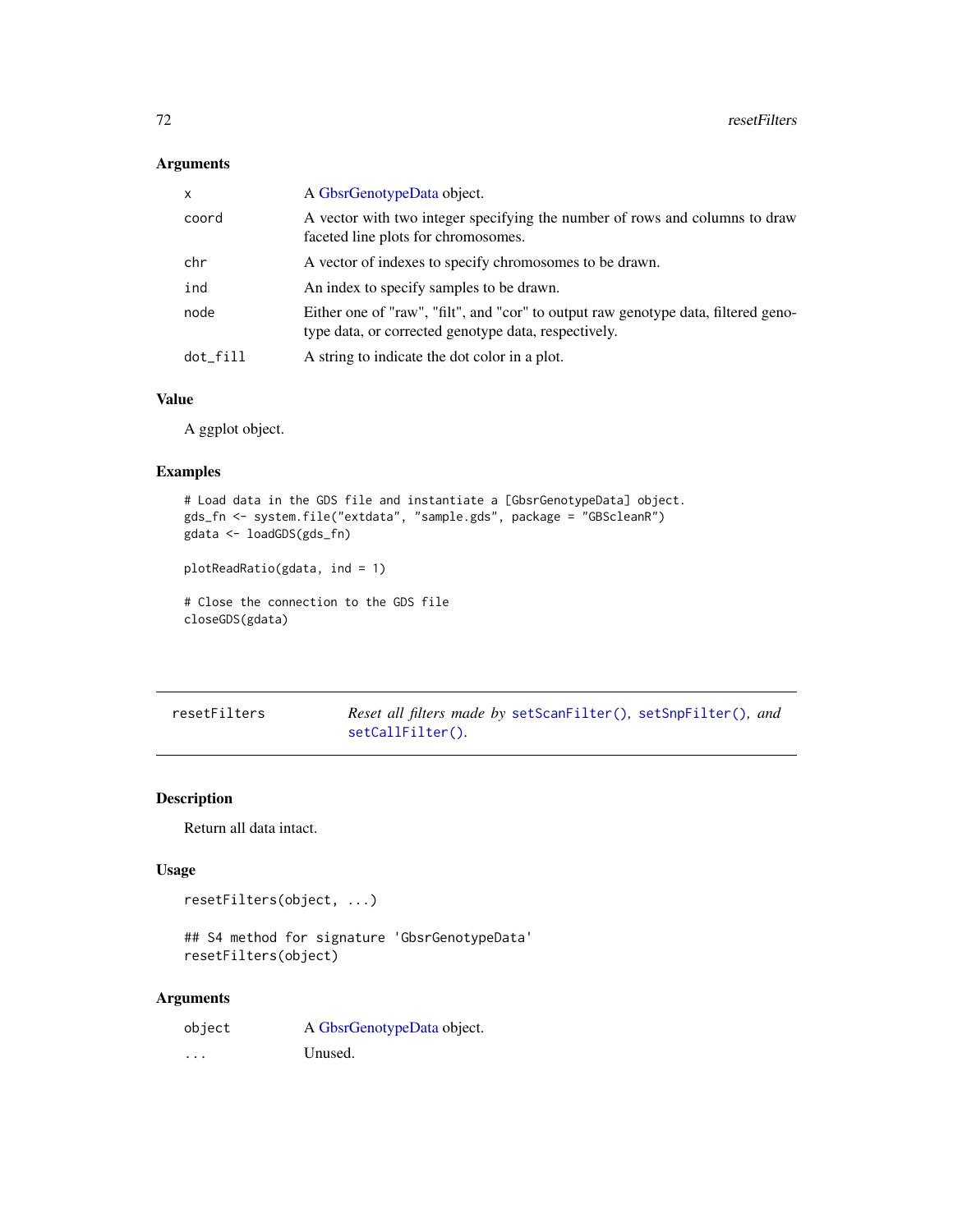# <span id="page-72-0"></span>resetScanFilters 73

# Value

A [GbsrGenotypeData](#page-16-0) object after removing all filters.

A [GbsrGenotypeData](#page-16-0) object after removing all filters on markers.

# Examples

```
# Create a GDS file from a sample VCF file.
vcf_fn <- system.file("extdata", "sample.vcf", package = "GBScleanR")
gds_fn <- tempfile("sample", fileext = ".gds")
gbsrVCF2GDS(vcf_fn = vcf_fn, out_fn = gds_fn, force = TRUE)
# Load data in the GDS file and instantiate a [GbsrGenotypeData] object.
# `setCallFilter()` do not require summarized information of
gds <- loadGDS(gds_fn)
# genotype counts and read counts.
gds <- setCallFilter(gds, dp_count = c(5, Inf))
# `setScanFilter()` and `setSnpFilter()` needs information of
# the genotype count summary and the read count summary.
gds <- countGenotype(gds)
gds <- countRead(gds)
gds <- setScanFilter(gds,
                        id = getScanID(gds)[1:10],missing = 0.2,
                        dp = c(5, Inf)gds <- setSnpFilter(gds,
                       id = getSupID(gds)[1:100],missing = 0.2,
                       dp = c(5, Inf)gds <- setInfoFilter(gds, mq = 40, qd = 20)
# Reset all filters applied above.
gds <- resetFilters(gds)
# Close the connection to the GDS file.
closeGDS(gds)
```
resetScanFilters *Reset the filter made by* [setScanFilter\(\)](#page-85-0)

# Description

Remove "invalid" labels put on samples and make all samples valid.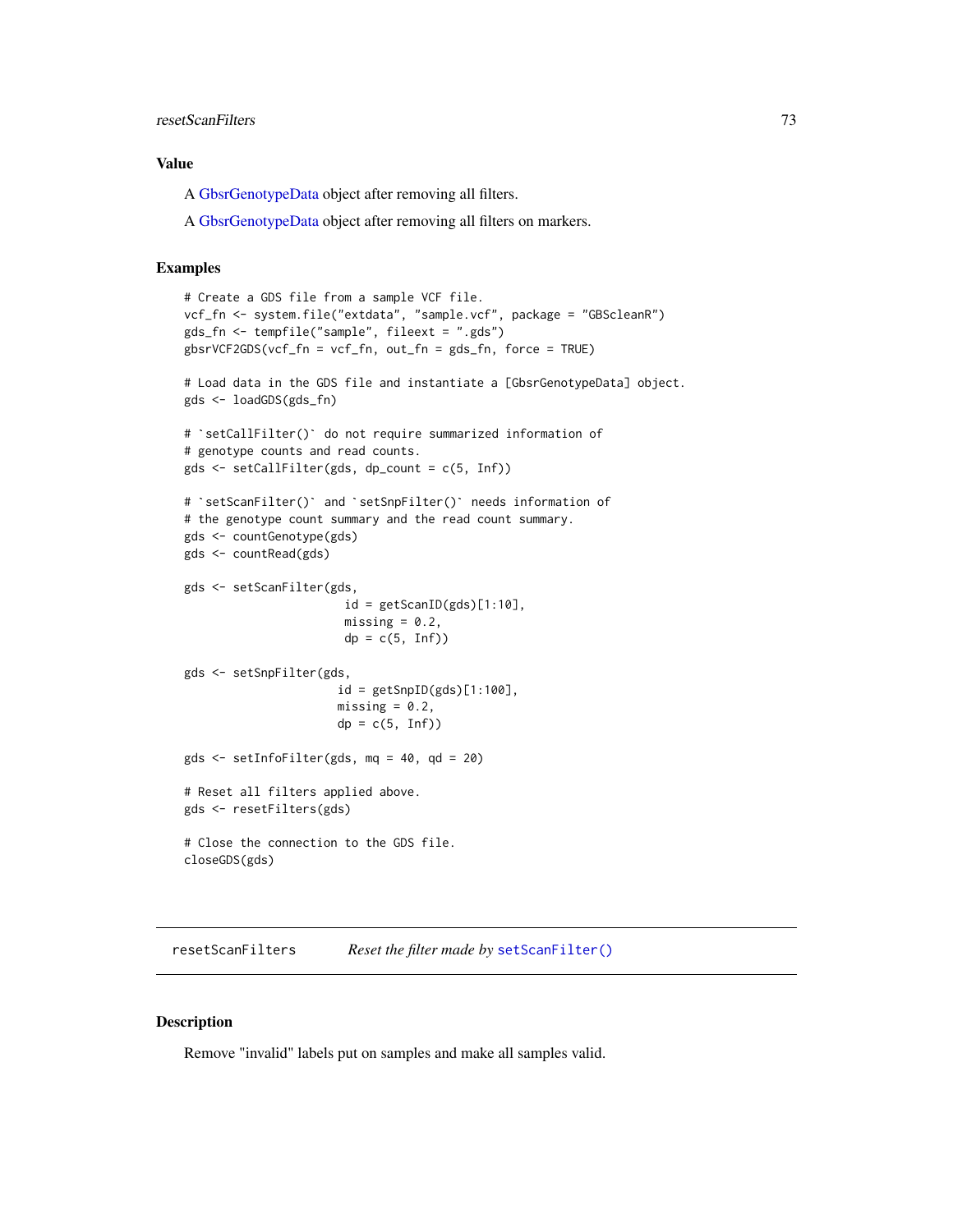# Usage

```
resetScanFilters(object, ...)
```
## S4 method for signature 'GbsrGenotypeData' resetScanFilters(object)

### Arguments

| object | A GbsrGenotypeData object. |
|--------|----------------------------|
| .      | Unused.                    |

# Value

A [GbsrGenotypeData](#page-16-0) object after removing all filters on scan(samples).

# Examples

```
# Create a GDS file from a sample VCF file.
vcf_fn <- system.file("extdata", "sample.vcf", package = "GBScleanR")
gds_fn <- tempfile("sample", fileext = ".gds")
gbsrVCF2GDS(vcf_fn = vcf_fn, out_fn = gds_fn, force = TRUE)
# Load data in the GDS file and instantiate a [GbsrGenotypeData] object.
gds <- loadGDS(gds_fn)
# Summarize the information needed for filtering.
gds <- countGenotype(gds)
gds <- countRead(gds)
gds <- setScanFilter(gds,
                       id = getScanID(gds)[1:10],missing = 0.2,
                       dp = c(5, Inf)# Reset all filters applied above.
gds <- resetScanFilters(gds)
# Close the connection to the GDS file
closeGDS(gds)
```
resetSnpFilters *Reset the filter made by* [setSnpFilter\(\)](#page-87-0)

# Description

Remove "invalid" labels put on markers and make all markers valid.

<span id="page-73-0"></span>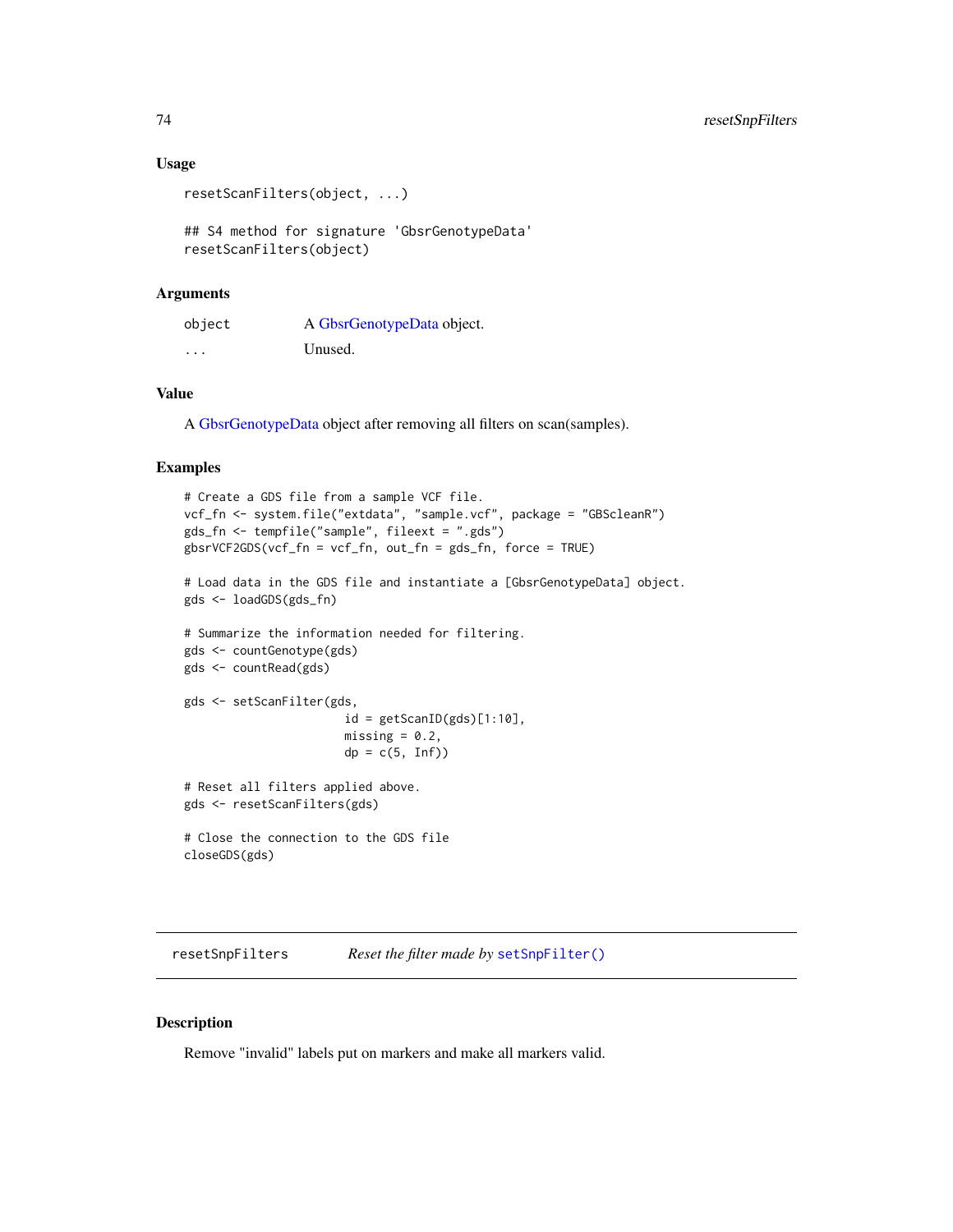# resetSnpFilters 75

# Usage

```
resetSnpFilters(object, ...)
```

```
## S4 method for signature 'GbsrGenotypeData'
resetSnpFilters(object)
```
### Arguments

| object  | A GbsrGenotypeData object. |
|---------|----------------------------|
| $\cdot$ | Unused.                    |

# Value

A [GbsrGenotypeData](#page-16-0) object after removing all filters on markers.

### Examples

```
# Load data in the GDS file and instantiate a [GbsrGenotypeData] object.
gds_fn <- system.file("extdata", "sample.gds", package = "GBScleanR")
gds <- loadGDS(gds_fn)
```

```
# Check the number of markers.
nsnp(gds)
```

```
# Summarize the information needed for filtering.
gds <- countGenotype(gds)
gds <- countRead(gds)
```

```
# filter out some markers meeting the criteria.
gds <- setSnpFilter(gds,
                     id = getSnpID(gds)[1:100],
                     missing = 0.2,
                     dp = c(5, Inf)
```
# Check the number of the retained markers. nsnp(gds)

```
# Reset all filters applied above.
gds <- resetSnpFilters(gds)
```

```
# Check the number of the markers again.
nsnp(gds)
```

```
# Close the connection to the GDS file.
closeGDS(gds)
```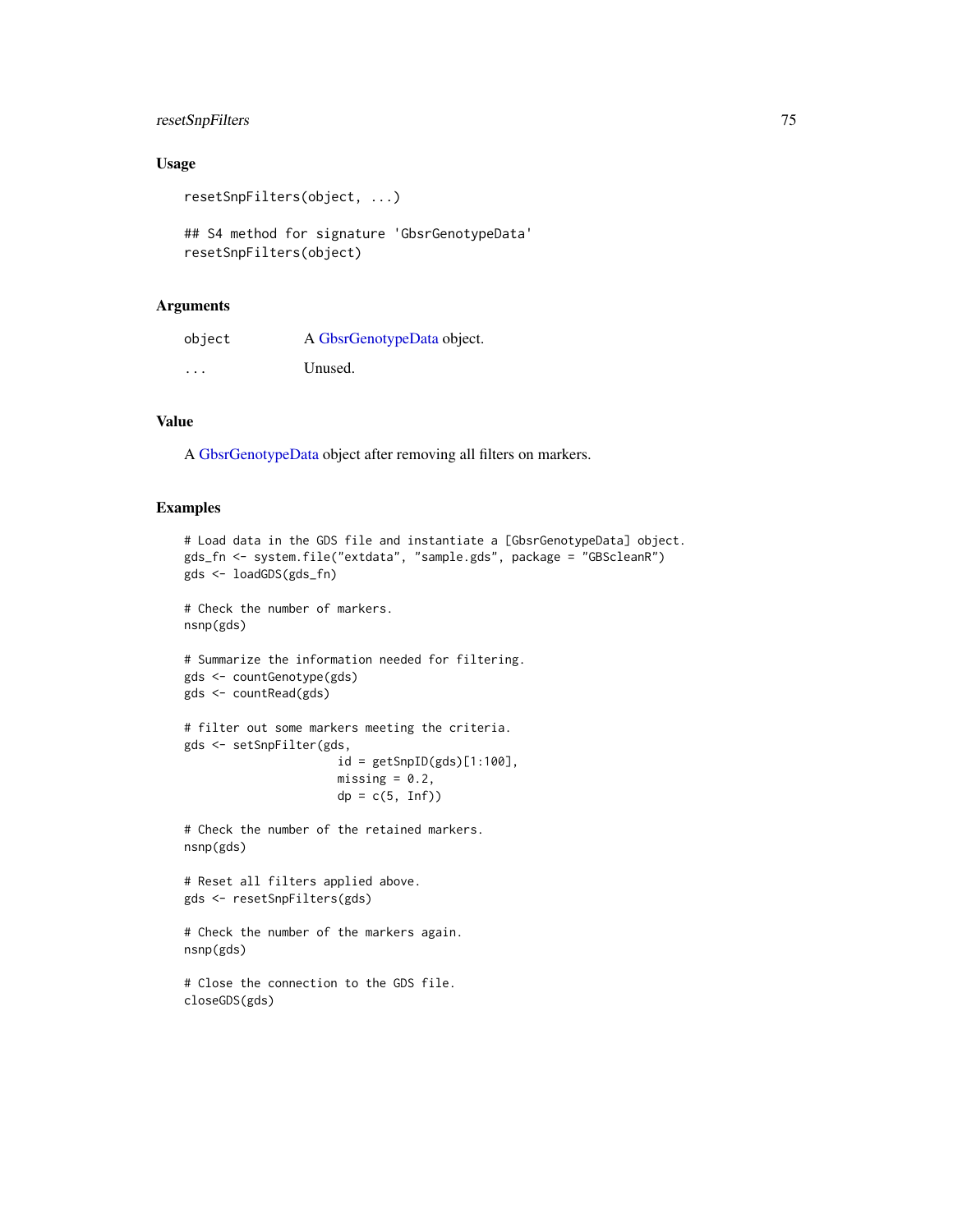All the data stored in a [ScanAnnotationDataFrame](#page-0-0) slot of the [GbsrGenotypeData](#page-16-0) object can be saved in the GDS file linked to the given [GbsrGenotypeData](#page-16-0) object. You can load the saved data using [loadSnpAnnot\(\)](#page-61-0).

# Usage

```
saveScanAnnot(object, ...)
## S4 method for signature 'GbsrGenotypeData'
saveScanAnnot(object)
```
# Arguments

| object   | A GbsrGenotypeData object |
|----------|---------------------------|
| $\cdots$ | Unused.                   |

# Value

NA [GbsrGenotypeData](#page-16-0) object.

```
# Create a GDS file from a sample VCF file.
vcf_fn <- system.file("extdata", "sample.vcf", package = "GBScleanR")
gds_fn <- tempfile("sample", fileext = ".gds")
gbsrVCF2GDS(vcf_fn = vcf_fn, out_fn = gds_fn, force = TRUE)
# Load data in the GDS file and instantiate a [GbsrGenotypeData] object.
gds <- loadGDS(gds_fn)
# Save data stored in a [ScanAnnotationDataFrame] object
gds <<mark>- loadGDS(gds_fn)</mark><br># Save data stored in a [ScanAnnotationDataFram<br># linked in the slot of the `GbsrGenotypeData.`
gds <- saveSnpAnnot(gds)
```

```
# Close the connection to the GDS file
closeGDS(gds)
```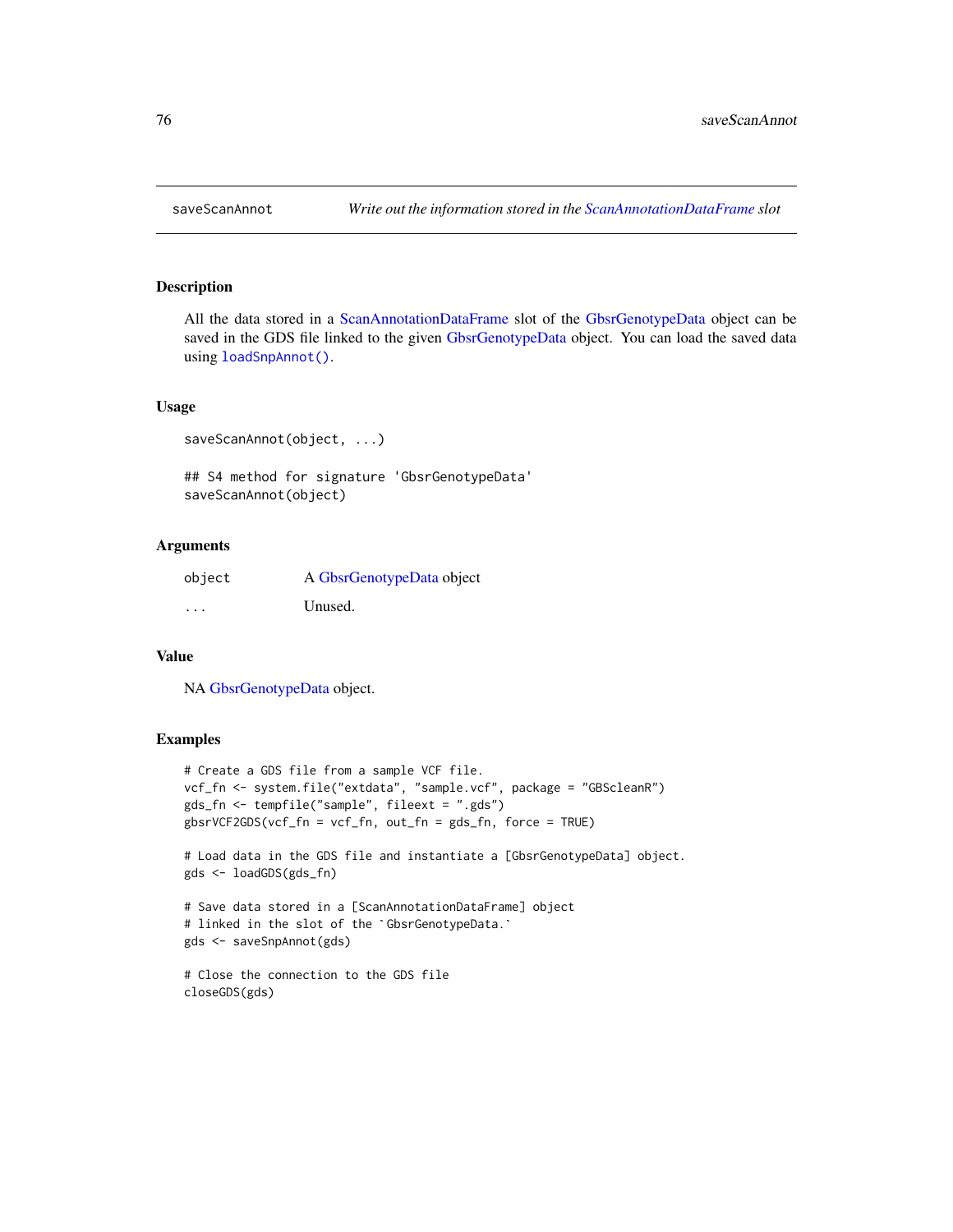<span id="page-76-0"></span>

All the data stored in the SnpAnnotatoinDataFrame slot of the [GbsrGenotypeData](#page-16-0) object can be saved in the GDS file linked to the given [GbsrGenotypeData](#page-16-0) object. You can load the saved data using [loadSnpAnnot\(\)](#page-61-0).

# Usage

```
saveSnpAnnot(object, ...)
## S4 method for signature 'GbsrGenotypeData'
saveSnpAnnot(object)
```
# Arguments

| object   | A GbsrGenotypeData object |
|----------|---------------------------|
| $\cdots$ | Unused.                   |

# Value

A [GbsrGenotypeData](#page-16-0) object.

```
# Create a GDS file from a sample VCF file.
vcf_fn <- system.file("extdata", "sample.vcf", package = "GBScleanR")
gds_fn <- tempfile("sample", fileext = ".gds")
gbsrVCF2GDS(vcf_fn = vcf_fn, out_fn = gds_fn, force = TRUE)
# Load data in the GDS file and instantiate a [GbsrGenotypeData] object.
gds <- loadGDS(gds_fn)
# Save data stored in the [SnpAnnotationDataFrame] object
gds <<mark>- loadGDS(gds_fn)</mark><br># Save data stored in the [SnpAnnotationDataFra<br># linked in the slot of the `GbsrGenotypeData.`
```

```
gds <- saveSnpAnnot(gds)
```

```
# Close the connection to the GDS file
closeGDS(gds)
```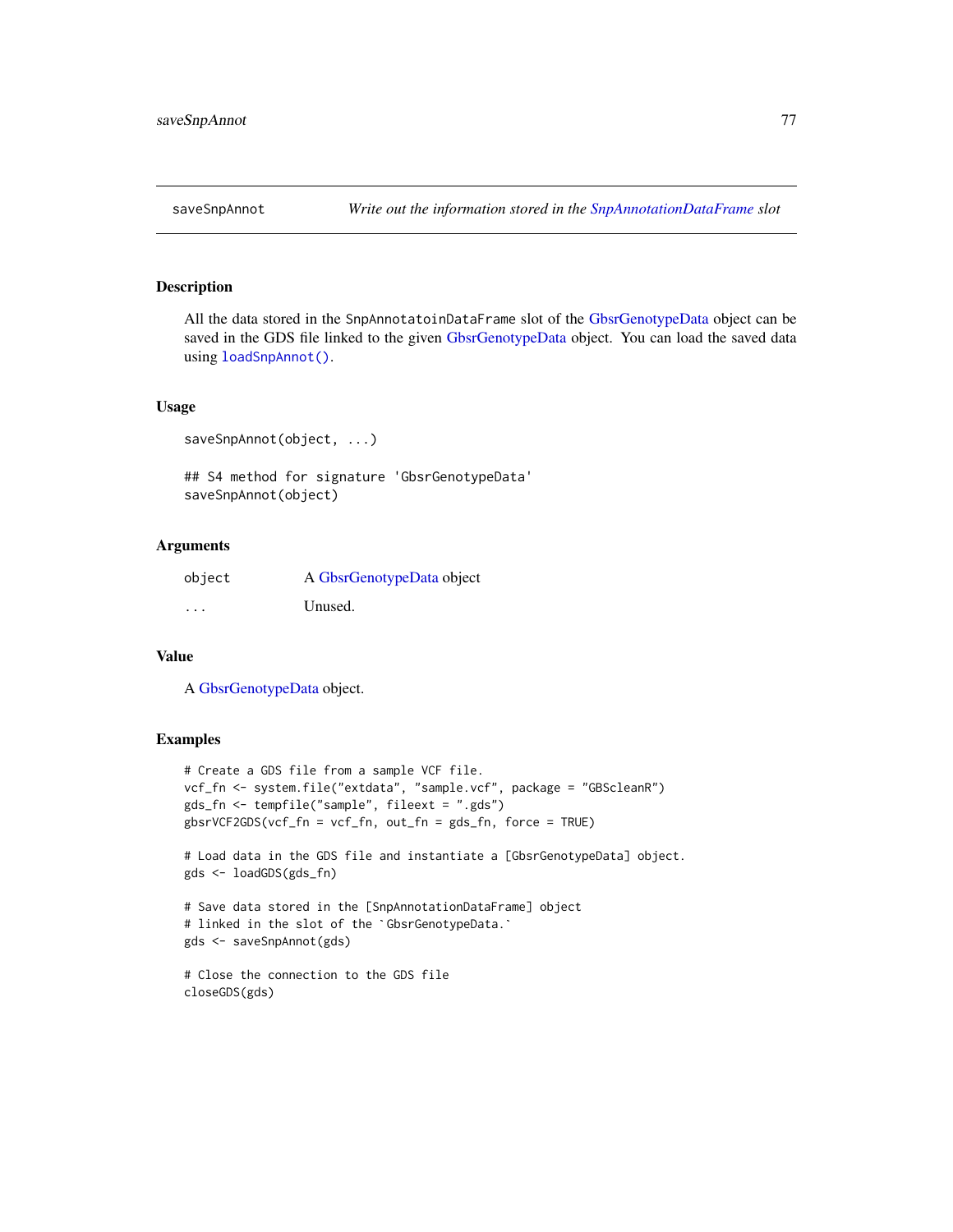Perform filtering of each genotype call, neither markers nor samples. Each genotype call is supported by its read counts for the reference allele and the alternative allele of a marker of a sample. setCallFilter() set missing to the genotype calls which are not reliable enough and set zero to reference and alternative read counts of the genotype calls.

### Usage

```
setCallFilter(
  object,
  dp_{\text{count}} = c(\emptyset, \text{Inf}),ref\_count = c(0, Inf),alt\_count = c(0, Inf),norm_dp_count = c(0, Inf),
  norm\_ref\_count = c(0, Inf),norm\_alt\_count = c(0, Inf),scan_dp_qtile = c(0, 1),
  scan_ref_qtile = c(0, 1),scan_alt_qtile = c(\theta, 1),
  snp_dp_qtile = c(0, 1),snp_ref_qtile = c(0, 1),snp\_alt_qtile = c(0, 1),...
\mathcal{L}## S4 method for signature 'GbsrGenotypeData'
setCallFilter(
  object,
  dp_count,
  ref_count,
  alt_count,
  norm_dp_count,
  norm_ref_count,
  norm_alt_count,
  scan_dp_qtile,
  scan_ref_qtile,
  scan_alt_qtile,
  snp_dp_qtile,
  snp_ref_qtile,
  snp_alt_qtile
)
```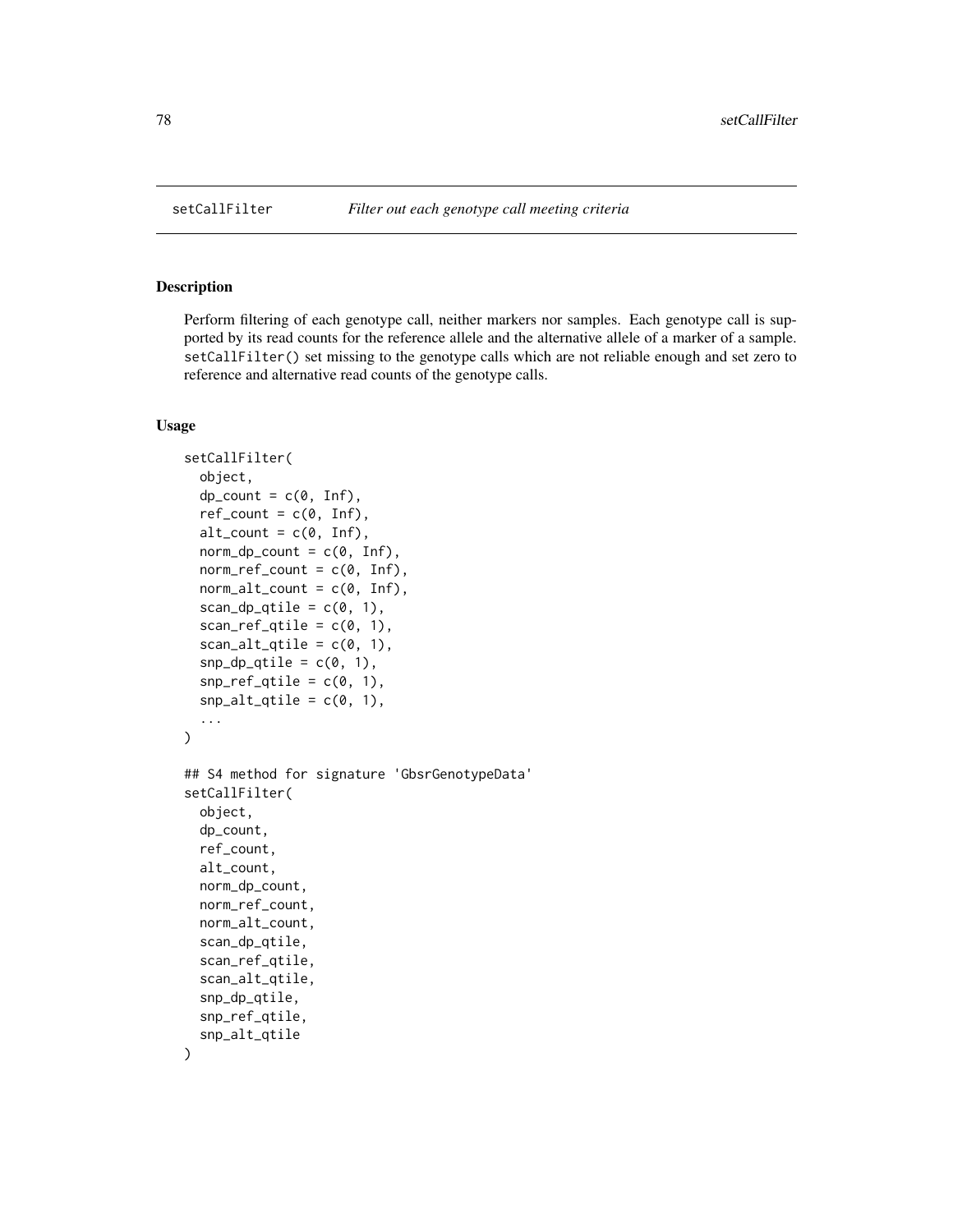# <span id="page-78-0"></span>setCallFilter 79

# Arguments

| object         | A GbsrGenotypeData object.                                                                                                                                             |
|----------------|------------------------------------------------------------------------------------------------------------------------------------------------------------------------|
| dp_count       | A numeric vector with length two specifying lower and upper limit of total read<br>counts (reference reads + alternative reads).                                       |
| ref_count      | A numeric vector with length two specifying lower and upper limit of reference<br>read counts.                                                                         |
| alt_count      | A numeric vector with length two specifying lower and upper limit of alternative<br>read counts.                                                                       |
| norm_dp_count  | A numeric vector with length two specifying lower and upper limit of nor-<br>malized total read counts (normalized reference reads + normalized alternaitve<br>reads). |
|                | norm_ref_count A numeric vector with length two specifying lower and upper limit of normal-<br>ized reference read counts.                                             |
|                | norm_alt_count A numeric vector with length two specifying lower and upper limit of normal-<br>ized alternative read counts                                            |
| scan_dp_qtile  | A numeric vector with length two specifying lower and upper limit of quantile<br>of total read counts in each scan (sample).                                           |
|                | scan_ref_qtile A numeric vector with length two specifying lower and upper limit of quantile<br>of reference read counts in each scan (sample).                        |
| scan_alt_qtile | A numeric vector with length two specifying lower and upper limit of quantile<br>of alternative read counts in each scan (sample).                                     |
| snp_dp_qtile   | A numeric vector with length two specifying lower and upper limit of quantile<br>of total read counts in each SNP marker                                               |
| snp_ref_qtile  | A numeric vector with length two specifying lower and upper limit of quantile<br>of reference read counts in each SNP marker.                                          |
| snp_alt_qtile  | A numeric vector with length two specifying lower and upper limit of quantile<br>of alternative read counts in each SNP marker.                                        |
| $\cdots$       | Unused.                                                                                                                                                                |

# Details

norm\_dp\_count, norm\_ref\_count, and norm\_alt\_count use normalized read counts which are obtained by dividing each read count by the total read count of each sample. scan\_dp\_qtile, scan\_ref\_qtile, and scan\_alt\_qtile work similarly but use quantile values of read counts of each sample to decide the lower and upper limit of read counts. This function generate two new nodes in the GDS file linked with the given [GbsrGenotypeData](#page-16-0) object. The new nodes "filt.data" in the AD node and "filt.genotype" contains read count data and genotype data after filtering, respectively. To reset the filter applied by setCallFilter(), run [setRawGenotype\(\)](#page-84-0).

# Value

A [GbsrGenotypeData](#page-16-0) object with filters on genotype calls.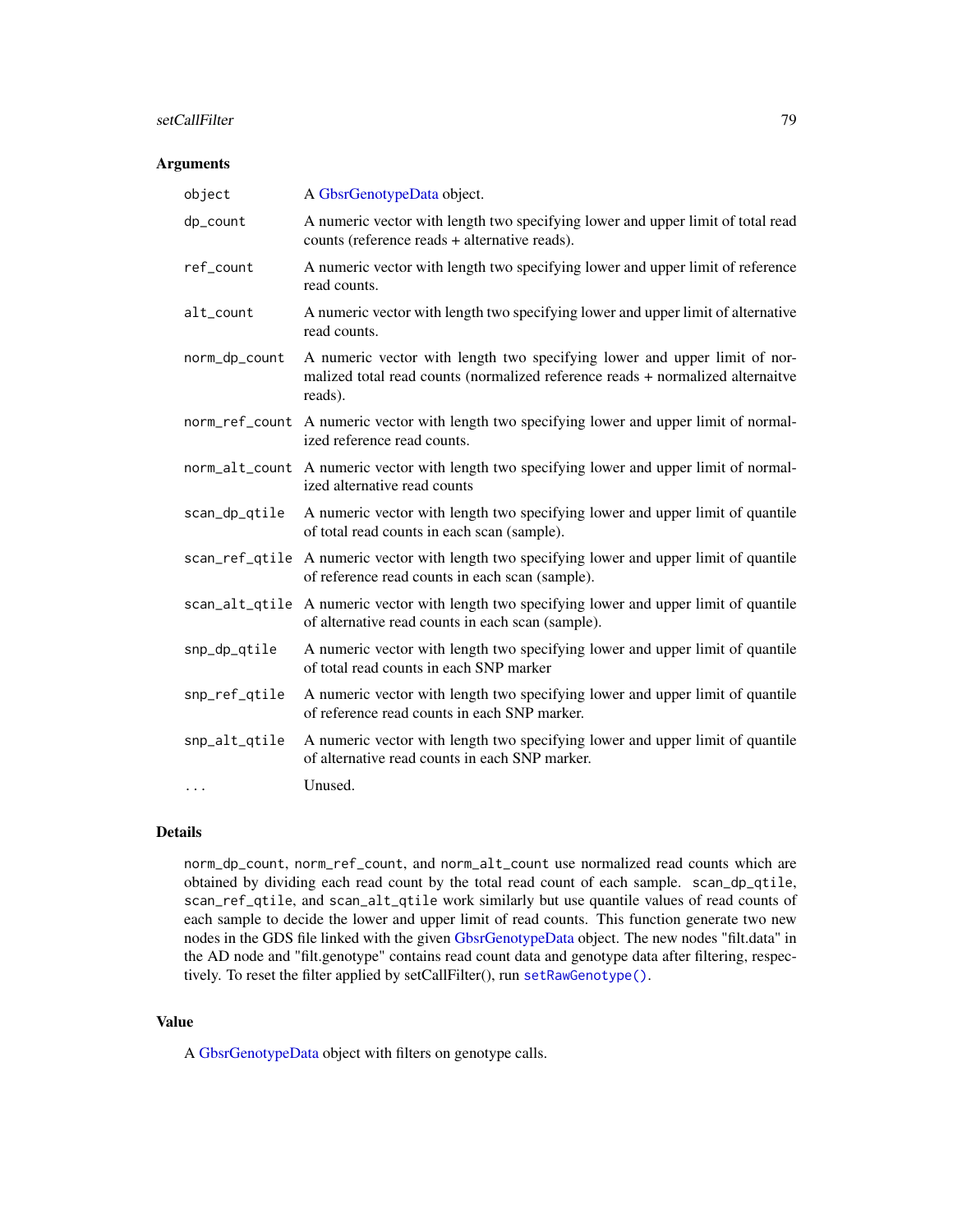# Examples

```
# Create a GDS file from a sample VCF file.
vcf_fn <- system.file("extdata", "sample.vcf", package = "GBScleanR")
gds_fn <- tempfile("sample", fileext = ".gds")
gbsrVCF2GDS(vcf_fn = vcf_fn, out_fn = gds_fn, force = TRUE)
# Load data in the GDS file and instantiate a [GbsrGenotypeData] object.
gds <- loadGDS(gds_fn)
# Filter out genotype calls supported by less than 5 reads.
gds \leq setCallFilter(gds, dp_count = c(5, Inf))# Filter out genotype calls supported by reads less than
# the 20 percentile of read counts per marker in each sample.
gds <- setCallFilter(gds, scan_dp_qtile = c(0.2, 1))
# Reset the filter
gds <- setRawGenotype(gds)
# Close the connection to the GDS file.
closeGDS(gds)
```
<span id="page-79-0"></span>setFiltGenotype *Set the filtered data to be used in GBScleanR's functions*

# Description

Set the "filt.genotype" node and the "filt.data" node as primary nodes for genotype data and read count data. The data stored in the primary nodes are used in the functions of GBScleanR.

# Usage

```
setFiltGenotype(object, ...)
```
## S4 method for signature 'GbsrGenotypeData' setFiltGenotype(object)

# Arguments

| object   | A GbsrGenotypeData object. |
|----------|----------------------------|
| $\cdots$ | Unused.                    |

# Details

A [GbsrGenotypeData](#page-16-0) object storing information of the primary node of genotype data and read count data. All of the functions implemented in [GBScleanR](#page-0-0) check the primary nodes and use data stored in those nodes. [setCallFilter\(\)](#page-77-0) create new nodes storing filtered genotype calls and read

<span id="page-79-1"></span>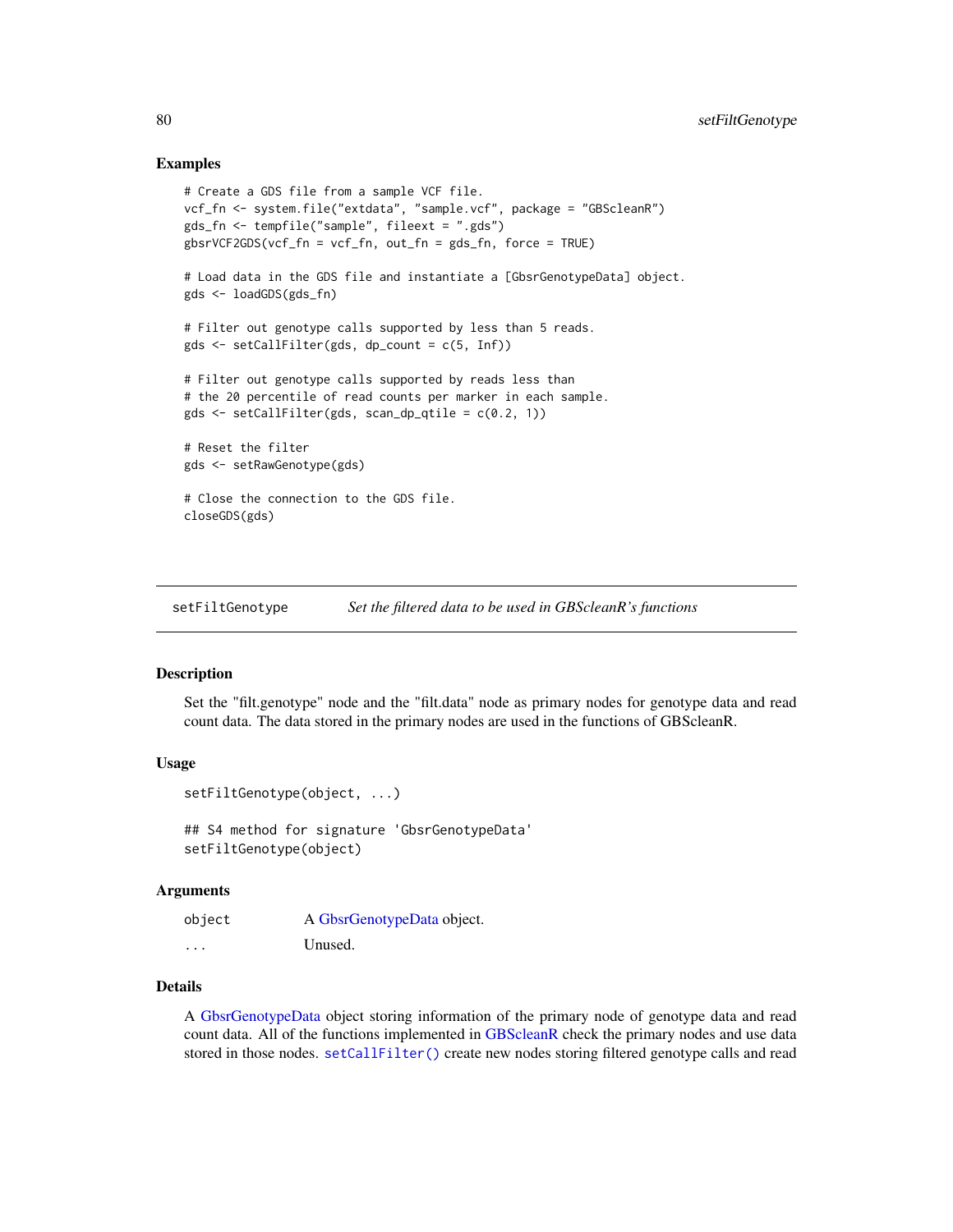### <span id="page-80-0"></span>setInfoFilter 81

counts in a GDS file and change the primary nodes to "filt.genotype" and "filt.data" for genotype and read count data, respectively. [setRawGenotype\(\)](#page-84-0) set back the nodes to the original, those are "genotype" and "data" for genotype and read count data, respectively. You can set the filtered data again by [setFiltGenotype\(\)](#page-79-0).

# Value

A [GbsrGenotypeData](#page-16-0) object.

# Examples

```
# Create a GDS file from a sample VCF file.
vcf_fn <- system.file("extdata", "sample.vcf", package = "GBScleanR")
gds_fn <- tempfile("sample", fileext = ".gds")
gbsrVCF2GDS(vcf_fn = vcf_fn, out_fn = gds_fn, force = TRUE)
# Load data in the GDS file and instantiate a [GbsrGenotypeData] object.
gds <- loadGDS(gds_fn)
# Filter out set zero to read counts and
# missing to genotype calls of which meet the criteria.
gds <- setCallFilter(gds, dp_count = c(5, Inf))
# Now any functions of [GBScleanR] reference the genotype data
# stored in the "filt.genotype" node of the GDS file.
# Close and reopen the connection to the GDS file.
closeGDS(gds)
gds <- loadGDS(gds)
# If the connection was closed once and re-loaded,
# raw genotype data is referenced by the functions.
# To set the "filt.genotype" node as genotype data again,
# run the setFiltGenotype().
gds <- setFiltGenotype(gds)
# Close the connection to the GDS file
closeGDS(gds)
```
setInfoFilter *Filter out markers based on marker quality metrics*

# Description

A VCF file usually has marker quality metrics in the INFO filed and those are stored in a GDS file created via [GBScleanR.](#page-0-0) This function filter out markers based on those marker quality metrics.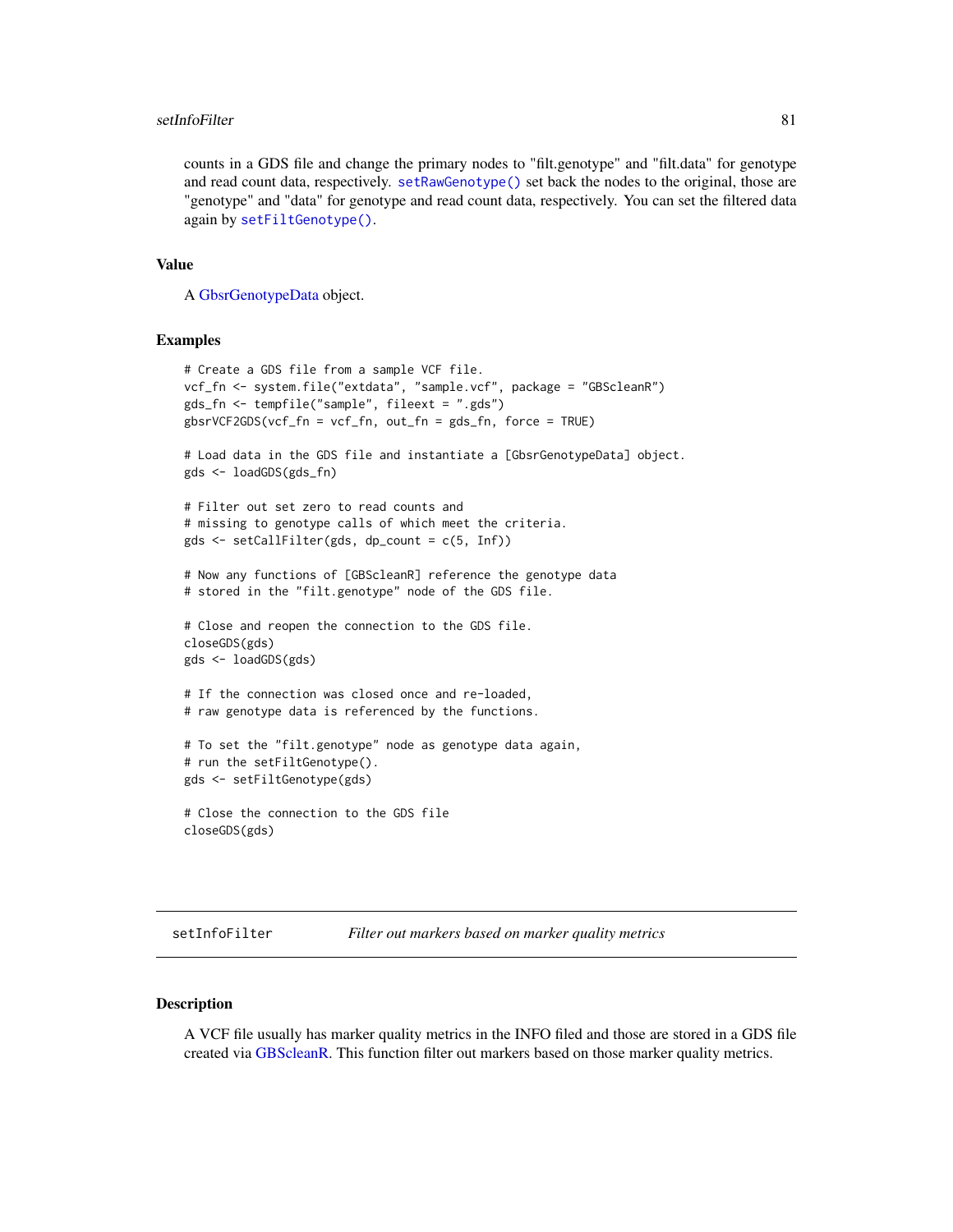# Usage

```
setInfoFilter(
 object,
 mq = 0,
 fs = Inf,qd = 0,sor = Inf,
 mqranksum = c(-Inf, Inf),
  readposranksum = c(-Inf, Inf),
 baseqranksum = c(-Inf, Inf),
  ...
\mathcal{L}## S4 method for signature 'GbsrGenotypeData'
```

```
setInfoFilter(object, mq, fs, qd, sor, mqranksum, readposranksum, baseqranksum)
```
# Arguments

| object       | A GbsrGenotypeData object.                                                                                                                               |
|--------------|----------------------------------------------------------------------------------------------------------------------------------------------------------|
| mq           | A numeric value to specify minimum mapping quality (shown as MQ in the<br>VCF format).                                                                   |
| fs           | A numeric value to specify maximum Phred-scaled p-value (strand bias) (shown<br>as FS in the VCF format).                                                |
| qd           | A numeric value to specify minimum Variant Quality by Depth (shown as QD)<br>in the VCF format).                                                         |
| sor          | A numeric value to specify maximum Symmetric Odds Ratio (strand bias) (shown<br>as SOR in the VCF format).                                               |
| mqranksum    | A numeric values to specify the lower and upper limit of Alt vs. Ref read map-<br>ping qualities (shown as MQRankSum in the VCF format).                 |
|              | readposranksum A numeric values to specify the lower and upper limit of Alt vs. Ref read posi-<br>tion bias (shown as ReadPosRankSum in the VCF format). |
| basegranksum | A numeric values to specify the lower and upper limit of Alt Vs. Ref base<br>qualities (shown as BaseQRankSum in the VCF format).                        |
| $\cdots$     | Unused.                                                                                                                                                  |

# Details

Detailed explanation of each metric can be found in [GATK's web site.](https://gatk.broadinstitute.org/hc/en-us)

# Value

A [GbsrGenotypeData](#page-16-0) object with filters on markers.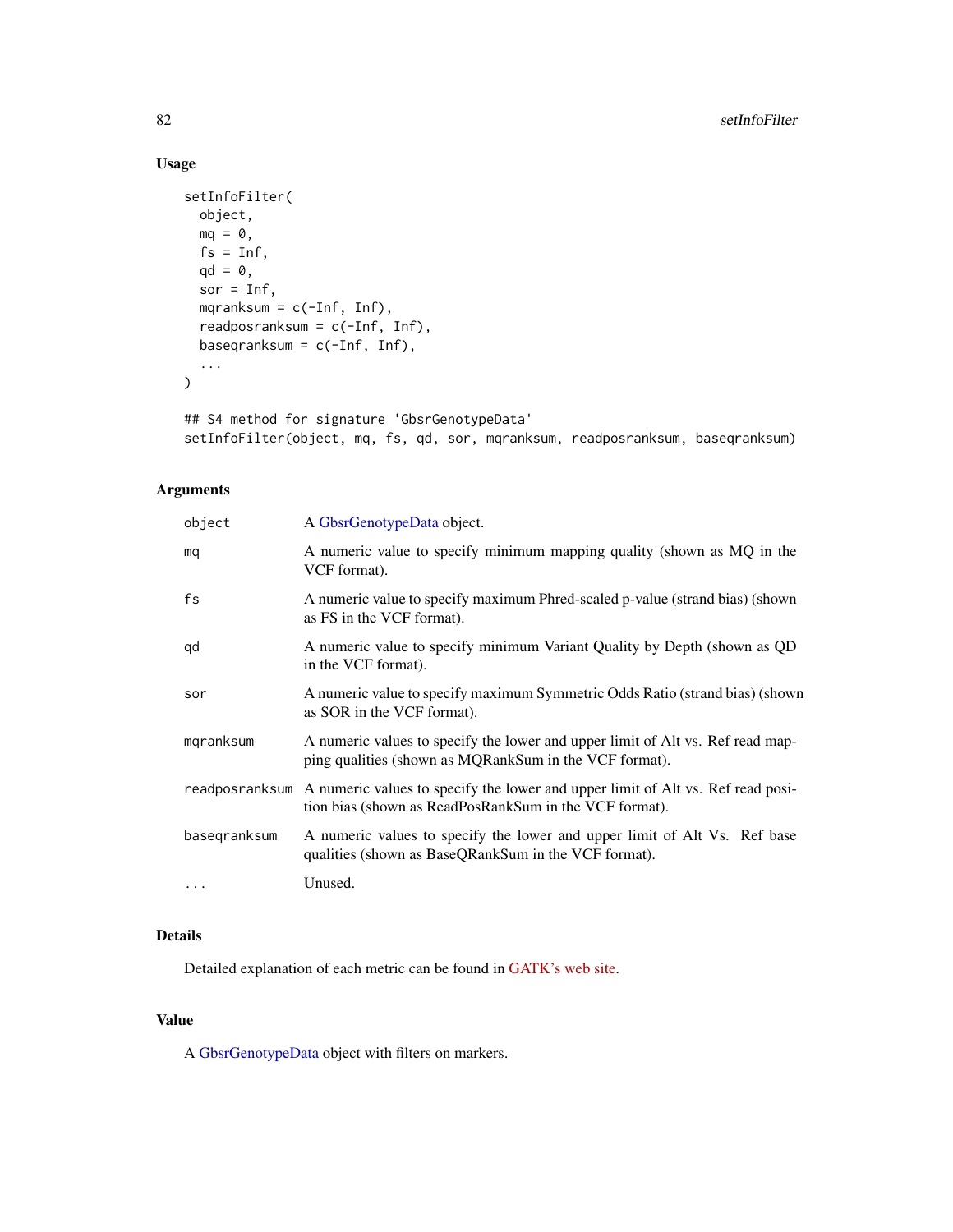### <span id="page-82-0"></span>setParents 83

# Examples

```
# Load data in the GDS file and instantiate a [GbsrGenotypeData] object.
gds_fn <- system.file("extdata", "sample.gds", package = "GBScleanR")
gds <- loadGDS(gds_fn)
gds <- setInfoFilter(gds, mq = 40, qd = 20)
# Close the connection to the GDS file.
closeGDS(gds)
```

| setParents | Set labels to samples which should be recognized as parents of the |
|------------|--------------------------------------------------------------------|
|            | population to be subjected to error correction.                    |

### Description

Specify two or more samples in the dataset as parents of the population. Markers will be filtered out up on your specification.

# Usage

```
setParents(object, parents, flip = FALSE, mono = FALSE, bi = FALSE, ...)
```

```
## S4 method for signature 'GbsrGenotypeData'
setParents(object, parents, flip, mono, bi)
```
### Arguments

| object   | A GbsrGenotypeData object.                                                                                                            |
|----------|---------------------------------------------------------------------------------------------------------------------------------------|
| parents  | A vector of strings with at least length two. The specified strings should match<br>with the samples ID available via $getScanID()$ . |
| flip     | A logical value to indicate whether markers should be checked for "flip". See<br>details.                                             |
| mono     | A logical value whether to filter out markers which are not monomorphic in<br>parents.                                                |
| bi       | A logical value whether to filter out mare key which are not biallelic between<br>parents.                                            |
| $\cdots$ | Unused.                                                                                                                               |

# Details

The clean function of [GBScleanR](#page-0-0) uses read count information of samples and their parents separately to estimate most probable genotype calls of them. Therefore, you must specify proper samples as parents via this function. If you would like to remove SNP markers which are not biallelic and/or not monomorphic in each parent, set mono = TRUE and  $bi = TRUE$ .  $flip = TRUE$  flips alleles of markers where the alleles expected as reference allele are called as alternative allele. The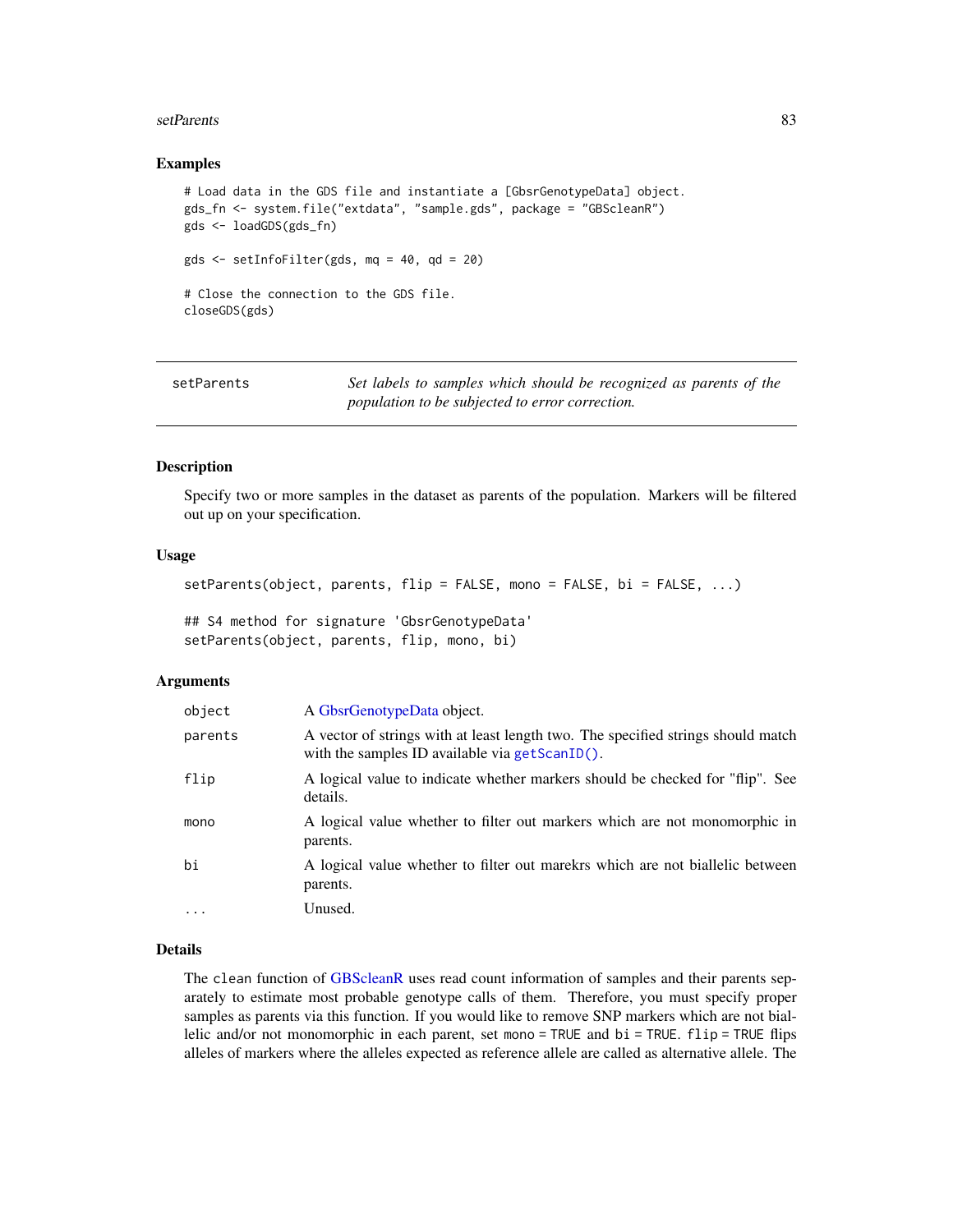alleles found in the parent specified as the first element to the parents argument are supposed as reference alleles of the markers. If the "expected" reference alleles are not actually called as reference alleles but alternative alleles in the given data. setParents() will automatically labels those markers "flipped". The SnpAnnotatoinDataFrame slot sores this information and accessible via [getFlipped\(\)](#page-32-0) which gives you a logical vector indicating which markers are labeled as flipped TRUE or not flipped FALSE. [hasFlipped\(\)](#page-53-0) just tells you whether the SnpAnnotatoinDataFrame slot has the information of flipped markers or not.

# Value

A [GbsrGenotypeData](#page-16-0) object with parents information.

```
# Load data in the GDS file and instantiate a [GbsrGenotypeData] object.
gds_fn <- system.file("extdata", "sample.gds", package = "GBScleanR")
gds <- loadGDS(gds_fn)
# Find the IDs of parental samples.
parents <- grep("Founder", getScanID(gds), value = TRUE)
# Set the parents and flip allele information
# if the reference sample (Founder1 in our case) has homozygous
# alternative genotype at some markers of which alleles will
# be swapped to make the reference sample have homozygous
# reference genotype.
gds <- setParents(gds, parents = parents, flip = TRUE)
# Initialize a scheme object stored in the slot of the GbsrGenotypeData.
gds <- setParents(gds, parents = parents, flip = TRUE)<br># Initialize a scheme object stored in the slot of the GbsrGenotypeDat<br># We chose `crosstype = "pair"` because two inbred founders were mated
# in our breeding scheme.
# We also need to specify the mating matrix which has two rows and
# one column with integers 1 and 2 indicating a sample (founder)
# with the memberID 1 and a sample (founder) with the memberID 2
# were mated.
gds \le initScheme(gds, crosstype = "pair", mating = cbind(c(1:2)))
# Add information of the next cross conducted in our scheme.
# We chose 'crosstype = "selfing"', which do not require a
# mating matrix.
gds <- addScheme(gds, crosstype = "selfing")
# Execute error correction by estimating genotype and haplotype of
# founders and offspring.
gds <- estGeno(gds)
# Close the connection to the GDS file.
closeGDS(gds)
```
<span id="page-83-0"></span>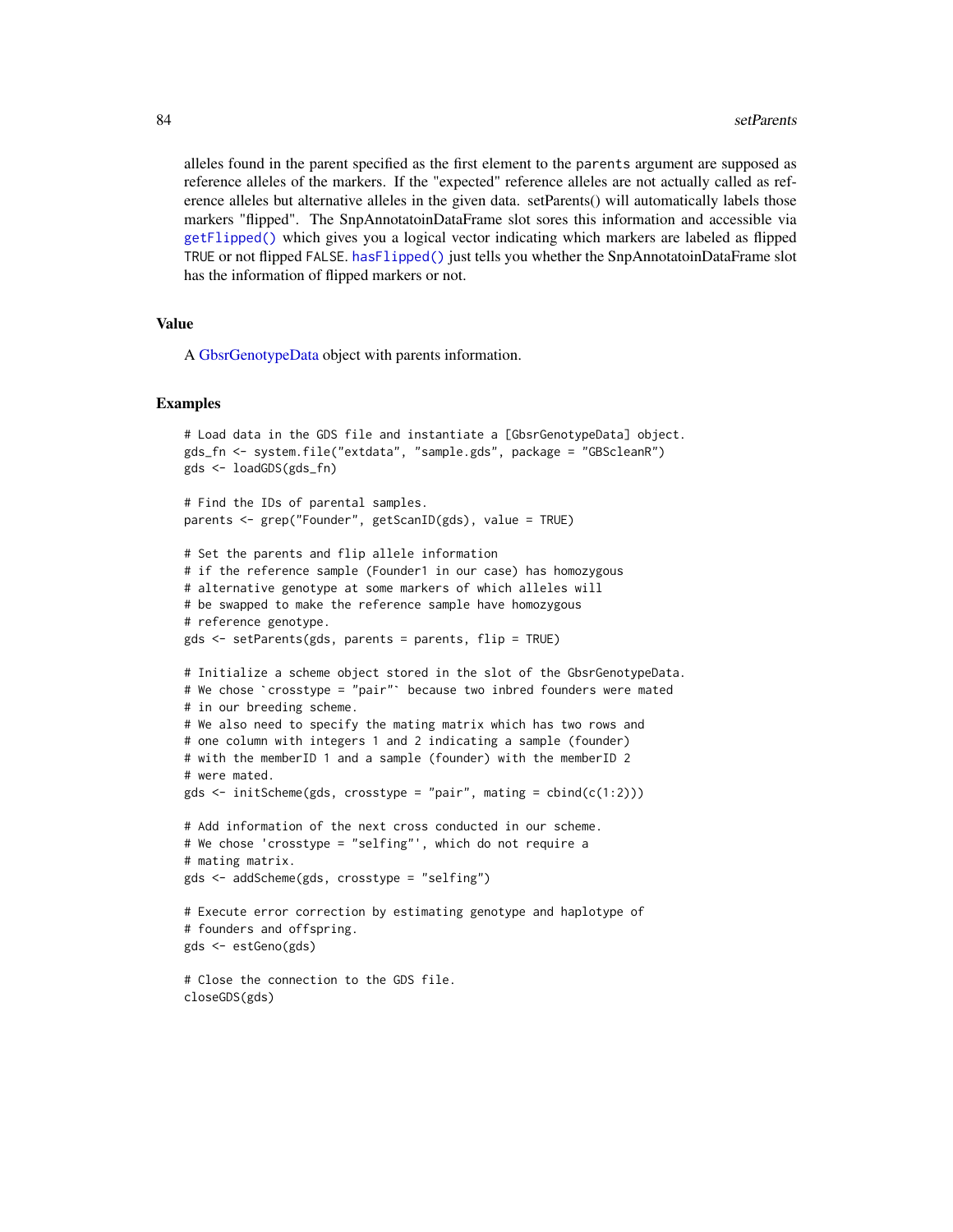<span id="page-84-1"></span><span id="page-84-0"></span>

Set the "genotype" node and the "data" node as primary nodes for genotype data and read count data. The data stored in the primary nodes are used in the functions of GBScleanR.

# Usage

```
setRawGenotype(object, ...)
```
## S4 method for signature 'GbsrGenotypeData' setRawGenotype(object)

# Arguments

| object | A GbsrGenotypeData object. |
|--------|----------------------------|
| .      | Unused.                    |

### Details

A [GbsrGenotypeData](#page-16-0) object storing information of the primary node of genotype data and read count data. All of the functions implemented in [GBScleanR](#page-0-0) check the primary nodes and use data stored in those nodes. [setCallFilter\(\)](#page-77-0) create new nodes storing filtered genotype calls and read counts in a GDS file and change the primary nodes to "filt.genotype" and "filt.data" for genotype and read count data, respectively. [setRawGenotype\(\)](#page-84-0) set back the nodes to the original, those are "genotype" and "data" for genotype and read count data, respectively. You can set the filtered data again by [setFiltGenotype\(\)](#page-79-0).

# Value

A [GbsrGenotypeData](#page-16-0) object.

```
# Create a GDS file from a sample VCF file.
vcf_fn <- system.file("extdata", "sample.vcf", package = "GBScleanR")
gds_fn <- tempfile("sample", fileext = ".gds")
gbsrVCF2GDS(vcf_fn = vcf_fn, out_fn = gds_fn, force = TRUE)
# Load data in the GDS file and instantiate a [GbsrGenotypeData] object.
gds <- loadGDS(gds_fn)
# Filter out set zero to read counts and
# missing to genotype calls of which meet the criteria.
gds <- setCallFilter(gds, dp_count = c(5, Inf))
```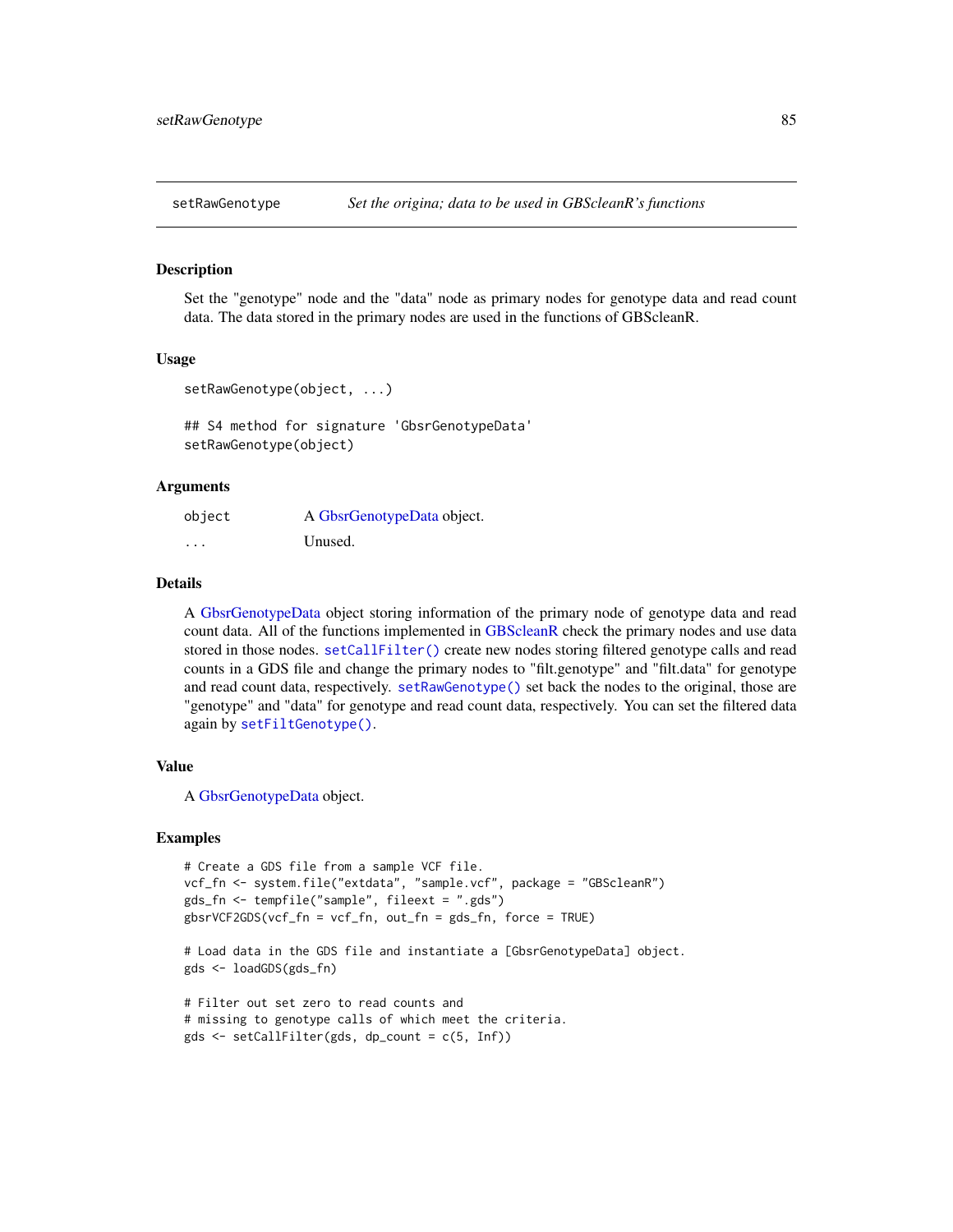```
# Now any functions of [GBScleanR] reference the genotype data
# stored in the "filt.genotype" node of the GDS file.
# If you need to set the "genotype" node, where store the raw genotype data
# as genotype to be referenced by the functions of GBScleanR,
# run the following.
gds <- setRawGenotype(gds)
# Reopening the connection to the GDS file also set the raw genotype again.
gds <- loadGDS(gds)
# Close the connection to the GDS file
closeGDS(gds)
```
<span id="page-85-0"></span>setScanFilter *Filter out scans (samples)*

# Description

Search samples which do not meet the criteria and label them as "invalid".

### Usage

```
setScanFilter(
 object,
  id = "".missing = 1,
  het = c(\emptyset, 1),
 mac = 0,\text{maf} = \emptyset,
  ad_ref = c(0, Inf),
  ad\_alt = c(0, Inf),
  dp = c(0, \text{Inf}),mean_ref = c(0, Inf),mean\_alt = c(0, Inf),sd_ref = Inf,
  sd\_alt = Inf,...
)
## S4 method for signature 'GbsrGenotypeData'
setScanFilter(
  object,
  id,
  missing,
  het,
  mac,
  maf,
```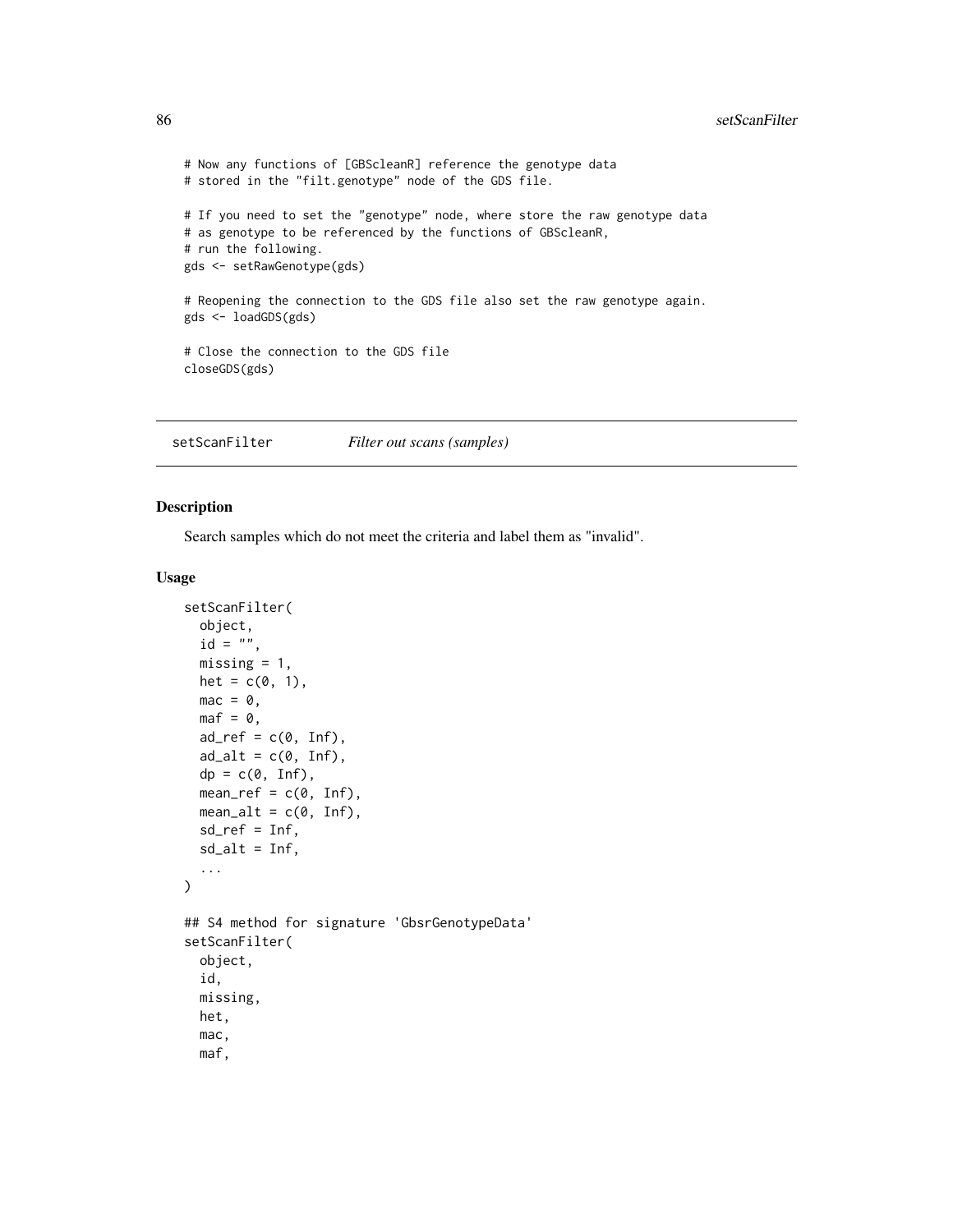# <span id="page-86-0"></span>setScanFilter 87

```
ad_ref,
  ad_alt,
  dp,
  mean_ref,
  mean_alt,
  sd_ref,
  sd_alt
\mathcal{L}
```
# Arguments

| object   | A GbsrGenotypeData object.                                                                                                                    |
|----------|-----------------------------------------------------------------------------------------------------------------------------------------------|
| id       | A vector of strings matching with scan ID which can be retrieve by get Scan ID().<br>The samples with the specified IDs will be filtered out. |
| missing  | A numeric value [0-1] to specify the maximum missing genotype call rate per<br>sample.                                                        |
| het      | A vector of two numeric values [0-1] to specify the minimum and maximum<br>heterozygous genotype call rate per sample.                        |
| mac      | A integer value to specify the minimum minor allele count per sample.                                                                         |
| maf      | A numeric value to specify the minimum minor allele frequency per sample.                                                                     |
| ad_ref   | A numeric vector with length two specifying lower and upper limit of reference<br>read counts per sample.                                     |
| ad_alt   | A numeric vector with length two specifying lower and upper limit of alternative<br>read counts per sample.                                   |
| dp       | A numeric vector with length two specifying lower and upper limit of total read<br>counts per sample.                                         |
| mean_ref | A numeric vector with length two specifying lower and upper limit of mean of<br>reference read counts per sample.                             |
| mean_alt | A numeric vector with length two specifying lower and upper limit of mean of<br>alternative read counts per sample.                           |
| sd_ref   | A numeric value specifying the upper limit of standard deviation of reference<br>read counts per sample.                                      |
| sd_alt   | A numeric value specifying the upper limit of standard deviation of alternative<br>read counts per sample.                                    |
|          | Unused.                                                                                                                                       |

# Details

For mean\_ref, mean\_alt, sd\_ref, and sd\_alt, this function calculate mean and standard deviation of reads obtained at SNP markers of each sample. If a mean read counts of a sample was smaller than the specified lower limit or larger than the upper limit, this function labels the sample as "invalid". In the case of sd\_ref and sd\_alt, standard deviations of read counts of each sample are checked and the samples having a larger standard deviation will be labeled as "invalid". To check valid and invalid samples, run [getValidScan\(\)](#page-51-0).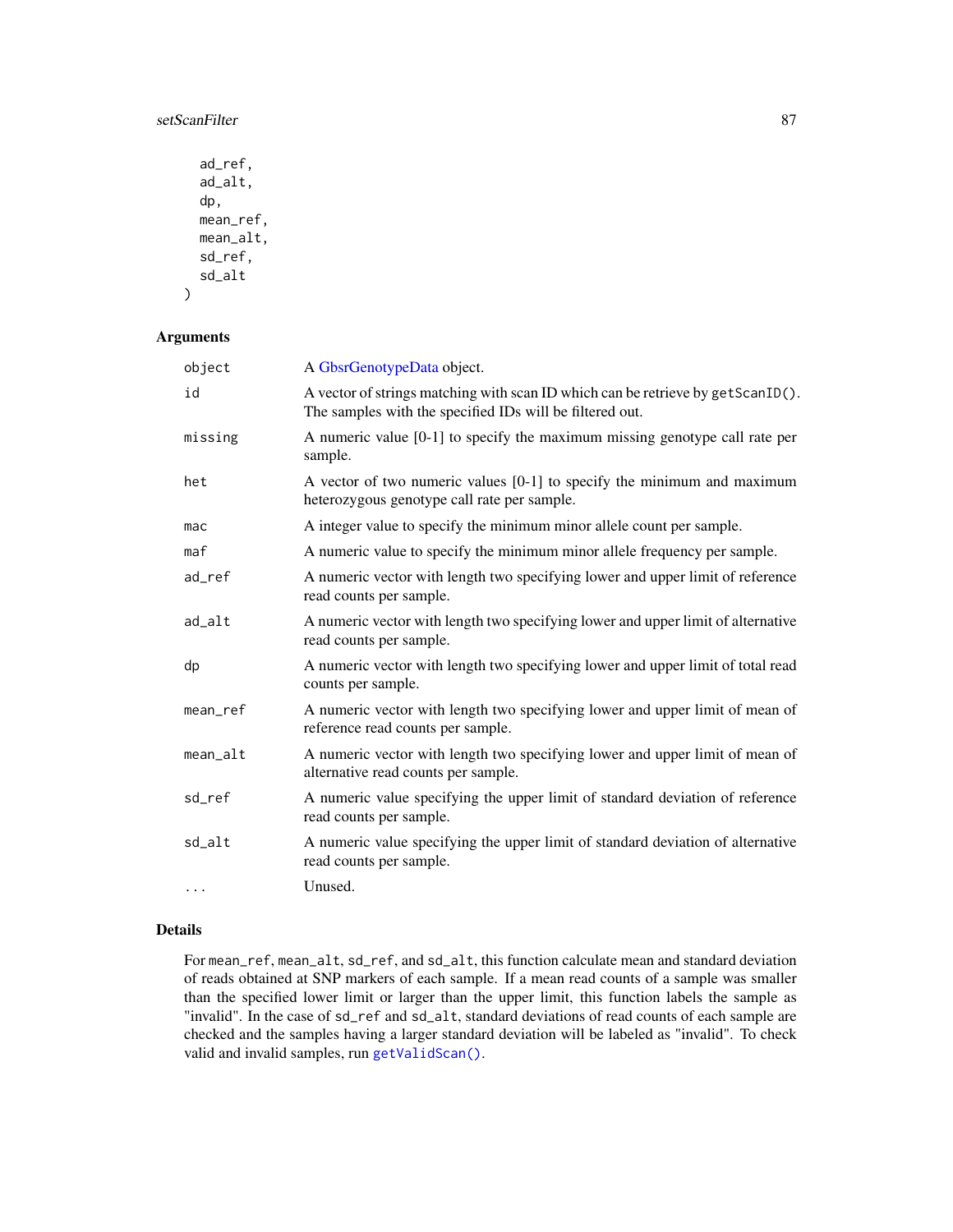# <span id="page-87-1"></span>Value

A [GbsrGenotypeData](#page-16-0) object with filters on scan(samples).

## Examples

```
# Load data in the GDS file and instantiate a [GbsrGenotypeData] object.
gds_fn <- system.file("extdata", "sample.gds", package = "GBScleanR")
gds <- loadGDS(gds_fn)
# Summarize the information needed for filtering.
gds <- countGenotype(gds)
gds <- countRead(gds)
gds <- setScanFilter(gds,
                       id = getScanID(gds)[1:10],missing = 0.2,
                       dp = c(5, Inf)# Close the connection to the GDS file.
closeGDS(gds)
```
<span id="page-87-0"></span>setSnpFilter *Filter out markers*

# Description

Search markers which do not meet the criteria and label them as "invalid".

# Usage

```
setSnpFilter(
  object,
  id = NA_integer_,
  missing = 1,
  het = c(\emptyset, 1),
  mac = 0,
  \text{maf} = \emptyset,ad_ref = c(0, Inf),
  ad\_alt = c(0, Inf),
  dp = c(0, Inf),
  mean_ref = c(0, Inf),mean\_alt = c(0, Inf),
  sd_ref = Inf,
  sd\_alt = Inf,...
)
```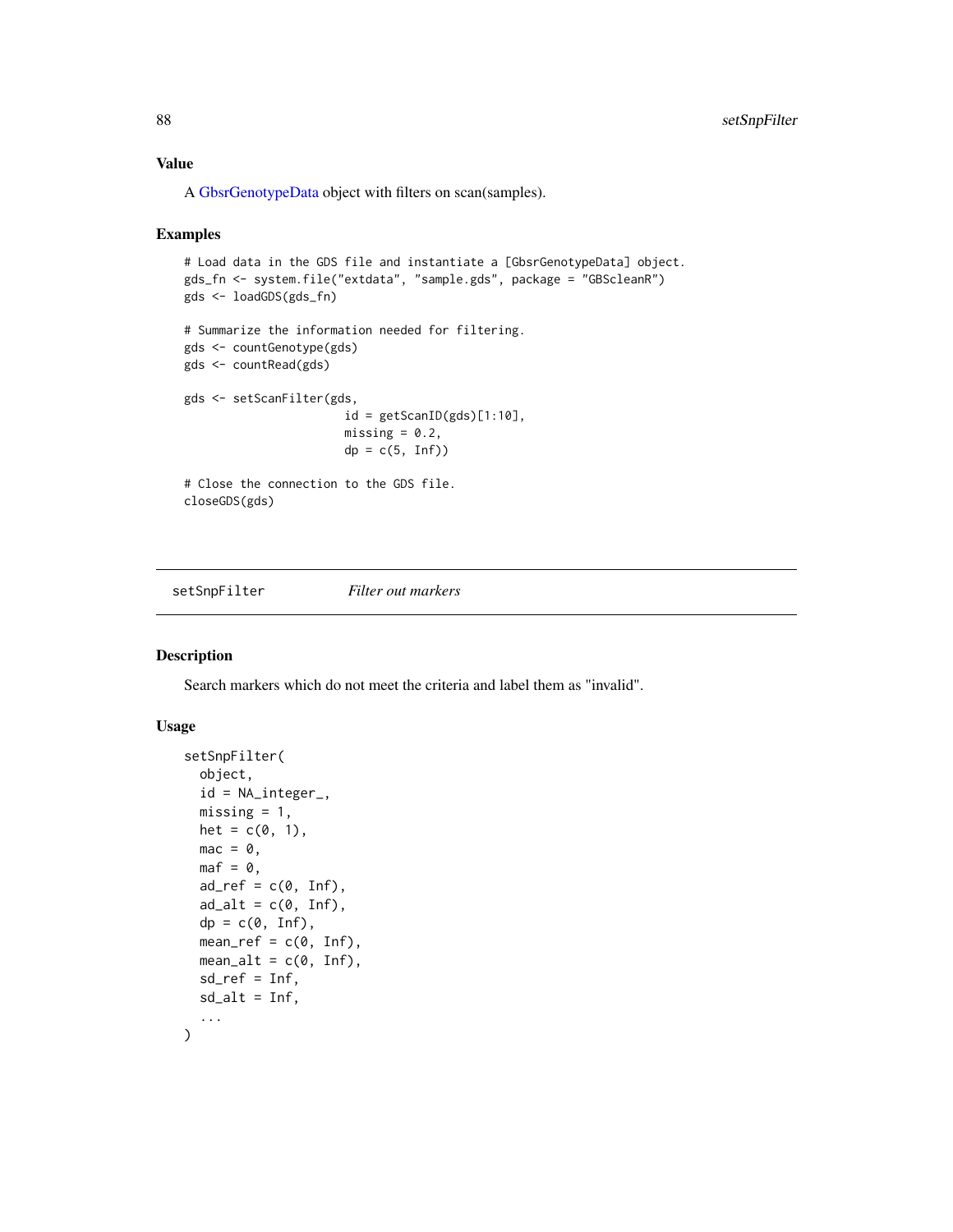# setSnpFilter 89

```
## S4 method for signature 'GbsrGenotypeData'
setSnpFilter(
 object,
 id,
 missing,
 het,
 mac,
 maf,
 ad_ref,
 ad_alt,
 dp,
 mean_ref,
 mean_alt,
 sd_ref,
 sd_alt
)
```
# Arguments

| object     | A GbsrGenotypeData object.                                                                                                                 |
|------------|--------------------------------------------------------------------------------------------------------------------------------------------|
| id         | A vector of integers matching with snp ID which can be retrieve by getSnpID().<br>The markers with the specified IDs will be filtered out. |
| missing    | A numeric value $[0-1]$ to specify the maximum missing genotype call rate per<br>marker                                                    |
| het        | A numeric vector with length two [0-1] to specify the minimum and maximum<br>heterozygous genotype call rate per marker                    |
| mac        | A integer value to specify the minimum minor allele count per marker                                                                       |
| maf        | A numeric value to specify the minimum minor allele frequency per marker.                                                                  |
| ad_ref     | A numeric vector with length two specifying lower and upper limit of reference<br>read counts per marker.                                  |
| ad_alt     | A numeric vector with length two specifying lower and upper limit of alternative<br>read counts per marker.                                |
| dp         | A numeric vector with length two specifying lower and upper limit of total read<br>counts per marker.                                      |
| mean_ref   | A numeric vector with length two specifying lower and upper limit of mean of<br>reference read counts per marker.                          |
| $mean_alt$ | A numeric vector with length two specifying lower and upper limit of mean of<br>alternative read counts per marker.                        |
| sd_ref     | A numeric value specifying the upper limit of standard deviation of reference<br>read counts per marker.                                   |
| sd_alt     | A numeric value specifying the upper limit of standard deviation of alternative<br>read counts per marker.                                 |
| $\cdots$   | Unused.                                                                                                                                    |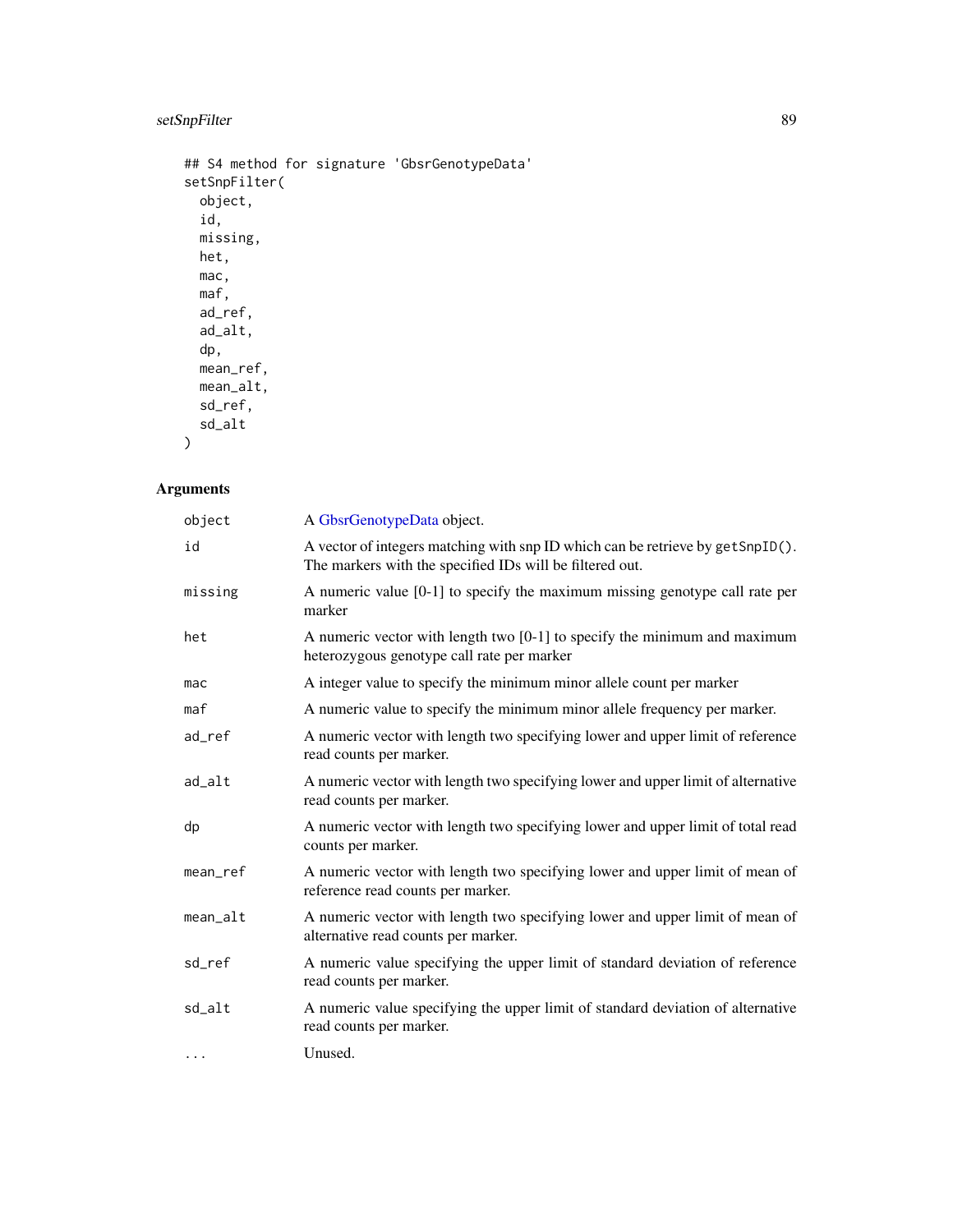# Details

For mean\_ref, mean\_alt, sd\_ref, and sd\_alt, this function calculate mean and standard deviation of reads obtained for samples at each SNP marker. If a mean read counts of a marker was smaller than the specified lower limit or larger than the upper limit, this function labels the marker as "invalid". In the case of sd\_ref and sd\_alt, standard deviations of read counts of each marker are checked and the markers having a larger standard deviation will be labeled as "invalid". To check valid and invalid markers, run [getValidSnp\(\)](#page-52-0).

# Value

A [GbsrGenotypeData](#page-16-0) object with filters on markers.

### Examples

```
# Load data in the GDS file and instantiate a [GbsrGenotypeData] object.
gds_fn <- system.file("extdata", "sample.gds", package = "GBScleanR")
gds <- loadGDS(gds_fn)
# Summarize the information needed for filtering.
gds <- countGenotype(gds)
gds <- countRead(gds)
gds <- setSnpFilter(gds,
                      id = getSupID(gds)[1:100],missing = 0.2,
                      dp = c(5, Inf)# Close the connection to the GDS file.
closeGDS(gds)
```
setValidScan *Manually set valid scans (samples).*

# Description

If you need manually set valid and invalid samples, you can do it via this function, e.g in the case you conducted a filtering on samples manually by your self.

# Usage

setValidScan(object, new, update, ...) ## S4 method for signature 'GbsrGenotypeData' setValidScan(object, new, update)

<span id="page-89-0"></span>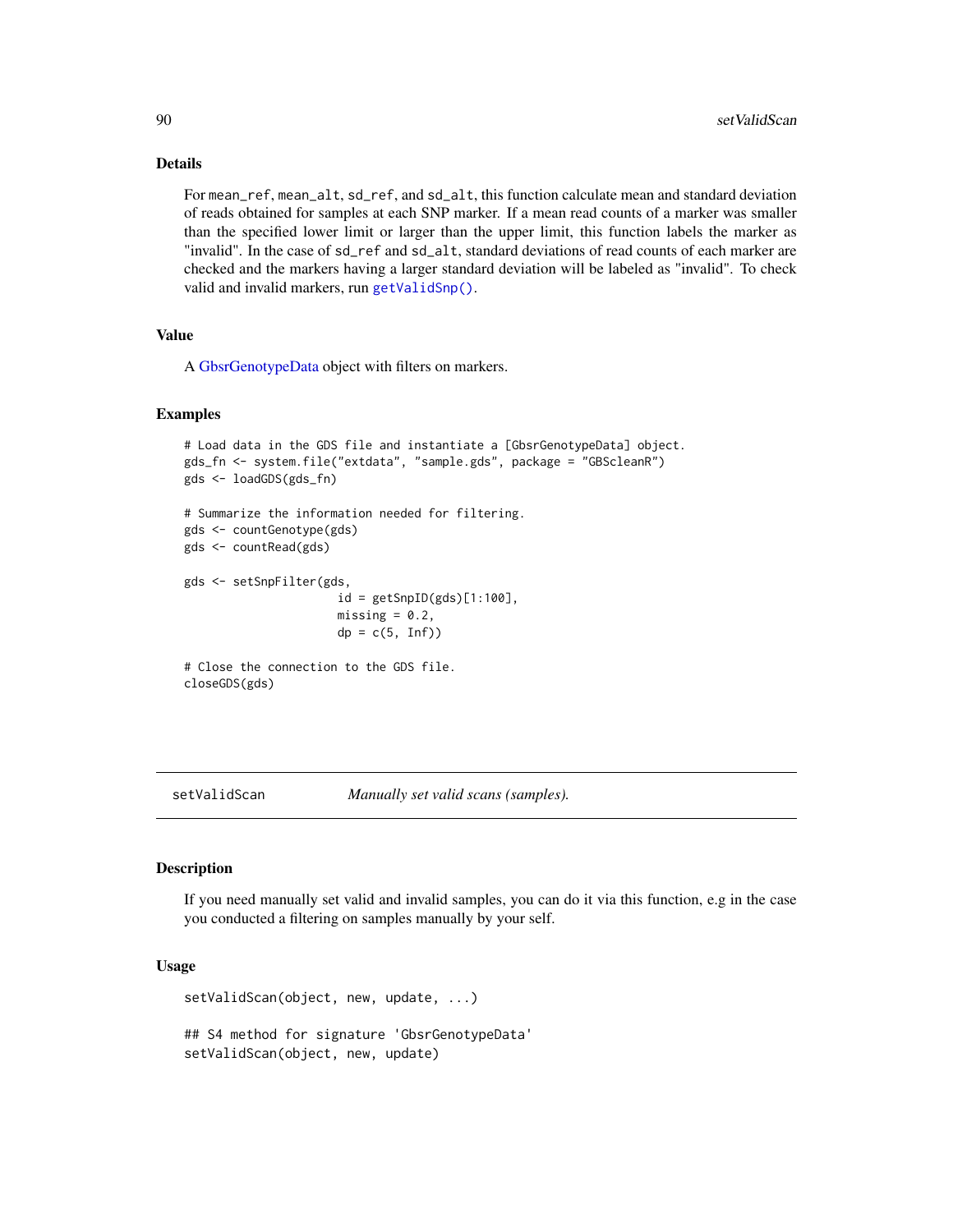# <span id="page-90-0"></span>setValidSnp 91

### Arguments

| object   | A GbsrGenotypeData object.                                                   |
|----------|------------------------------------------------------------------------------|
| new      | A logical vector of the same length with the over all number of the samples. |
| update   | A logical vector of the same length with the currently valid samples.        |
| $\cdots$ | Unused.                                                                      |

### Details

To over write the current validity information, give a logical vector to new. On the other hand, a logical vector specified to update will be used to update validity information of the currently valid samples. If you gave a vector for both argument, only the vector passed to new will be used to over write the validity information.

# Value

A [GbsrGenotypeData](#page-16-0) object with updated scan(sample) validity information.

# See Also

[setScanFilter\(\)](#page-85-0) to filter out samples based on some summary statistics

# Examples

```
# Load data in the GDS file and instantiate a [GbsrGenotypeData] object.
gds_fn <- system.file("extdata", "sample.gds", package = "GBScleanR")
gds <- loadGDS(gds_fn)
# Randomly remove samples.
gds <- setValidScan(gds,
                      update = sample(c(TRUE, FALSE),
                                      nscan(gds),
                                      replace = TRUE))
```
# Close the connection to the GDS file. closeGDS(gds)

setValidSnp *Manually set valid SNP markers.*

### Description

If you need manually set valid and invalid SNP markers, you can do it via this function, e.g in the case you conducted a filtering on SNP markers manually by your self.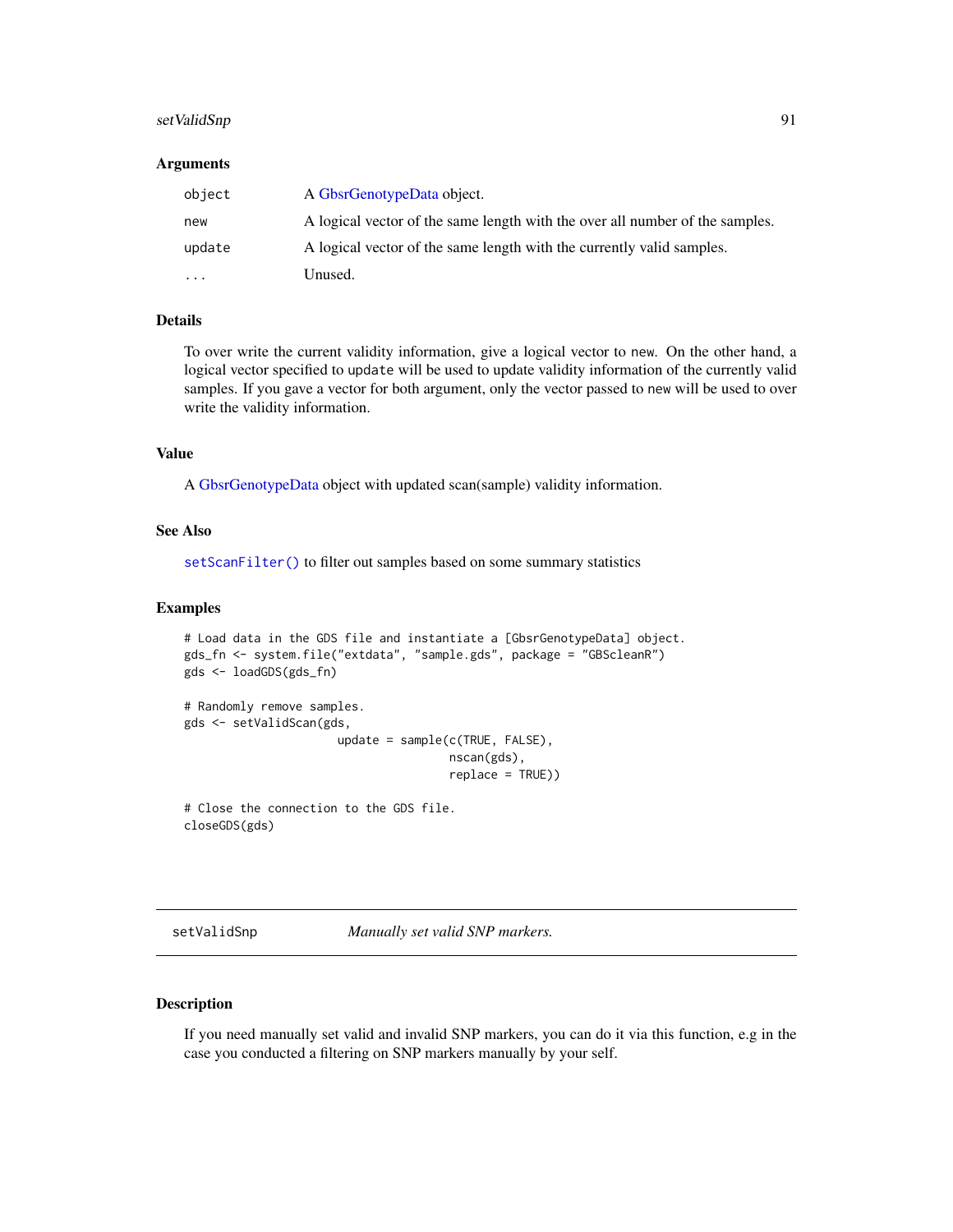# Usage

```
setValidSnp(object, new, update, ...)
```

```
## S4 method for signature 'GbsrGenotypeData'
setValidSnp(object, new, update)
```
# Arguments

| object    | A GbsrGenotypeData object.                                                       |
|-----------|----------------------------------------------------------------------------------|
| new       | A logical vector of the same length with the over all number of the SNP markers. |
| update    | A logical vector of the same length with the currently valid SNP markers.        |
| $\ddotsc$ | Unused.                                                                          |

# Details

To over write the current validity information, give a logical vector to new. On the other hand, a logical vector specified to update will be used to update validity information of the currently valid SNP markers. If you gave a vector for both argument, only the vector passed to new will be used to over write the validity information.

# Value

A [GbsrGenotypeData](#page-16-0) object with updated SNP validity information.

# See Also

[setSnpFilter\(\)](#page-87-0) to filter out SNP markers based on some summary statistics.

```
# Load data in the GDS file and instantiate a [GbsrGenotypeData] object.
gds_fn <- system.file("extdata", "sample.gds", package = "GBScleanR")
gds <- loadGDS(gds_fn)
# Randomly remove SNP markers.
gds <- setValidSnp(gds,
                     update = sample(c(TRUE, FALSE),
                                     nsnp(gds),
                                     replace = TRUE))
```

```
# Close the connection to the GDS file.
closeGDS(gds)
```
<span id="page-91-0"></span>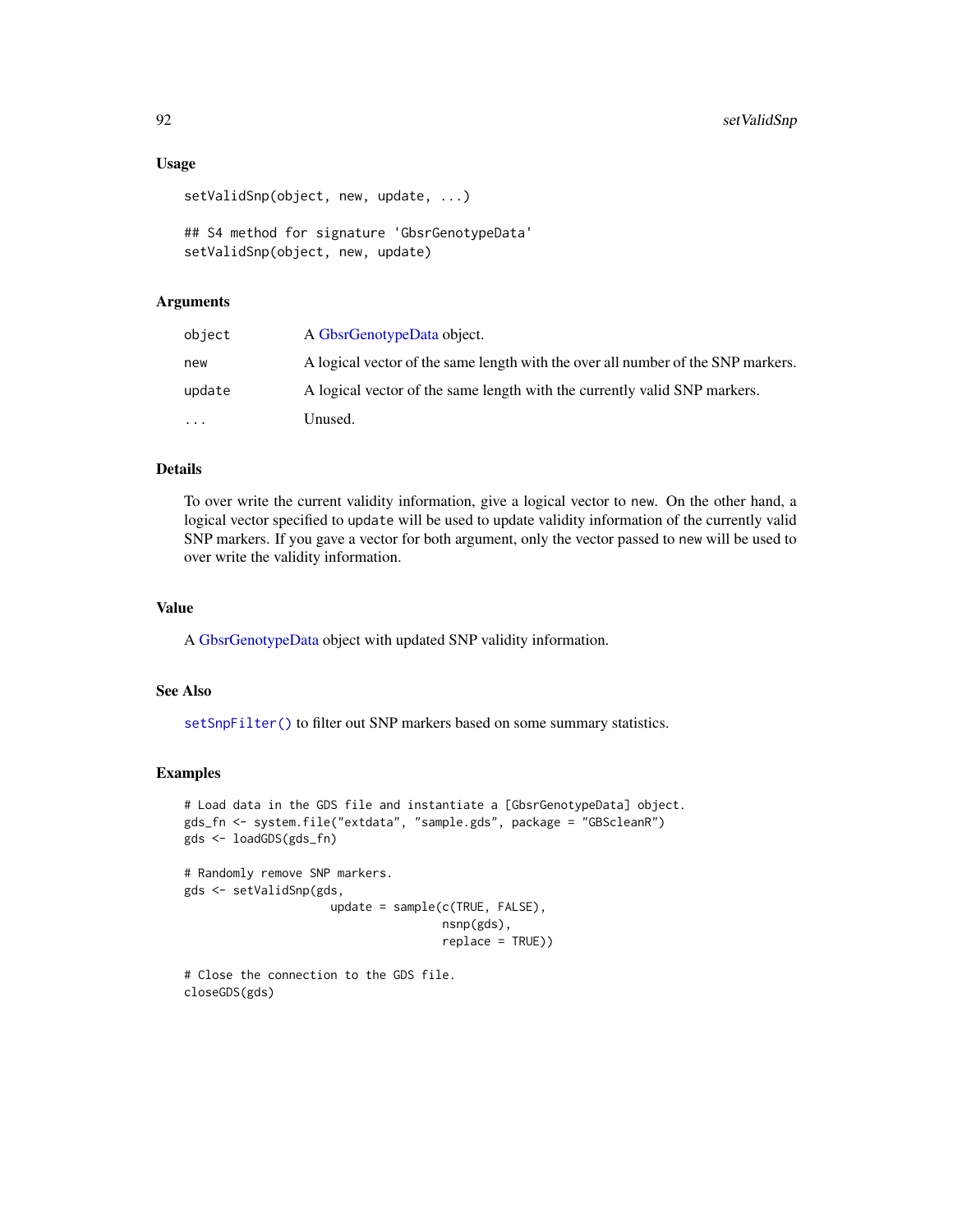<span id="page-92-0"></span>

Print the information of each generation in a [GbsrScheme](#page-17-0) object in the scheme slot of a [GbsrGeno](#page-16-0)[typeData](#page-16-0) object. A [GbsrScheme](#page-17-0) object stores information of a population size, mating combinations and a type of cross applied to each generation of the breeding process to generate the population which you are going to subject to the estGeno() function.

### Usage

```
showScheme(object, ...)
```
## S4 method for signature 'GbsrGenotypeData' showScheme(object)

## S4 method for signature 'GbsrScheme' showScheme(object, parents\_name)

# Arguments

| object                  | A GbsrGenotypeData object.                                 |
|-------------------------|------------------------------------------------------------|
| $\cdot$ $\cdot$ $\cdot$ | Unused.                                                    |
| parents_name            | A vector of strings to indicate names of parental samples. |

# Value

NULL. Print the scheme information on the R console.

# See Also

[initScheme\(\)](#page-56-0) and [addScheme\(\)](#page-4-0)

```
# Load data in the GDS file and instantiate a [GbsrGenotypeData] object.
gds_fn <- system.file("extdata", "sample.gds", package = "GBScleanR")
gds <- loadGDS(gds_fn)
# Biparental F2 population.
gds <- setParents(gds, parents = c("Founder1", "Founder2"))
# setParents gave member ID 1 and 2 to Founder1 and Founder2, respectively.
gds \le initScheme(gds, crosstype = "pair", mating = cbind(c(1:2)))
# Now the progenies of the cross above have member ID 3.
# If `crosstype = "selfing"` or `"sibling"`, you can omit a `mating` matrix.
```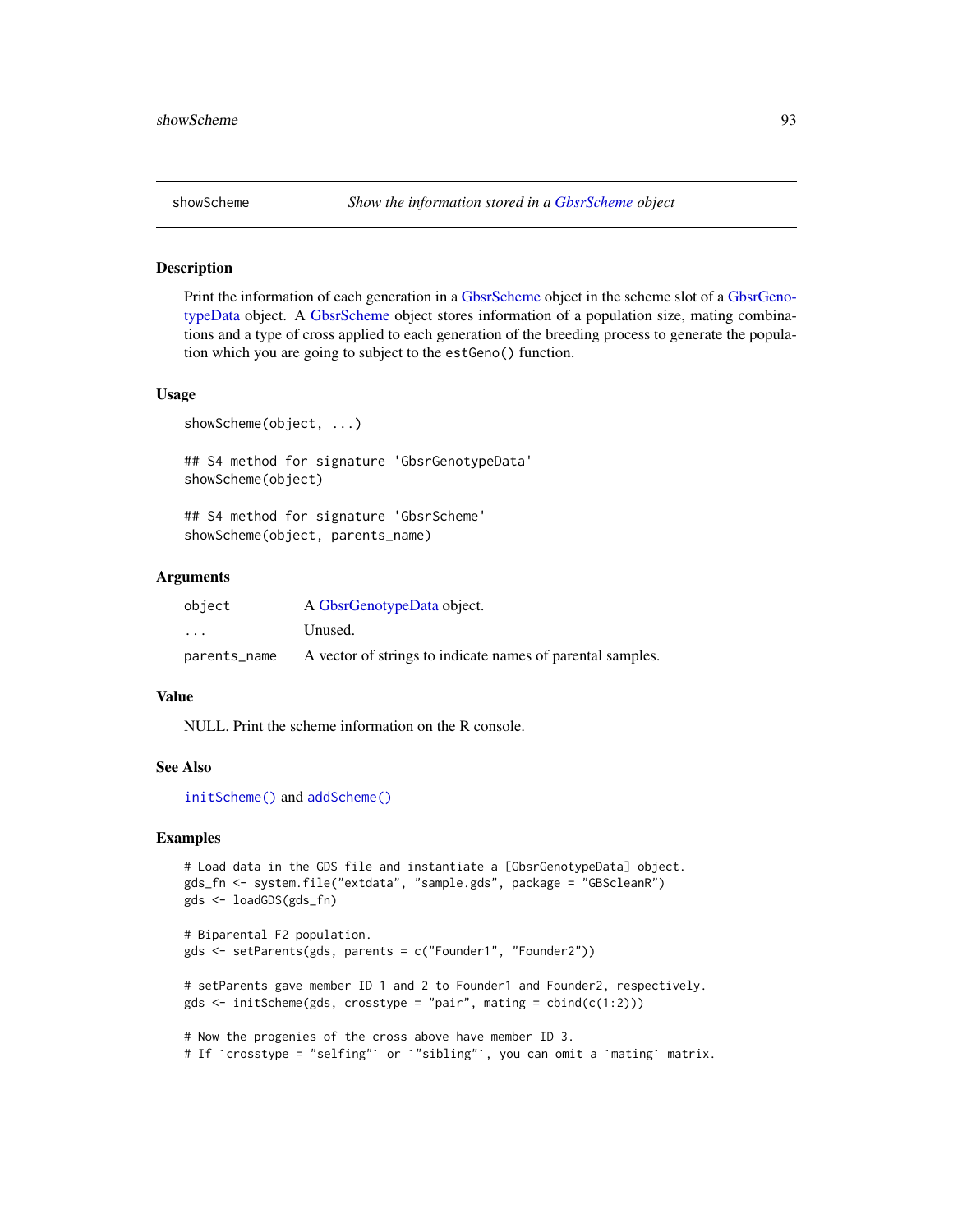```
gds <- addScheme(gds, crosstype = "self")
# Now you can execute `estGeno()` which requires a [GbsrScheme] object.
# Close the connection to the GDS file
closeGDS(gds)
```
subsetGDS *Create a GDS file with subset data of the current GDS file*

# Description

Create a new GDS file storing the subset data from the current GDS file linked to the given [Gb](#page-16-0)[srGenotypeData](#page-16-0) object with keeping (or removing) information based on valid markers and samples information.

# Usage

```
subsetGDS(
  object,
  out_fn = "./susbet.gds",
  snp_incl,
  scan_incl,
  incl_parents = TRUE,
  verbose = TRUE,
  ...
\mathcal{L}
```
## S4 method for signature 'GbsrGenotypeData' subsetGDS(object, out\_fn, snp\_incl, scan\_incl, incl\_parents, verbose)

# Arguments

| object       | A GbsrGenotypeData object.                                                                                                              |
|--------------|-----------------------------------------------------------------------------------------------------------------------------------------|
| out_fn       | A string to specify the path to an output GDS file.                                                                                     |
| snp_incl     | A logical vector having the same length with the total number of markers. The<br>values obtained via getValidSnp() are used.            |
| scan_incl    | A logical vector having the same length with the total number of scans (sam-<br>ples). The values obtained via getValidScan() are used. |
| incl_parents | A logical value to specify whether parental samples should be included in a<br>subset data or not.                                      |
| verbose      | if TRUE, show information.                                                                                                              |
| $\ddotsc$    | Unused.                                                                                                                                 |

<span id="page-93-0"></span>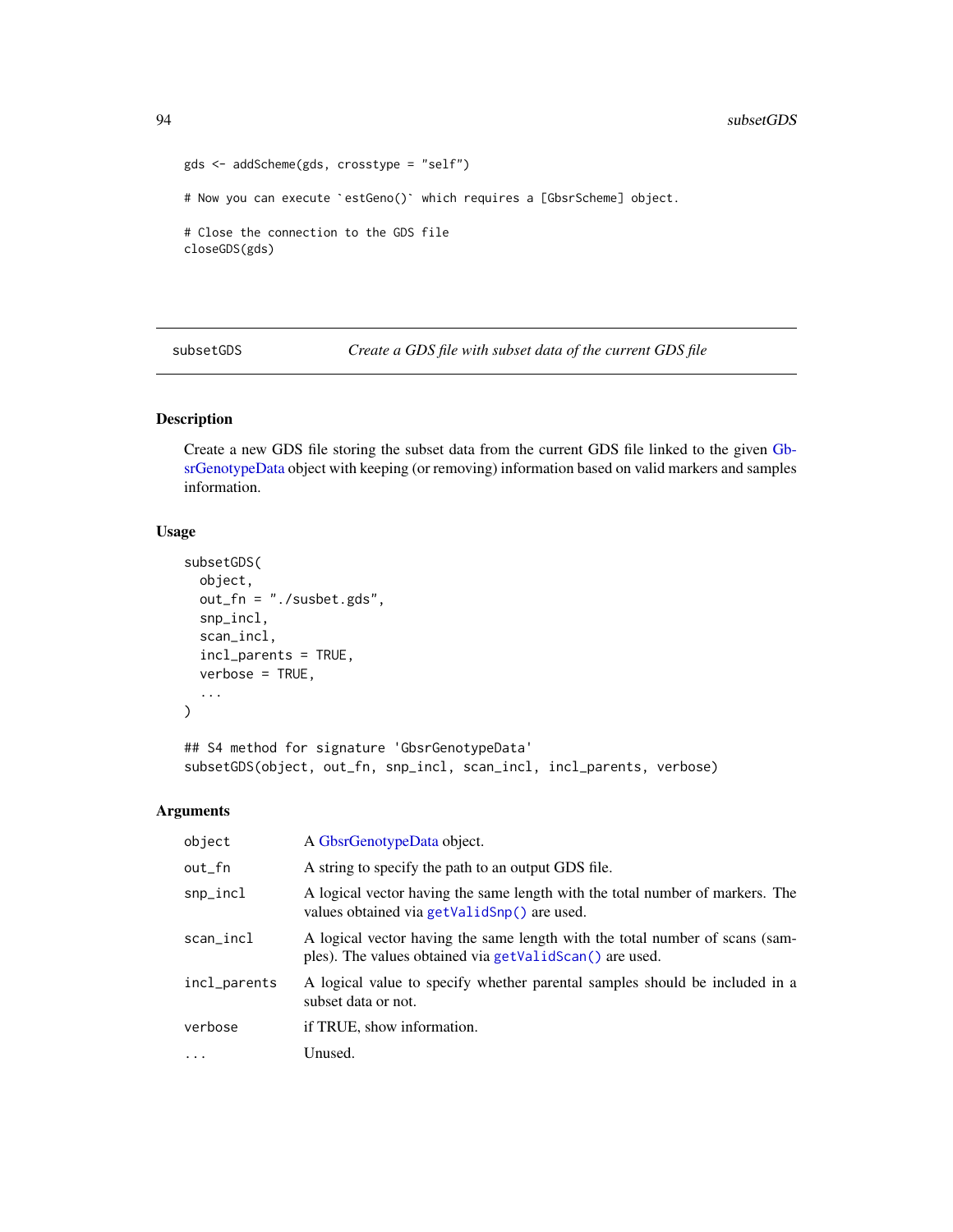### <span id="page-94-0"></span>thinMarker 95

### Details

A resultant subset data in a new GDS file includes subsets of each category of data, e.g. genotype, SNP ID, scan ID, read counts, and quality metrics of SNP markers. The connection to the GDS file of the input [GbsrGenotypeData](#page-16-0) object will be automatically closed for internal file handling in this function. Please use [openGDS\(\)](#page-64-0) to open the connection again. If you use [loadGDS\(\)](#page-59-0), summary statistics and filtering information will be discarded.

# Value

A [GbsrGenotypeData](#page-16-0) object linking to the new GDS file storing subset data.

# Examples

```
#' # Create a GDS file from a sample VCF file.
vcf_fn <- system.file("extdata", "sample.vcf", package = "GBScleanR")
gds_fn <- tempfile("sample", fileext = ".gds")
gbsrVCF2GDS(vcf_fn = vcf_fn, out_fn = gds_fn, force = TRUE)
# Load data in the GDS file and instantiate a [GbsrGenotypeData] object.
gds <- loadGDS(gds_fn)
# Summarize genotype count information to be used in `setSnpFilter()`
gds <- countGenotype(gds)
# Filter out markers meeting the criteia.
gds \le setSnpFilter(gds, missing = 0.2, het = c(0.1, 0.9), maf = 0.05)
# Create a new GDS file with the subset data obtained by applying
# the filter maed via `setSnpFilter()`.
subsetgds_fn <- tempfile("sample_subset", fileext = ".gds")
subset_gds <- subsetGDS(gds, out_fn = subsetgds_fn)
# Close the connection to the GDS files.
closeGDS(subset_gds)
```
thinMarker *Remove markers potentially having redundant information.*

# Description

Markers within the length of the sequenced reads (usually  $\sim$  150 bp, up to your sequencer) potentially have redundant information and those will cause unexpected errors in error correction which assumes independency of markers each other. This function only retains the first marker or the least missing rate marker from the markers locating within the specified stretch.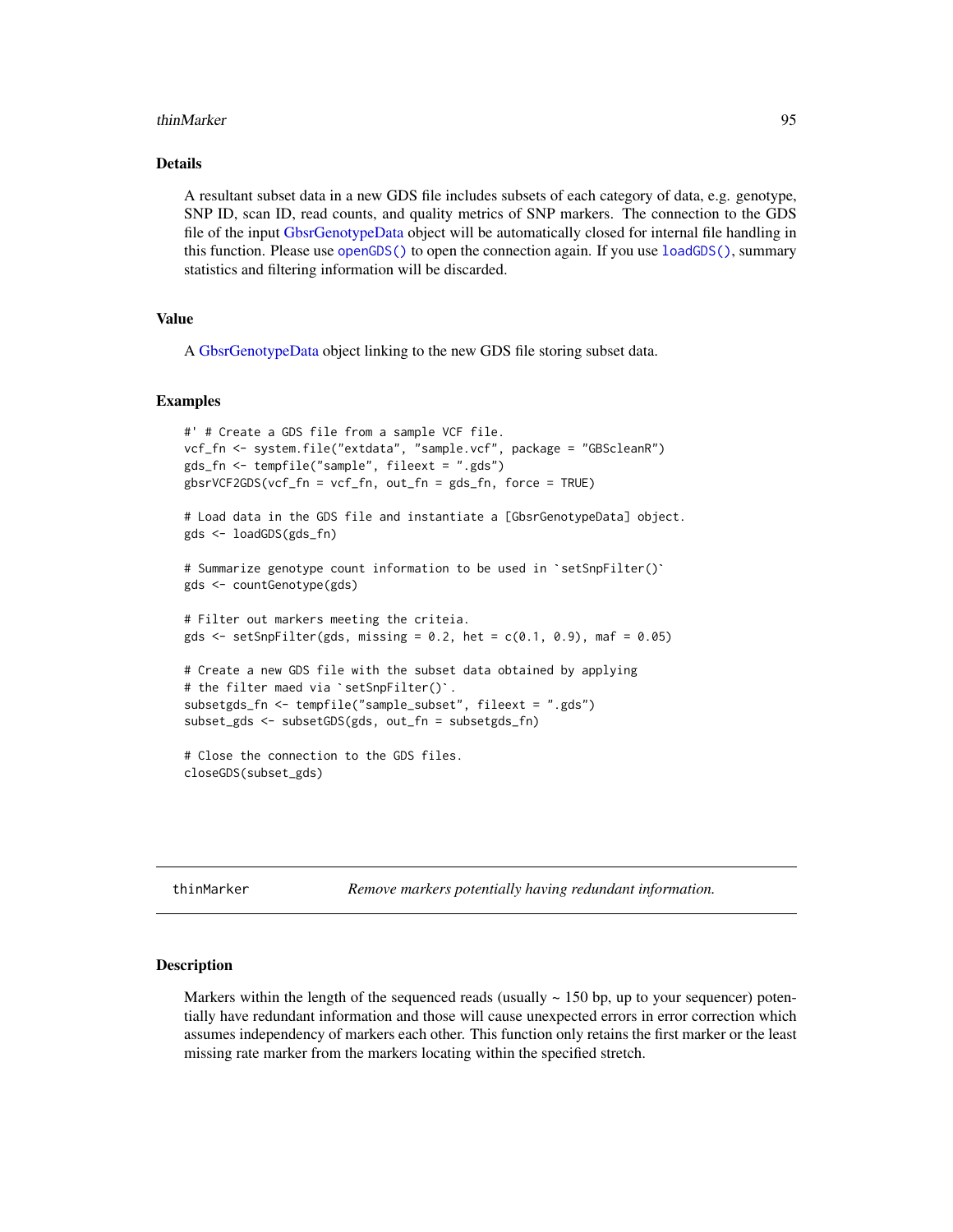# <span id="page-95-0"></span>Usage

```
thinMarker(object, range = 150, ...)
```
## S4 method for signature 'GbsrGenotypeData' thinMarker(object, range)

# Arguments

| object  | A GbsrGenotypeData object.                                 |
|---------|------------------------------------------------------------|
| range   | A integer value to indicate the stretch to search markers. |
| $\cdot$ | Unused.                                                    |

# Details

This function search valid markers from the first marker of each chromosome and compare its physical position with a neighbor marker. If the distance between those markers are equal or less then range, one of them which has a larger missing rate will be removed (labeled as invalid marker). When the first marker was retained and the second marker was removed as invalid marker, next the distance between the first marker and the third marker will be checked and this cycle is repeated until reaching the end of each chromosome. Run [getValidSnp\(\)](#page-52-0) to check the valid SNP markers.

# Value

A [GbsrGenotypeData](#page-16-0) object with filters on markers.

### Examples

```
# Load data in the GDS file and instantiate a [GbsrGenotypeData] object.
gds_fn <- system.file("extdata", "sample.gds", package = "GBScleanR")
gds <- loadGDS(gds_fn)
```

```
# Summarize genotype count information to be used in thinMarker().
gds <- countGenotype(gds)
gds <- thinMarker(gds, range = 150)
```
closeGDS(gds) # Close the connection to the GDS file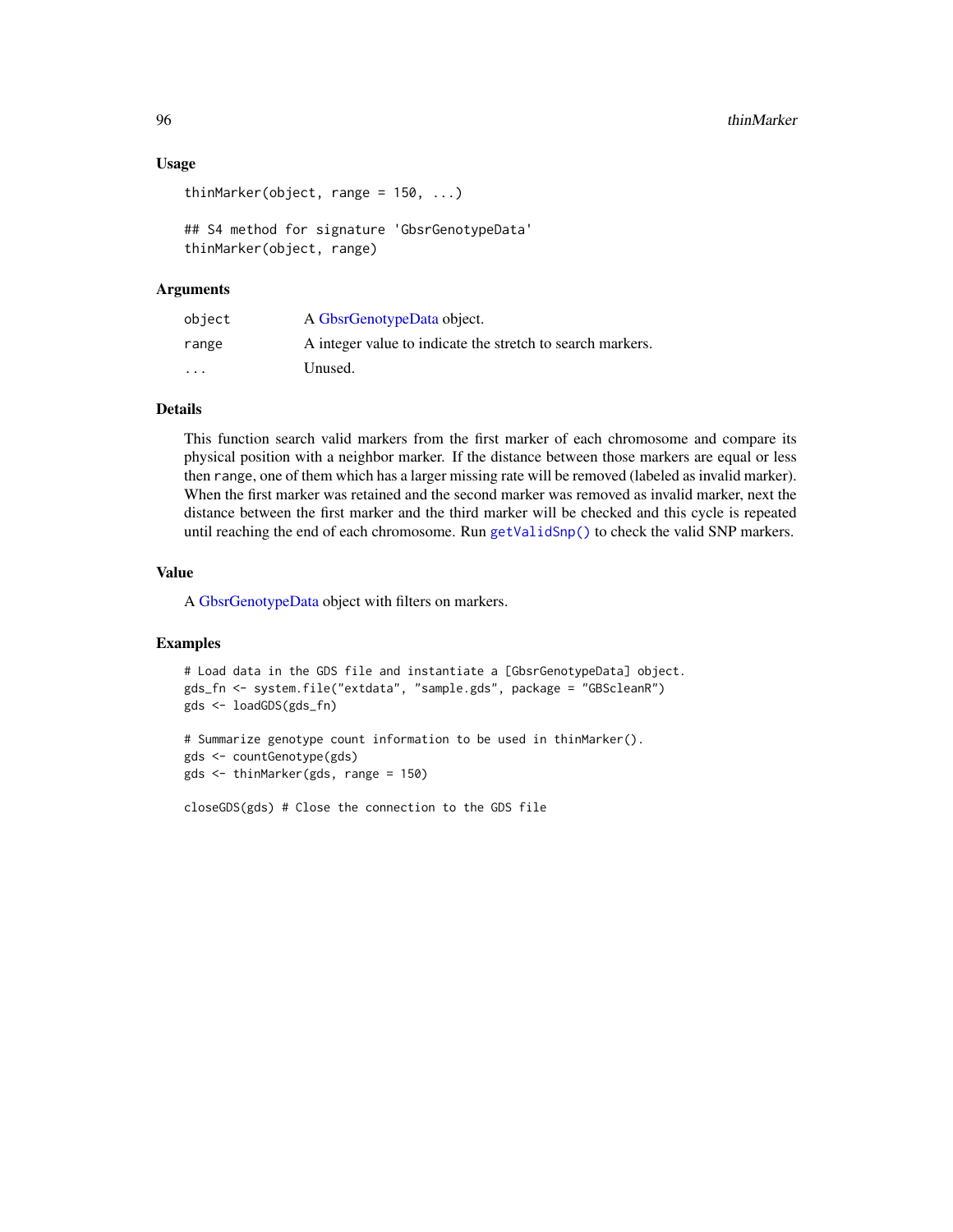# Index

addScan, [4](#page-3-0) addScan,GbsrGenotypeData-method *(*addScan*)*, [4](#page-3-0) addScheme, [5](#page-4-1) addScheme(), *[5,](#page-4-1) [6](#page-5-0)*, *[58](#page-57-0)*, *[93](#page-92-0)* addScheme,GbsrGenotypeData-method *(*addScheme*)*, [5](#page-4-1) addScheme,GbsrScheme-method *(*addScheme*)*, [5](#page-4-1)

boxplotGBSR, [6](#page-5-0)

calcReadStats, [8](#page-7-0) calcReadStats(), *[7](#page-6-0)*, *[41,](#page-40-0) [42](#page-41-0)*, *[45,](#page-44-0) [46](#page-45-0)*, *[48,](#page-47-1) [49](#page-48-0)*, *[51](#page-50-0)*, *[56](#page-55-0)*, *[66,](#page-65-0) [67](#page-66-0)*, *[69,](#page-68-0) [70](#page-69-0)* calcReadStats,GbsrGenotypeData-method *(*calcReadStats*)*, [8](#page-7-0) closeGDS, [9](#page-8-0) closeGDS,GbsrGenotypeData-method *(*closeGDS*)*, [9](#page-8-0) countGenotype, [10](#page-9-0) countGenotype(), *[7](#page-6-0)*, *[23–](#page-22-0)[29](#page-28-0)*, *[39,](#page-38-0) [40](#page-39-0)*, *[56](#page-55-0)*, *[67](#page-66-0)*, *[70](#page-69-0)* countGenotype,GbsrGenotypeData-method *(*countGenotype*)*, [10](#page-9-0) countRead, [12](#page-11-0) countRead(), *[7](#page-6-0)*, *[30](#page-29-0)[–32](#page-31-0)*, *[56](#page-55-0)*, *[67](#page-66-0)*, *[70](#page-69-0)* countRead,GbsrGenotypeData-method *(*countRead*)*, [12](#page-11-0)

estGeno, [13](#page-12-0) estGeno(), *[5](#page-4-1)*, *[11](#page-10-0)*, *[18](#page-17-1)*, *[35,](#page-34-0) [36](#page-35-0)*, *[57,](#page-56-1) [58](#page-57-0)* estGeno,GbsrGenotypeData-method *(*estGeno*)*, [13](#page-12-0)

GBScleanR, *[5](#page-4-1)*, *[17,](#page-16-1) [18](#page-17-1)*, *[22](#page-21-0)*, *[43](#page-42-0)*, *[57](#page-56-1)*, *[80,](#page-79-1) [81](#page-80-0)*, *[83](#page-82-0)*, *[85](#page-84-1)* gbsrGDS2CSV, [15](#page-14-0) gbsrGDS2CSV,GbsrGenotypeData-method *(*gbsrGDS2CSV*)*, [15](#page-14-0) gbsrGDS2VCF, [16](#page-15-0) gbsrGDS2VCF,GbsrGenotypeData-method *(*gbsrGDS2VCF*)*, [16](#page-15-0)

GbsrGenotypeData, *[4](#page-3-0)[–6](#page-5-0)*, *[8](#page-7-0)[–12](#page-11-0)*, *[14,](#page-13-0) [15](#page-14-0)*, *[17](#page-16-1)[–36](#page-35-0)*, *[38](#page-37-0)[–54](#page-53-1)*, *[56](#page-55-0)*, *[58,](#page-57-0) [59](#page-58-0)*, *[61](#page-60-0)[–66](#page-65-0)*, *[68,](#page-67-0) [69](#page-68-0)*, *[72](#page-71-0)[–77](#page-76-0)*, *[79](#page-78-0)[–85](#page-84-1)*, *[87](#page-86-0)[–96](#page-95-0)* GbsrGenotypeData *(*GbsrGenotypeData-class*)*, [17](#page-16-1) GbsrGenotypeData-class, [17](#page-16-1) GbsrScheme, *[5](#page-4-1)*, *[18](#page-17-1)*, *[57,](#page-56-1) [58](#page-57-0)*, *[93](#page-92-0)* GbsrScheme *(*GbsrScheme-class*)*, [18](#page-17-1) GbsrScheme-class, [18](#page-17-1) gbsrVCF2GDS, [19](#page-18-0) gbsrVCF2GDS(), *[18](#page-17-1)* GdsGenotypeReader, *[18](#page-17-1)* getAlleleA, [20](#page-19-0) getAlleleA,GbsrGenotypeData-method *(*getAlleleA*)*, [20](#page-19-0) getAlleleB, [21](#page-20-0) getAlleleB,GbsrGenotypeData-method *(*getAlleleB*)*, [21](#page-20-0) getChromosome, [22](#page-21-0) getChromosome,GbsrGenotypeData-method *(*getChromosome*)*, [22](#page-21-0) getCountAlleleAlt, [23](#page-22-0) getCountAlleleAlt,GbsrGenotypeData-method *(*getCountAlleleAlt*)*, [23](#page-22-0) getCountAlleleMissing, [24](#page-23-0) getCountAlleleMissing,GbsrGenotypeData-method *(*getCountAlleleMissing*)*, [24](#page-23-0) getCountAlleleRef, [25](#page-24-0) getCountAlleleRef(), *[10](#page-9-0)* getCountAlleleRef,GbsrGenotypeData-method *(*getCountAlleleRef*)*, [25](#page-24-0) getCountGenoAlt, [26](#page-25-0) getCountGenoAlt,GbsrGenotypeData-method *(*getCountGenoAlt*)*, [26](#page-25-0) getCountGenoHet, [27](#page-26-0) getCountGenoHet,GbsrGenotypeData-method *(*getCountGenoHet*)*, [27](#page-26-0) getCountGenoMissing, [28](#page-27-0) getCountGenoMissing,GbsrGenotypeData-method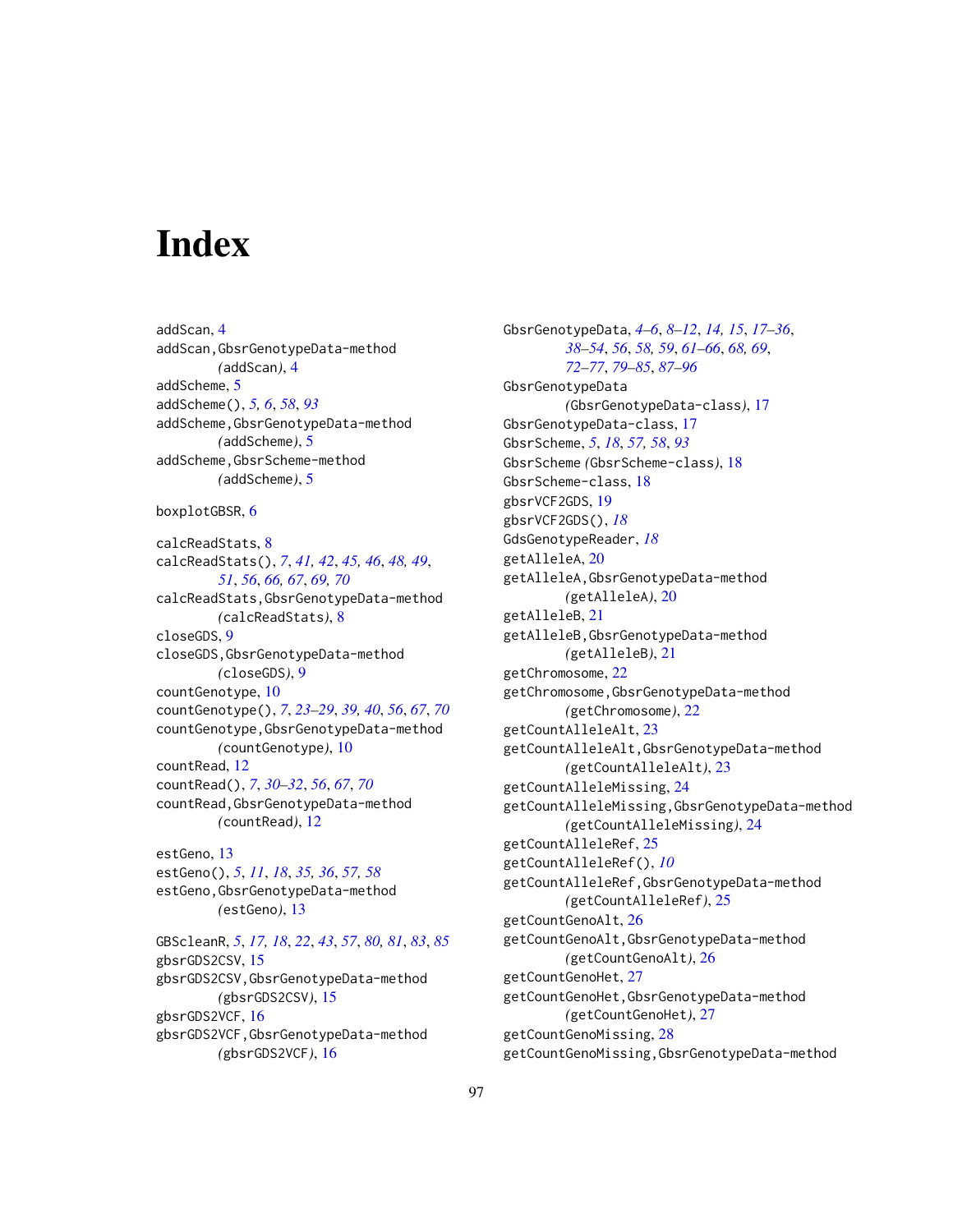*(*getCountGenoMissing*)*, [28](#page-27-0) getCountGenoRef, [29](#page-28-0) getCountGenoRef(), *[10](#page-9-0)* getCountGenoRef,GbsrGenotypeData-method *(*getCountGenoRef*)*, [29](#page-28-0) getCountRead, [30](#page-29-0) getCountRead,GbsrGenotypeData-method *(*getCountRead*)*, [30](#page-29-0) getCountReadAlt, [31](#page-30-0) getCountReadAlt(), *[12](#page-11-0)* getCountReadAlt,GbsrGenotypeData-method *(*getCountReadAlt*)*, [31](#page-30-0) getCountReadRef, [32](#page-31-0) getCountReadRef(), *[12](#page-11-0)* getCountReadRef,GbsrGenotypeData-method *(*getCountReadRef*)*, [32](#page-31-0) getFlipped, [33](#page-32-1) getFlipped(), *[33](#page-32-1)*, *[54,](#page-53-1) [55](#page-54-0)*, *[84](#page-83-0)* getFlipped,GbsrGenotypeData-method *(*getFlipped*)*, [33](#page-32-1) getGenotype, [34](#page-33-0) getGenotype,GbsrGenotypeData-method *(*getGenotype*)*, [34](#page-33-0) getHaplotype, [36](#page-35-0) getHaplotype,GbsrGenotypeData-method *(*getHaplotype*)*, [36](#page-35-0) getInfo, [37](#page-36-0) getInfo,GbsrGenotypeData-method *(*getInfo*)*, [37](#page-36-0) getMAC, [38](#page-37-0) getMAC,GbsrGenotypeData-method *(*getMAC*)*, [38](#page-37-0) getMAF, [39](#page-38-0) getMAF(), *[10](#page-9-0)* getMAF,GbsrGenotypeData-method *(*getMAF*)*, [39](#page-38-0) getMeanReadAlt, [40](#page-39-0) getMeanReadAlt,GbsrGenotypeData-method *(*getMeanReadAlt*)*, [40](#page-39-0) getMeanReadRef, [41](#page-40-0) getMeanReadRef(), *[8](#page-7-0)* getMeanReadRef,GbsrGenotypeData-method *(*getMeanReadRef*)*, [41](#page-40-0) getParents, [42](#page-41-0) getParents,GbsrGenotypeData-method *(*getParents*)*, [42](#page-41-0) getPloidy, [43](#page-42-0) getPloidy,GbsrGenotypeData-method

*(*getPloidy*)*, [43](#page-42-0) getPosition, [44](#page-43-0) getPosition,GbsrGenotypeData-method *(*getPosition*)*, [44](#page-43-0) getQtileReadAlt, [45](#page-44-0) getQtileReadAlt(), *[8](#page-7-0)* getQtileReadAlt,GbsrGenotypeData-method *(*getQtileReadAlt*)*, [45](#page-44-0) getQtileReadRef, [46](#page-45-0) getQtileReadRef,GbsrGenotypeData-method *(*getQtileReadRef*)*, [46](#page-45-0) getRead, [47](#page-46-0) getRead,GbsrGenotypeData-method *(*getRead*)*, [47](#page-46-0) getScanID, [48](#page-47-1) getScanID(), *[83](#page-82-0)* getScanID,GbsrGenotypeData-method *(*getScanID*)*, [48](#page-47-1) getSDReadAlt, [49](#page-48-0) getSDReadAlt,GbsrGenotypeData-method *(*getSDReadAlt*)*, [49](#page-48-0) getSDReadRef, [50](#page-49-0) getSDReadRef,GbsrGenotypeData-method *(*getSDReadRef*)*, [50](#page-49-0) getSnpID, [51](#page-50-0) getSnpID,GbsrGenotypeData-method *(*getSnpID*)*, [51](#page-50-0) getValidScan, [52](#page-51-1) getValidScan(), *[63](#page-62-0)*, *[87](#page-86-0)*, *[94](#page-93-0)* getValidScan,GbsrGenotypeData-method *(*getValidScan*)*, [52](#page-51-1) getValidSnp, [53](#page-52-1) getValidSnp(), *[21](#page-20-0)[–32](#page-31-0)*, *[38](#page-37-0)[–42](#page-41-0)*, *[44](#page-43-0)[–46](#page-45-0)*, *[49](#page-48-0)*, *[51,](#page-50-0) [52](#page-51-1)*, *[63,](#page-62-0) [64](#page-63-0)*, *[90](#page-89-0)*, *[94](#page-93-0)*, *[96](#page-95-0)* getValidSnp,GbsrGenotypeData-method *(*getValidSnp*)*, [53](#page-52-1) ggplot2::stat\_smooth(), *[67](#page-66-0)* GWASTools, *[18](#page-17-1)*

hasFlipped, [54](#page-53-1) hasFlipped(), *[33,](#page-32-1) [34](#page-33-0)*, *[54](#page-53-1)*, *[84](#page-83-0)* hasFlipped,GbsrGenotypeData-method *(*hasFlipped*)*, [54](#page-53-1) histGBSR, [55](#page-54-0)

initScheme, [57](#page-56-1) initScheme(), *[5](#page-4-1)*, *[93](#page-92-0)* initScheme,GbsrGenotypeData-method *(*initScheme*)*, [57](#page-56-1)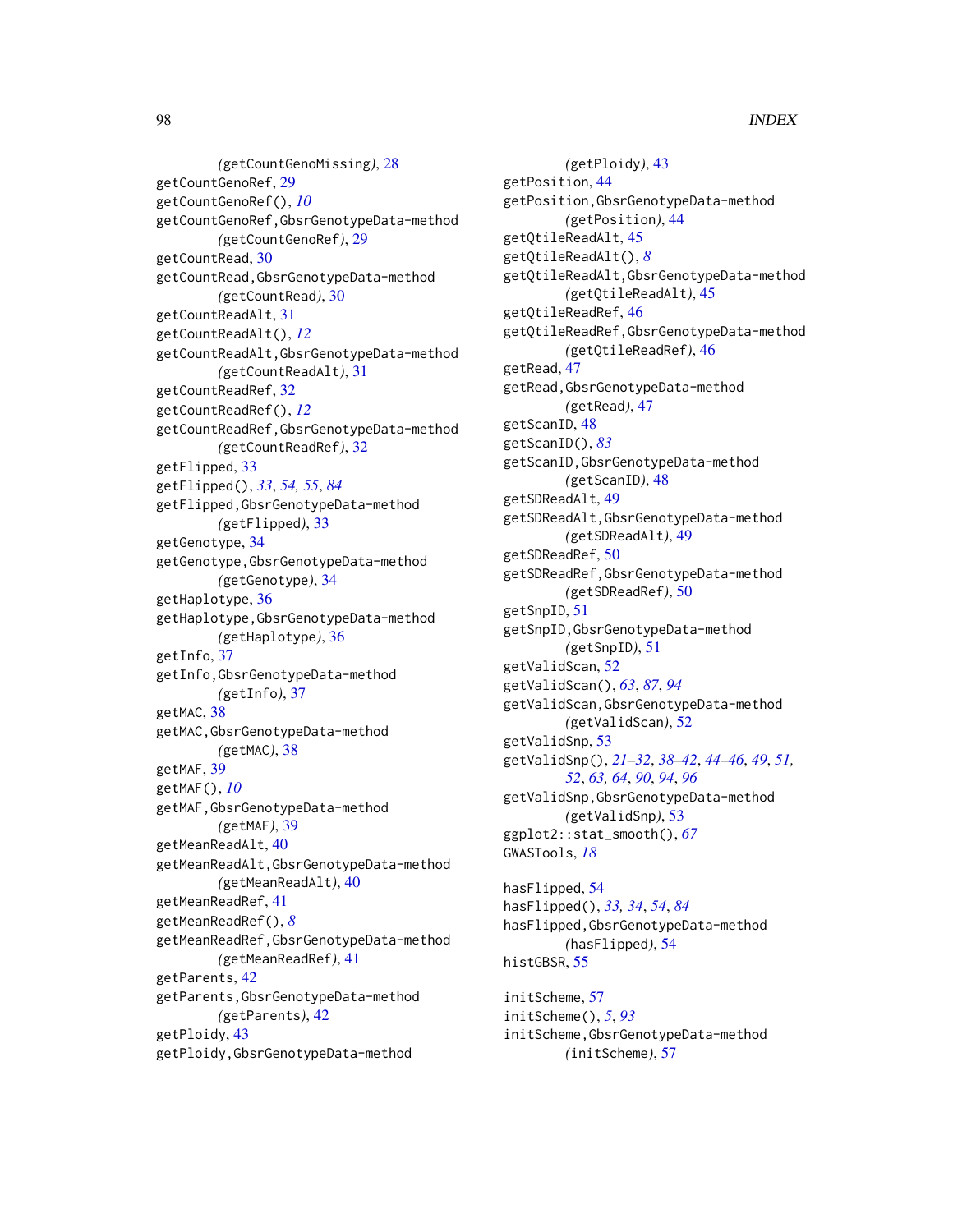# INDEX 99

initScheme,GbsrScheme-method *(*initScheme*)*, [57](#page-56-1) isOpenGDS, [59](#page-58-0) isOpenGDS,GbsrGenotypeData-method *(*isOpenGDS*)*, [59](#page-58-0) loadGDS, [60](#page-59-1) loadGDS(), *[17](#page-16-1)[–19](#page-18-0)*, *[95](#page-94-0)* loadScanAnnot, [61](#page-60-0) loadScanAnnot,GbsrGenotypeData-method *(*loadScanAnnot*)*, [61](#page-60-0) loadSnpAnnot, [62](#page-61-1) loadSnpAnnot(), *[76,](#page-75-0) [77](#page-76-0)* loadSnpAnnot,GbsrGenotypeData-method *(*loadSnpAnnot*)*, [62](#page-61-1) nscan, [63](#page-62-0) nscan,GbsrGenotypeData-method *(*nscan*)*, [63](#page-62-0) nsnp, [64](#page-63-0) nsnp,GbsrGenotypeData-method *(*nsnp*)*, [64](#page-63-0) openGDS, [65](#page-64-1) openGDS(), *[17](#page-16-1)*, *[95](#page-94-0)* openGDS,GbsrGenotypeData-method *(*openGDS*)*, [65](#page-64-1) pairsGBSR, [66](#page-65-0) plotDosage, [68](#page-67-0) plotGBSR, [69](#page-68-0) plotReadRatio, [71](#page-70-0) resetFilters, [72](#page-71-0) resetFilters,GbsrGenotypeData-method *(*resetFilters*)*, [72](#page-71-0) resetScanFilters, [73](#page-72-0) resetScanFilters,GbsrGenotypeData-method *(*resetScanFilters*)*, [73](#page-72-0) resetSnpFilters, [74](#page-73-0) resetSnpFilters,GbsrGenotypeData-method *(*resetSnpFilters*)*, [74](#page-73-0) saveScanAnnot, [76](#page-75-0) saveScanAnnot(), *[61](#page-60-0)* saveScanAnnot,GbsrGenotypeData-method *(*saveScanAnnot*)*, [76](#page-75-0) saveSnpAnnot, [77](#page-76-0) saveSnpAnnot(), *[62](#page-61-1)* saveSnpAnnot,GbsrGenotypeData-method *(*saveSnpAnnot*)*, [77](#page-76-0)

ScanAnnotationDataFrame, *[8](#page-7-0)*, *[10](#page-9-0)*, *[12](#page-11-0)*, *[18](#page-17-1)*, *[21](#page-20-0)[–32](#page-31-0)*, *[38](#page-37-0)[–42](#page-41-0)*, *[44](#page-43-0)[–46](#page-45-0)*, *[49](#page-48-0)*, *[51,](#page-50-0) [52](#page-51-1)*, *[61](#page-60-0)*, *[63](#page-62-0)*, *[76](#page-75-0)* setCallFilter, [78](#page-77-1) setCallFilter(), *[9](#page-8-0)*, *[11,](#page-10-0) [12](#page-11-0)*, *[35](#page-34-0)*, *[48](#page-47-1)*, *[72](#page-71-0)*, *[80](#page-79-1)*, *[85](#page-84-1)* setCallFilter,GbsrGenotypeData-method *(*setCallFilter*)*, [78](#page-77-1) setFiltGenotype, [80](#page-79-1) setFiltGenotype(), *[81](#page-80-0)*, *[85](#page-84-1)* setFiltGenotype,GbsrGenotypeData-method *(*setFiltGenotype*)*, [80](#page-79-1) setInfoFilter, [81](#page-80-0) setInfoFilter,GbsrGenotypeData-method *(*setInfoFilter*)*, [81](#page-80-0) setParents, [83](#page-82-0) setParents(), *[33,](#page-32-1) [34](#page-33-0)*, *[42,](#page-41-0) [43](#page-42-0)*, *[54,](#page-53-1) [55](#page-54-0)*, *[58](#page-57-0)* setParents,GbsrGenotypeData-method *(*setParents*)*, [83](#page-82-0) setRawGenotype, [85](#page-84-1) setRawGenotype(), *[79](#page-78-0)*, *[81](#page-80-0)*, *[85](#page-84-1)* setRawGenotype,GbsrGenotypeData-method *(*setRawGenotype*)*, [85](#page-84-1) setScanFilter, [86](#page-85-1) setScanFilter(), *[72,](#page-71-0) [73](#page-72-0)*, *[91](#page-90-0)* setScanFilter,GbsrGenotypeData-method *(*setScanFilter*)*, [86](#page-85-1) setSnpFilter, [88](#page-87-1) setSnpFilter(), *[33](#page-32-1)*, *[72](#page-71-0)*, *[74](#page-73-0)*, *[92](#page-91-0)* setSnpFilter,GbsrGenotypeData-method *(*setSnpFilter*)*, [88](#page-87-1) setValidScan, [90](#page-89-0) setValidScan(), *[53](#page-52-1)* setValidScan,GbsrGenotypeData-method *(*setValidScan*)*, [90](#page-89-0) setValidSnp, [91](#page-90-0) setValidSnp(), *[53](#page-52-1)* setValidSnp,GbsrGenotypeData-method *(*setValidSnp*)*, [91](#page-90-0) showScheme, [93](#page-92-0) showScheme(), *[5,](#page-4-1) [6](#page-5-0)*, *[58](#page-57-0)* showScheme, GbsrGenotypeData-method *(*showScheme*)*, [93](#page-92-0) showScheme,GbsrScheme-method *(*showScheme*)*, [93](#page-92-0) SnpAnnotationDataFrame, *[18](#page-17-1)*, *[62](#page-61-1)*, *[64](#page-63-0)*, *[77](#page-76-0)* subsetGDS, [94](#page-93-0) subsetGDS,GbsrGenotypeData-method *(*subsetGDS*)*, [94](#page-93-0)